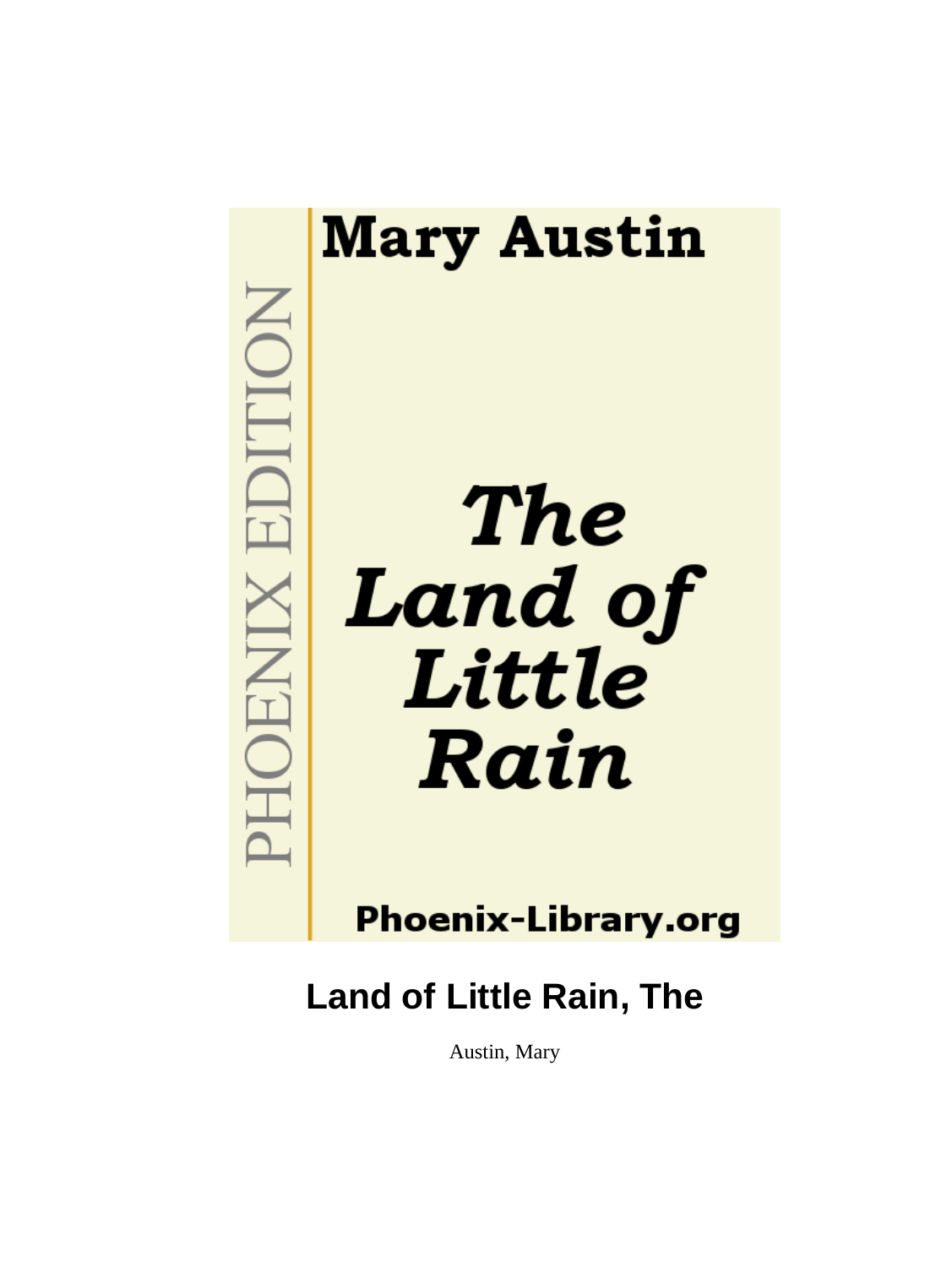[Table Of Content](#page-72-0) [About Phoenix−Edition](#page-73-0) **[Copyright](#page-76-0)**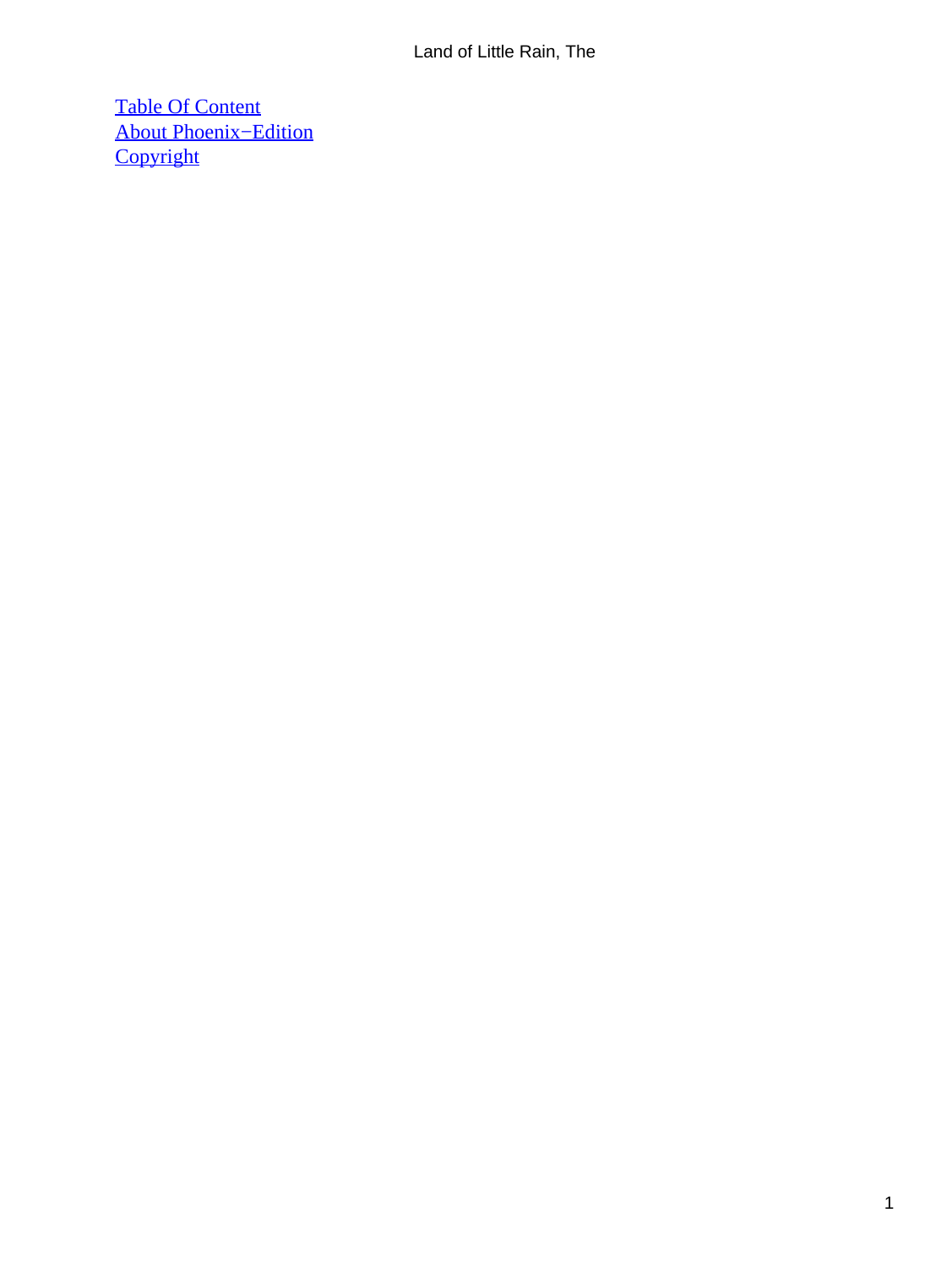# *T*he Land of Little Rain by **Mary austin**

**To eve** «The Comfortress of Unsuccess»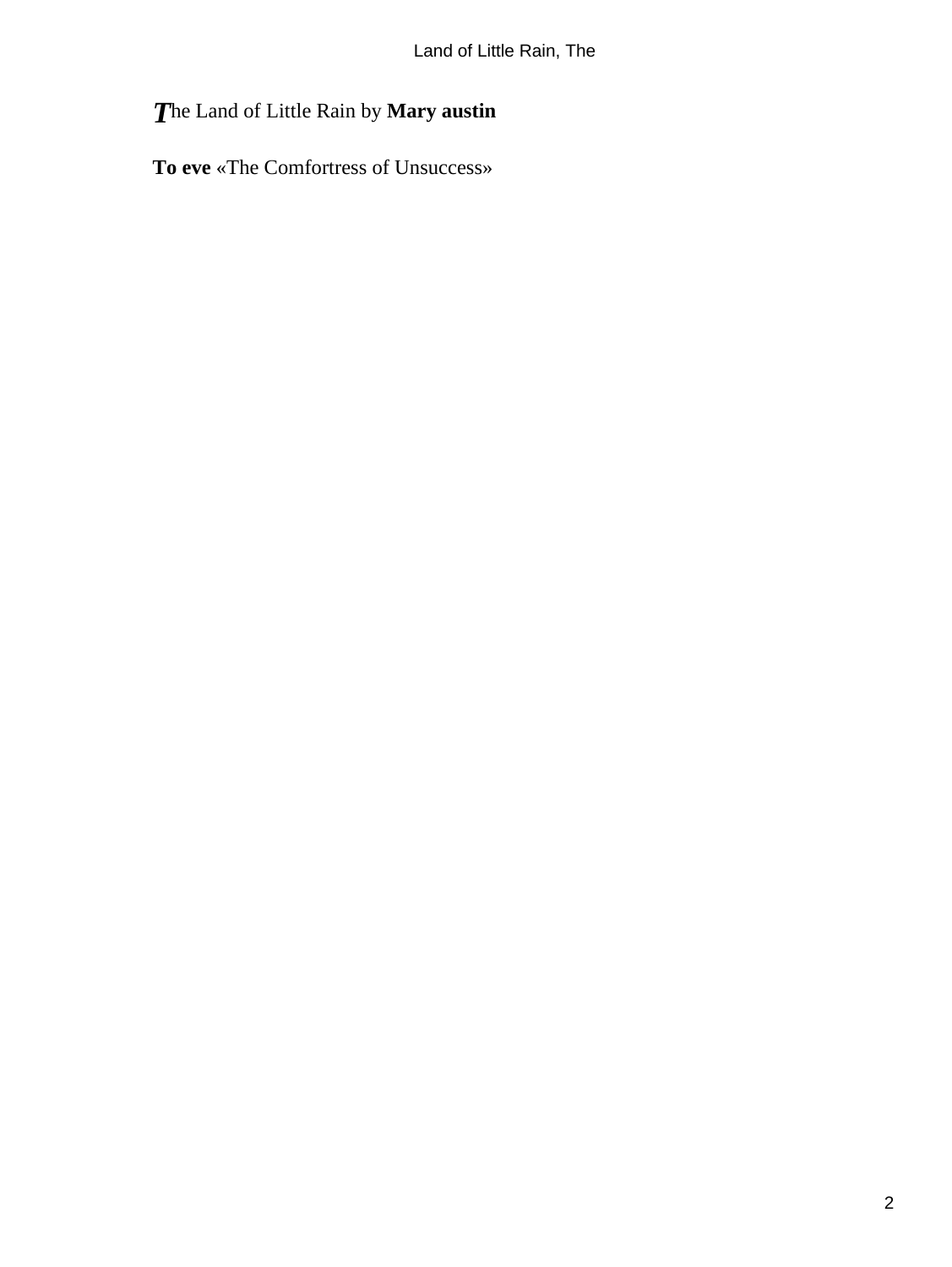## **[Preface](#page-72-0)**

 I confess to a great liking for the Indian fashion of name−giving: every man known by that phrase which best expresses him to whoso names him. Thus he may be Mighty−Hunter, or Man−Afraid−of−a−Bear, according as he is called by friend or enemy, and Scar−Face to those who knew him by the eye's grasp only. No other fashion, I think, sets so well with the various natures that inhabit in us, and if you agree with me you will understand why so few names are written here as they appear in the geography. For if I love a lake known by the name of the man who discovered it, which endears itself by reason of the close−locked pines it nourishes about its borders, you may look in my account to find it so described. But if the Indians have been there before me, you shall have their name, which is always beautifully fit and does not originate in the poor human desire for perpetuity.

 Nevertheless there are certain peaks, canons, and clear meadow spaces which are above all compassing of words, and have a certain fame as of the nobly great to whom we give no familiar names. Guided by these you may reach my country and find or not find, according as it lieth in you, much that is set down here. And more. The earth is no wanton to give up all her best to every comer, but keeps a sweet, separate intimacy for each. But if you do not find it all as I write, think me not less dependable nor yourself less clever. There is a sort of pretense allowed in matters of the heart, as one should say by way of illustration, «I know a man who . . . » and so give up his dearest experience without betrayal. And I am in no mind to direct you to delectable places toward which you will hold yourself less tenderly than I. So by this fashion of naming I keep faith with the land and annex to my own estate a very great territory to which none has a surer title.

 The country where you may have sight and touch of that which is written lies between the high Sierras south from Yosemite – east and south over a very great assemblage of broken ranges beyond Death Valley, and on illimitably into the Mojave Desert. You may come into the borders of it from the south by a stage journey that has the effect of involving a great lapse of time, or from the north by rail, dropping out of the overland route at Reno. The best of all ways is over the Sierra passes by pack and trail, seeing and believing. But the real heart and core of the country are not to be come at in a month's vacation. One must summer and winter with the land and wait its occasions. Pine woods that take two and three seasons to the ripening of cones, roots that lie by in the sand seven years awaiting a growing rain, firs that grow fifty years before flowering, – these do not scrape acquaintance. But if ever you come beyond the borders as far as the town that lies in a hill dimple at the foot of Kearsarge, never leave it until you have knocked at the door of the brown house under the willow−tree at the end of the village street, and there you shall have such news of the land, of its trails and what is astir in them, as one lover of it can give to another.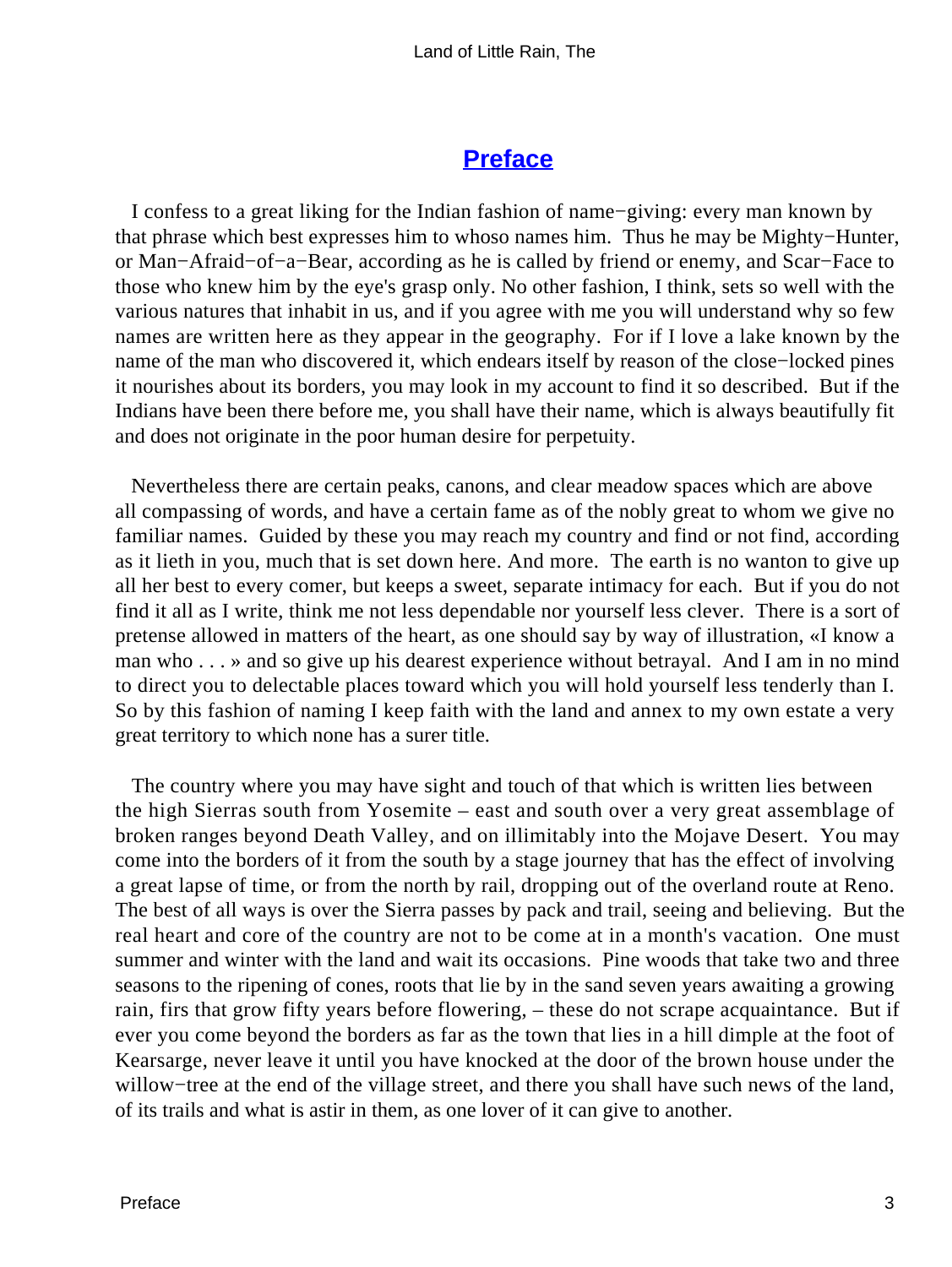## **[The land of little rain](#page-72-0)**

 East away from the Sierras, south from Panamint and Amargosa, east and south many an uncounted mile, is the Country of Lost Borders.

 Ute, Paiute, Mojave, and Shoshone inhabit its frontiers, and as far into the heart of it as a man dare go. Not the law, but the land sets the limit. Desert is the name it wears upon the maps, but the Indian's is the better word. Desert is a loose term to indicate land that supports no man; whether the land can be bitted and broken to that purpose is not proven. Void of life it never is, however dry the air and villainous the soil.

 This is the nature of that country. There are hills, rounded, blunt, burned, squeezed up out of chaos, chrome and vermilion painted, aspiring to the snowline. Between the hills lie high level−looking plains full of intolerable sun glare, or narrow valleys drowned in a blue haze. The hill surface is streaked with ash drift and black, unweathered lava flows. After rains water accumulates in the hollows of small closed valleys, and, evaporating, leaves hard dry levels of pure desertness that get the local name of dry lakes. Where the mountains are steep and the rains heavy, the pool is never quite dry, but dark and bitter, rimmed about with the efflorescence of alkaline deposits. A thin crust of it lies along the marsh over the vegetating area, which has neither beauty nor freshness. In the broad wastes open to the wind the sand drifts in hummocks about the stubby shrubs, and between them the soil shows saline traces. The sculpture of the hills here is more wind than water work, though the quick storms do sometimes scar them past many a year's redeeming. In all the Western desert edges there are essays in miniature at the famed, terrible Grand Canon, to which, if you keep on long enough in this country, you will come at last.

 Since this is a hill country one expects to find springs, but not to depend upon them; for when found they are often brackish and unwholesome, or maddening, slow dribbles in a thirsty soil. Here you find the hot sink of Death Valley, or high rolling districts where the air has always a tang of frost. Here are the long heavy winds and breathless calms on the tilted mesas where dust devils dance, whirling up into a wide, pale sky. Here you have no rain when all the earth cries for it, or quick downpours called cloud−bursts for violence. A land of lost rivers, with little in it to love; yet a land that once visited must be come back to inevitably. If it were not so there would be little told of it.

 This is the country of three seasons. From June on to November it lies hot, still, and unbearable, sick with violent unrelieving storms; then on until April, chill, quiescent, drinking its scant rain and scanter snows; from April to the hot season again, blossoming, radiant, and seductive. These months are only approximate; later or earlier the rain−laden wind may drift up the water gate of the Colorado from the Gulf, and the land sets its seasons by the rain.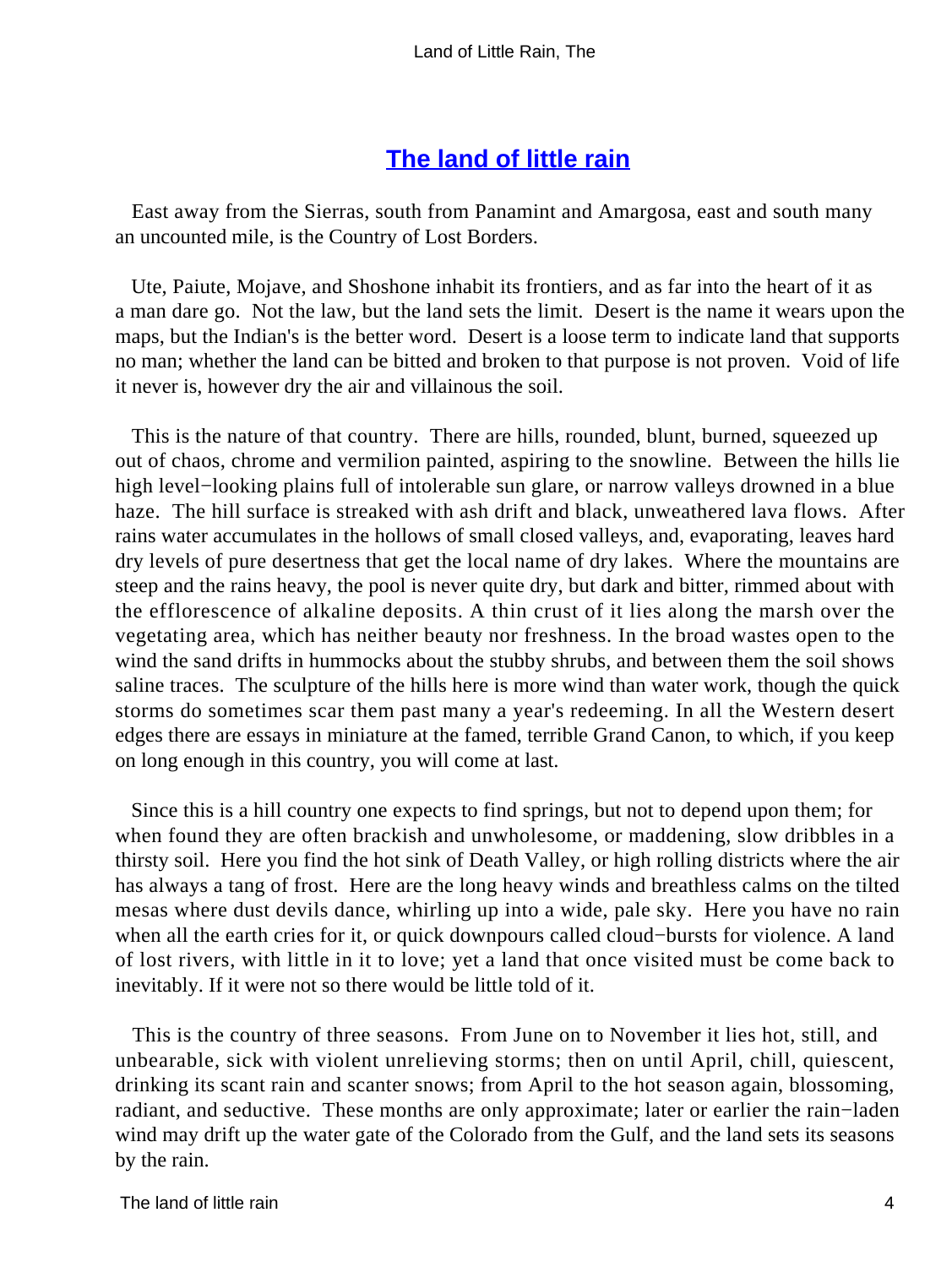The desert floras shame us with their cheerful adaptations to the seasonal limitations. Their whole duty is to flower and fruit, and they do it hardly, or with tropical luxuriance, as the rain admits. It is recorded in the report of the Death Valley expedition that after a year of abundant rains, on the Colorado desert was found a specimen of Amaranthus ten feet high. A year later the same species in the same place matured in the drought at four inches. One hopes the land may breed like qualities in her human offspring, not tritely to «try,» but to do. Seldom does the desert herb attain the full stature of the type. Extreme aridity and extreme altitude have the same dwarfing effect, so that we find in the high Sierras and in Death Valley related species in miniature that reach a comely growth in mean temperatures. Very fertile are the desert plants in expedients to prevent evaporation, turning their foliage edge−wise toward the sun, growing silky hairs, exuding viscid gum. The wind, which has a long sweep, harries and helps them. It rolls up dunes about the stocky stems, encompassing and protective, and above the dunes, which may be, as with the mesquite, three times as high as a man, the blossoming twigs flourish and bear fruit.

 There are many areas in the desert where drinkable water lies within a few feet of the surface, indicated by the mesquite and the bunch grass (Sporobolus airoides). It is this nearness of unimagined help that makes the tragedy of desert deaths. It is related that the final breakdown of that hapless party that gave Death Valley its forbidding name occurred in a locality where shallow wells would have saved them. But how were they to know that? Properly equipped it is possible to go safely across that ghastly sink, yet every year it takes its toll of death, and yet men find there sun−dried mummies, of whom no trace or recollection is preserved. To underestimate one's thirst, to pass a given landmark to the right or left, to find a dry spring where one looked for running water – there is no help for any of these things.

 Along springs and sunken watercourses one is surprised to find such water−loving plants as grow widely in moist ground, but the true desert breeds its own kind, each in its particular habitat. The angle of the slope, the frontage of a hill, the structure of the soil determines the plant. South−looking hills are nearly bare, and the lower tree−line higher here by a thousand feet. Canons running east and west will have one wall naked and one clothed. Around dry lakes and marshes the herbage preserves a set and orderly arrangement. Most species have well−defined areas of growth, the best index the voiceless land can give the traveler of his whereabouts.

 If you have any doubt about it, know that the desert begins with the creosote. This immortal shrub spreads down into Death Valley and up to the lower timberline, odorous and medicinal as you might guess from the name, wandlike, with shining fretted foliage. Its vivid green is grateful to the eye in a wilderness of gray and greenish white shrubs. In the spring it exudes a resinous gum which the Indians of those parts know how to use with pulverized rock for cementing arrow points to shafts. Trust Indians not to miss any virtues of the plant world!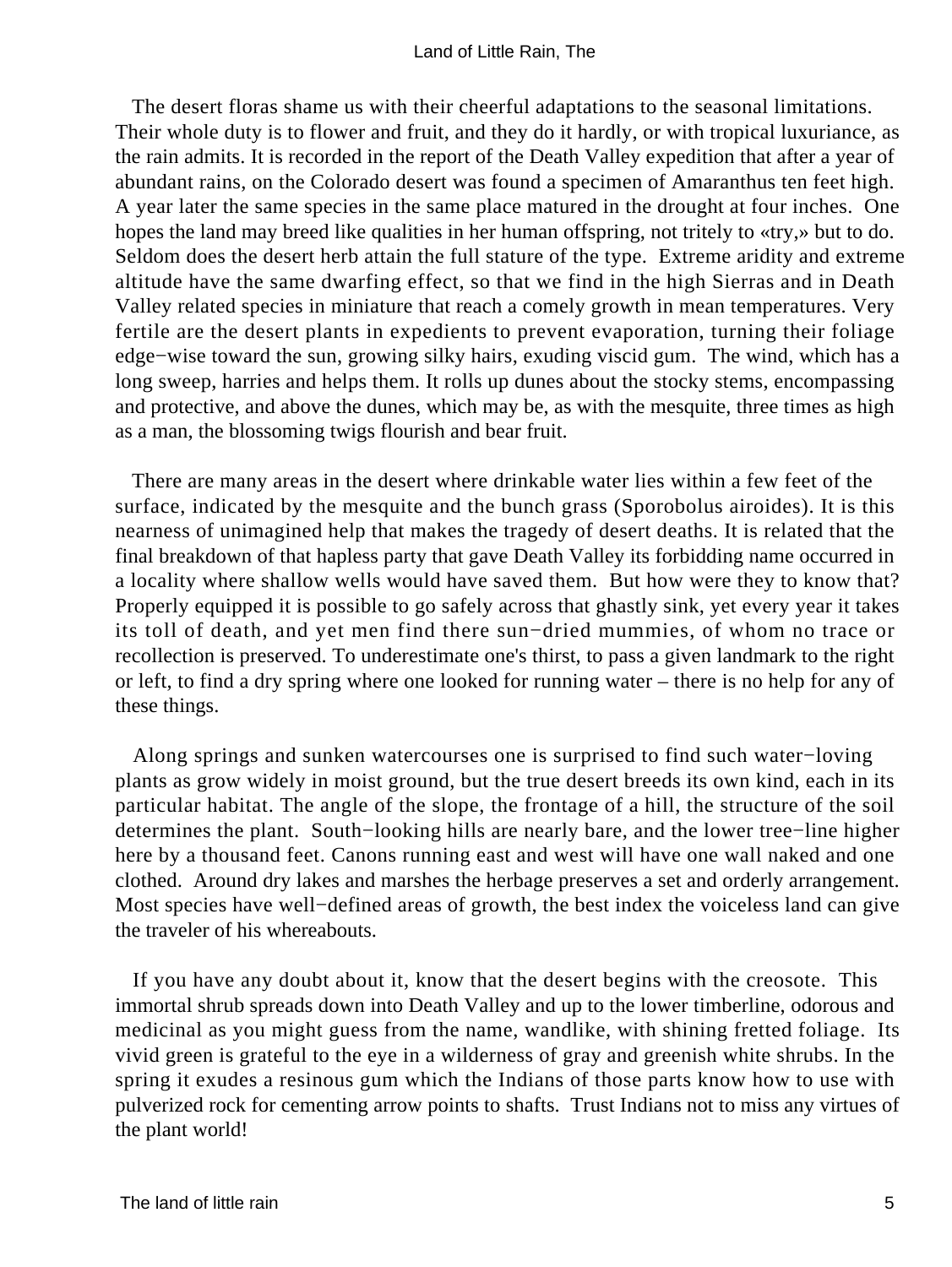Nothing the desert produces expresses it better than the unhappy growth of the tree yuccas. Tormented, thin forests of it stalk drearily in the high mesas, particularly in that triangular slip that fans out eastward from the meeting of the Sierras and coastwise hills where the first swings across the southern end of the San Joaquin Valley. The yucca bristles with bayonet−pointed leaves, dull green, growing shaggy with age, tipped with panicles of fetid, greenish bloom. After death, which is slow, the ghostly hollow network of its woody skeleton, with hardly power to rot, makes the moonlight fearful. Before the yucca has come to flower, while yet its bloom is a creamy cone−shaped bud of the size of a small cabbage, full of sugary sap, the Indians twist it deftly out of its fence of daggers and roast it for their own delectation.

 So it is that in those parts where man inhabits one sees young plants of Yucca arborensis infrequently. Other yuccas, cacti, low herbs, a thousand sorts, one finds journeying east from the coastwise hills. There is neither poverty of soil nor species to account for the sparseness of desert growth, but simply that each plant requires more room. So much earth must be preempted to extract so much moisture. The real struggle for existence, the real brain of the plant, is underground; above there is room for a rounded perfect growth. In Death Valley, reputed the very core of desolation, are nearly two hundred identified species.

 Above the lower tree−line, which is also the snowline, mapped out abruptly by the sun, one finds spreading growth of pinon, juniper, branched nearly to the ground, lilac and sage, and scattering white pines.

 There is no special preponderance of self−fertilized or wind−fertilized plants, but everywhere the demand for and evidence of insect life. Now where there are seeds and insects there will be birds and small mammals and where these are, will come the slinking, sharp−toothed kind that prey on them. Go as far as you dare in the heart of a lonely land, you cannot go so far that life and death are not before you. Painted lizards slip in and out of rock crevices, and pant on the white hot sands. Birds, hummingbirds even, nest in the cactus scrub; woodpeckers befriend the demoniac yuccas; out of the stark, treeless waste rings the music of the night−singing mockingbird. If it be summer and the sun well down, there will be a burrowing owl to call. Strange, furry, tricksy things dart across the open places, or sit motionless in the conning towers of the creosote. The poet may have «named all the birds without a gun,» but not the fairy−footed, ground−inhabiting, furtive, small folk of the rainless regions. They are too many and too swift; how many you would not believe without seeing the footprint tracings in the sand. They are nearly all night workers, finding the days too hot and white. In mid−desert where there are no cattle, there are no birds of carrion, but if you go far in that direction the chances are that you will find yourself shadowed by their tilted wings. Nothing so large as a man can move unspied upon in that country, and they know well how the land deals with strangers. There are hints to be had here of the way in which a land forces new habits on its dwellers. The quick increase of suns at the end of spring sometimes overtakes birds in their nesting and effects a reversal of the ordinary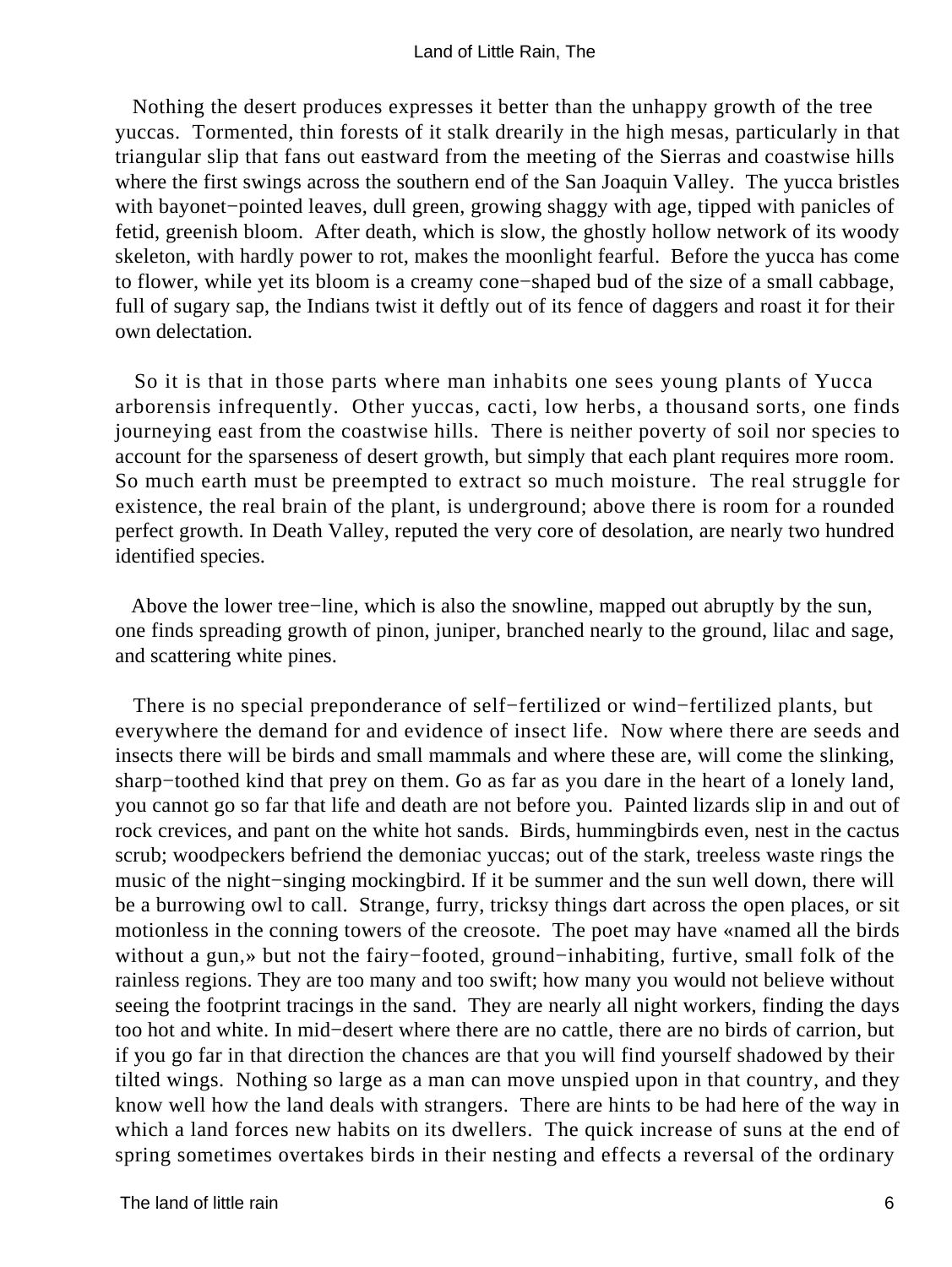manner of incubation. It becomes necessary to keep eggs cool rather than warm. One hot, stifling spring in the Little Antelope I had occasion to pass and repass frequently the nest of a pair of meadowlarks, located unhappily in the shelter of a very slender weed. I never caught them sitting except near night, but at mid−day they stood, or drooped above it, half fainting with pitifully parted bills, between their treasure and the sun. Sometimes both of them together with wings spread and half lifted continued a spot of shade in a temperature that constrained me at last in a fellow feeling to spare them a bit of canvas for permanent shelter. There was a fence in that country shutting in a cattle range, and along its fifteen miles of posts one could be sure of finding a bird or two in every strip of shadow; sometimes the sparrow and the hawk, with wings trailed and beaks parted, drooping in the white truce of noon.

 If one is inclined to wonder at first how so many dwellers came to be in the loneliest land that ever came out of God's hands, what they do there and why stay, one does not wonder so much after having lived there. None other than this long brown land lays such a hold on the affections. The rainbow hills, the tender bluish mists, the luminous radiance of the spring, have the lotus charm. They trick the sense of time, so that once inhabiting there you always mean to go away without quite realizing that you have not done it. Men who have lived there, miners and cattlemen, will tell you this, not so fluently, but emphatically, cursing the land and going back to it. For one thing there is the divinest, cleanest air to be breathed anywhere in God's world. Some day the world will understand that, and the little oases on the windy tops of hills will harbor for healing its ailing, house−weary broods. There is promise there of great wealth in ores and earths, which is no wealth by reason of being so far removed from water and workable conditions, but men are bewitched by it and tempted to try the impossible.

 You should hear Salty Williams tell how he used to drive eighteen and twenty−mule teams from the borax marsh to Mojave, ninety miles, with the trail wagon full of water barrels. Hot days the mules would go so mad for drink that the clank of the water bucket set them into an uproar of hideous, maimed noises, and a tangle of harness chains, while Salty would sit on the high seat with the sun glare heavy in his eyes, dealing out curses of pacification in a level, uninterested voice until the clamor fell off from sheer exhaustion. There was a line of shallow graves along that road; they used to count on dropping a man or two of every new gang of coolies brought out in the hot season. But when he lost his swamper, smitten without warning at the noon halt, Salty quit his job; he said it was «too durn hot.» The swamper he buried by the way with stones upon him to keep the coyotes from digging him up, and seven years later I read the penciled lines on the pine head−board, still bright and unweathered.

 But before that, driving up on the Mojave stage, I met Salty again crossing Indian Wells, his face from the high seat, tanned and ruddy as a harvest moon, looming through the golden dust above his eighteen mules. The land had called him.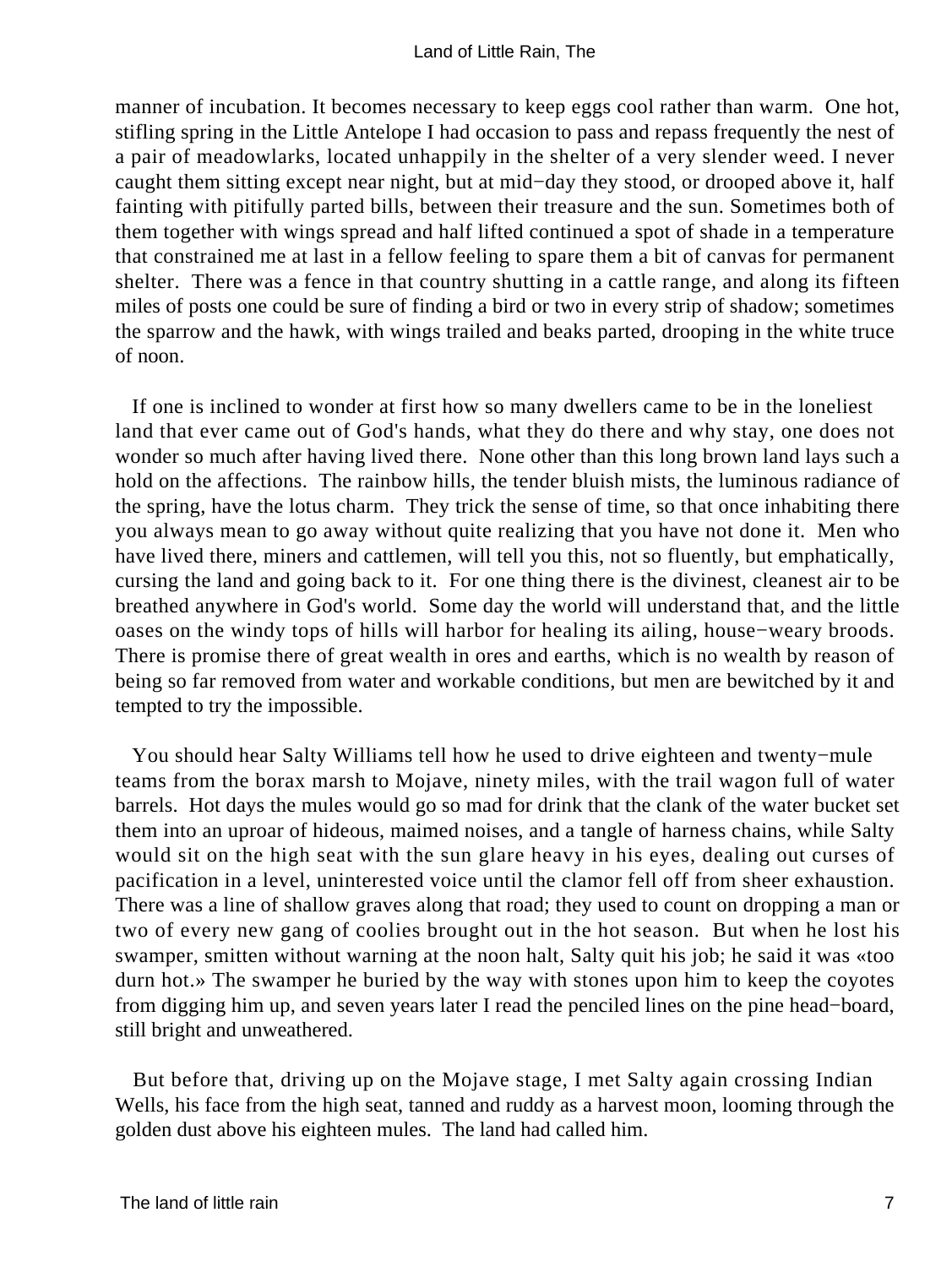The palpable sense of mystery in the desert air breeds fables, chiefly of lost treasure. Somewhere within its stark borders, if one believes report, is a hill strewn with nuggets; one seamed with virgin silver; an old clayey water−bed where Indians scooped up earth to make cooking pots and shaped them reeking with grains of pure gold. Old miners drifting about the desert edges, weathered into the semblance of the tawny hills, will tell you tales like these convincingly. After a little sojourn in that land you will believe them on their own account. It is a question whether it is not better to be bitten by the little horned snake of the desert that goes sidewise and strikes without coiling, than by the tradition of a lost mine.

 And yet – and yet – is it not perhaps to satisfy expectation that one falls into the tragic key in writing of desertness? The more you wish of it the more you get, and in the mean time lose much of pleasantness. In that country which begins at the foot of the east slope of the Sierras and spreads out by less and less lofty hill ranges toward the Great Basin, it is possible to live with great zest, to have red blood and delicate joys, to pass and repass about one's daily performance an area that would make an Atlantic seaboard State, and that with no peril, and, according to our way of thought, no particular difficulty. At any rate, it was not people who went into the desert merely to write it up who invented the fabled Hassaympa, of whose waters, if any drink, they can no more see fact as naked fact, but all radiant with the color of romance. I, who must have drunk of it in my twice seven years' wanderings, am assured that it is worth while.

 For all the toll the desert takes of a man it gives compensations, deep breaths, deep sleep, and the communion of the stars. It comes upon one with new force in the pauses of the night that the Chaldeans were a desert−bred people. It is hard to escape the sense of mastery as the stars move in the wide clear heavens to risings and settings unobscured. They look large and near and palpitant; as if they moved on some stately service not needful to declare. Wheeling to their stations in the sky, they make the poor world−fret of no account. Of no account you who lie out there watching, nor the lean coyote that stands off in the scrub from you and howls and howls.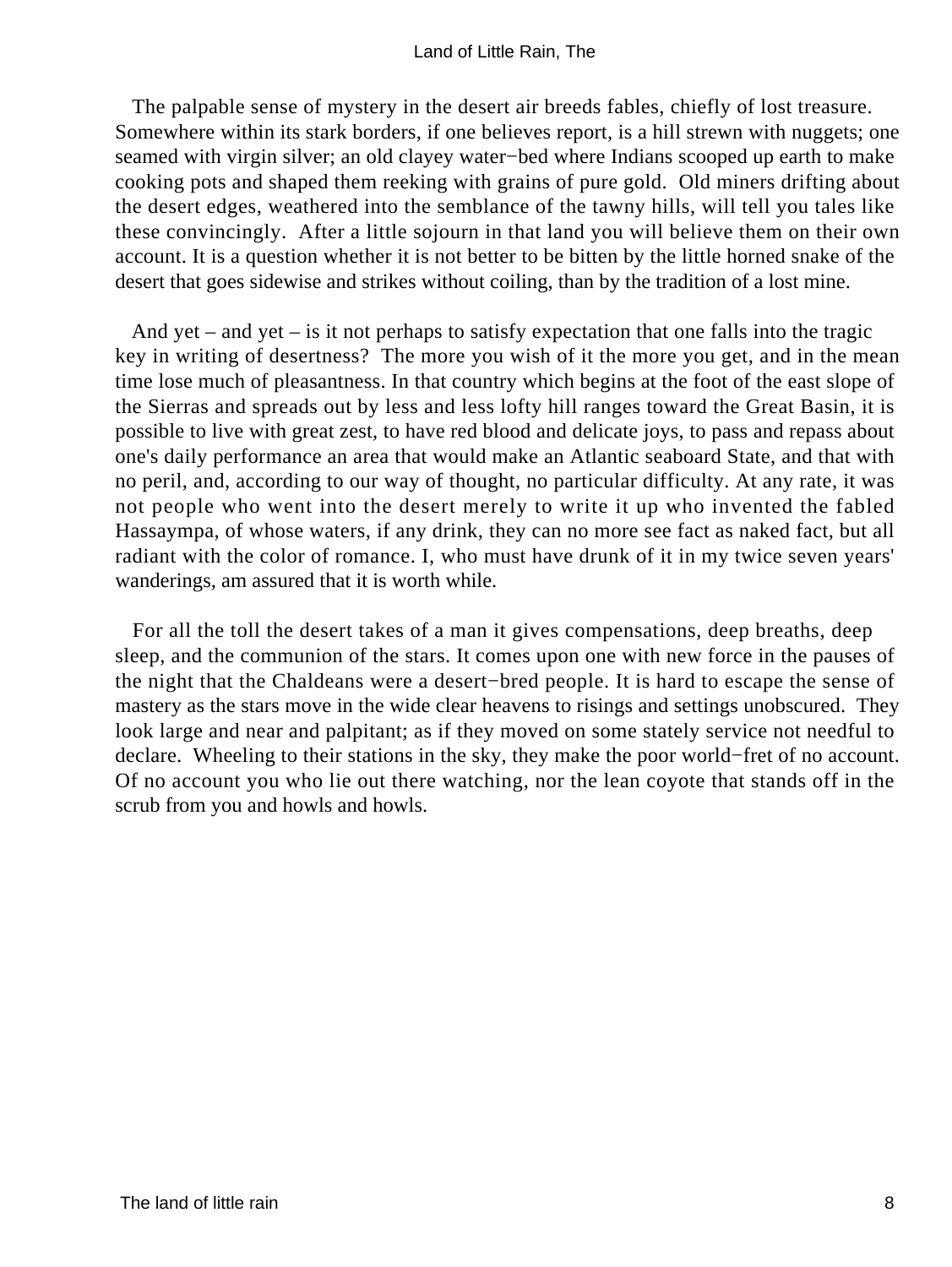## **[Water trails of the ceriso](#page-72-0)**

 By the end of the dry season the water trails of the Ceriso are worn to a white ribbon in the leaning grass, spread out faint and fanwise toward the homes of gopher and ground rat and squirrel. But however faint to man−sight, they are sufficiently plain to the furred and feathered folk who travel them. Getting down to the eye level of rat and squirrel kind, one perceives what might easily be wide and winding roads to us if they occurred in thick plantations of trees three times the height of a man. It needs but a slender thread of barrenness to make a mouse trail in the forest of the sod. To the little people the water trails are as country roads, with scents as signboards.

 It seems that man−height is the least fortunate of all heights from which to study trails. It is better to go up the front of some tall hill, say the spur of Black Mountain, looking back and down across the hollow of the Ceriso. Strange how long the soil keeps the impression of any continuous treading, even after grass has overgrown it. Twenty years since, a brief heyday of mining at Black Mountain made a stage road across the Ceriso, yet the parallel lines that are the wheel traces show from the height dark and well defined. Afoot in the Ceriso one looks in vain for any sign of it. So all the paths that wild creatures use going down to the Lone Tree Spring are mapped out whitely from this level, which is also the level of the hawks.

 There is little water in the Ceriso at the best of times, and that little brackish and smelling vilely, but by a lone juniper where the rim of the Ceriso breaks away to the lower country, there is a perpetual rill of fresh sweet drink in the midst of lush grass and watercress. In the dry season there is no water else for a man's long journey of a day. East to the foot of Black Mountain, and north and south without counting, are the burrows of small rodents, rat and squirrel kind. Under the sage are the shallow forms of the jackrabbits, and in the dry banks of washes, and among the strewn fragments of black rock, lairs of bobcat, fox, and coyote.

The coyote is your true water–witch, one who snuffs and paws, snuffs and paws again at the smallest spot of moisture−scented earth until he has freed the blind water from the soil. Many water−holes are no more than this detected by the lean hobo of the hills in localities where not even an Indian would look for it.

 It is the opinion of many wise and busy people that the hill−folk pass the ten−month interval between the end and renewal of winter rains, with no drink; but your true idler, with days and nights to spend beside the water trails, will not subscribe to it. The trails begin, as I said, very far back in the Ceriso, faintly, and converge in one span broad, white, hard−trodden way in the gully of the spring. And why trails if there are no travelers in that direction?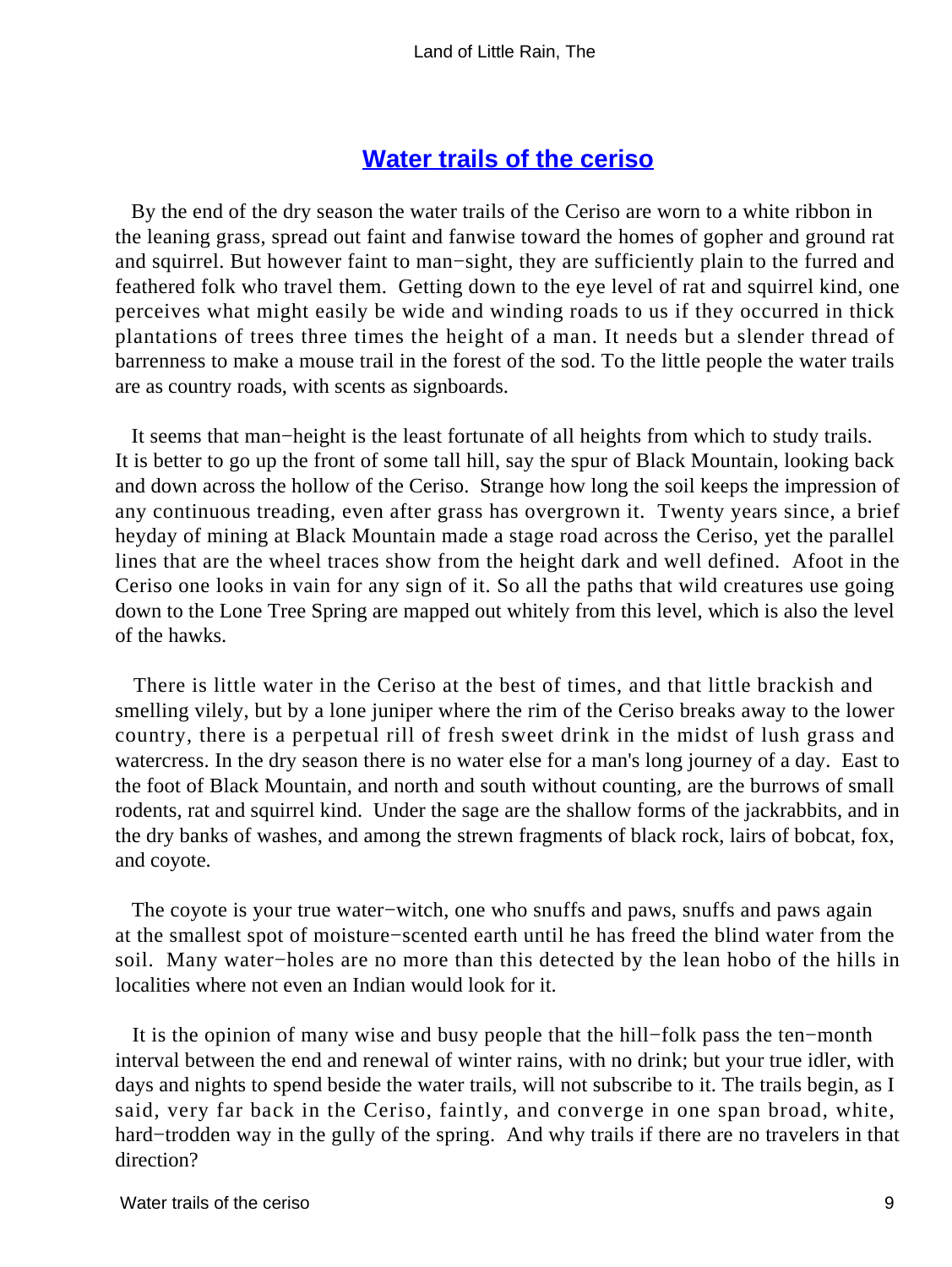I have yet to find the land not scarred by the thin, far roadways of rabbits and what not of furry folks that run in them. Venture to look for some seldom−touched water−hole, and so long as the trails run with your general direction make sure you are right, but if they begin to cross yours at never so slight an angle, to converge toward a point left or right of your objective, no matter what the maps say, or your memory, trust them; they know.

 It is very still in the Ceriso by day, so that were it not for the evidence of those white beaten ways, it might be the desert it looks. The sun is hot in the dry season, and the days are filled with the glare of it. Now and again some unseen coyote signals his pack in a long−drawn, dolorous whine that comes from no determinate point, but nothing stirs much before mid−afternoon. It is a sign when there begin to be hawks skimming above the sage that the little people are going about their business.

 We have fallen on a very careless usage, speaking of wild creatures as if they were bound by some such limitation as hampers clockwork. When we say of one and another, they are night prowlers, it is perhaps true only as the things they feed upon are more easily come by in the dark, and they know well how to adjust themselves to conditions wherein food is more plentiful by day. And their accustomed performance is very much a matter of keen eye, keener scent, quick ear, and a better memory of sights and sounds than man dares boast. Watch a coyote come out of his lair and cast about in his mind where be will go for his daily killing. You cannot very well tell what decides him, but very easily that he has decided. He trots or breaks into short gallops, with very perceptible pauses to look up and about at landmarks, alters his tack a little, looking forward and back to steer his proper course.

 I am persuaded that the coyotes in my valley, which is narrow and beset with steep, sharp hills, in long passages steer by the pinnacles of the sky−line, going with head cocked to one side to keep to the left or right of such and such a promontory.

 I have trailed a coyote often, going across country, perhaps to where some slant−winged scavenger hanging in the air signaled prospect of a dinner, and found his track such as a man, a very intelligent man accustomed to a hill country, and a little cautious, would make to the same point. Here a detour to avoid a stretch of too little cover, there a pause on the rim of a gully to pick the better way, – and it is usually the best way, – and making his point with the greatest economy of effort. Since the time of Seyavi the deer have shifted their feeding ground across the valley at the beginning of deep snows, by way of the Black Rock, fording the river at Charley's Butte, and making straight for the mouth of the canon that is the easiest going to the winter pastures on Waban. So they still cross, though whatever trail they had has been long broken by ploughed ground; but from the mouth of Tinpah Creek, where the deer come out of the Sierras, it is easily seen that the creek, the point of Black Rock, and Charley's Butte are in line with the wide bulk of shade that is the foot of Waban Pass. And along with this the deer have learned that Charley's Butte is almost the only possible ford, and all the shortest crossing of the valley. It seems that the wild creatures have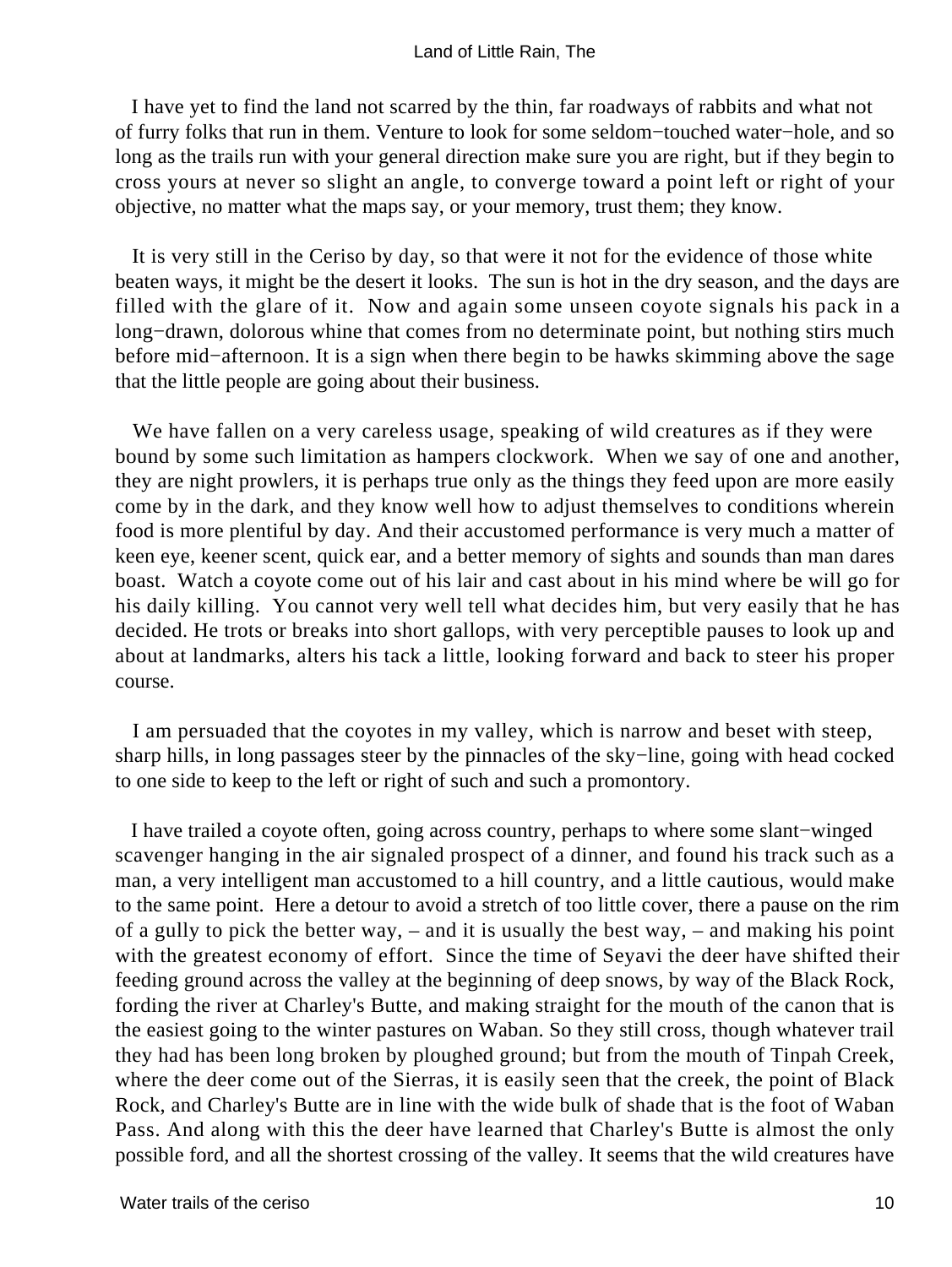learned all that is important to their way of life except the changes of the moon. I have seen some prowling fox or coyote, surprised by its sudden rising from behind the mountain wall, slink in its increasing glow, watch it furtively from the cover of near−by brush, unprepared and half uncertain of its identity until it rode clear of the peaks, and finally make off with all the air of one caught napping by an ancient joke. The moon in its wanderings must be a sort of exasperation to cunning beasts, likely to spoil by untimely risings some fore−planned mischief.

 But to take the trail again; the coyotes that are astir in the Ceriso of late afternoons, harrying the rabbits from their shallow forms, and the hawks that sweep and swing above them, are not there from any mechanical promptings of instinct, but because they know of old experience that the small fry are about to take to seed gathering and the water trails. The rabbits begin it, taking the trail with long, light leaps, one eye and ear cocked to the hills from whence a coyote might descend upon them at any moment. Rabbits are a foolish people. They do not fight except with their own kind, nor use their paws except for feet, and appear to have no reason for existence but to furnish meals for meat−eaters. In flight they seem to rebound from the earth of their own elasticity, but keep a sober pace going to the spring. It is the young watercress that tempts them and the pleasures of society, for they seldom drink. Even in localities where there are flowing streams they seem to prefer the moisture that collects on herbage, and after rains may be seen rising on their haunches to drink delicately the clear drops caught in the tops of the young sage. But drink they must, as I have often seen them mornings and evenings at the rill that goes by my door. Wait long enough at the Lone Tree Spring and sooner or later they will all come in. But here their matings are accomplished, and though they are fearful of so little as a cloud shadow or blown leaf, they contrive to have some playful hours. At the spring the bobcat drops down upon them from the black rock, and the red fox picks them up returning in the dark. By day the hawk and eagle overshadow them, and the coyote has all times and seasons for his own.

 Cattle, when there are any in the Ceriso, drink morning and evening, spending the night on the warm last lighted slopes of neighboring hills, stirring with the peep o' day. In these half wild spotted steers the habits of an earlier lineage persist. It must be long since they have made beds for themselves, but before lying down they turn themselves round and round as dogs do. They choose bare and stony ground, exposed fronts of westward facing hills, and lie down in companies. Usually by the end of the summer the cattle have been driven or gone of their own choosing to the mountain meadows. One year a maverick yearling, strayed or overlooked by the vaqueros, kept on until the season's end, and so betrayed another visitor to the spring that else I might have missed. On a certain morning the half−eaten carcass lay at the foot of the black rock, and in moist earth by the rill of the spring, the foot−pads of a cougar, puma, mountain lion, or whatever the beast is rightly called. The kill must have been made early in the evening, for it appeared that the cougar had been twice to the spring; and since the meat−eater drinks little until he has eaten, he must have fed and drunk, and after an interval of lying up in the black rock, had eaten and drunk again. There was no knowing how far he had come, but if he came again the second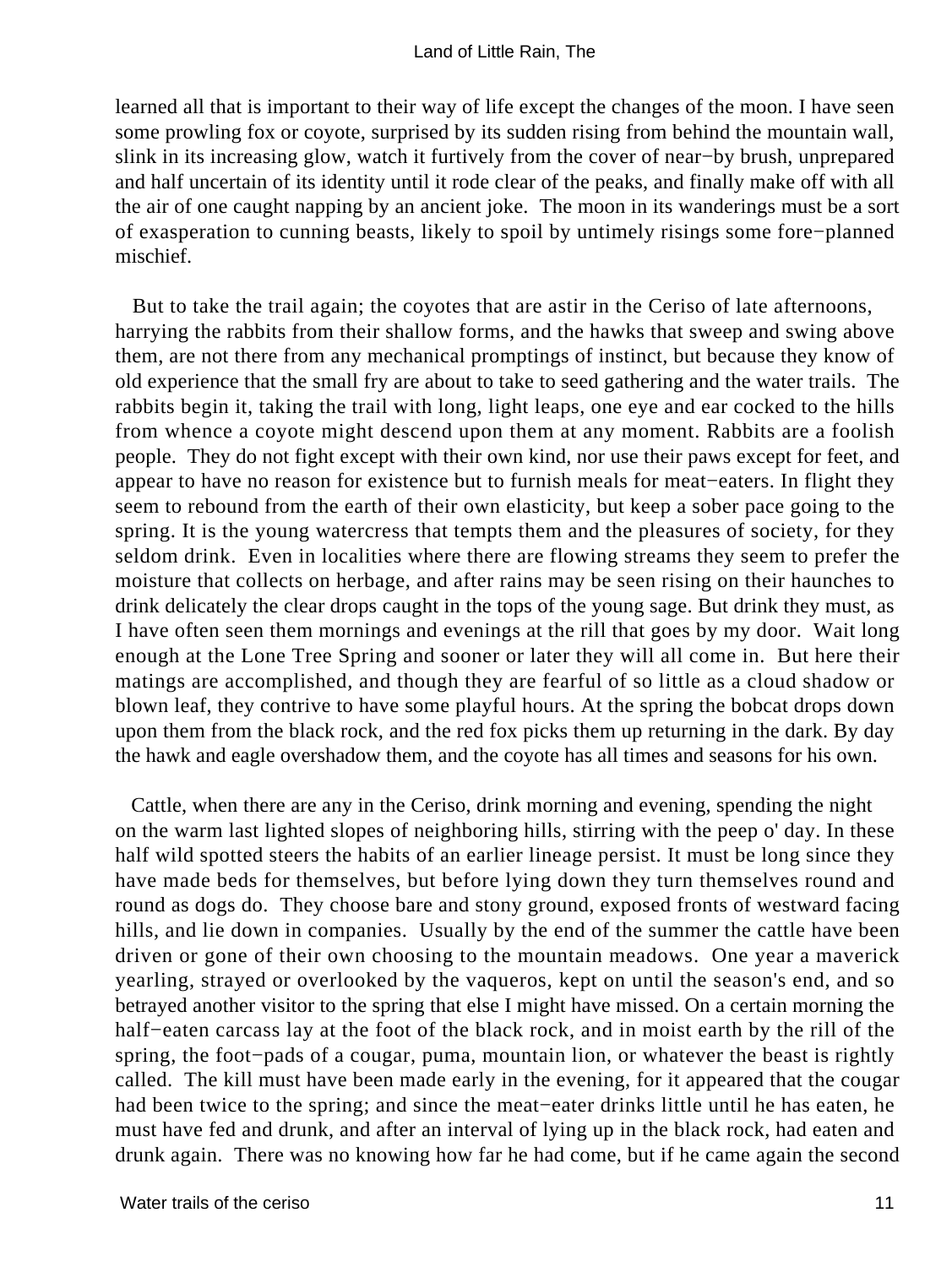night he found that the coyotes had left him very little of his kill.

 Nobody ventures to say how infrequently and at what hour the small fry visit the spring. There are such numbers of them that if each came once between the last of spring and the first of winter rains, there would still be water trails. I have seen badgers drinking about the hour when the light takes on the yellow tinge it has from coming slantwise through the hills. They find out shallow places, and are loath to wet their feet. Rats and chipmunks have been observed visiting the spring as late as nine o'clock mornings.

 The larger spermophiles that live near the spring and keep awake to work all day, come and go at no particular hour, drinking sparingly. At long intervals on half−lighted days, meadow and field mice steal delicately along the trail. These visitors are all too small to be watched carefully at night, but for evidence of their frequent coming there are the trails that may be traced miles out among the crisping grasses. On rare nights, in the places where no grass grows between the shrubs, and the sand silvers whitely to the moon, one sees them whisking to and fro on innumerable errands of seed gathering, but the chief witnesses of their presence near the spring are the elf owls. Those burrow−haunting, speckled fluffs of greediness begin a twilight flitting toward the spring, feeding as they go on grasshoppers, lizards, and small, swift creatures, diving into burrows to catch field mice asleep, battling with chipmunks at their own doors, and getting down in great numbers toward the long juniper. Now owls do not love water greatly on its own account. Not to my knowledge have I caught one drinking or bathing, though on night wanderings across the mesa they flit up from under the horse's feet along stream borders. Their presence near the spring in great numbers would indicate the presence of the things they feed upon. All night the rustle and soft hooting keeps on in the neighborhood of the spring, with seldom small shrieks of mortal agony. It is clear day before they have all gotten back to their particular hummocks, and if one follows cautiously, not to frighten them into some near−by burrow, it is possible to trail them far up the slope.

 The crested quail that troop in the Ceriso are the happiest frequenters of the water trails. There is no furtiveness about their morning drink. About the time the burrowers and all that feed upon them are addressing themselves to sleep, great flocks pour down the trails with that peculiar melting motion of moving quail, twittering, shoving, and shouldering. They splatter into the shallows, drink daintily, shake out small showers over their perfect coats, and melt away again into the scrub, preening and pranking, with soft contented noises.

 After the quail, sparrows and ground−inhabiting birds bathe with the utmost frankness and a great deal of splutter; and here in the heart of noon hawks resort, sitting panting, with wings aslant, and a truce to all hostilities because of the heat. One summer there came a road−runner up from the lower valley, peeking and prying, and he had never any patience with the water baths of the sparrows. His own ablutions were performed in the clean, hopeful dust of the chaparral; and whenever he happened on their morning splatterings, he would depress his glossy crest, slant his shining tail to the level of his body, until he looked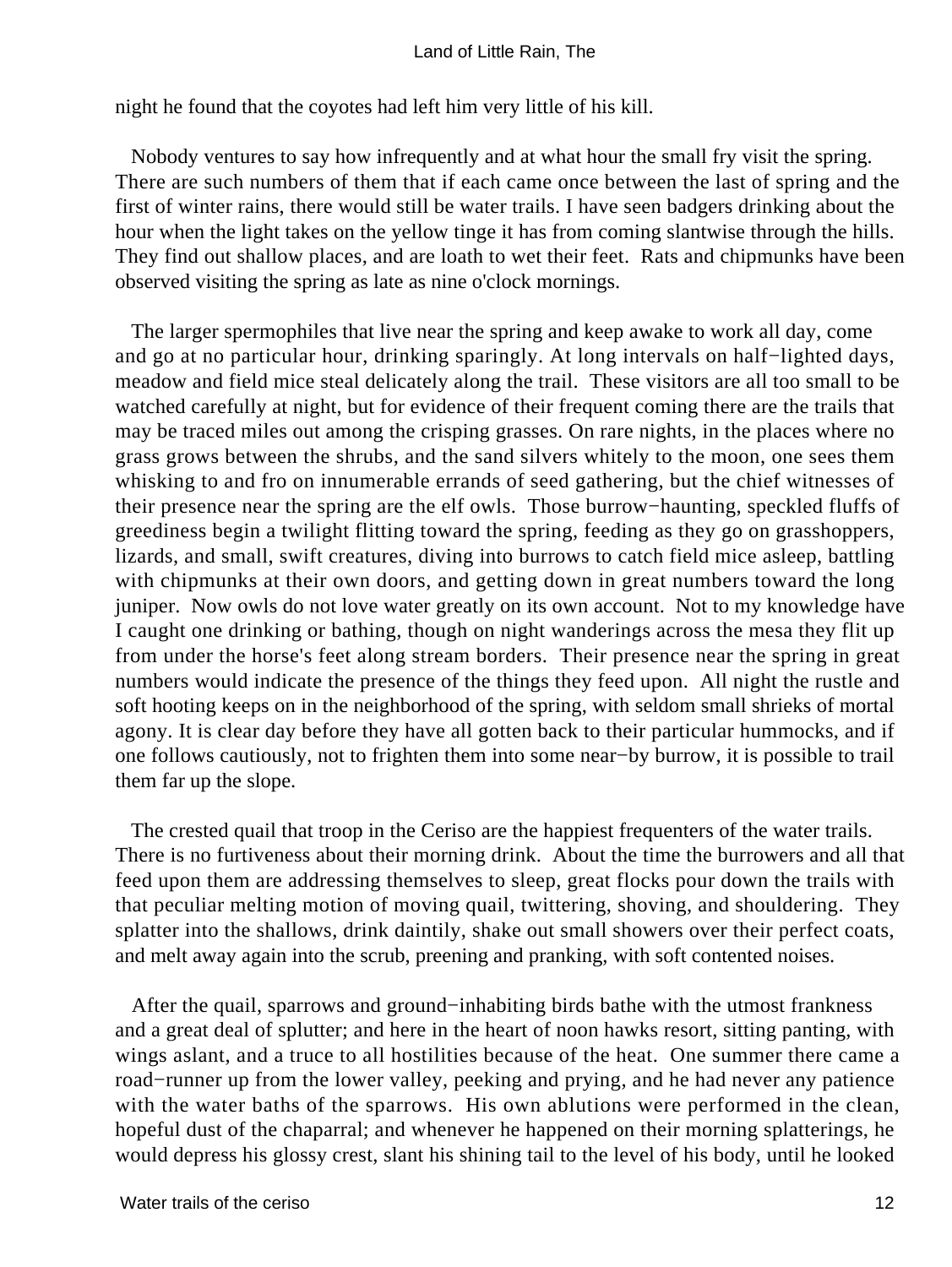most like some bright venomous snake, daunting them with shrill abuse and feint of battle. Then suddenly he would go tilting and balancing down the gully in fine disdain, only to return in a day or two to make sure the foolish bodies were still at it.

 Out on the Ceriso about five miles, and wholly out of sight of it, near where the immemorial foot trail goes up from Saline Flat toward Black Mountain, is a water sign worth turning out of the trail to see. It is a laid circle of stones large enough not to be disturbed by any ordinary hap, with an opening flanked by two parallel rows of similar stones, between which were an arrow placed, touching the opposite rim of the circle, thus it would point as the crow flies to the spring. It is the old, indubitable water mark of the Shoshones. One still finds it in the desert ranges in Salt Wells and Mesquite valleys, and along the slopes of Waban. On the other side of Ceriso, where the black rock begins, about a mile from the spring, is the work of an older, forgotten people. The rock hereabout is all volcanic, fracturing with a crystalline whitish surface, but weathered outside to furnace blackness. Around the spring, where must have been a gathering place of the tribes, it is scored over with strange pictures and symbols that have no meaning to the Indians of the present day; but out where the rock begins, there is carved into the white heart of it a pointing arrow over the symbol for distance and a circle full of wavy lines reading thus: «In this direction three [units of measurement unknown] is a spring of sweet water; look for it.»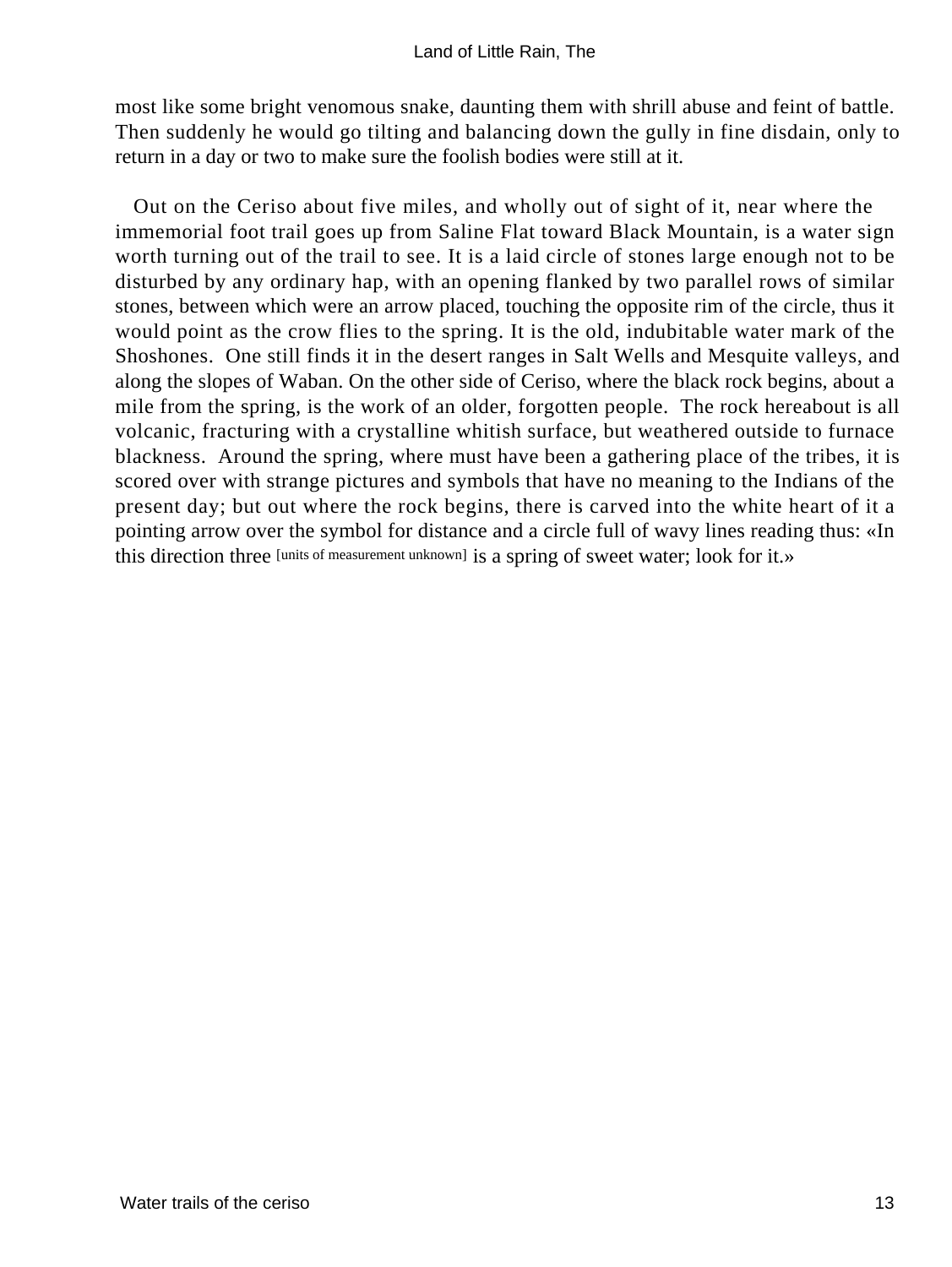### **[The scavengers](#page-72-0)**

 Fifty−seven buzzards, one on each of fifty−seven fence posts at the rancho El Tejon, on a mirage−breeding September morning, sat solemnly while the white tilted travelers' vans lumbered down the Canada de los Uvas. After three hours they had only clapped their wings, or exchanged posts. The season's end in the vast dim valley of the San Joaquin is palpitatingly hot, and the air breathes like cotton wool. Through it all the buzzards sit on the fences and low hummocks, with wings spread fanwise for air. There is no end to them, and they smell to heaven. Their heads droop, and all their communication is a rare, horrid croak.

 The increase of wild creatures is in proportion to the things they feed upon: the more carrion the more buzzards. The end of the third successive dry year bred them beyond belief. The first year quail mated sparingly; the second year the wild oats matured no seed; the third, cattle died in their tracks with their heads towards the stopped watercourses. And that year the scavengers were as black as the plague all across the mesa and up the treeless, tumbled hills. On clear days they betook themselves to the upper air, where they hung motionless for hours. That year there were vultures among them, distinguished by the white patches under the wings. All their offensiveness notwithstanding, they have a stately flight. They must also have what pass for good qualities among themselves, for they are social, not to say clannish.

 It is a very squalid tragedy, – that of the dying brutes and the scavenger birds. Death by starvation is slow. The heavy−headed, rack−boned cattle totter in the fruitless trails; they stand for long, patient intervals; they lie down and do not rise. There is fear in their eyes when they are first stricken, but afterward only intolerable weariness. I suppose the dumb creatures know nearly as much of death as do their betters, who have only the more imagination. Their even−breathing submission after the first agony is their tribute to its inevitableness. It needs a nice discrimination to say which of the basket−ribbed cattle is likest to afford the next meal, but the scavengers make few mistakes. One stoops to the quarry and the flock follows.

 Cattle once down may be days in dying. They stretch out their necks along the ground, and roll up their slow eyes at longer intervals. The buzzards have all the time, and no beak is dropped or talon struck until the breath is wholly passed. It is doubtless the economy of nature to have the scavengers by to clean up the carrion, but a wolf at the throat would be a shorter agony than the long stalking and sometime perchings of these loathsome watchers. Suppose now it were a man in this long−drawn, hungrily spied upon distress! When Timmie O'Shea was lost on Armogosa Flats for three days without water, Long Tom Basset found him, not by any trail, but by making straight away for the points where he saw buzzards stooping. He could hear the beat of their wings, Tom said, and trod on their shadows, but O'Shea was past recalling what he thought about things after the second day. My friend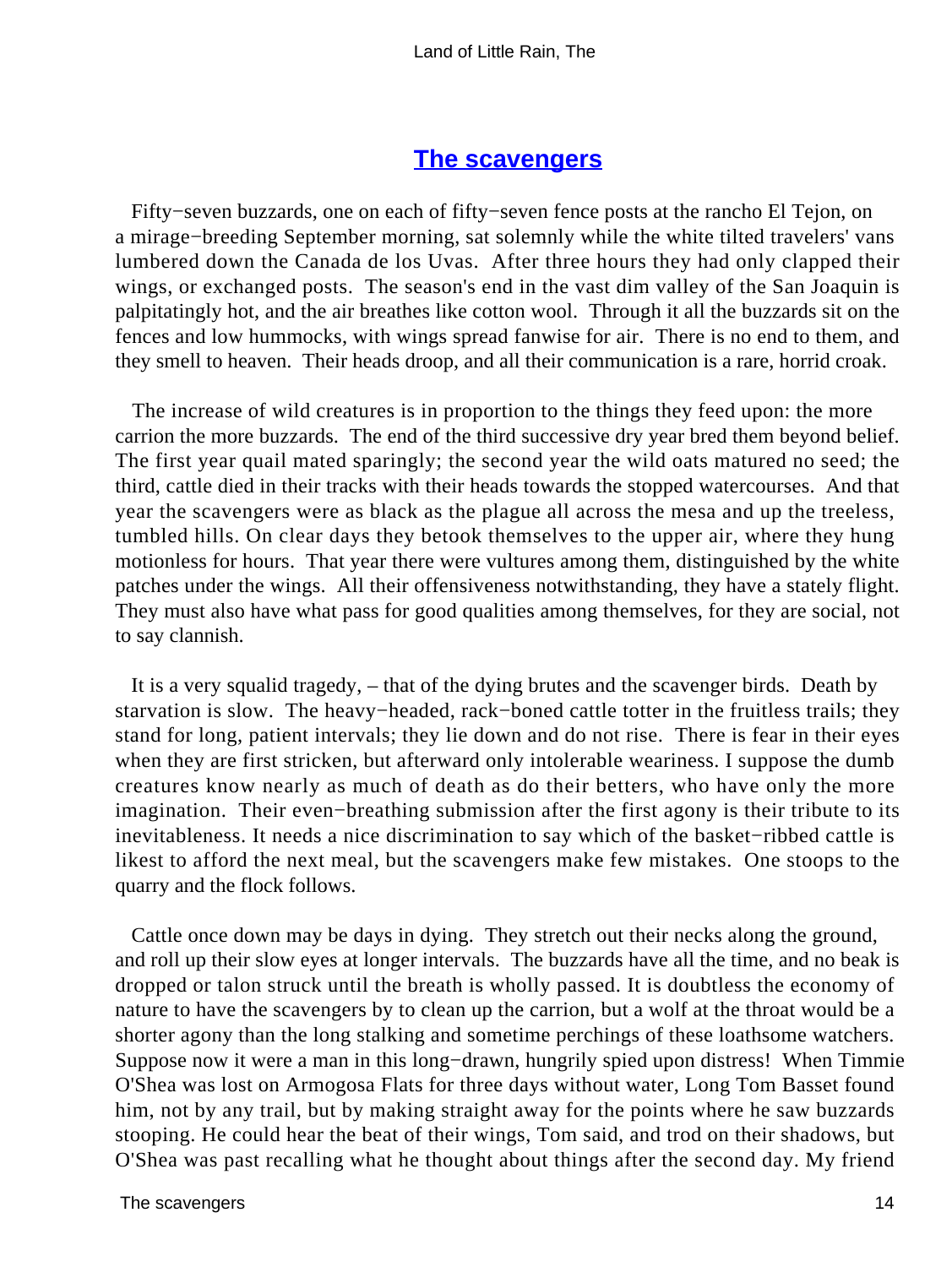Ewan told me, among other things, when he came back from San Juan Hill, that not all the carnage of battle turned his bowels as the sight of slant black wings rising flockwise before the burial squad.

 There are three kinds of noises buzzards make, – it is impossible to call them notes, – raucous and elemental. There is a short croak of alarm, and the same syllable in a modified tone to serve all the purposes of ordinary conversation. The old birds make a kind of throaty chuckling to their young, but if they have any love song I have not heard it. The young yawp in the nest a little, with more breath than noise. It is seldom one finds a buzzard's nest, seldom that grown−ups find a nest of any sort; it is only children to whom these things happen by right. But by making a business of it one may come upon them in wide, quiet canons, or on the lookouts of lonely, table−topped mountains, three or four together, in the tops of stubby trees or on rotten cliffs well open to the sky.

 It is probable that the buzzard is gregarious, but it seems unlikely from the small number of young noted at any time that every female incubates each year. The young birds are easily distinguished by their size when feeding, and high up in air by the worn primaries of the older birds. It is when the young go out of the nest on their first foraging that the parents, full of a crass and simple pride, make their indescribable chucklings of gobbling, gluttonous delight. The little ones would be amusing as they tug and tussle, if one could forget what it is they feed upon.

 One never comes any nearer to the vulture's nest or nestlings than hearsay. They keep to the southerly Sierras, and are bold enough, it seems, to do killing on their own account when no carrion is at hand. They dog the shepherd from camp to camp, the hunter home from the hill, and will even carry away offal from under his hand.

 The vulture merits respect for his bigness and for his bandit airs, but he is a sombre bird, with none of the buzzard's frank satisfaction in his offensiveness.

 The least objectionable of the inland scavengers is the raven, frequenter of the desert ranges, the same called locally «carrion crow.» He is handsomer and has such an air. He is nice in his habits and is said to have likable traits. A tame one in a Shoshone camp was the butt of much sport and enjoyed it. He could all but talk and was another with the children, but an arrant thief. The raven will eat most things that come his way, – eggs and young of ground−nesting birds, seeds even, lizards and grasshoppers, which he catches cleverly; and whatever he is about, let a coyote trot never so softly by, the raven flaps up and after; for whatever the coyote can pull down or nose out is meat also for the carrion crow.

 And never a coyote comes out of his lair for killing, in the country of the carrion crows, but looks up first to see where they may be gathering. It is a sufficient occupation for a windy morning, on the lineless, level mesa, to watch the pair of them eying each other furtively, with a tolerable assumption of unconcern, but no doubt with a certain amount of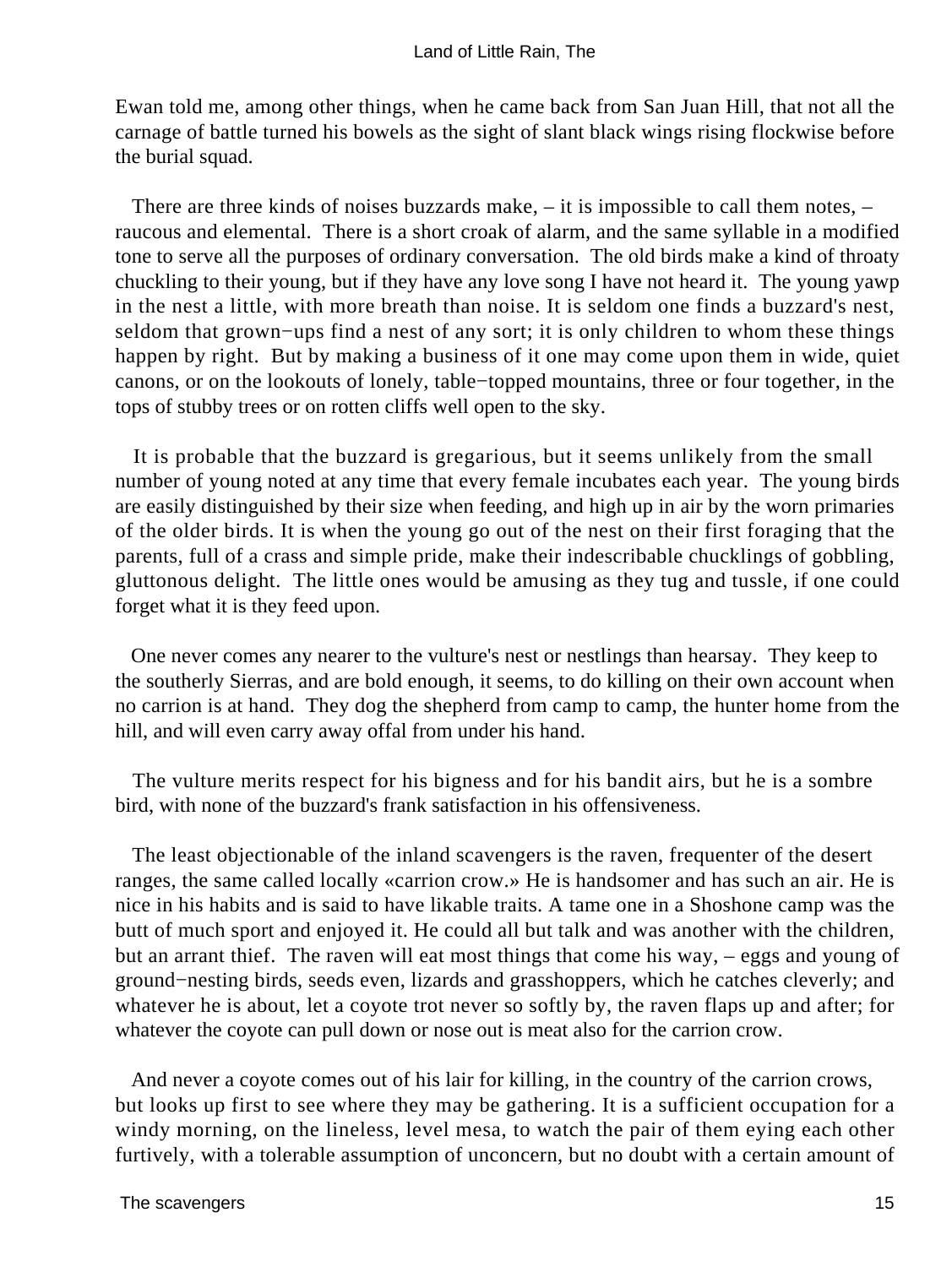good understanding about it. Once at Red Rock, in a year of green pasture, which is a bad time for the scavengers, we saw two buzzards, five ravens, and a coyote feeding on the same carrion, and only the coyote seemed ashamed of the company.

 Probably we never fully credit the interdependence of wild creatures, and their cognizance of the affairs of their own kind. When the five coyotes that range the Tejon from Pasteria to Tunawai planned a relay race to bring down an antelope strayed from the band, beside myself to watch, an eagle swung down from Mt. Pinos, buzzards materialized out of invisible ether, and hawks came trooping like small boys to a street fight. Rabbits sat up in the chaparral and cocked their ears, feeling themselves quite safe for the once as the hunt swung near them. Nothing happens in the deep wood that the blue jays are not all agog to tell. The hawk follows the badger, the coyote the carrion crow, and from their aerial stations the buzzards watch each other. What would be worth knowing is how much of their neighbor's affairs the new generations learn for themselves, and how much they are taught of their elders.

 So wide is the range of the scavengers that it is never safe to say, eyewitness to the contrary, that there are few or many in such a place. Where the carrion is, there will the buzzards be gathered together, and in three days' journey you will not sight another one. The way up from Mojave to Red Butte is all desertness, affording no pasture and scarcely a rill of water. In a year of little rain in the south, flocks and herds were driven to the number of thousands along this road to the perennial pastures of the high ranges. It is a long, slow trail, ankle deep in bitter dust that gets up in the slow wind and moves along the backs of the crawling cattle. In the worst of times one in three will pine and fall out by the way. In the defiles of Red Rock, the sheep piled up a stinking lane; it was the sun smiting by day. To these shambles came buzzards, vultures, and coyotes from all the country round, so that on the Tejon, the Ceriso, and the Little Antelope there were not scavengers enough to keep the country clean. All that summer the dead mummified in the open or dropped slowly back to earth in the quagmires of the bitter springs. Meanwhile from Red Rock to Coyote Holes, and from Coyote Holes to Haiwai the scavengers gorged and gorged.

 The coyote is not a scavenger by choice, preferring his own kill, but being on the whole a lazy dog, is apt to fall into carrion eating because it is easier. The red fox and bobcat, a little pressed by hunger, will eat of any other animal's kill, but will not ordinarily touch what dies of itself, and are exceedingly shy of food that has been man−handled.

 Very clean and handsome, quite belying his relationship in appearance, is Clark's crow, that scavenger and plunderer of mountain camps. It is permissible to call him by his common name, «Camp Robber:» he has earned it. Not content with refuse, he pecks open meal sacks, filches whole potatoes, is a gormand for bacon, drills holes in packing cases, and is daunted by nothing short of tin. All the while he does not neglect to vituperate the chipmunks and sparrows that whisk off crumbs of comfort from under the camper's feet. The Camp Robber's gray coat, black and white barred wings, and slender bill, with certain tricks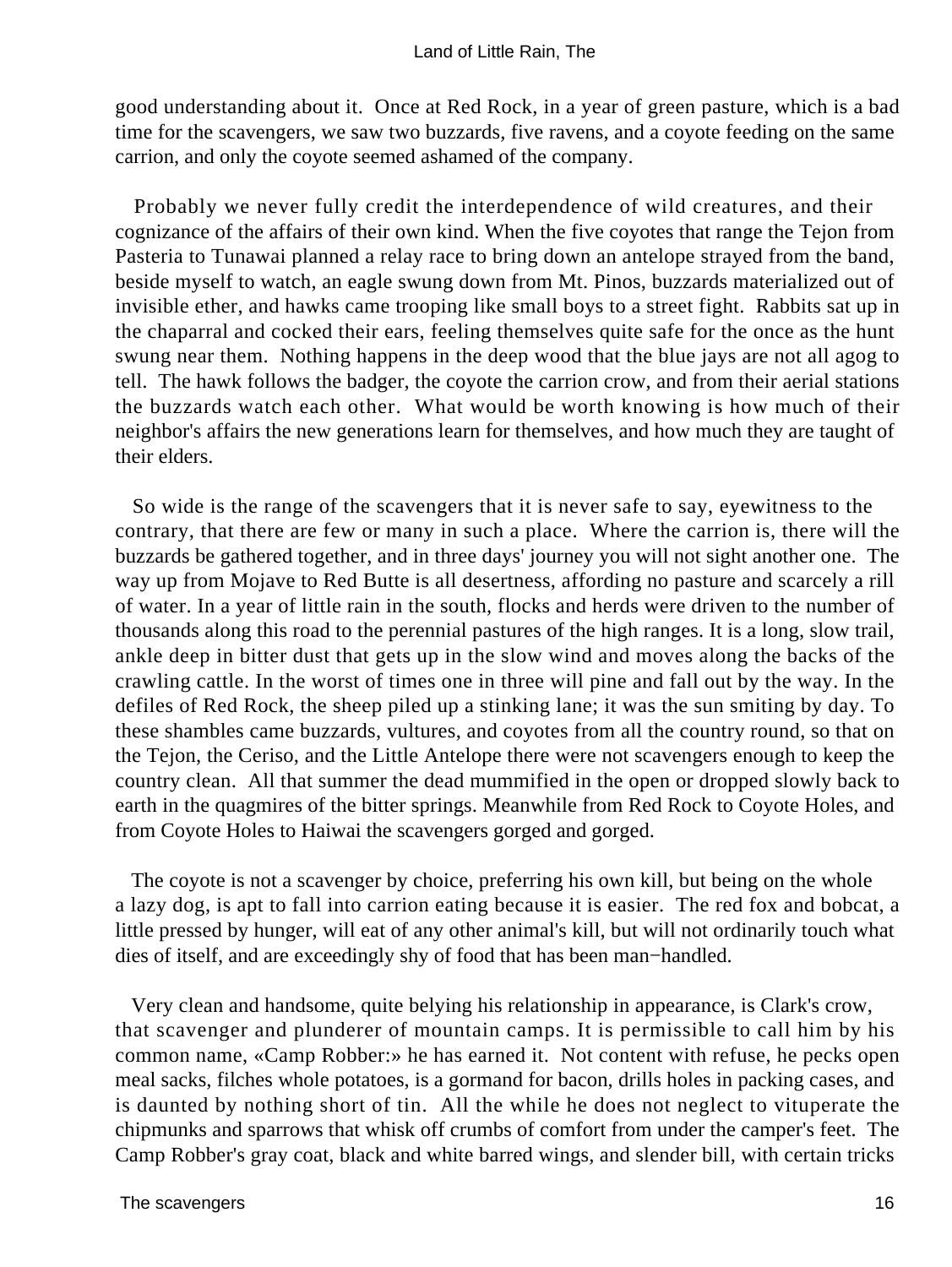of perching, accuse him of attempts to pass himself off among woodpeckers; but his behavior is all crow. He frequents the higher pine belts, and has a noisy strident call like a jay's, and how clean he and the frisk−tailed chipmunks keep the camp! No crumb or paring or bit of eggshell goes amiss.

 High as the camp may be, so it is not above timberline, it is not too high for the coyote, the bobcat, or the wolf. It is the complaint of the ordinary camper that the woods are too still, depleted of wild life. But what dead body of wild thing, or neglected game untouched by its kind, do you find? And put out offal away from camp over night, and look next day at the foot tracks where it lay.

 Man is a great blunderer going about in the woods, and there is no other except the bear makes so much noise. Being so well warned beforehand, it is a very stupid animal, or a very bold one, that cannot keep safely hid. The cunningest hunter is hunted in turn, and what he leaves of his kill is meat for some other. That is the economy of nature, but with it all there is not sufficient account taken of the works of man. There is no scavenger that eats tin cans, and no wild thing leaves a like disfigurement on the forest floor.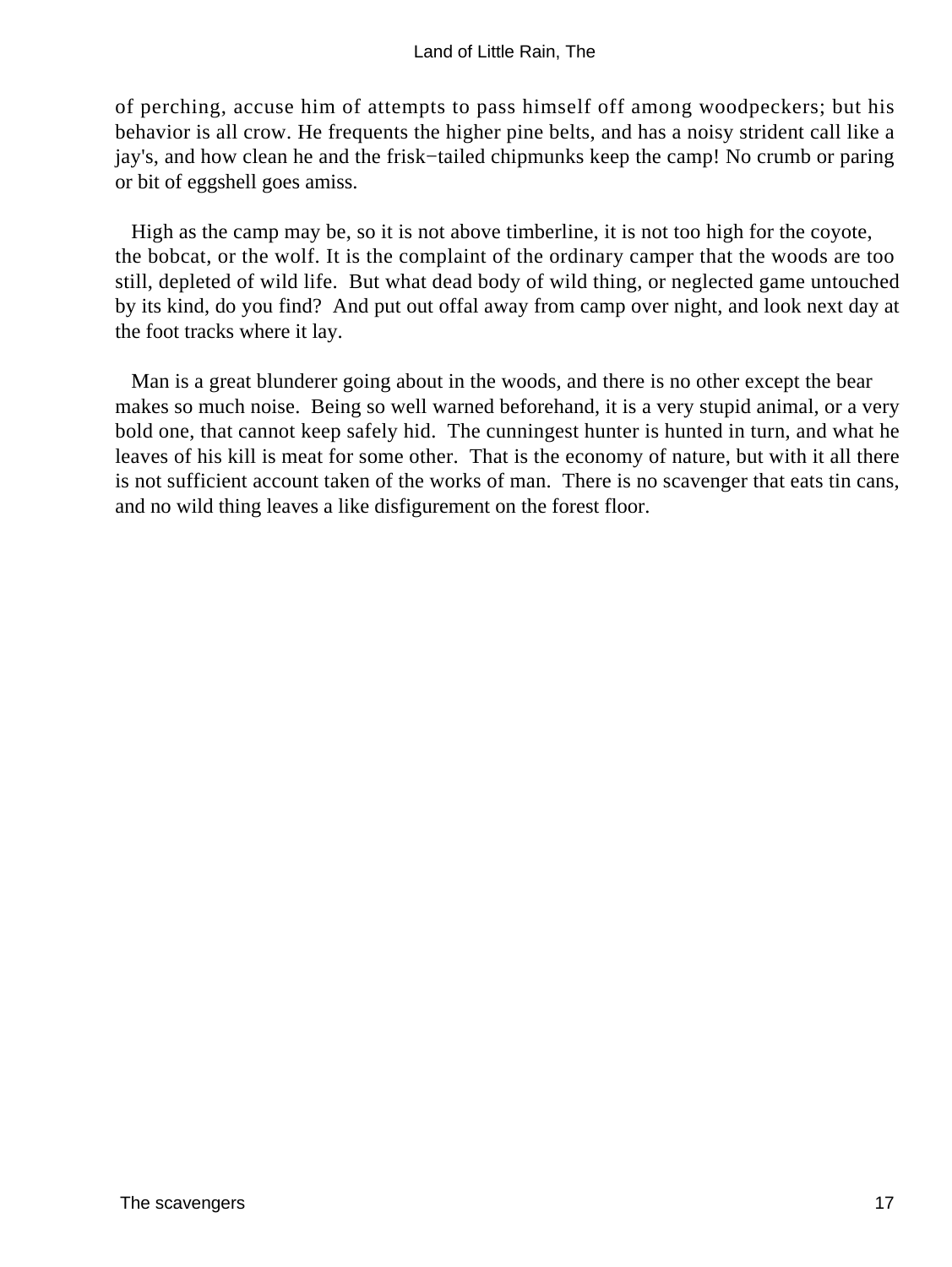## **[The pocket hunter](#page-72-0)**

 I remember very well when I first met him. Walking in the evening glow to spy the marriages of the white gilias, I sniffed the unmistakable odor of burning sage. It is a smell that carries far and indicates usually the nearness of a campoodie, but on the level mesa nothing taller showed than Diana's sage. Over the tops of it, beginning to dusk under a young white moon, trailed a wavering ghost of smoke, and at the end of it I came upon the Pocket Hunter making a dry camp in the friendly scrub. He sat tailorwise in the sand, with his coffee−pot on the coals, his supper ready to hand in the frying−pan, and himself in a mood for talk. His pack burros in hobbles strayed off to hunt for a wetter mouthful than the sage afforded, and gave him no concern.

 We came upon him often after that, threading the windy passes, or by water−holes in the desert hills, and got to know much of his way of life. He was a small, bowed man, with a face and manner and speech of no character at all, as if he had that faculty of small hunted things of taking on the protective color of his surroundings. His clothes were of no fashion that I could remember, except that they bore liberal markings of pot black, and he had a curious fashion of going about with his mouth open, which gave him a vacant look until you came near enough to perceive him busy about an endless hummed, wordless tune. He traveled far and took a long time to it, but the simplicity of his kitchen arrangements was elemental. A pot for beans, a coffee−pot, a frying−pan, a tin to mix bread in – he fed the burros in this when there was need – with these he had been half round our western world and back. He explained to me very early in our acquaintance what was good to take to the hills for food: nothing sticky, for that «dirtied the pots;» nothing with «juice» to it, for that would not pack to advantage; and nothing likely to ferment. He used no gun, but he would set snares by the water−holes for quail and doves, and in the trout country he carried a line. Burros he kept, one or two according to his pack, for this chief excellence, that they would eat potato parings and firewood. He had owned a horse in the foothill country, but when he came to the desert with no forage but mesquite, he found himself under the necessity of picking the beans from the briers, a labor that drove him to the use of pack animals to whom thorns were a relish.

 I suppose no man becomes a pocket hunter by first intention. He must be born with the faculty, and along comes the occasion, like the tap on the test tube that induces crystallization. My friend had been several things of no moment until he struck a thousand−dollar pocket in the Lee District and came into his vocation. A pocket, you must know, is a small body of rich ore occurring by itself, or in a vein of poorer stuff. Nearly every mineral ledge contains such, if only one has the luck to hit upon them without too much labor. The sensible thing for a man to do who has found a good pocket is to buy himself into business and keep away from the hills. The logical thing is to set out looking for another one. My friend the Pocket Hunter had been looking twenty years. His working outfit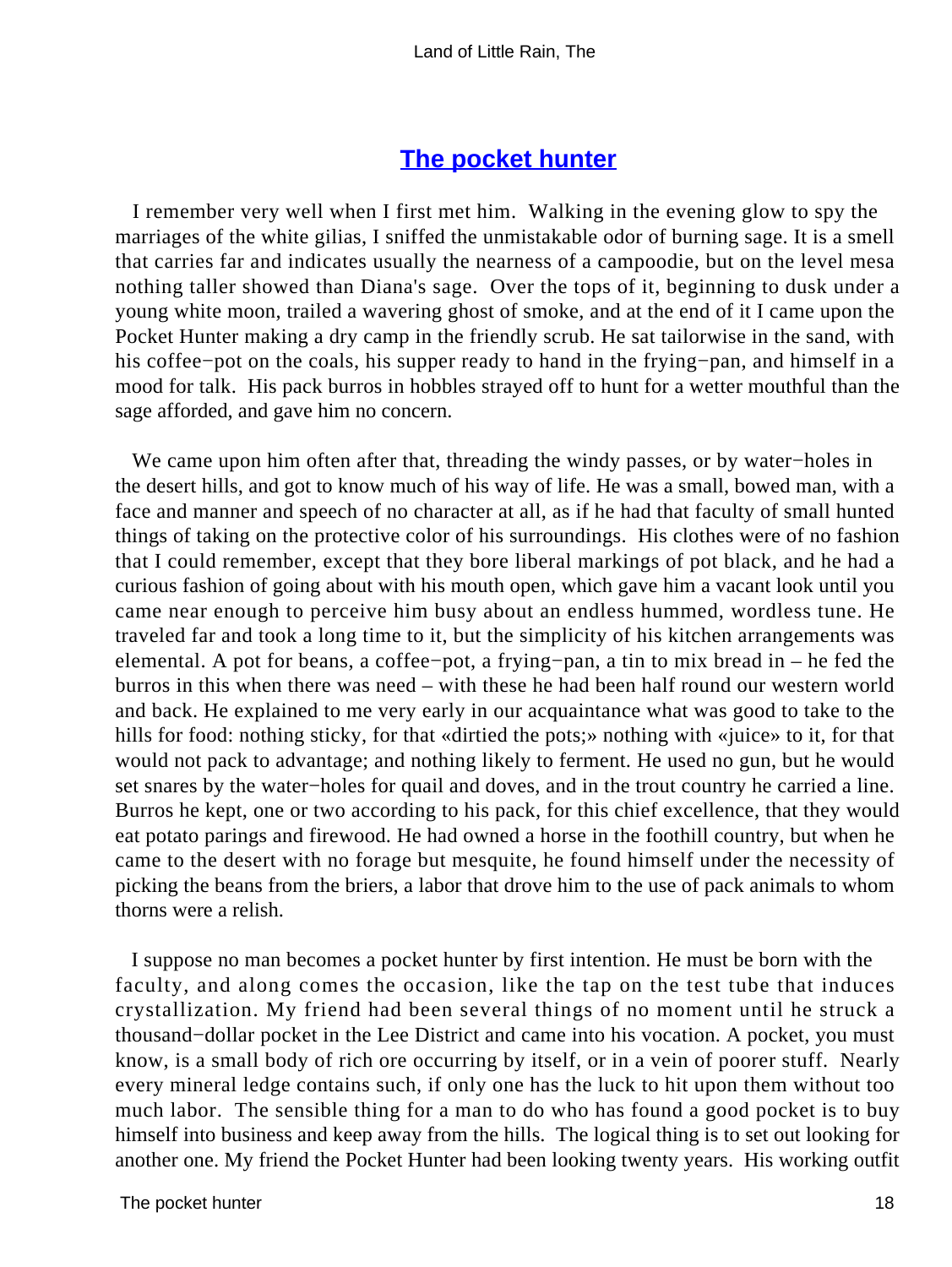was a shovel, a pick, a gold pan which he kept cleaner than his plate, and a pocket magnifier. When he came to a watercourse he would pan out the gravel of its bed for «colors,» and under the glass determine if they had come from far or near, and so spying he would work up the stream until he found where the drift of the gold−bearing outcrop fanned out into the creek; then up the side of the canon till he came to the proper vein. I think he said the best indication of small pockets was an iron stain, but I could never get the run of miner's talk enough to feel instructed for pocket hunting. He had another method in the waterless hills, where he would work in and out of blind gullies and all windings of the manifold strata that appeared not to have cooled since they had been heaved up. His itinerary began with the east slope of the Sierras of the Snows, where that range swings across to meet the coast hills, and all up that slope to the Truckee River country, where the long cold forbade his progress north. Then he worked back down one or another of the nearly parallel ranges that lie out desertward, and so down to the sink of the Mojave River, burrowing to oblivion in the sand, – a big mysterious land, a lonely, inhospitable land, beautiful, terrible. But he came to no harm in it; the land tolerated him as it might a gopher or a badger. Of all its inhabitants it has the least concern for man.

 There are many strange sorts of humans bred in a mining country, each sort despising the queernesses of the other, but of them all I found the Pocket Hunter most acceptable for his clean, companionable talk. There was more color to his reminiscences than

 the faded sandy old miners «kyoteing,» that is, tunneling like a coyote (kyote in the vernacular) in the core of a lonesome hill. Such a one has found, perhaps, a body of tolerable ore in a poor lead, – remember that I can never be depended on to get the terms right, – and followed it into the heart of country rock to no profit, hoping, burrowing, and hoping. These men go harmlessly mad in time, believing themselves just behind the wall of fortune – most likable and simple men, for whom it is well to do any kindly thing that occurs to you except lend them money. I have known «grub stakers» too, those persuasive sinners to whom you make allowances of flour and pork and coffee in consideration of the ledges they are about to find; but none of these proved so much worth while as the Pocket Hunter. He wanted nothing of you and maintained a cheerful preference for his own way of life. It was an excellent way if you had the constitution for it. The Pocket Hunter had gotten to that point where he knew no bad weather, and all places were equally happy so long as they were out of doors. I do not know just how long it takes to become saturated with the elements so that one takes no account of them. Myself can never get past the glow and exhilaration of a storm, the wrestle of long dust−heavy winds, the play of live thunder on the rocks, nor past the keen fret of fatigue when the storm outlasts physical endurance. But prospectors and Indians get a kind of a weather shell that remains on the body until death.

 The Pocket Hunter had seen destruction by the violence of nature and the violence of men, and felt himself in the grip of an All−wisdom that killed men or spared them as seemed for their good; but of death by sickness he knew nothing except that he believed he should never suffer it. He had been in Grape−vine Canon the year of storms that changed the whole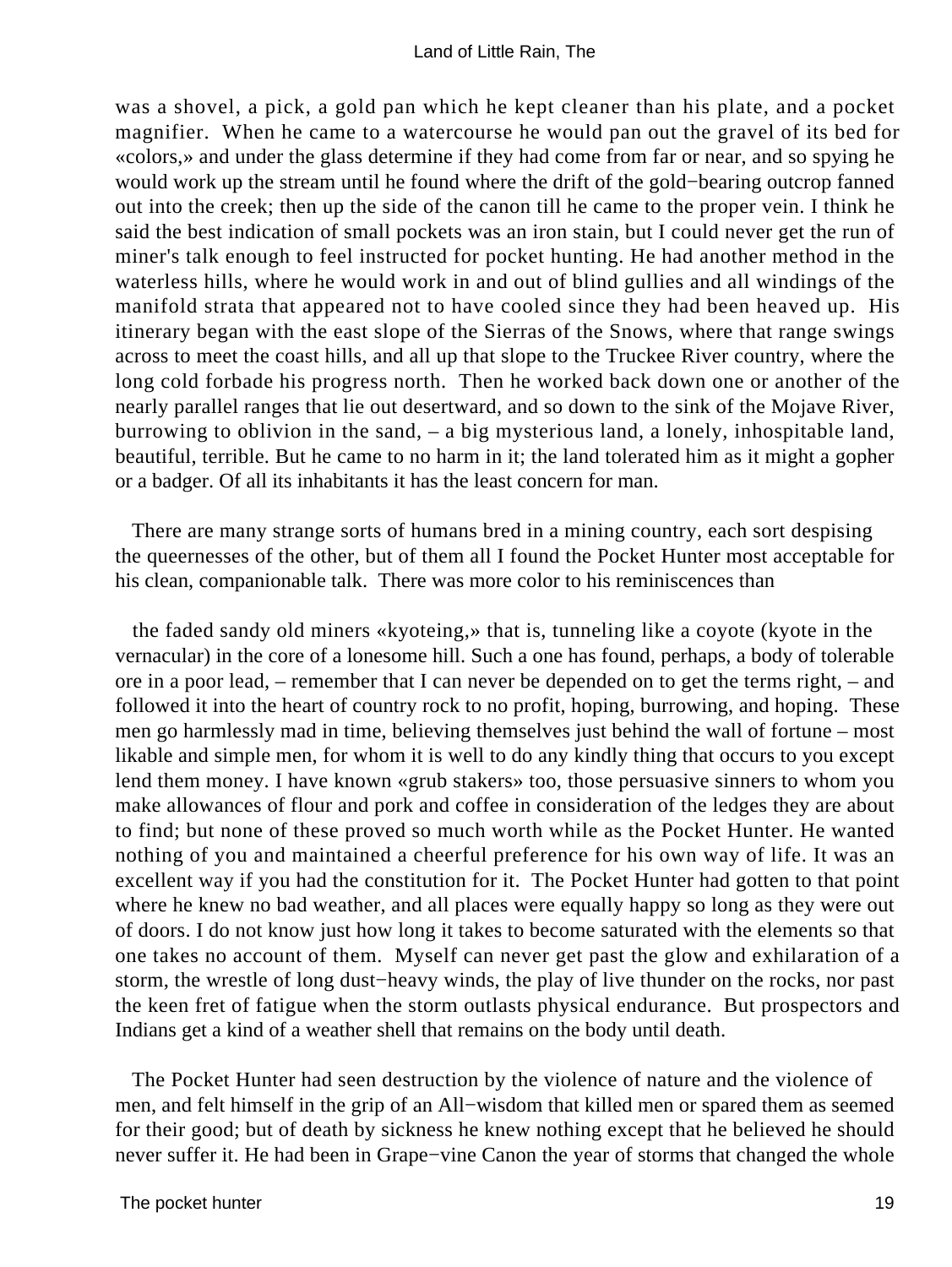front of the mountain. All day he had come down under the wing of the storm, hoping to win past it, but finding it traveling with him until night. It kept on after that, he supposed, a steady downpour, but could not with certainty say, being securely deep in sleep. But the weather instinct does not sleep. In the night the heavens behind the hill dissolved in rain, and the roar of the storm was borne in and mixed with his dreaming, so that it moved him, still asleep, to get up and out of the path of it. What finally woke him was the crash of pine logs as they went down before the unbridled flood, and the swirl of foam that lashed him where he clung in the tangle of scrub while the wall of water went by. It went on against the cabin of Bill Gerry and laid Bill stripped and broken on a sand bar at the mouth of the Grape−vine, seven miles away. There, when the sun was up and the wrath of the rain spent, the Pocket Hunter found and buried him; but he never laid his own escape at any door but the unintelligible favor of the Powers.

 The journeyings of the Pocket Hunter led him often into that mysterious country beyond Hot Creek where a hidden force works mischief, mole−like, under the crust of the earth. Whatever agency is at work in that neighborhood, and it is popularly supposed to be the devil, it changes means and direction without time or season. It creeps up whole hillsides with insidious heat, unguessed until one notes the pine woods dying at the top, and having scorched out a good block of timber returns to steam and spout in caked, forgotten crevices of years before. It will break up sometimes blue−hot and bubbling, in the midst of a clear creek, or make a sucking, scalding quicksand at the ford. These outbreaks had the kind of morbid interest for the Pocket Hunter that a house of unsavory reputation has in a respectable neighborhood, but I always found the accounts he brought me more interesting than his explanations, which were compounded of fag ends of miner's talk and superstition. He was a perfect gossip of the woods, this Pocket Hunter, and when I could get him away from «leads» and «strikes» and «contacts,» full of fascinating small talk about the ebb and flood of creeks, the pinon crop on Black Mountain, and the wolves of Mesquite Valley. I suppose he never knew how much he depended for the necessary sense of home and companionship on the beasts and trees, meeting and finding them in their wonted places, – the bear that used to come down Pine Creek in the spring, pawing out trout from the shelters of sod banks, the juniper at Lone Tree Spring, and the quail at Paddy Jack's.

 There is a place on Waban, south of White Mountain, where flat, wind−tilted cedars make low tents and coves of shade and shelter, where the wild sheep winter in the snow. Woodcutters and prospectors had brought me word of that, but the Pocket Hunter was accessory to the fact. About the opening of winter, when one looks for sudden big storms, he had attempted a crossing by the nearest path, beginning the ascent at noon. It grew cold, the snow came on thick and blinding, and wiped out the trail in a white smudge; the storm drift blew in and cut off landmarks, the early dark obscured the rising drifts. According to the Pocket Hunter's account, he knew where he was, but couldn't exactly say. Three days before he had been in the west arm of Death Valley on a short water allowance, ankle−deep in shifty sand; now he was on the rise of Waban, knee−deep in sodden snow, and in both cases he did the only allowable thing – he walked on. That is the only thing to do in a snowstorm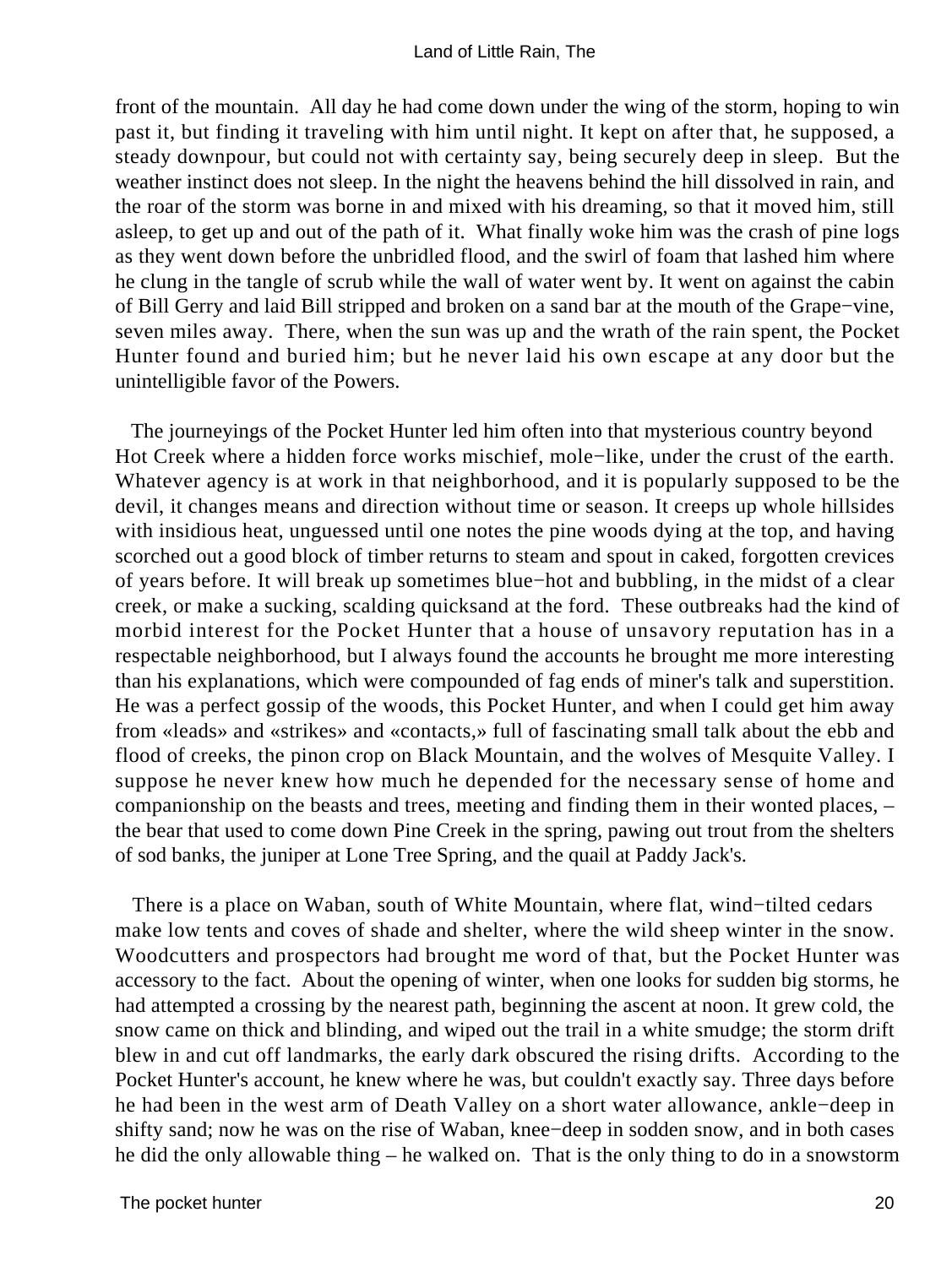in any case. It might have been the creature instinct, which in his way of life had room to grow, that led him to the cedar shelter; at any rate he found it about four hours after dark, and heard the heavy breathing of the flock. He said that if he thought at all at this juncture he must have thought that he had stumbled on a storm−belated shepherd with his silly sheep; but in fact he took no note of anything but the warmth of packed fleeces, and snuggled in between them dead with sleep. If the flock stirred in the night he stirred drowsily to keep close and let the storm go by. That was all until morning woke him shining on a white world. Then the very soul of him shook to see the wild sheep of God stand up about him, nodding their great horns beneath the cedar roof, looking out on the wonder of the snow. They had moved a little away from him with the coming of the light, but paid him no more heed. The light broadened and the white pavilions of the snow swam in the heavenly blueness of the sea from which they rose. The cloud drift scattered and broke billowing in the canons. The leader stamped lightly on the litter to put the flock in motion, suddenly they took the drifts in those long light leaps that are nearest to flight, down and away on the slopes of Waban. Think of that to happen to a Pocket Hunter! But though he had fallen on many a wished−for hap, he was curiously inapt at getting the truth about beasts in general. He believed in the venom of toads, and charms for snake bites, and – for this I could never forgive him – had all the miner's prejudices against my friend the coyote. Thief, sneak, and son of a thief were the friendliest words he had for this little gray dog of the wilderness.

 Of course with so much seeking he came occasionally upon pockets of more or less value, otherwise he could not have kept up his way of life; but he had as much luck in missing great ledges as in finding small ones. He had been all over the Tonopah country, and brought away float without happening upon anything that gave promise of what that district was to become in a few years. He claimed to have chipped bits off the very outcrop of the California Rand, without finding it worth while to bring away, but none of these things put him out of countenance.

 It was once in roving weather, when we found him shifting pack on a steep trail, that I observed certain of his belongings done up in green canvas bags, the veritable «green bag» of English novels. It seemed so incongruous a reminder in this untenanted West that I dropped down beside the trail overlooking the vast dim valley, to hear about the green canvas. He had gotten it, he said, in London years before, and that was the first I had known of his having been abroad. It was after one of his «big strikes» that he had made the Grand Tour, and had brought nothing away from it but the green canvas bags, which he conceived would fit his needs, and an ambition. This last was nothing less than to strike it rich and set himself up among the eminently bourgeois of London. It seemed that the situation of the wealthy English middle class, with just enough gentility above to aspire to, and sufficient smaller fry to bully and patronize, appealed to his imagination, though of course he did not put it so crudely as that.

 It was no news to me then, two or three years after, to learn that he had taken ten thousand dollars from an abandoned claim, just the sort of luck to have pleased him, and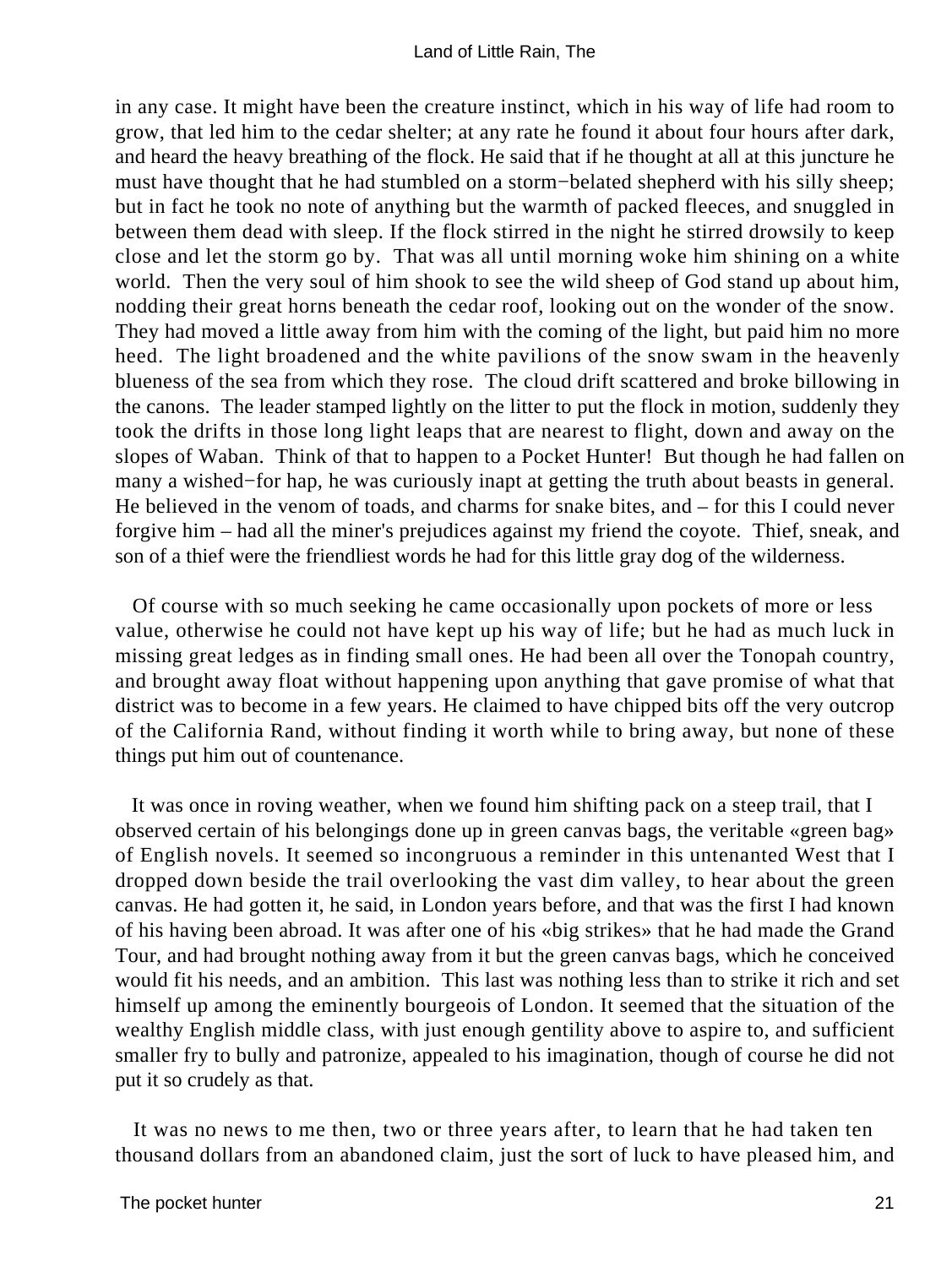gone to London to spend it. The land seemed not to miss him any more than it had minded him, but I missed him and could not forget the trick of expecting him in least likely situations. Therefore it was with a pricking sense of the familiar that I followed a twilight trail of smoke, a year or two later, to the swale of a dripping spring, and came upon a man by the fire with a coffee−pot and frying−pan. I was not surprised to find it was the Pocket Hunter. No man can be stronger than his destiny.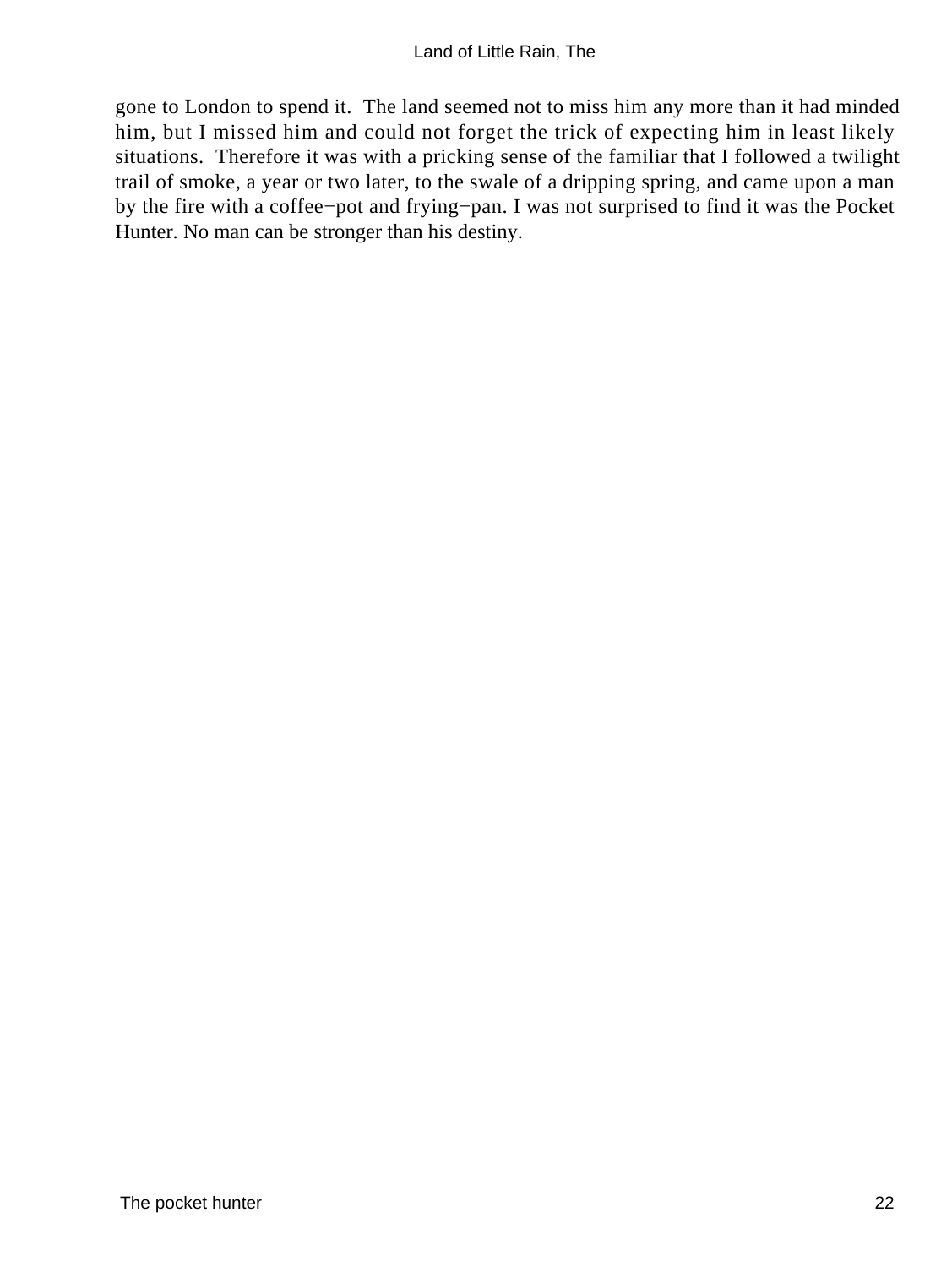## **[Shoshone land](#page-72-0)**

 It is true I have been in Shoshone Land, but before that, long before, I had seen it through the eyes of Winnenap' in a rosy mist of reminiscence, and must always see it with a sense of intimacy in the light that never was. Sitting on the golden slope at the campoodie, looking across the Bitter Lake to the purple tops of Mutarango, the medicine−man drew up its happy places one by one, like little blessed islands in a sea of talk. For he was born a Shoshone, was Winnenap'; and though his name, his wife, his children, and his tribal relations were of the Paiutes, his thoughts turned homesickly toward Shoshone Land. Once a Shoshone always a Shoshone. Winnenap' lived gingerly among the Paiutes and in his heart despised them. But he could speak a tolerable English when he would, and he always would if it were of Shoshone Land.

 He had come into the keeping of the Paiutes as a hostage for the long peace which the authority of the whites made interminable, and, though there was now no order in the tribe, nor any power that could have lawfully restrained him, kept on in the old usage, to save his honor and the word of his vanished kin. He had seen his children's children in the borders of the Paiutes, but loved best his own miles of sand and rainbow−painted hills. Professedly he had not seen them since the beginning of his hostage; but every year about the end of the rains and before the strength of the sun had come upon us from the south, the medicine−man went apart on the mountains to gather herbs, and when he came again I knew by the new fortitude of his countenance and the new color of his reminiscences that he had been alone and unspied upon in Shoshone Land.

 To reach that country from the campoodie, one goes south and south, within hearing of the lip−lip−lapping of the great tideless lake, and south by east over a high rolling district, miles and miles of sage and nothing else. So one comes to the country of the painted hills, – old red cones of craters, wasteful beds of mineral earths, hot, acrid springs, and steam jets issuing from a leprous soil. After the hills the black rock, after the craters the spewed lava, ash strewn, of incredible thickness, and full of sharp, winding rifts. There are picture writings carved deep in the face of the cliffs to mark the way for those who do not know it. On the very edge of the black rock the earth falls away in a wide sweeping hollow, which is Shoshone Land.

 South the land rises in very blue hills, blue because thickly wooded with ceanothus and manzanita, the haunt of deer and the border of the Shoshones. Eastward the land goes very far by broken ranges, narrow valleys of pure desertness, and huge mesas uplifted to the sky−line, east and east, and no man knows the end of it.

 It is the country of the bighorn, the wapiti, and the wolf, nesting place of buzzards, land of cloud−nourished trees and wild things that live without drink. Above all, it is the land of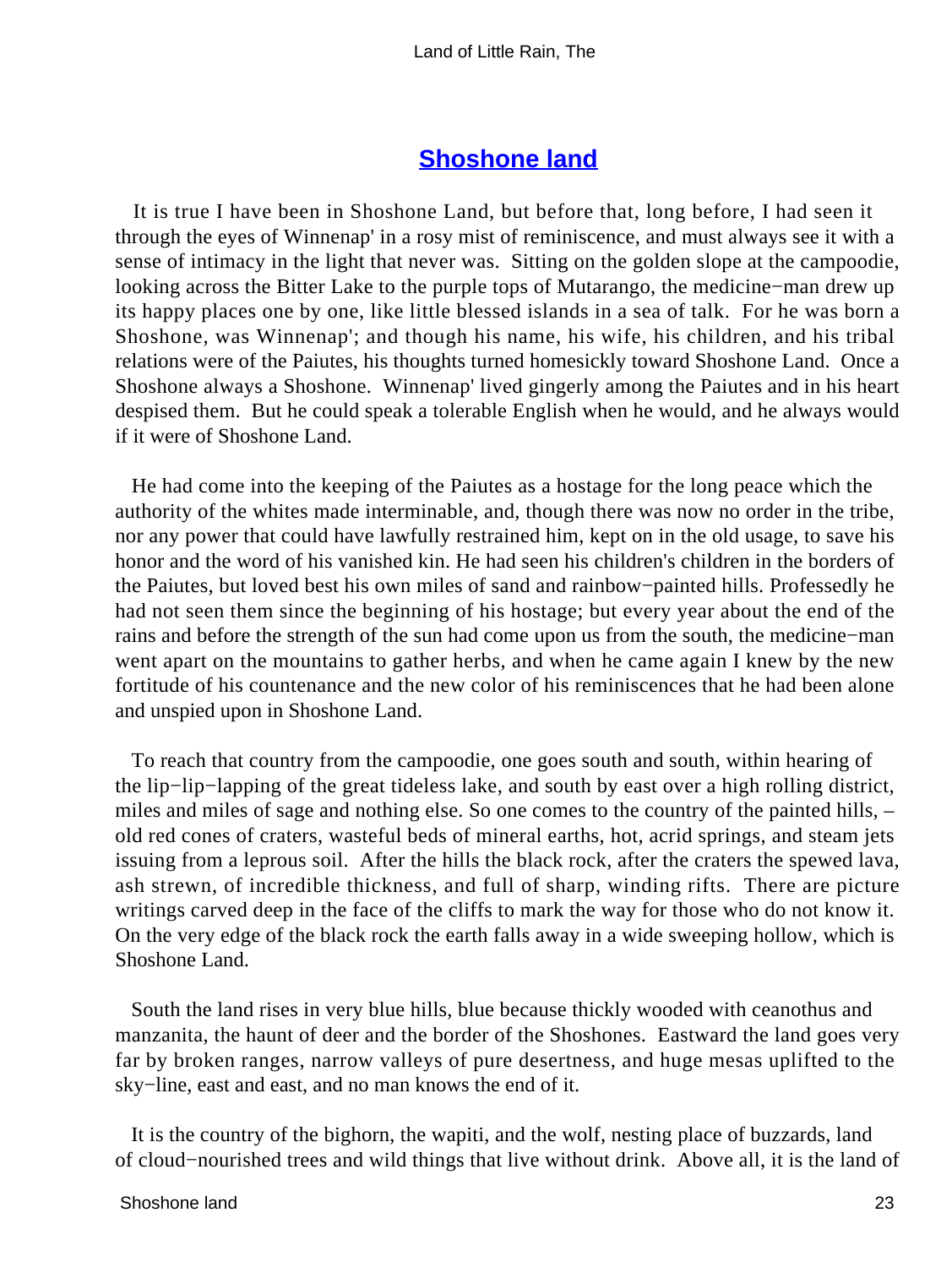the creosote and the mesquite. The mesquite is God's best thought in all this desertness. It grows in the open, is thorny, stocky, close grown, and iron−rooted. Long winds move in the draughty valleys, blown sand fills and fills about the lower branches, piling pyramidal dunes, from the top of which the mesquite twigs flourish greenly. Fifteen or twenty feet under the drift, where it seems no rain could penetrate, the main trunk grows, attaining often a yard's thickness, resistant as oak. In Shoshone Land one digs for large timber; that is in the southerly, sandy exposures. Higher on the table−topped ranges low trees of juniper and pinon stand each apart, rounded and spreading heaps of greenness. Between them, but each to itself in smooth clear spaces, tufts of tall feathered grass.

 This is the sense of the desert hills, that there is room enough and time enough. Trees grow to consummate domes; every plant has its perfect work. Noxious weeds such as come up thickly in crowded fields do not flourish in the free spaces. Live long enough with an Indian, and he or the wild things will show you a use for everything that grows in these borders.

 The manner of the country makes the usage of life there, and the land will not be lived in except in its own fashion. The Shoshones live like their trees, with great spaces between, and in pairs and in family groups they set up wattled huts by the infrequent springs. More wickiups than two make a very great number. Their shelters are lightly built, for they travel much and far, following where deer feed and seeds ripen, but they are not more lonely than other creatures that inhabit there.

 The year's round is somewhat in this fashion. After the pinon harvest the clans foregather on a warm southward slope for the annual adjustment of tribal difficulties and the medicine dance, for marriage and mourning and vengeance, and the exchange of serviceable information; if, for example, the deer have shifted their feeding ground, if the wild sheep have come back to Waban, or certain springs run full or dry. Here the Shoshones winter flockwise, weaving baskets and hunting big game driven down from the country of the deep snow. And this brief intercourse is all the use they have of their kind, for now there are no wars, and many of their ancient crafts have fallen into disuse. The solitariness of the life breeds in the men, as in the plants, a certain well−roundedness and sufficiency to its own ends. Any Shoshone family has in itself the man−seed, power to multiply and replenish, potentialities for food and clothing and shelter, for healing and beautifying.

 When the rain is over and gone they are stirred by the instinct of those that journeyed eastward from Eden, and go up each with his mate and young brood, like birds to old nesting places. The beginning of spring in Shoshone Land – oh the soft wonder of it! – is a mistiness as of incense smoke, a veil of greenness over the whitish stubby shrubs, a web of color on the silver sanded soil. No counting covers the multitude of rayed blossoms that break suddenly underfoot in the brief season of the winter rains, with silky furred or prickly viscid foliage, or no foliage at all. They are morning and evening bloomers chiefly, and strong seeders. Years of scant rains they lie shut and safe in the winnowed sands, so that some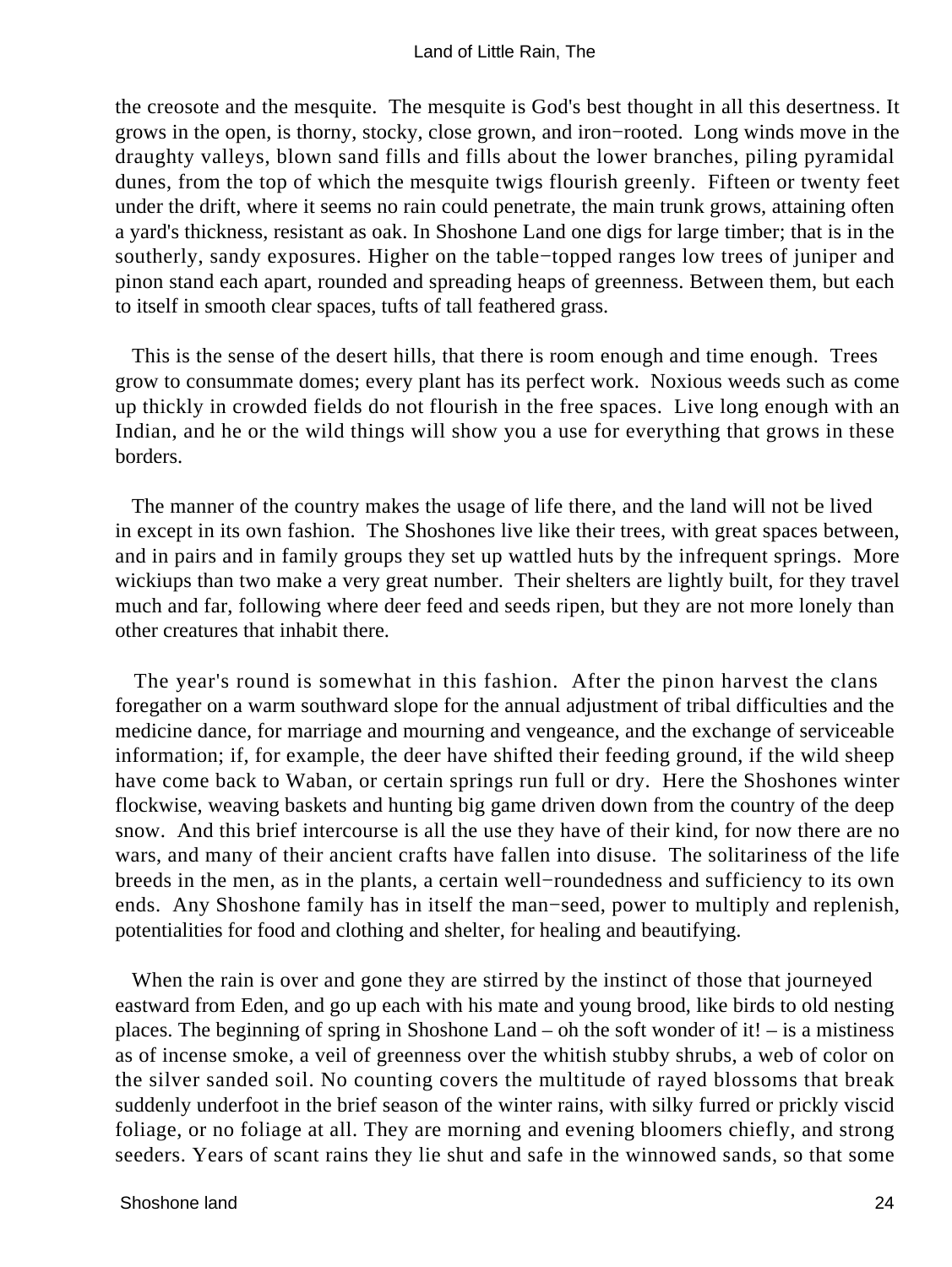species appear to be extinct. Years of long storms they break so thickly into bloom that no horse treads without crushing them. These years the gullies of the hills are rank with fern and a great tangle of climbing vines.

 Just as the mesa twilights have their vocal note in the love call of the burrowing owl, so the desert spring is voiced by the mourning doves. Welcome and sweet they sound in the smoky mornings before breeding time, and where they frequent in any great numbers water is confidently looked for. Still by the springs one finds the cunning brush shelters from which the Shoshones shot arrows at them when the doves came to drink.

 Now as to these same Shoshones there are some who claim that they have no right to the name, which belongs to a more northerly tribe; but that is the word they will be called by, and there is no greater offense than to call an Indian out of his name. According to their traditions and all proper evidence, they were a great people occupying far north and east of their present bounds, driven thence by the Paiutes. Between the two tribes is the residuum of old hostilities.

 Winnenap', whose memory ran to the time when the boundary of the Paiute country was a dead−line to Shoshones, told me once how himself and another lad, in an unforgotten spring, discovered a nesting place of buzzards a bit of a way beyond the borders. And they two burned to rob those nests. Oh, for no purpose at all except as boys rob nests immemorially, for the fun of it, to have and handle and show to other lads as an exceeding treasure, and afterwards discard. So, not quite meaning to, but breathless with daring, they crept up a gully, across a sage brush flat and through a waste of boulders, to the rugged pines where their sharp eyes had made out the buzzards settling.

 The medicine−man told me, always with a quaking relish at this point, that while they, grown bold by success, were still in the tree, they sighted a Paiute hunting party crossing between them and their own land. That was mid−morning, and all day on into the dark the boys crept and crawled and slid, from boulder to bush, and bush to boulder, in cactus scrub and on naked sand, always in a sweat of fear, until the dust caked in the nostrils and the breath sobbed in the body, around and away many a mile until they came to their own land again. And all the time Winnenap' carried those buzzard's eggs in the slack of his single buckskin garment! Young Shoshones are like young quail, knowing without teaching about feeding and hiding, and learning what civilized children never learn, to be still and to keep on being still, at the first hint of danger or strangeness.

 As for food, that appears to be chiefly a matter of being willing. Desert Indians all eat chuckwallas, big black and white lizards that have delicate white flesh savored like chicken. Both the Shoshones and the coyotes are fond of the flesh of Gopherus agassizii, the turtle that by feeding on buds, going without drink, and burrowing in the sand through the winter, contrives to live a known period of twenty−five years. It seems that most seeds are foodful in the arid regions, most berries edible, and many shrubs good for firewood with the sap in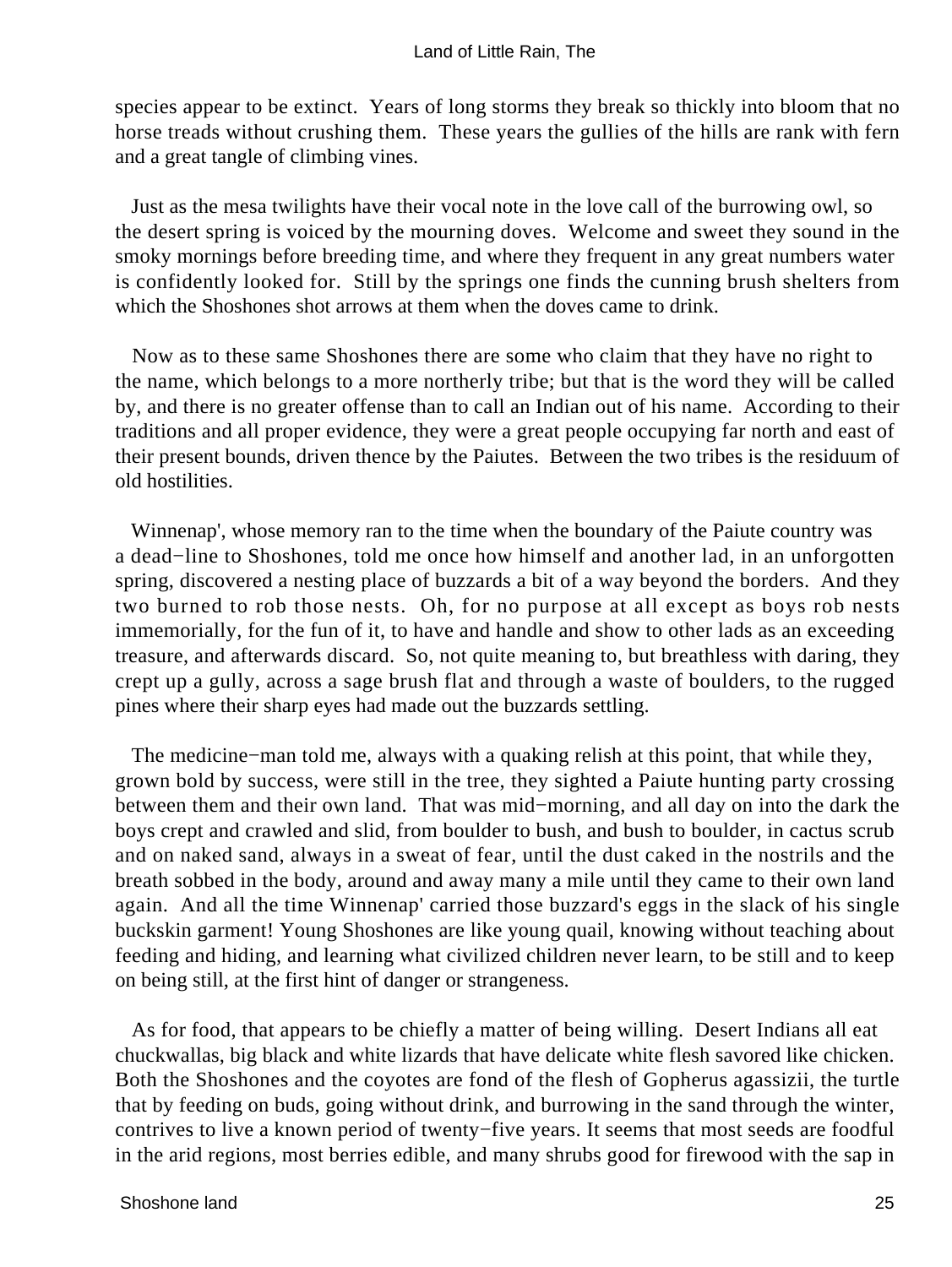them. The mesquite bean, whether the screw or straight pod, pounded to a meal, boiled to a kind of mush, and dried in cakes, sulphur−colored and needing an axe to cut it, is an excellent food for long journeys. Fermented in water with wild honey and the honeycomb, it makes a pleasant, mildly intoxicating drink.

 Next to spring, the best time to visit Shoshone Land is when the deer−star hangs low and white like a torch over the morning hills. Go up past Winnedumah and down Saline and up again to the rim of Mesquite Valley. Take no tent, but if you will, have an Indian build you a wickiup, willows planted in a circle, drawn over to an arch, and bound cunningly with withes, all the leaves on, and chinks to count the stars through. But there was never any but Winnenap' who could tell and make it worth telling about Shoshone Land.

And Winnenap' will not any more. He died, as do most medicine−men of the Paiutes.

 Where the lot falls when the campoodie chooses a medicine−man there it rests. It is an honor a man seldom seeks but must wear, an honor with a condition. When three patients die under his ministrations, the medicine−man must yield his life and his office.

 Wounds do not count; broken bones and bullet holes the Indian can understand, but measles, pneumonia, and smallpox are witchcraft. Winnenap' was medicine−man for fifteen years. Besides considerable skill in healing herbs, he used his prerogatives cunningly. It is permitted the medicine−man to decline the case when the patient has had treatment from any other, say the white doctor, whom many of the younger generation consult. Or, if before having seen the patient, he can definitely refer his disorder to some supernatural cause wholly out of the medicine−man's jurisdiction, say to the spite of an evil spirit going about in the form of a coyote, and states the case convincingly, he may avoid the penalty. But this must not be pushed too far. All else failing, he can hide. Winnenap' did this the time of the measles epidemic. Returning from his yearly herb gathering, he heard of it at Black Rock, and turning aside, he was not to be found, nor did he return to his own place until the disease had spent itself, and half the children of the campoodie were in their shallow graves with beads sprinkled over them.

 It is possible the tale of Winnenap''s patients had not been strictly kept. There had not been a medicine−man killed in the valley for twelve years, and for that the perpetrators had been severely punished by the whites. The winter of the Big Snow an epidemic of pneumonia carried off the Indians with scarcely a warning; from the lake northward to the lava flats they died in the sweathouses, and under the hands of the medicine−men. Even the drugs of the white physician had no power.

 After two weeks of this plague the Paiutes drew to council to consider the remissness of their medicine−men. They were sore with grief and afraid for themselves; as a result of the council, one in every campoodie was sentenced to the ancient penalty. But schooling and native shrewdness had raised up in the younger men an unfaith in old usages, so judgment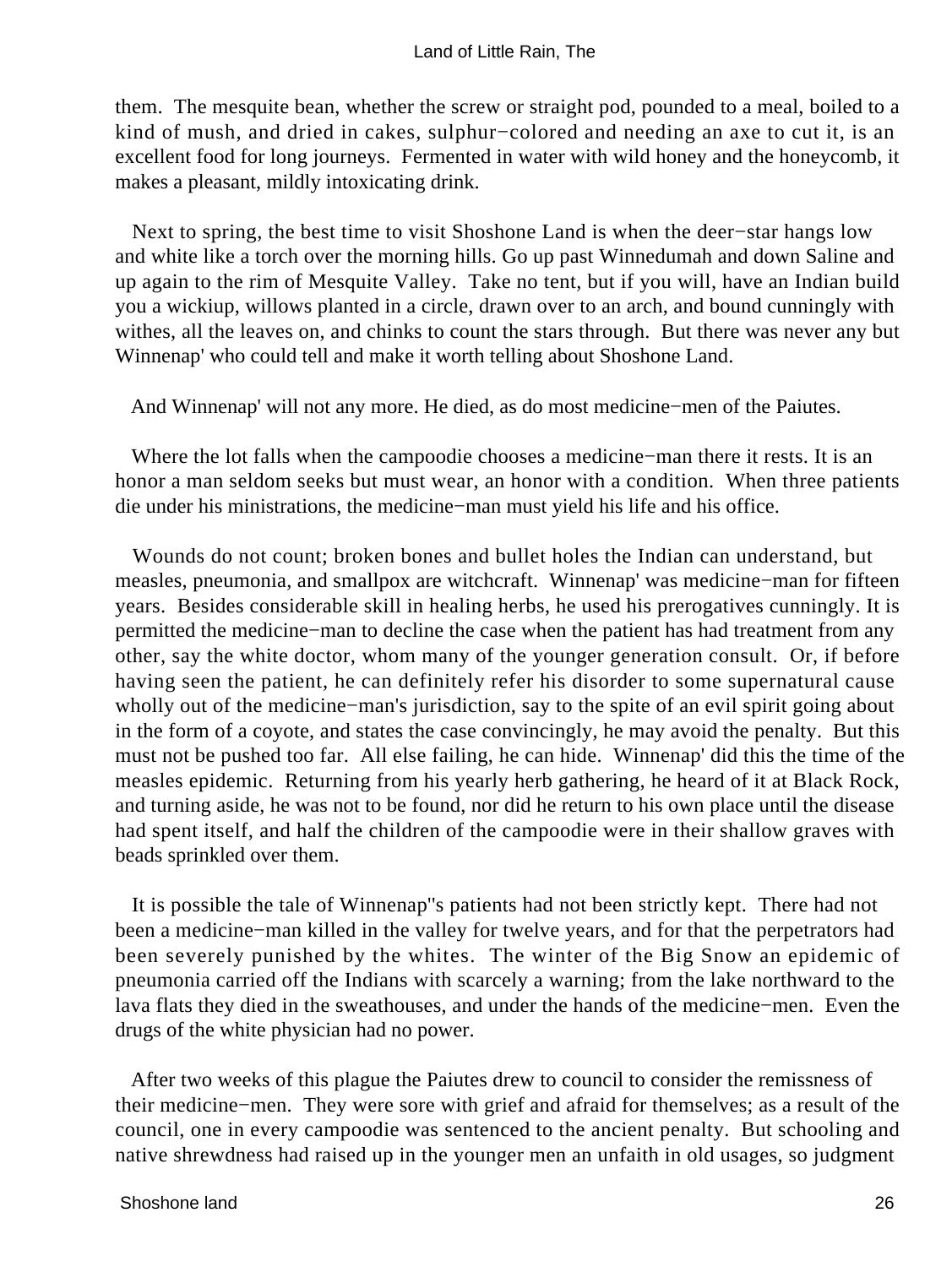halted between sentence and execution. At Three Pines the government teacher brought out influential whites to threaten and cajole the stubborn tribes. At Tunawai the conservatives sent into Nevada for that pacific old humbug, Johnson Sides, most notable of Paiute orators, to harangue his people. Citizens of the towns turned out with food and comforts, and so after a season the trouble passed.

 But here at Maverick there was no school, no oratory, and no alleviation. One third of the campoodie died, and the rest killed the medicine−men. Winnenap' expected it, and for days walked and sat a little apart from his family that he might meet it as became a Shoshone, no doubt suffering the agony of dread deferred. When finally three men came and sat at his fire without greeting he knew his time. He turned a little from them, dropped his chin upon his knees, and looked out over Shoshone Land, breathing evenly. The women went into the wickiup and covered their heads with their blankets.

 So much has the Indian lost of savageness by merely desisting from killing, that the executioners braved themselves to their work by drinking and a show of quarrelsomeness. In the end a sharp hatchet−stroke discharged the duty of the campoodie. Afterward his women buried him, and a warm wind coming out of the south, the force of the disease was broken, and even they acquiesced in the wisdom of the tribe. That summer they told me all except the names of the Three.

 Since it appears that we make our own heaven here, no doubt we shall have a hand in the heaven of hereafter; and I know what Winnenap''s will be like: worth going to if one has leave to live in it according to his liking. It will be tawny gold underfoot, walled up with jacinth and jasper, ribbed with chalcedony, and yet no hymnbook heaven, but the free air and free spaces of Shoshone Land.

### *JIMVILLE*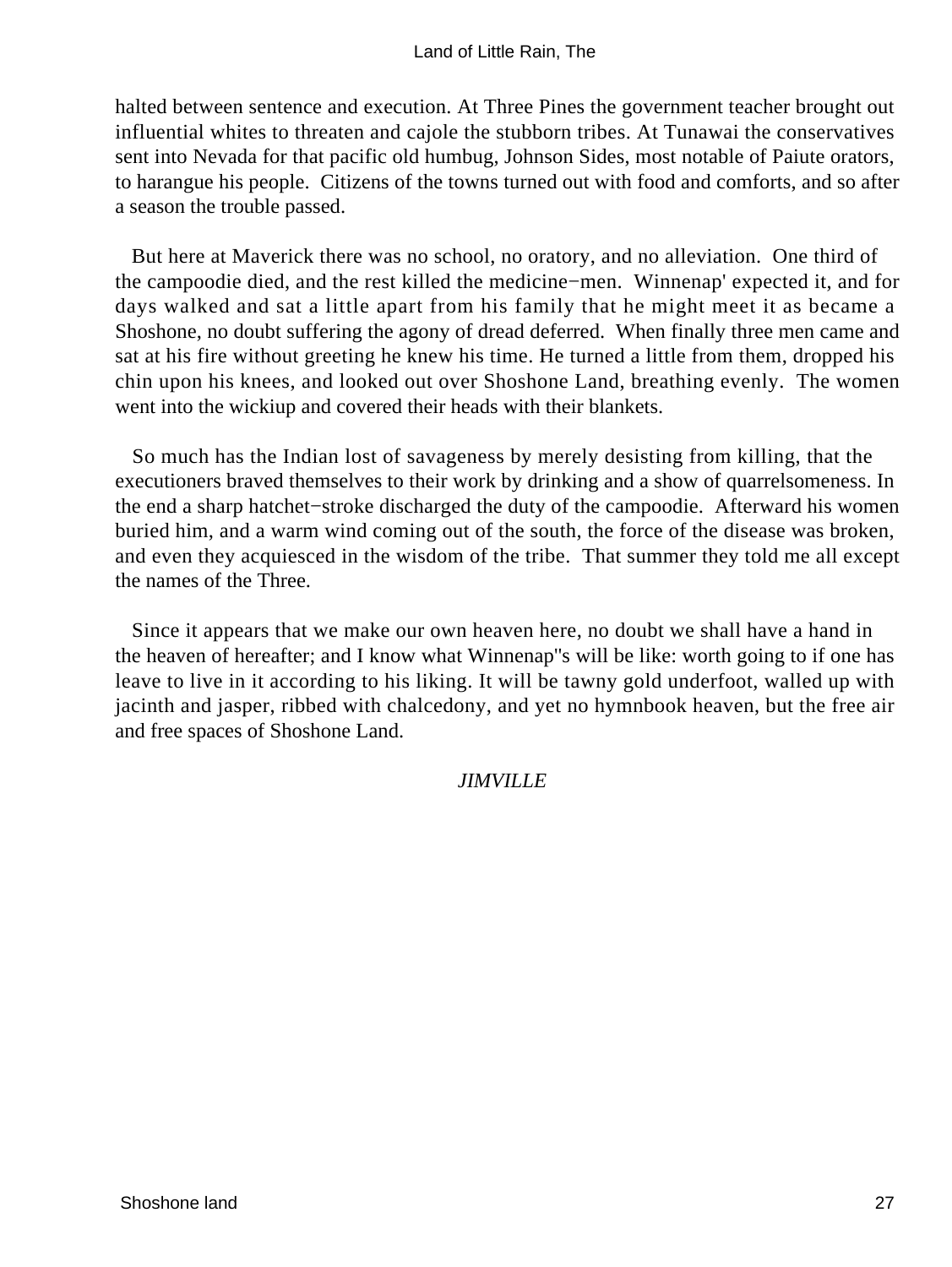## **[A bret harte town](#page-72-0)**

 When Mr. Harte found himself with a fresh palette and his particular local color fading from the West, he did what he considered the only safe thing, and carried his young impression away to be worked out untroubled by any newer fact. He should have gone to Jimville. There he would have found cast up on the ore−ribbed hills the bleached timbers of more tales, and better ones.

 You could not think of Jimville as anything more than a survival, like the herb−eating, bony−cased old tortoise that pokes cheerfully about those borders some thousands of years beyond his proper epoch. Not that Jimville is old, but it has an atmosphere favorable to the type of a half century back, if not «forty−niners,» of that breed. It is said of Jimville that getting away from it is such a piece of work that it encourages permanence in the population; the fact is that most have been drawn there by some real likeness or liking. Not however that I would deny the difficulty of getting into or out of that cove of reminder, I who have made the journey so many times at great pains of a poor body. Any way you go at it, Jimville is about three days from anywhere in particular. North or south, after the railroad there is a stage journey of such interminable monotony as induces forgetfulness of all previous states of existence.

 The road to Jimville is the happy hunting ground of old stage−coaches bought up from superseded routes the West over, rocking, lumbering, wide vehicles far gone in the odor of romance, coaches that Vasquez has held up, from whose high seats express messengers have shot or been shot as their luck held. This is to comfort you when the driver stops to rummage for wire to mend a failing bolt. There is enough of this sort of thing to quite prepare you to believe what the driver insists, namely, that all that country and Jimville are held together by wire.

 First on the way to Jimville you cross a lonely open land, with a hint in the sky of things going on under the horizon, a palpitant, white, hot land where the wheels gird at the sand and the midday heaven shuts it in breathlessly like a tent. So in still weather; and when the wind blows there is occupation enough for the passengers, shifting seats to hold down the windward side of the wagging coach. This is a mere trifle. The Jimville stage is built for five passengers, but when you have seven, with four trunks, several parcels, three sacks of grain, the mail and express, you begin to understand that proverb about the road which has been reported to you. In time you learn to engage the high seat beside the driver, where you get good air and the best company. Beyond the desert rise the lava flats, scoriae strewn; sharp−cutting walls of narrow canons; league−wide, frozen puddles of black rock, intolerable and forbidding. Beyond the lava the mouths that spewed it out, ragged−lipped, ruined craters shouldering to the cloud−line, mostly of red earth, as red as a red heifer. These have some comforting of shrubs and grass. You get the very spirit of the meaning of that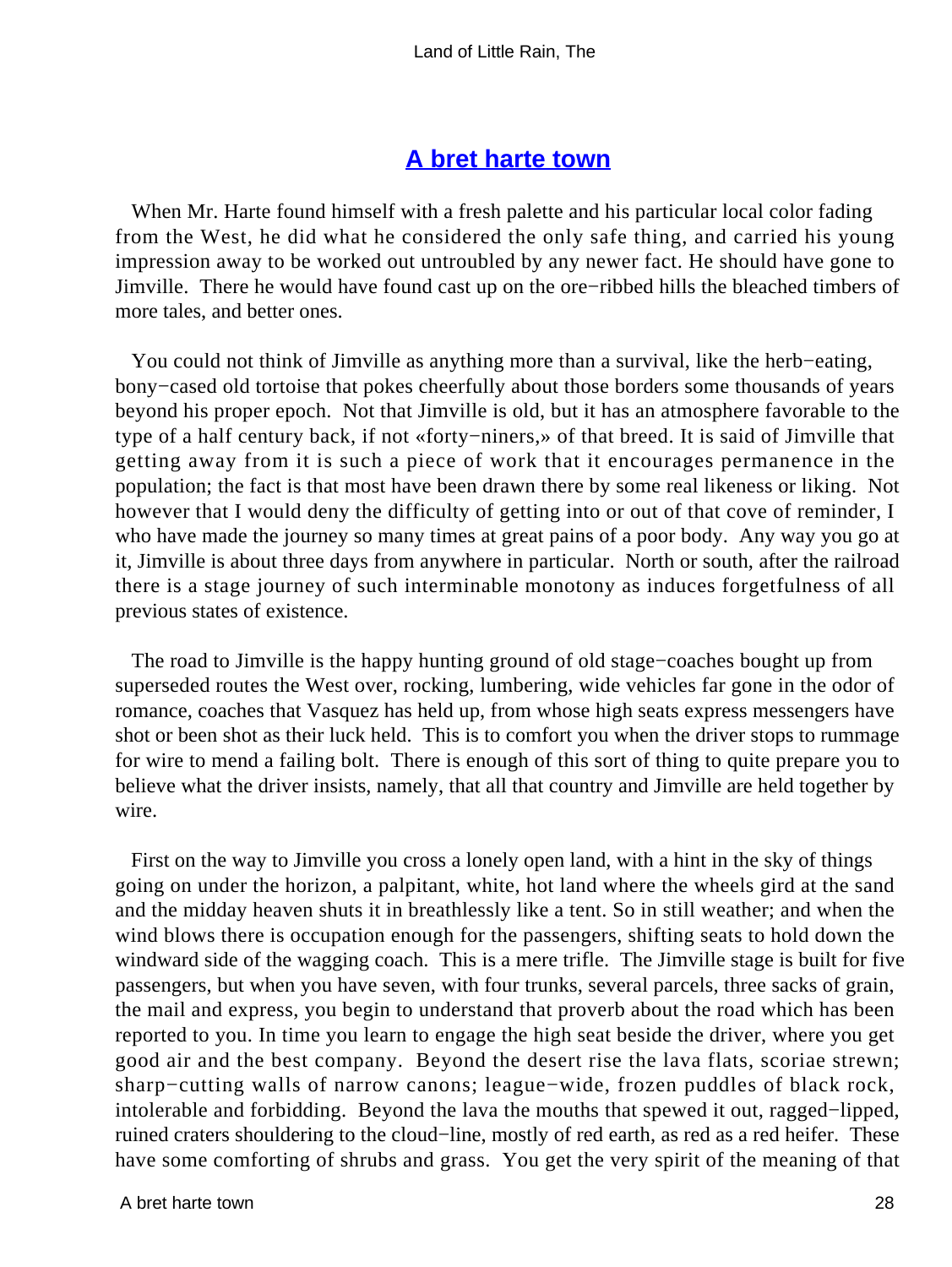country when you see Little Pete feeding his sheep in the red, choked maw of an old vent, – a kind of silly pastoral gentleness that glozes over an elemental violence. Beyond the craters rise worn, auriferous hills of a quiet sort, tumbled together; a valley full of mists; whitish green scrub; and bright, small, panting lizards; then Jimville.

 The town looks to have spilled out of Squaw Gulch, and that, in fact, is the sequence of its growth. It began around the Bully Boy and Theresa group of mines midway up Squaw Gulch, spreading down to the smelter at the mouth of the ravine. The freight wagons dumped their loads as near to the mill as the slope allowed, and Jimville grew in between. Above the Gulch begins a pine wood with sparsely grown thickets of lilac, azalea, and odorous blossoming shrubs.

 Squaw Gulch is a very sharp, steep, ragged−walled ravine, and that part of Jimville which is built in it has only one street, – in summer paved with bone−white cobbles, in the wet months a frothy yellow flood. All between the ore dumps and solitary small cabins, pieced out with tin cans and packing cases, run footpaths drawing down to the Silver Dollar saloon. When Jimville was having the time of its life the Silver Dollar had those same coins let into the bar top for a border, but the proprietor pried them out when the glory departed. There are three hundred inhabitants in Jimville and four bars, though you are not to argue anything from that.

 Hear now how Jimville came by its name. Jim Calkins discovered the Bully Boy, Jim Baker located the Theresa. When Jim Jenkins opened an eating−house in his tent he chalked up on the flap, «Best meals in Jimville, \$1.00,» and the name stuck.

 There was more human interest in the origin of Squaw Gulch, though it tickled no humor. It was Dimmick's squaw from Aurora way. If Dimmick had been anything except New Englander he would have called her a mahala, but that would not have bettered his behavior. Dimmick made a strike, went East, and the squaw who had been to him as his wife took to drink. That was the bald way of stating it in the Aurora country. The milk of human kindness, like some wine, must not be uncorked too much in speech lest it lose savor. This is what they did. The woman would have returned to her own people, being far gone with child, but the drink worked her bane. By the river of this ravine her pains overtook her. There Jim Calkins, prospecting, found her dying with a three days' babe nozzling at her breast. Jim heartened her for the end, buried her, and walked back to Poso, eighteen miles, the child poking in the folds of his denim shirt with small mewing noises, and won support for it from the rough−handed folks of that place. Then he came back to Squaw Gulch, so named from that day, and discovered the Bully Boy. Jim humbly regarded this piece of luck as interposed for his reward, and I for one believed him. If it had been in mediaeval times you would have had a legend or a ballad. Bret Harte would have given you a tale. You see in me a mere recorder, for I know what is best for you; you shall blow out this bubble from your own breath.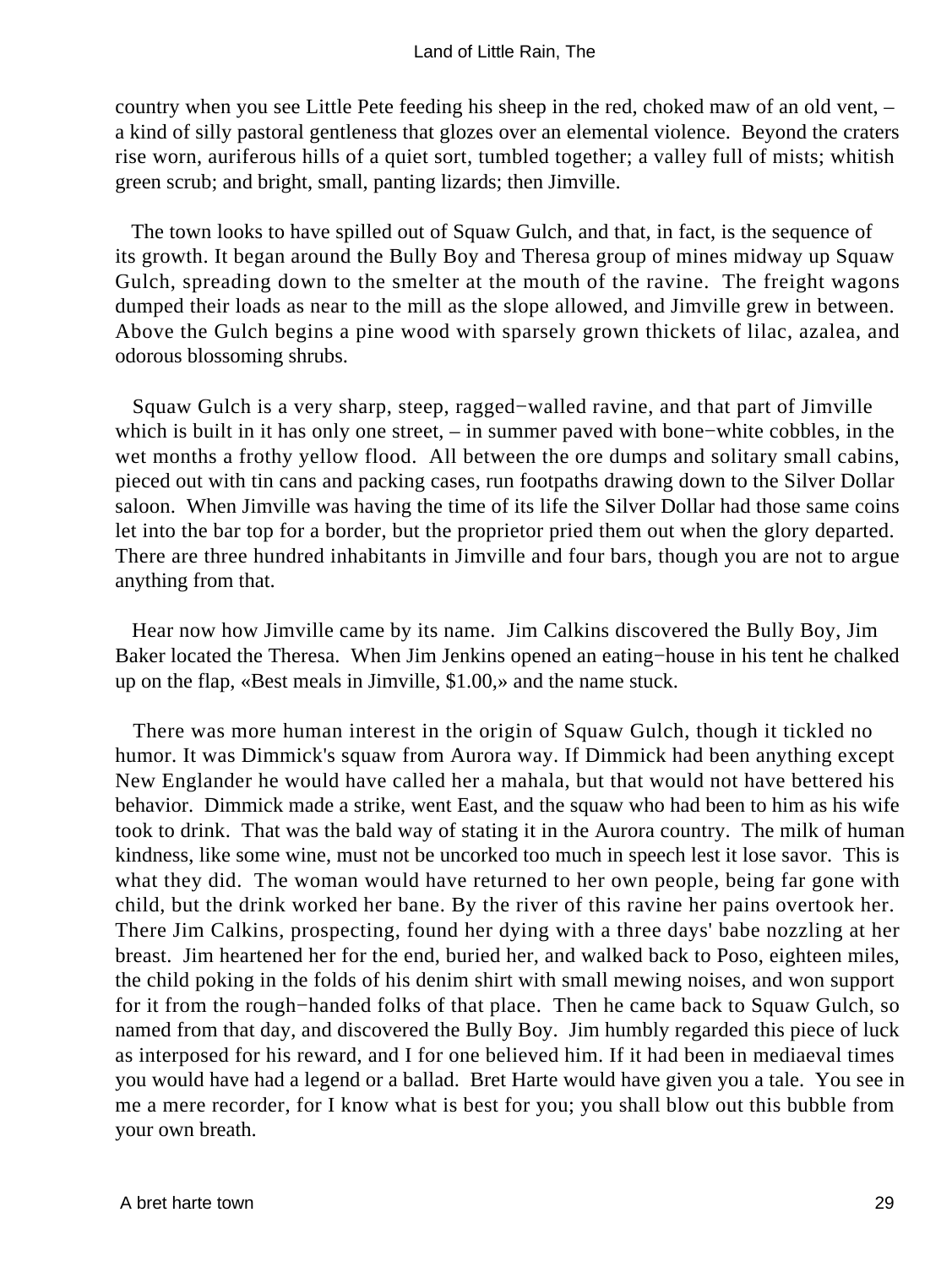You could never get into any proper relation to Jimville unless you could slough off and swallow your acquired prejudices as a lizard does his skin. Once wanting some womanly attentions, the stage−driver assured me I might have them at the Nine−Mile House from the lady barkeeper. The phrase tickled all my after−dinner−coffee sense of humor into an anticipation of Poker Flat. The stage−driver proved himself really right, though you are not to suppose from this that Jimville had no conventions and no caste. They work out these things in the personal equation largely. Almost every latitude of behavior is allowed a good fellow, one no liar, a free spender, and a backer of his friends' quarrels. You are respected in as much ground as you can shoot over, in as many pretensions as you can make good.

 That probably explains Mr. Fanshawe, the gentlemanly faro dealer of those parts, built for the role of Oakhurst, going white−shirted and frock−coated in a community of overalls; and persuading you that whatever shifts and tricks of the game were laid to his deal, he could not practice them on a person of your penetration. But he does. By his own account and the evidence of his manners he had been bred for a clergyman, and he certainly has gifts for the part. You find him always in possession of your point of view, and with an evident though not obtrusive desire to stand well with you. For an account of his killings, for his way with women and the way of women with him, I refer you to Brown of Calaveras and some others of that stripe. His improprieties had a certain sanction of long standing not accorded to the gay ladies who wore Mr. Fanshawe's favors. There were perhaps too many of them. On the whole, the point of the moral distinctions of Jimville appears to be a point of honor, with an absence of humorous appreciation that strangers mistake for dullness. At Jimville they see behavior as history and judge it by facts, untroubled by invention and the dramatic sense. You glimpse a crude equity in their dealings with Wilkins, who had shot a man at Lone Tree, fairly, in an open quarrel. Rumor of it reached Jimville before Wilkins rested there in flight. I saw Wilkins, all Jimville saw him; in fact, he came into the Silver Dollar when we were holding a church fair and bought a pink silk pincushion. I have often wondered what became of it. Some of us shook hands with him, not because we did not know, but because we had not been officially notified, and there were those present who knew how it was themselves. When the sheriff arrived Wilkins had moved on, and Jimville organized a posse and brought him back, because the sheriff was a Jimville man and we had to stand by him.

 I said we had the church fair at the Silver Dollar. We had most things there, dances, town meetings, and the kinetoscope exhibition of the Passion Play. The Silver Dollar had been built when the borders of Jimville spread from Minton to the red hill the Defiance twisted through. «Side−Winder» Smith scrubbed the floor for us and moved the bar to the back room. The fair was designed for the support of the circuit rider who preached to the few that would hear, and buried us all in turn. He was the symbol of Jimville's respectability, although he was of a sect that held dancing among the cardinal sins. The management took no chances on offending the minister; at 11.30 they tendered him the receipts of the evening in the chairman's hat, as a delicate intimation that the fair was closed. The company filed out of the front door and around to the back. Then the dance began formally with no feelings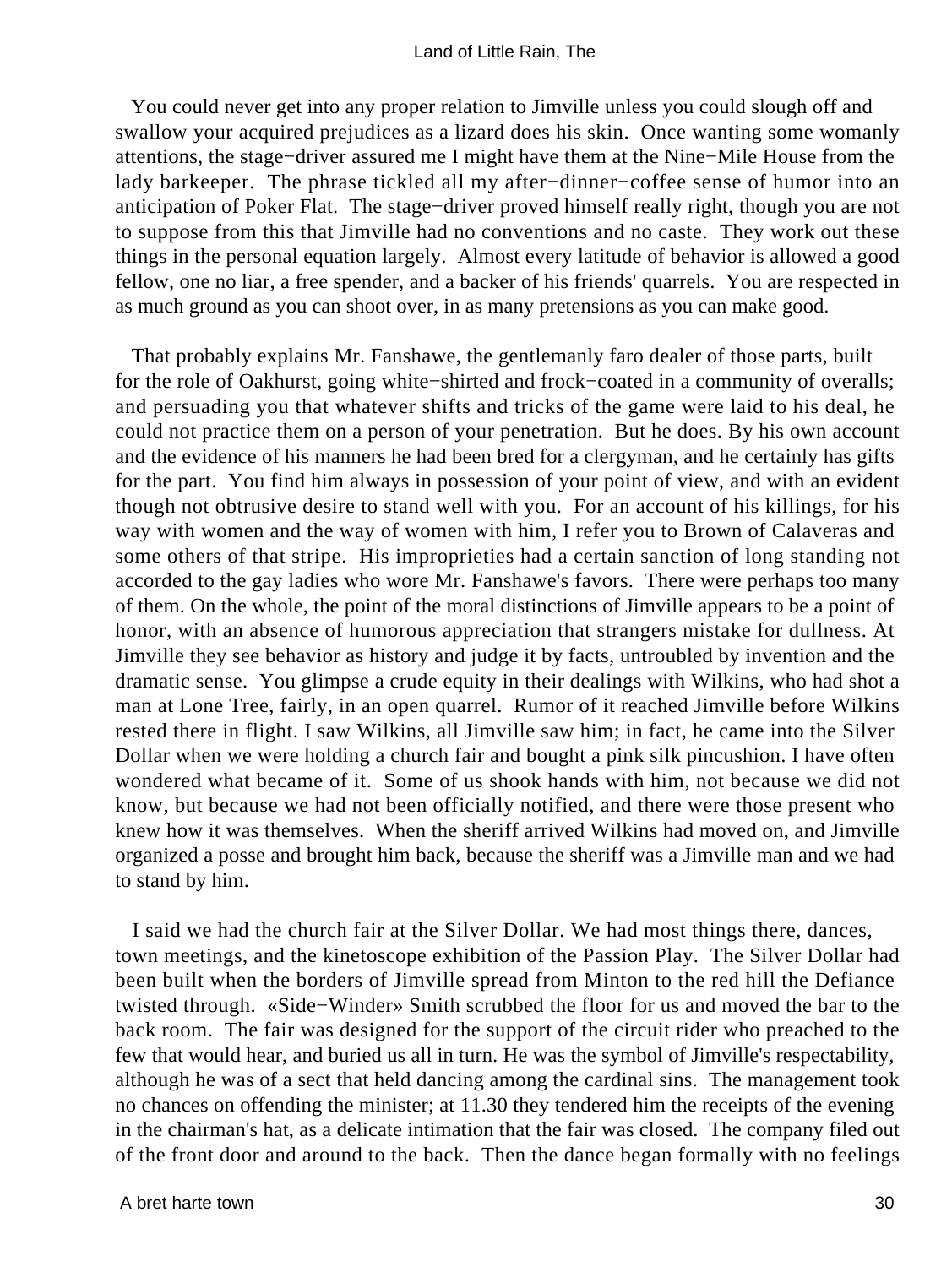hurt. These were the sort of courtesies, common enough in Jimville, that brought tears of delicate inner laughter.

 There were others besides Mr. Fanshawe who had walked out of Mr. Harte's demesne to Jimville and wore names that smacked of the soil, – «Alkali Bill,» «Pike» Wilson, «Three Finger,» and «Mono Jim;» fierce, shy, profane, sun−dried derelicts of the windy hills, who each owned, or had owned, a mine and was wishful to own one again. They laid up on the worn benches of the Silver Dollar or the Same Old Luck like beached vessels, and their talk ran on endlessly of «strike» and «contact» and «mother lode,» and worked around to fights and hold−ups, villainy, haunts, and the hoodoo of the Minietta, told austerely without imagination.

 Do not suppose I am going to repeat it all; you who want these things written up from the point of view of people who do not do them every day would get no savor in their speech.

 Says Three Finger, relating the history of the Mariposa, «I took it off'n Tom Beatty, cheap, after his brother Bill was shot.»

Says Jim Jenkins, «What was the matter of him?»

 «Who? Bill? Abe Johnson shot him; he was fooling around Johnson's wife, an' Tom sold me the mine dirt cheap.»

«Why didn't he work it himself?»

 «Him? Oh, he was laying for Abe and calculated to have to leave the country pretty quick.»

«Huh!» says Jim Jenkins, and the tale flows smoothly on.

 Yearly the spring fret floats the loose population of Jimville out into the desolate waste hot lands, guiding by the peaks and a few rarely touched water−holes, always, always with the golden hope. They develop prospects and grow rich, develop others and grow poor but never embittered. Say the hills, It is all one, there is gold enough, time enough, and men enough to come after you. And at Jimville they understand the language of the hills.

 Jimville does not know a great deal about the crust of the earth, it prefers a «hunch.» That is an intimation from the gods that if you go over a brown back of the hills, by a dripping spring, up Coso way, you will find what is worth while. I have never heard that the failure of any particular hunch disproved the principle. Somehow the rawness of the land favors the sense of personal relation to the supernatural. There is not much intervention of crops, cities, clothes, and manners between you and the organizing forces to cut off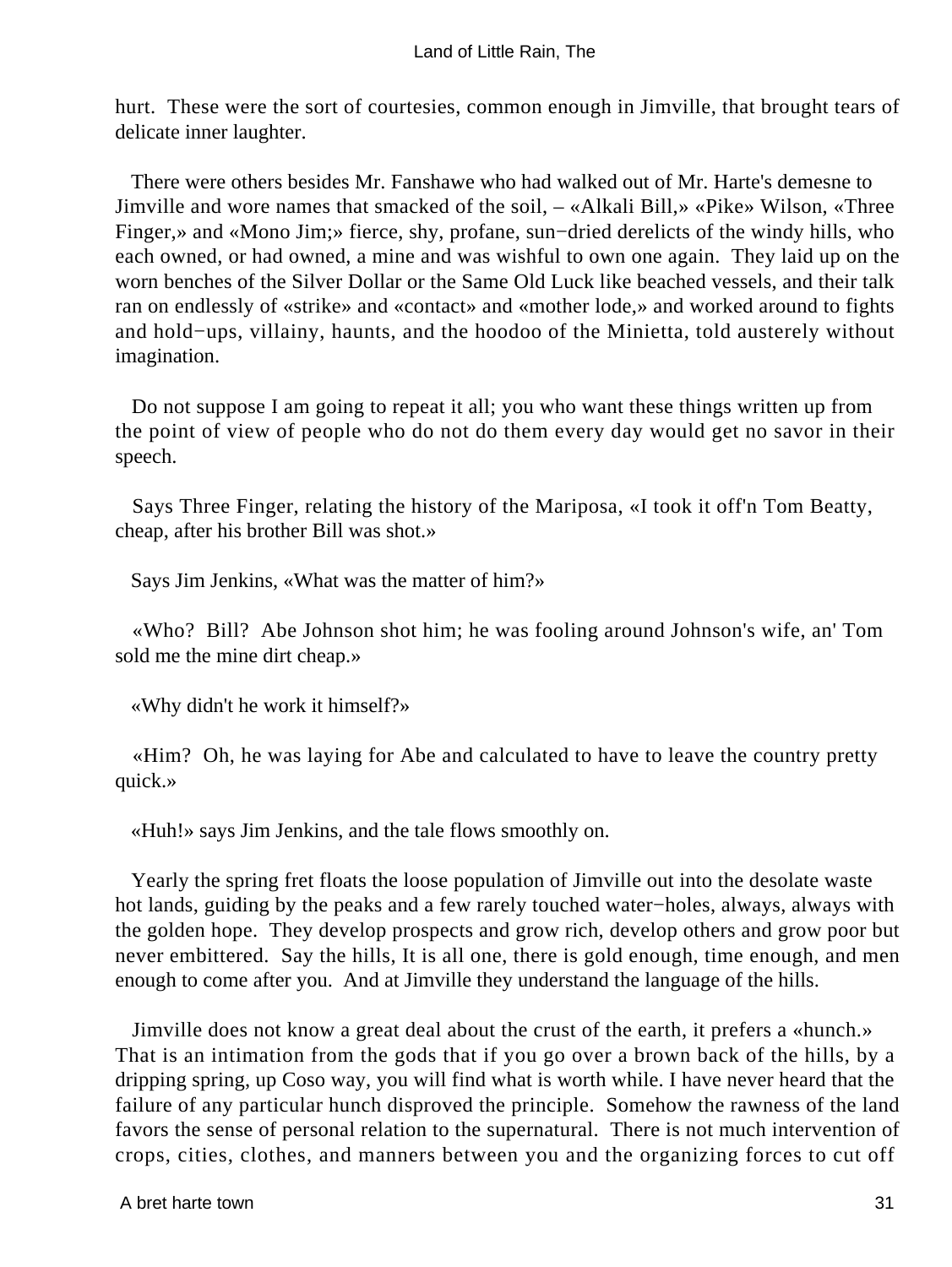communication. All this begets in Jimville a state that passes explanation unless you will accept an explanation that passes belief. Along with killing and drunkenness, coveting of women, charity, simplicity, there is a certain indifference, blankness, emptiness if you will, of all vaporings, no bubbling of the pot, – it wants the German to coin a word for that, – no bread−envy, no brother−fervor. Western writers have not sensed it yet; they smack the savor of lawlessness too much upon their tongues, but you have these to witness it is not mean−spiritedness. It is pure Greek in that it represents the courage to sheer off what is not worth while. Beyond that it endures without sniveling, renounces without self−pity, fears no death, rates itself not too great in the scheme of things; so do beasts, so did St. Jerome in the desert, so also in the elder day did gods. Life, its performance, cessation, is no new thing to gape and wonder at.

 Here you have the repose of the perfectly accepted instinct which includes passion and death in its perquisites. I suppose that the end of all our hammering and yawping will be something like the point of view of Jimville. The only difference will be in the decorations.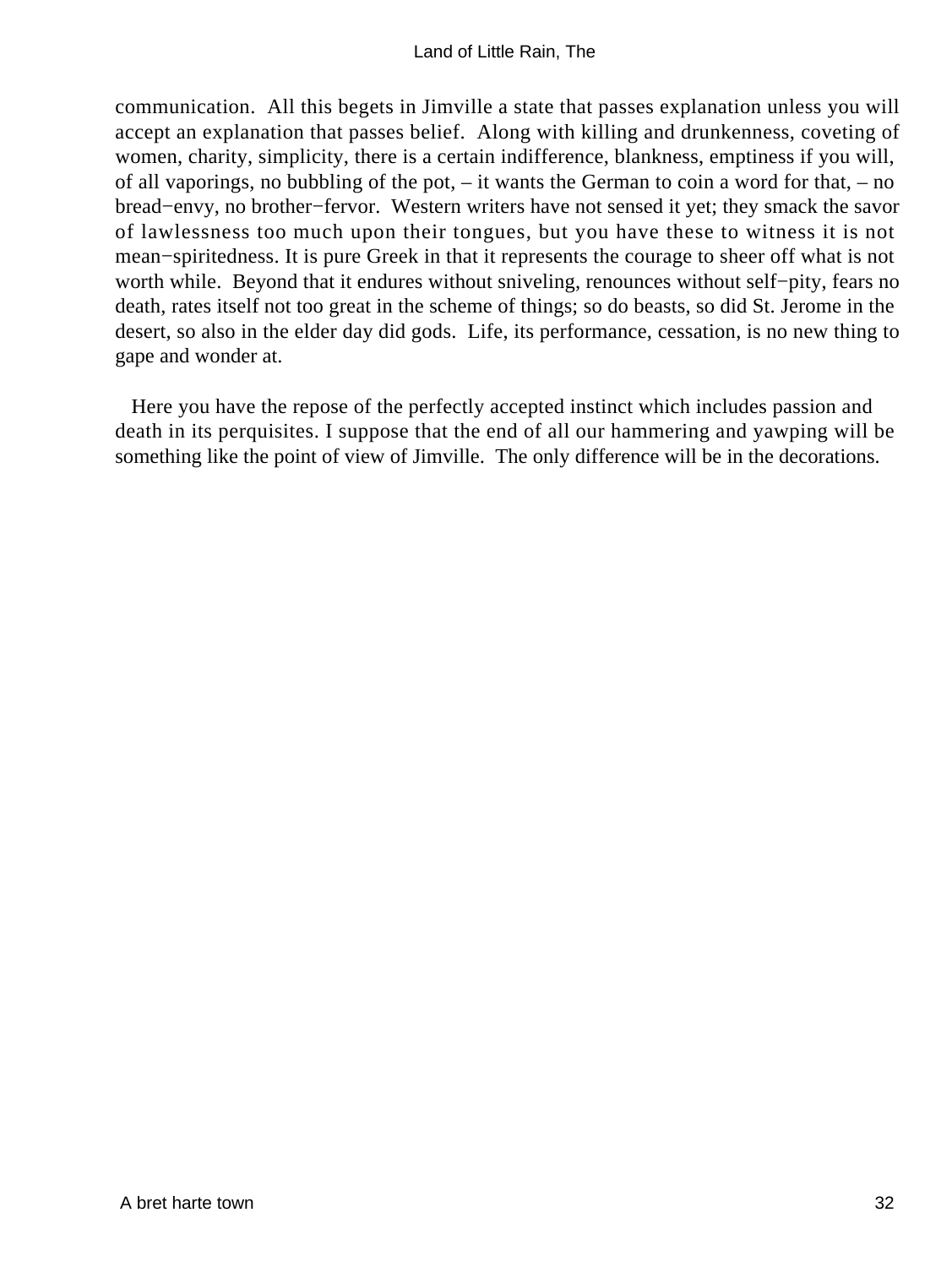## **[MY NEIGHBOR'S Field](#page-72-0)**

 It is one of those places God must have meant for a field from all time, lying very level at the foot of the slope that crowds up against Kearsarge, falling slightly toward the town. North and south it is fenced by low old glacial ridges, boulder strewn and untenable. Eastward it butts on orchard closes and the village gardens, brimming over into them by wild brier and creeping grass. The village street, with its double row of unlike houses, breaks off abruptly at the edge of the field in a footpath that goes up the streamside, beyond it, to the source of waters.

 The field is not greatly esteemed of the town, not being put to the plough nor affording firewood, but breeding all manner of wild seeds that go down in the irrigating ditches to come up as weeds in the gardens and grass plots. But when I had no more than seen it in the charm of its spring smiling, I knew I should have no peace until I had bought ground and built me a house beside it, with a little wicket to go in and out at all hours, as afterward came about.

 Edswick, Roeder, Connor, and Ruffin owned the field before it fell to my neighbor. But before that the Paiutes, mesne lords of the soil, made a campoodie by the rill of Pine Creek; and after, contesting the soil with them, cattle−men, who found its foodful pastures greatly to their advantage; and bands of blethering flocks shepherded by wild, hairy men of little speech, who attested their rights to the feeding ground with their long staves upon each other's skulls. Edswick homesteaded the field about the time the wild tide of mining life was roaring and rioting up Kearsarge, and where the village now stands built a stone hut, with loopholes to make good his claim against cattlemen or Indians. But Edswick died and Roeder became master of the field. Roeder owned cattle on a thousand hills, and made it a recruiting ground for his bellowing herds before beginning the long drive to market across a shifty desert. He kept the field fifteen years, and afterward falling into difficulties, put it out as security against certain sums. Connor, who held the securities, was cleverer than Roeder and not so busy. The money fell due the winter of the Big Snow, when all the trails were forty feet under drifts, and Roeder was away in San Francisco selling his cattle. At the set time Connor took the law by the forelock and was adjudged possession of the field. Eighteen days later Roeder arrived on snowshoes, both feet frozen, and the money in his pack. In the long suit at law ensuing, the field fell to Ruffin, that clever one−armed lawyer with the tongue to wile a bird out of the bush, Connor's counsel, and was sold by him to my neighbor, whom from envying his possession I call Naboth.

 Curiously, all this human occupancy of greed and mischief left no mark on the field, but the Indians did, and the unthinking sheep. Round its corners children pick up chipped arrow points of obsidian, scattered through it are kitchen middens and pits of old sweat−houses. By the south corner, where the campoodie stood, is a single shrub of «hoopee» (Lycium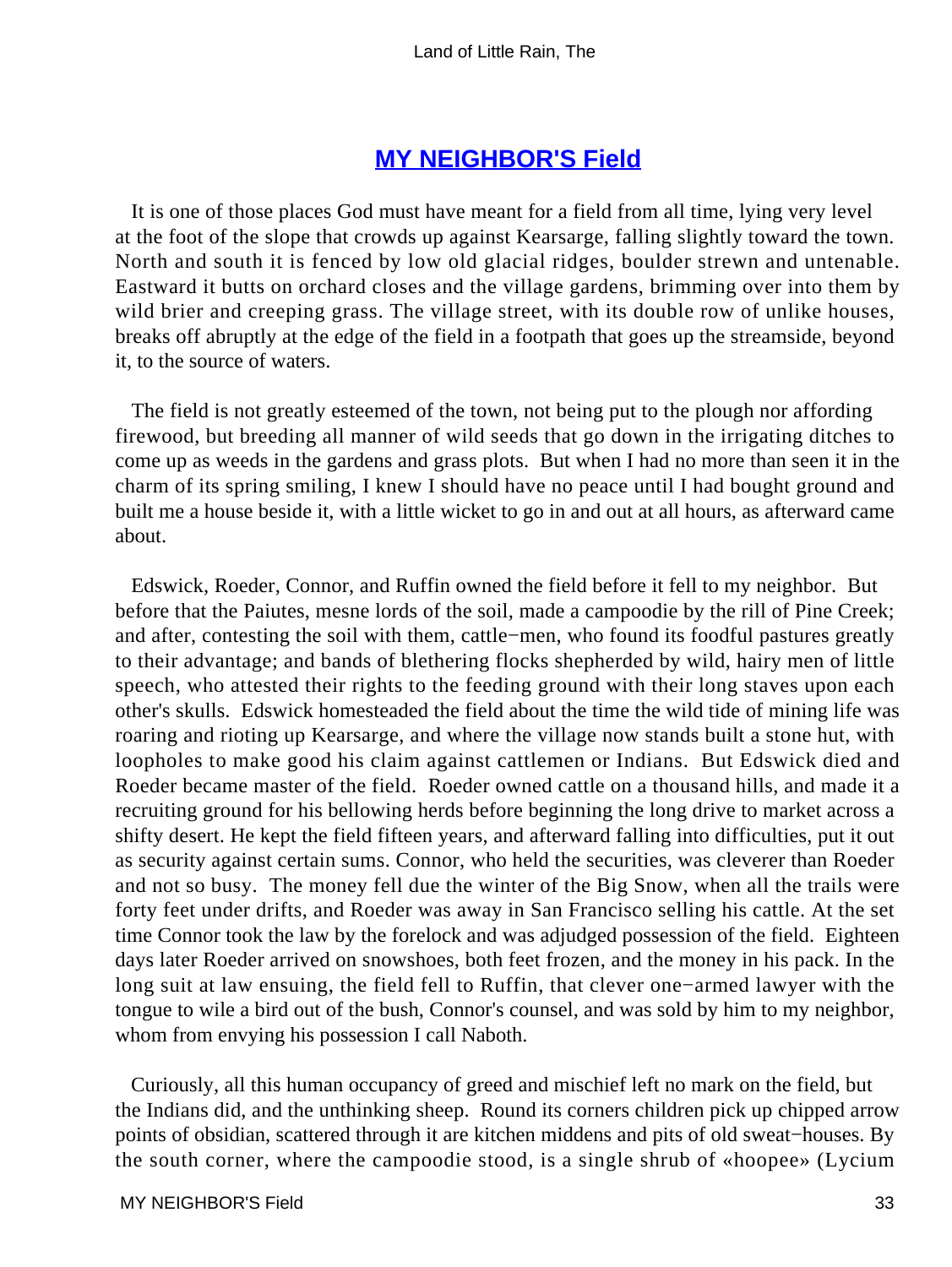andersonii), maintaining itself hardly among alien shrubs, and near by, three low rakish trees of hackberry, so far from home that no prying of mine has been able to find another in any canon east or west. But the berries of both were food for the Paiutes, eagerly sought and traded for as far south as Shoshone Land. By the fork of the creek where the shepherds camp is a single clump of mesquite of the variety called «screw bean.» The seed must have shaken there from some sheep's coat, for this is not the habitat of mesquite, and except for other single shrubs at sheep camps, none grows freely for a hundred and fifty miles south or east.

 Naboth has put a fence about the best of the field, but neither the Indians nor the shepherds can quite forego it. They make camp and build their wattled huts about the borders of it, and no doubt they have some sense of home in its familiar aspect.

 As I have said, it is a low−lying field, between the mesa and the town, with no hillocks in it, but a gentle swale where the waste water of the creek goes down to certain farms, and the hackberry−trees, of which the tallest might be three times the height of a man, are the tallest things in it. A mile up from the water gate that turns the creek into supply pipes for the town, begins a row of long−leaved pines, threading the watercourse to the foot of Kearsarge. These are the pines that puzzle the local botanist, not easily determined, and unrelated to other conifers of the Sierra slope; the same pines of which the Indians relate a legend mixed of brotherliness and the retribution of God. Once the pines possessed the field, as the worn stumps of them along the streamside show, and it would seem their secret purpose to regain their old footing. Now and then some seedling escapes the devastating sheep a rod or two down−stream. Since I came to live by the field one of these has tiptoed above the gully of the creek, beckoning the procession from the hills, as if in fact they would make back toward that skyward−pointing finger of granite on the opposite range, from which, according to the legend, when they were bad Indians and it a great chief, they ran away. This year the summer floods brought the round, brown, fruitful cones to my very door, and I look, if I live long enough, to see them come up greenly in my neighbor's field.

 It is interesting to watch this retaking of old ground by the wild plants, banished by human use. Since Naboth drew his fence about the field and restricted it to a few wild−eyed steers, halting between the hills and the shambles, many old habitues of the field have come back to their haunts. The willow and brown birch, long ago cut off by the Indians for wattles, have come back to the streamside, slender and virginal in their spring greenness, and leaving long stretches of the brown water open to the sky. In stony places where no grass grows, wild olives sprawl; close−twigged, blue−gray patches in winter, more translucent greenish gold in spring than any aureole. Along with willow and birch and brier, the clematis, that shyest plant of water borders, slips down season by season to within a hundred yards of the village street. Convinced after three years that it would come no nearer, we spent time fruitlessly pulling up roots to plant in the garden. All this while, when no coaxing or care prevailed upon any transplanted slip to grow, one was coming up silently outside the fence near the wicket, coiling so secretly in the rabbit−brush that its presence was never suspected until it flowered delicately along its twining length. The horehound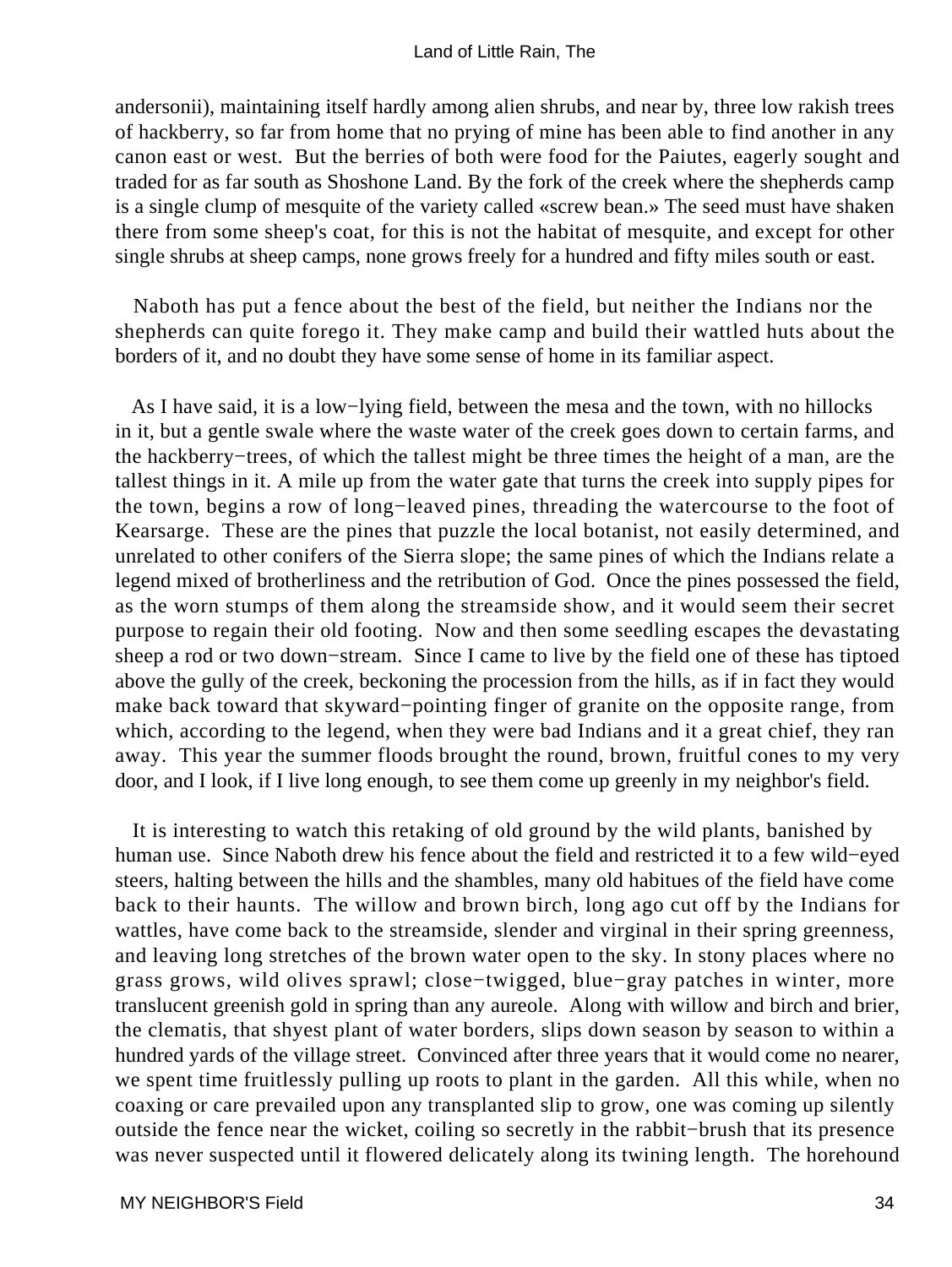comes through the fence and under it, shouldering the pickets off the railings; the brier rose mines under the horehound; and no care, though I own I am not a close weeder, keeps the small pale moons of the primrose from rising to the night moth under my apple−trees. The first summer in the new place, a clump of cypripediums came up by the irrigating ditch at the bottom of the lawn. But the clematis will not come inside, nor the wild almond.

 I have forgotten to find out, though I meant to, whether the wild almond grew in that country where Moses kept the flocks of his father−in−law, but if so one can account for the burning bush. It comes upon one with a flame−burst as of revelation; little hard red buds on leafless twigs, swelling unnoticeably, then one, two, or three strong suns, and from tip to tip one soft fiery glow, whispering with bees as a singing flame. A twig of finger size will be furred to the thickness of one's wrist by pink five−petaled bloom, so close that only the blunt−faced wild bees find their way in it. In this latitude late frosts cut off the hope of fruit too often for the wild almond to multiply greatly, but the spiny, tap−rooted shrubs are resistant to most plant evils.

 It is not easy always to be attentive to the maturing of wild fruit. Plants are so unobtrusive in their material processes, and always at the significant moment some other bloom has reached its perfect hour. One can never fix the precise moment when the rosy tint the field has from the wild almond passes into the inspiring blue of lupines. One notices here and there a spike of bloom, and a day later the whole field royal and ruffling lightly to the wind. Part of the charm of the lupine is the continual stir of its plumes to airs not suspected otherwhere. Go and stand by any crown of bloom and the tall stalks do but rock a little as for drowsiness, but look off across the field, and on the stillest days there is always a trepidation in the purple patches.

 From midsummer until frost the prevailing note of the field is clear gold, passing into the rusty tone of bigelovia going into a decline, a succession of color schemes more admirably managed than the transformation scene at the theatre. Under my window a colony of cleome made a soft web of bloom that drew me every morning for a long still time; and one day I discovered that I was looking into a rare fretwork of fawn and straw colored twigs from which both bloom and leaf had gone, and I could not say if it had been for a matter of weeks or days. The time to plant cucumbers and set out cabbages may be set down in the almanac, but never seed−time nor blossom in Naboth's field.

 Certain winged and mailed denizens of the field seem to reach their heyday along with the plants they most affect. In June the leaning towers of the white milkweed are jeweled over with red and gold beetles, climbing dizzily. This is that milkweed from whose stems the Indians flayed fibre to make snares for small game, but what use the beetles put it to except for a displaying ground for their gay coats, I could never discover. The white butterfly crop comes on with the bigelovia bloom, and on warm mornings makes an airy twinkling all across the field. In September young linnets grow out of the rabbit−brush in the night. All the nests discoverable in the neighboring orchards will not account for the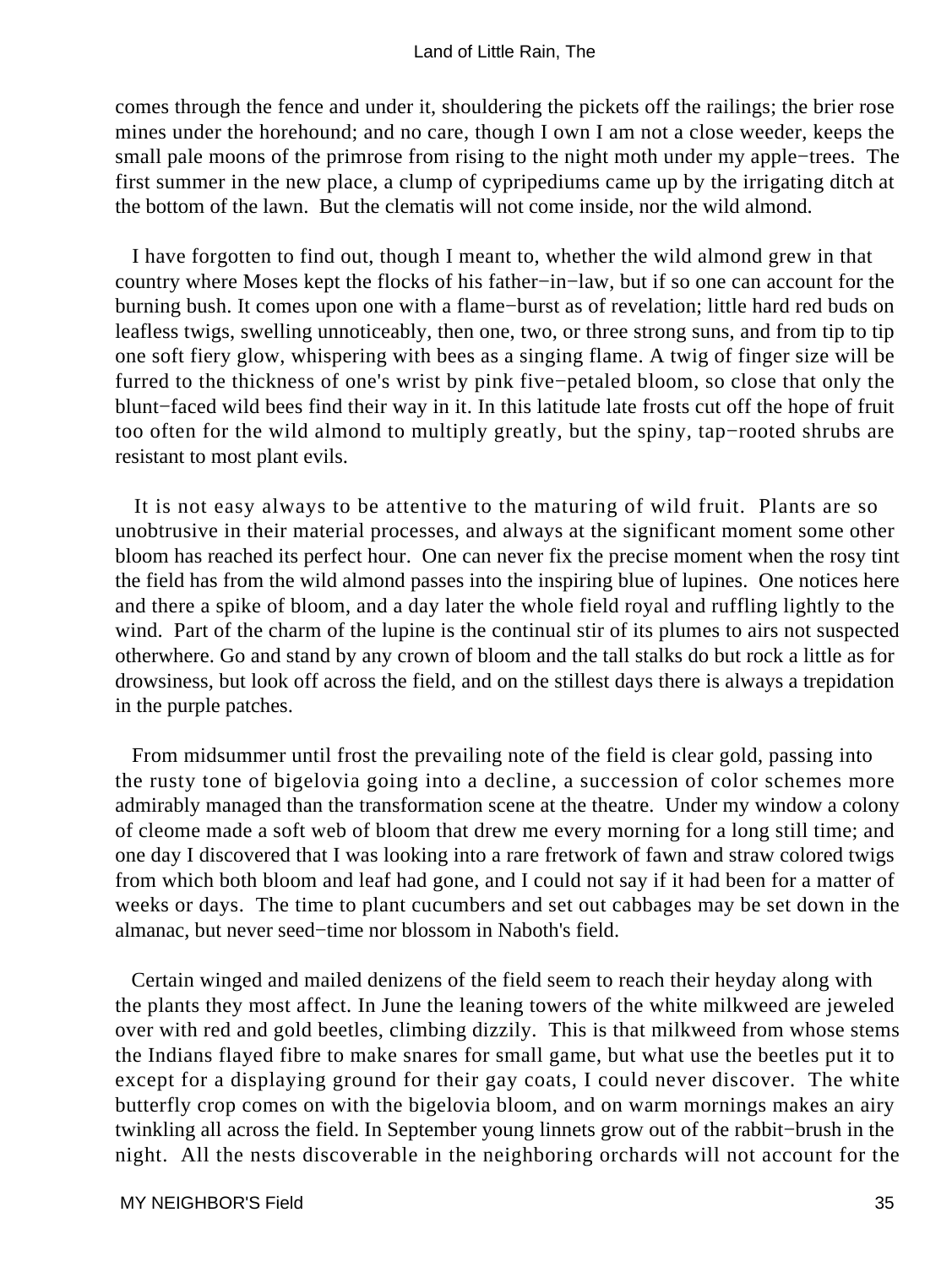numbers of them. Somewhere, by the same secret process by which the field matures a million more seeds than it needs, it is maturing red−hooded linnets for their devouring. All the purlieus of bigelovia and artemisia are noisy with them for a month. Suddenly as they come as suddenly go the fly−by−nights, that pitch and toss on dusky barred wings above the field of summer twilights.

 Never one of these nighthawks will you see after linnet time, though the hurtle of their wings makes a pleasant sound across the dusk in their season.

 For two summers a great red−tailed hawk has visited the field every afternoon between three and four o'clock, swooping and soaring with the airs of a gentleman adventurer. What he finds there is chiefly conjectured, so secretive are the little people of Naboth's field. Only when leaves fall and the light is low and slant, one sees the long clean flanks of the jackrabbits, leaping like small deer, and of late afternoons little cotton−tails scamper in the runways. But the most one sees of the burrowers, gophers, and mice is the fresh earthwork of their newly opened doors, or the pitiful small shreds the butcher−bird hangs on spiny shrubs.

 It is a still field, this of my neighbor's, though so busy, and admirably compounded for variety and pleasantness, – a little sand, a little loam, a grassy plot, a stony rise or two, a full brown stream, a little touch of humanness, a footpath trodden out by moccasins. Naboth expects to make town lots of it and his fortune in one and the same day; but when I take the trail to talk with old Seyavi at the campoodie, it occurs to me that though the field may serve a good turn in those days it will hardly be happier. No, certainly not happier.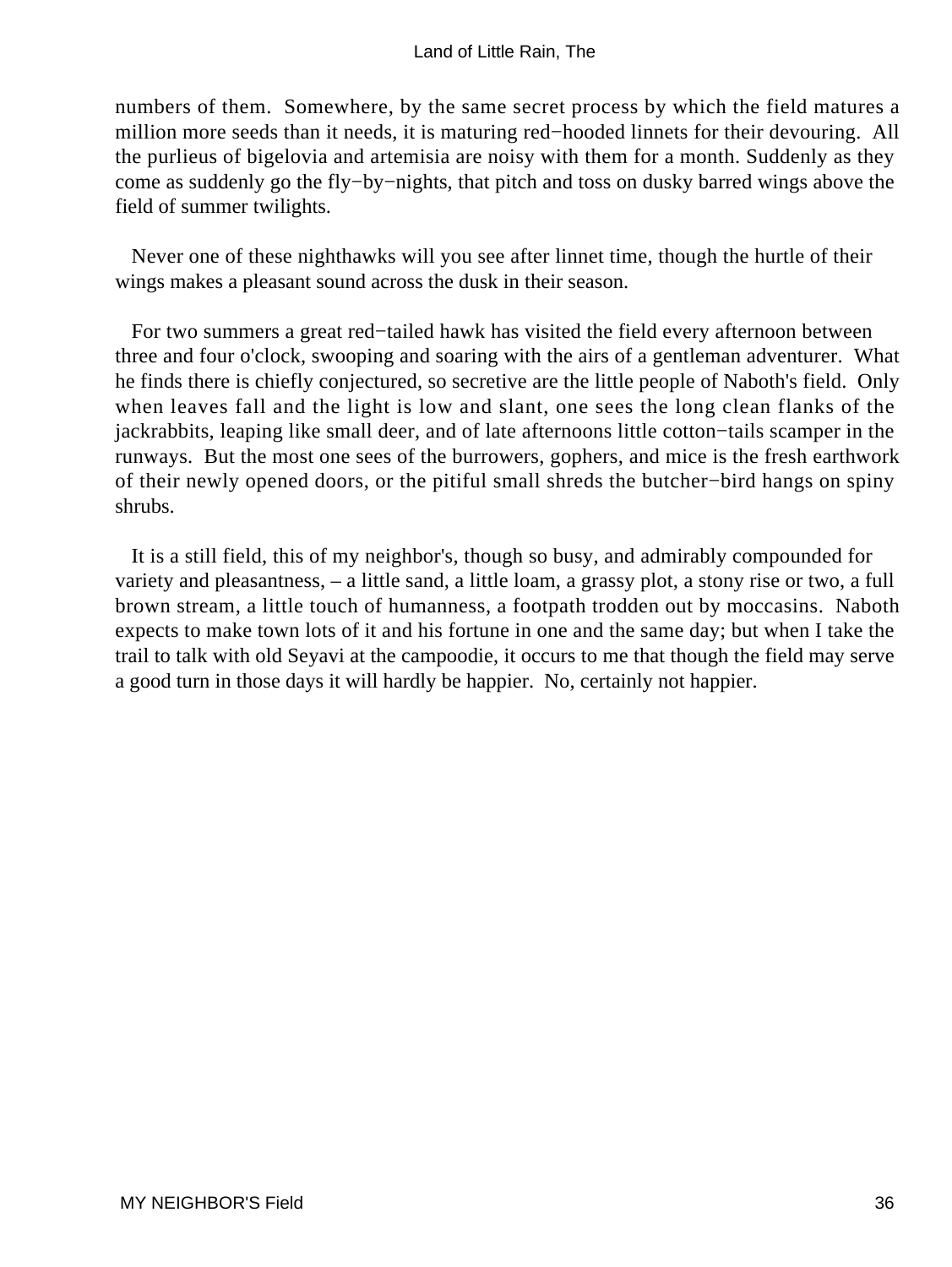## **[The mesa trail](#page-72-0)**

 The mesa trail begins in the campoodie at the corner of Naboth's field, though one may drop into it from the wood road toward the canon, or from any of the cattle paths that go up along the streamside; a clean, pale, smooth−trodden way between spiny shrubs, comfortably wide for a horse or an Indian. It begins, I say, at the campoodie, and goes on toward the twilight hills and the borders of Shoshone Land. It strikes diagonally across the foot of the hill−slope from the field until it reaches the larkspur level, and holds south along the front of Oppapago, having the high ranges to the right and the foothills and the great Bitter Lake below it on the left. The mesa holds very level here, cut across at intervals by the deep washes of dwindling streams, and its treeless spaces uncramp the soul.

 Mesa trails were meant to be traveled on horseback, at the jigging coyote trot that only western−bred horses learn successfully. A foot−pace carries one too slowly past the units in a decorative scheme that is on a scale with the country round for bigness. It takes days' journeys to give a note of variety to the country of the social shrubs. These chiefly clothe the benches and eastern foot−slopes of the Sierras, – great spreads of artemisia, coleogyne, and spinosa, suffering no other woody stemmed thing in their purlieus; this by election apparently, with no elbowing; and the several shrubs have each their clientele of flowering herbs. It would be worth knowing how much the devastating sheep have had to do with driving the tender plants to the shelter of the prickle−bushes. It might have begun earlier, in the time Seyavi of the campoodie tells of, when antelope ran on the mesa like sheep for numbers, but scarcely any foot−high herb rears itself except from the midst of some stout twigged shrub; larkspur in the coleogyne, and for every spinosa the purpling coils of phacelia. In the shrub shelter, in the season, flock the little stemless things whose blossom time is as short as a marriage song. The larkspurs make the best showing, being tall and sweet, swaying a little above the shrubbery, scattering pollen dust which Navajo brides gather to fill their marriage baskets. This were an easier task than to find two of them of a shade. Larkspurs in the botany are blue, but if you were to slip rein to the stub of some black sage and set about proving it you would be still at it by the hour when the white gilias set their pale disks to the westering sun. This is the gilia the children call «evening snow,» and it is no use trying to improve on children's names for wild flowers.

 From the height of a horse you look down to clean spaces in a shifty yellow soil, bare to the eye as a newly sanded floor. Then as soon as ever the hill shadows begin to swell out from the sidelong ranges, come little flakes of whiteness fluttering at the edge of the sand. By dusk there are tiny drifts in the lee of every strong shrub, rosy−tipped corollas as riotous in the sliding mesa wind as if they were real flakes shaken out of a cloud, not sprung from the ground on wiry three−inch stems. They keep awake all night, and all the air is heavy and musky sweet because of them.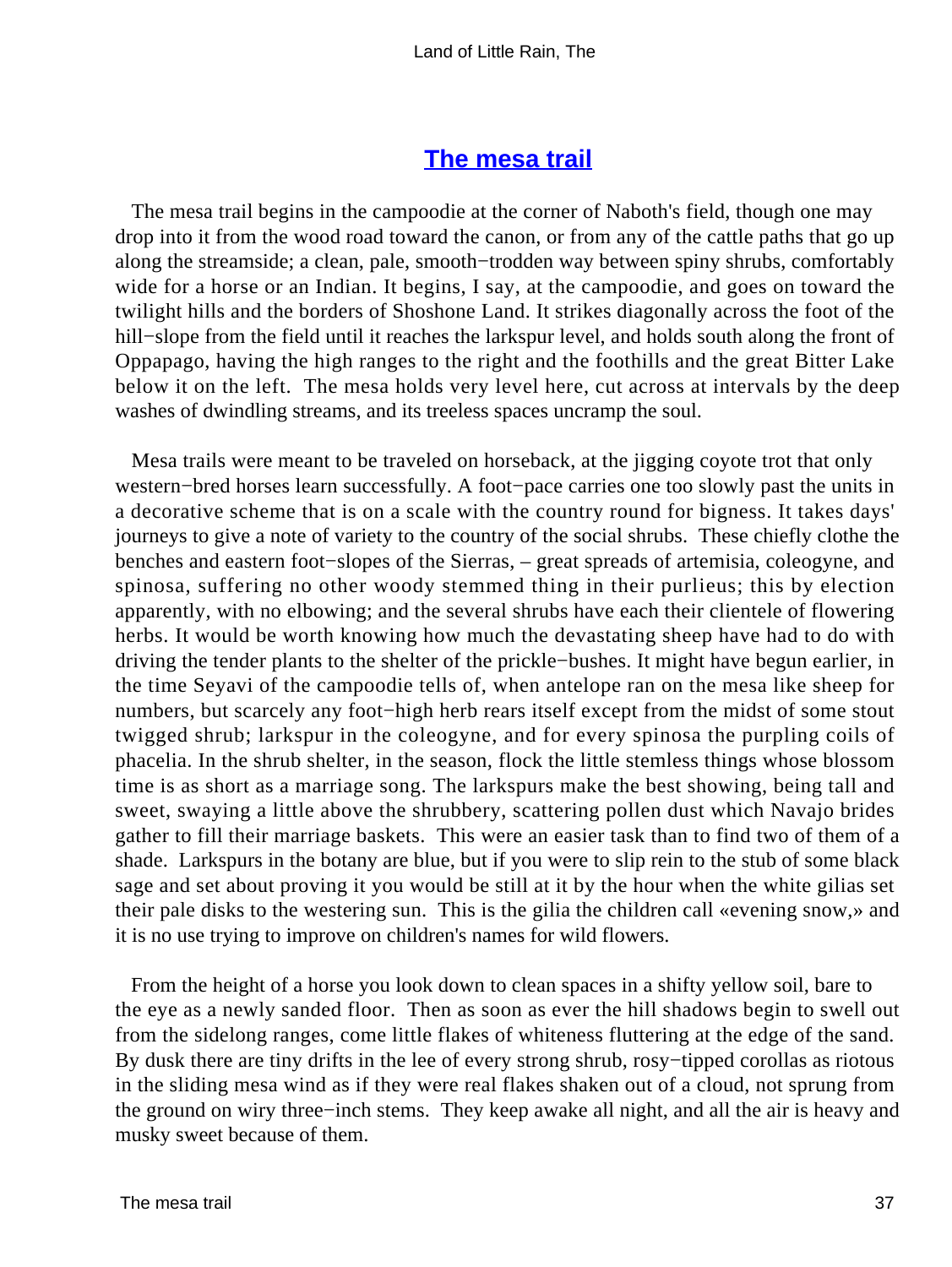Farther south on the trail there will be poppies meeting ankle deep, and singly, peacock−painted bubbles of calochortus blown out at the tops of tall stems. But before the season is in tune for the gayer blossoms the best display of color is in the lupin wash. There is always a lupin wash somewhere on the mesa trail, – a broad, shallow, cobble−paved sink of vanished waters, where the hummocks of Lupinus ornatus run a delicate gamut from silvery green of spring to silvery white of winter foliage. They look in fullest leaf, except for color, most like the huddled huts of the campoodie, and the largest of them might be a man's length in diameter. In their season, which is after the gilias are at their best, and before the larkspurs are ripe for pollen gathering, every terminal whorl of the lupin sends up its blossom stalk, not holding any constant blue, but paling and purpling to guide the friendly bee to virginal honey sips, or away from the perfected and depleted flower. The length of the blossom stalk conforms to the rounded contour of the plant, and of these there will be a million moving indescribably in the airy current that flows down the swale of the wash.

 There is always a little wind on the mesa, a sliding current of cooler air going down the face of the mountain of its own momentum, but not to disturb the silence of great space. Passing the wide mouths of canons, one gets the effect of whatever is doing in them, openly or behind a screen of cloud, – thunder of falls, wind in the pine leaves, or rush and roar of rain. The rumor of tumult grows and dies in passing, as from open doors gaping on a village street, but does not impinge on the effect of solitariness.

 In quiet weather mesa days have no parallel for stillness, but the night silence breaks into certain mellow or poignant notes. Late afternoons the burrowing owls may be seen blinking at the doors of their hummocks with perhaps four or five elfish nestlings arow, and by twilight begin a soft whoo−oo−ing, rounder, sweeter, more incessant in mating time. It is not possible to disassociate the call of the burrowing owl from the late slant light of the mesa. If the fine vibrations which are the golden−violet glow of spring twilights were to tremble into sound, it would be just that mellow double note breaking along the blossom−tops. While the glow holds one sees the thistle−down flights and pouncings after prey, and on into the dark hears their soft pus−ssh! clearing out of the trail ahead. Maybe the pinpoint shriek of field mouse or kangaroo rat that pricks the wakeful pauses of the night is extorted by these mellow−voiced plunderers, though it is just as like to be the work of the red fox on his twenty−mile constitutional.

 Both the red fox and the coyote are free of the night hours, and both killers for the pure love of slaughter. The fox is no great talker, but the coyote goes garrulously through the dark in twenty keys at once, gossip, warning, and abuse. They are light treaders, the split−feet, so that the solitary camper sees their eyes about him in the dark sometimes, and hears the soft intake of breath when no leaf has stirred and no twig snapped underfoot. The coyote is your real lord of the mesa, and so he makes sure you are armed with no long black instrument to spit your teeth into his vitals at a thousand yards, is both bold and curious. Not so bold, however, as the badger and not so much of a curmudgeon. This short−legged meat−eater loves half lights and lowering days, has no friends, no enemies, and disowns his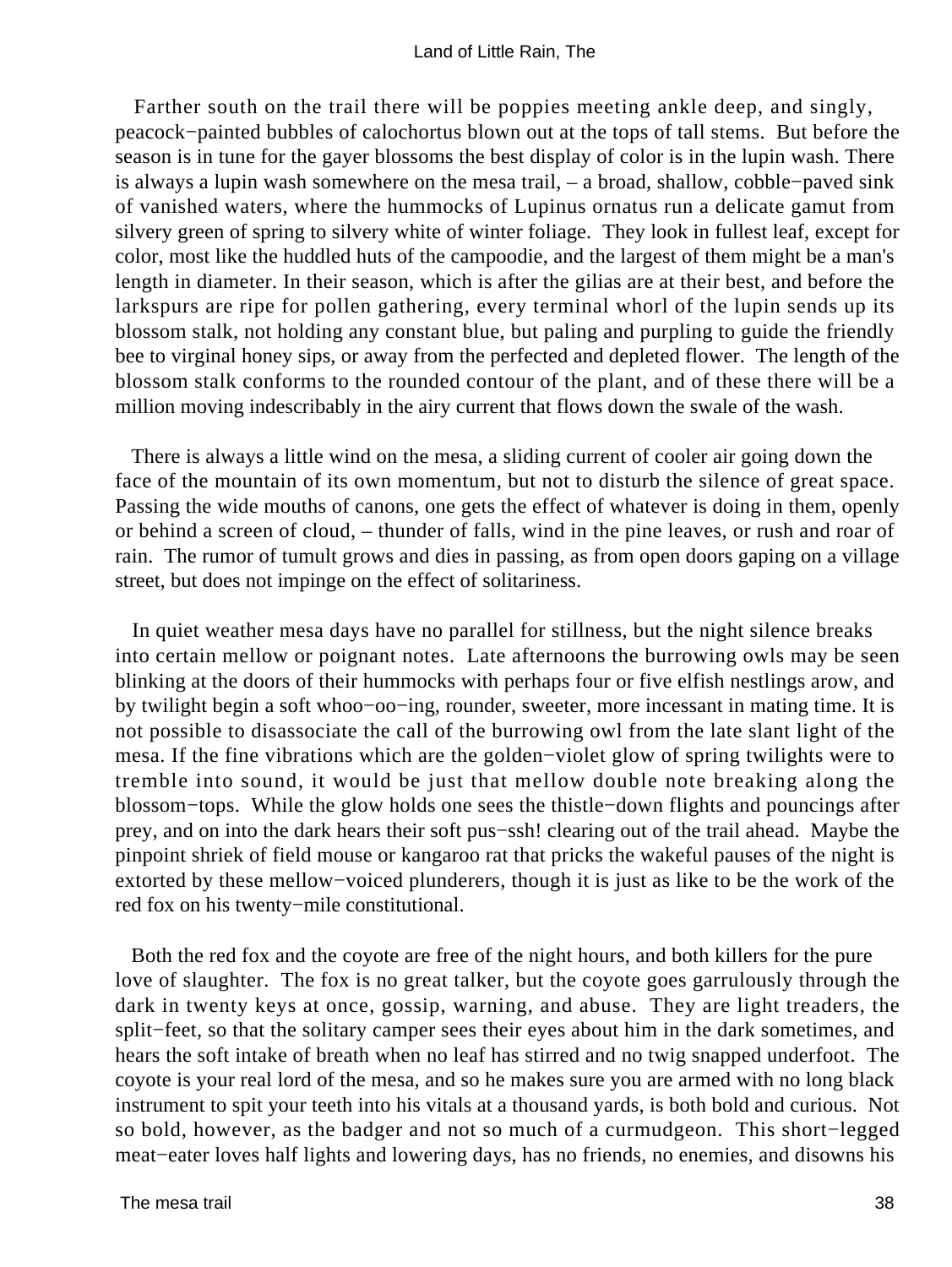offspring. Very likely if he knew how hawk and crow dog him for dinners, he would resent it. But the badger is not very well contrived for looking up or far to either side. Dull afternoons he may be met nosing a trail hot−foot to the home of ground rat or squirrel, and is with difficulty persuaded to give the right of way. The badger is a pot−hunter and no sportsman. Once at the hill, he dives for the central chamber, his sharp−clawed, splayey feet splashing up the sand like a bather in the surf. He is a swift trailer, but not so swift or secretive but some small sailing hawk or lazy crow, perhaps one or two of each, has spied upon him and come drifting down the wind to the killing.

 No burrower is so unwise as not to have several exits from his dwelling under protecting shrubs. When the badger goes down, as many of the furry people as are not caught napping come up by the back doors, and the hawks make short work of them. I suspect that the crows get nothing but the gratification of curiosity and the pickings of some secret store of seeds unearthed by the badger. Once the excavation begins they walk about expectantly, but the little gray hawks beat slow circles about the doors of exit, and are wiser in their generation, though they do not look it.

 There are always solitary hawks sailing above the mesa, and where some blue tower of silence lifts out of the neighboring range, an eagle hanging dizzily, and always buzzards high up in the thin, translucent air making a merry−go−round. Between the coyote and the birds of carrion the mesa is kept clear of miserable dead.

 The wind, too, is a besom over the treeless spaces, whisking new sand over the litter of the scant−leaved shrubs, and the little doorways of the burrowers are as trim as city fronts. It takes man to leave unsightly scars on the face of the earth. Here on the mesa the abandoned campoodies of the Paiutes are spots of desolation long after the wattles of the huts have warped in the brush heaps. The campoodies are near the watercourses, but never in the swale of the stream. The Paiute seeks rising ground, depending on air and sun for purification of his dwelling, and when it becomes wholly untenable, moves.

 A campoodie at noontime, when there is no smoke rising and no stir of life, resembles nothing so much as a collection of prodigious wasps' nests. The huts are squat and brown and chimneyless, facing east, and the inhabitants have the faculty of quail for making themselves scarce in the underbrush at the approach of strangers. But they are really not often at home during midday, only the blind and incompetent left to keep the camp. These are working hours, and all across the mesa one sees the women whisking seeds of chia into their spoon−shaped baskets, these emptied again into the huge conical carriers, supported on the shoulders by a leather band about the forehead.

 Mornings and late afternoons one meets the men singly and afoot on unguessable errands, or riding shaggy, browbeaten ponies, with game slung across the saddle−bows. This might be deer or even antelope, rabbits, or, very far south towards Shoshone Land, lizards.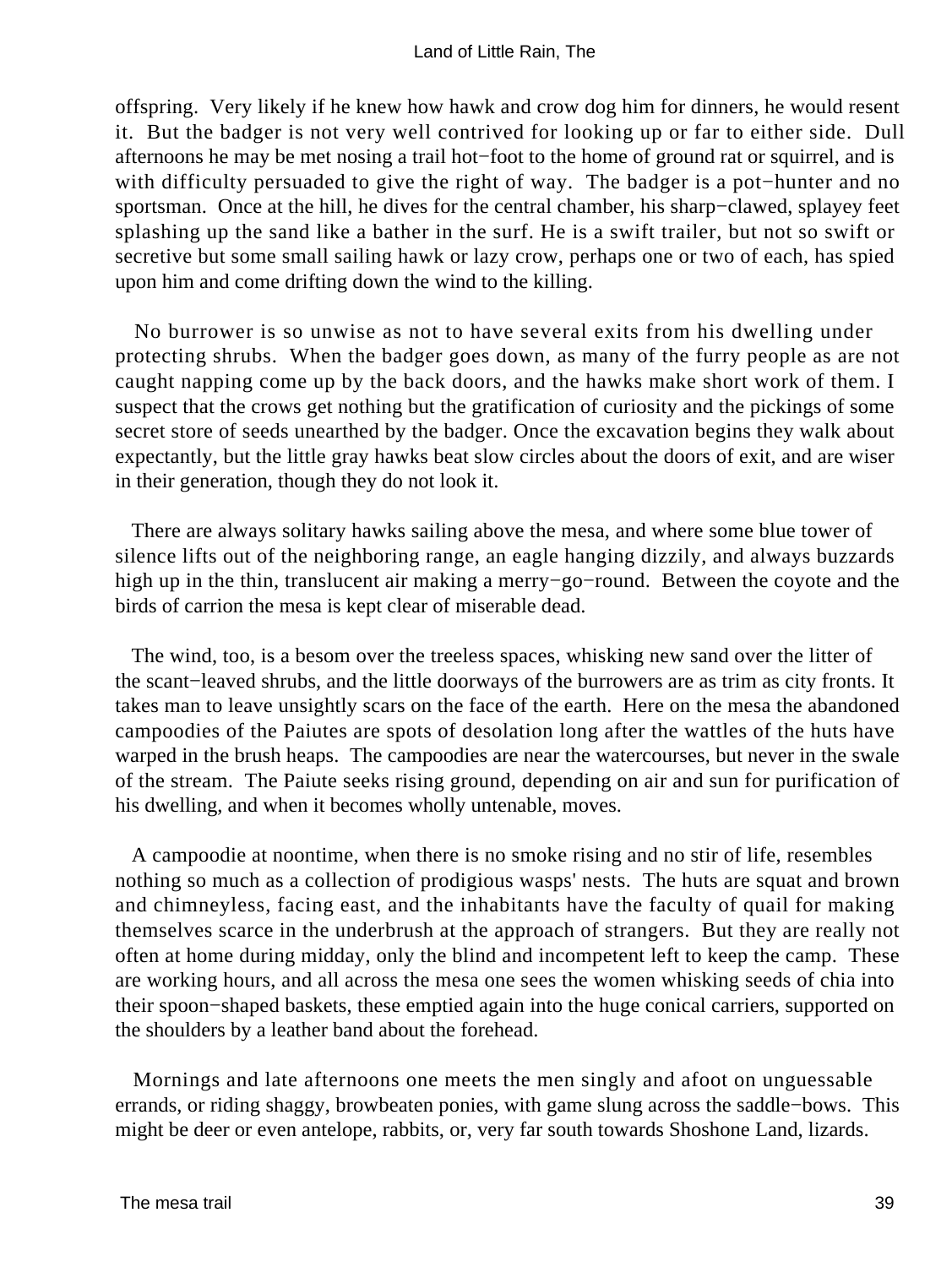There are myriads of lizards on the mesa, little gray darts, or larger salmon−sided ones that may be found swallowing their skins in the safety of a prickle−bush in early spring. Now and then a palm's breadth of the trail gathers itself together and scurries off with a little rustle under the brush, to resolve itself into sand again. This is pure witchcraft. If you succeed in catching it in transit, it loses its power and becomes a flat, horned, toad−like creature, horrid−looking and harmless, of the color of the soil; and the curio dealer will give you two bits for it, to stuff. Men have their season on the mesa as much as plants and four−footed things, and one is not like to meet them out of their time. For example, at the time of rodeos, which is perhaps April, one meets free riding vaqueros who need no trails and can find cattle where to the layman no cattle exist. As early as February bands of sheep work up from the south to the high Sierra pastures. It appears that shepherds have not changed more than sheep in the process of time. The shy hairy men who herd the tractile flocks might be, except for some added clothing, the very brethren of David. Of necessity they are hardy, simple livers, superstitious, fearful, given to seeing visions, and almost without speech. It needs the bustle of shearings and copious libations of sour, weak wine to restore the human faculty. Petite Pete, who works a circuit up from the Ceriso to Red Butte and around by way of Salt Flats, passes year by year on the mesa trail, his thick hairy chest thrown open to all weathers, twirling his long staff, and dealing brotherly with his dogs, who are possibly as intelligent, certainly handsomer.

 A flock's journey is seven miles, ten if pasture fails, in a windless blur of dust, feeding as it goes, and resting at noons. Such hours Pete weaves a little screen of twigs between his head and the sun – the rest of him is as impervious as one of his own sheep – and sleeps while his dogs have the flocks upon their consciences. At night, wherever he may be, there Pete camps, and fortunate the trail−weary traveler who falls in with him. When the fire kindles and savory meat seethes in the pot, when there is a drowsy blether from the flock, and far down the mesa the twilight twinkle of shepherd fires, when there is a hint of blossom underfoot and a heavenly whiteness on the hills, one harks back without effort to Judaea and the Nativity. But one feels by day anything but good will to note the shorn shrubs and cropped blossom−tops. So many seasons' effort, so many suns and rains to make a pound of wool! And then there is the loss of ground–inhabiting birds that must fail from the mesa when few herbs ripen seed.

 Out West, the west of the mesas and the unpatented hills, there is more sky than any place in the world. It does not sit flatly on the rim of earth, but begins somewhere out in the space in which the earth is poised, hollows more, and is full of clean winey winds. There are some odors, too, that get into the blood. There is the spring smell of sage that is the warning that sap is beginning to work in a soil that looks to have none of the juices of life in it; it is the sort of smell that sets one thinking what a long furrow the plough would turn up here, the sort of smell that is the beginning of new leafage, is best at the plant's best, and leaves a pungent trail where wild cattle crop. There is the smell of sage at sundown, burning sage from campoodies and sheep camps, that travels on the thin blue wraiths of smoke; the kind of smell that gets into the hair and garments, is not much liked except upon long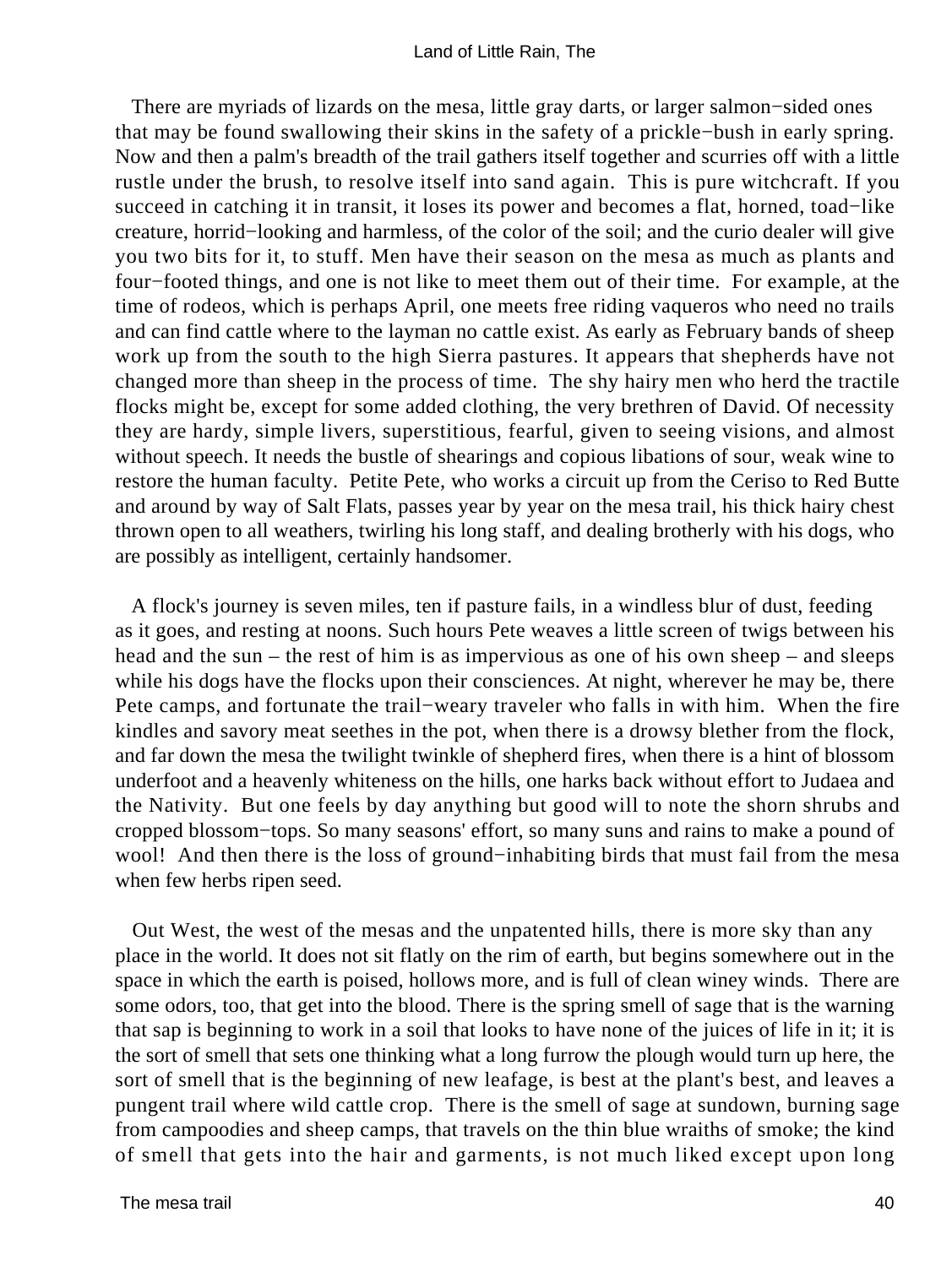acquaintance, and every Paiute and shepherd smells of it indubitably. There is the palpable smell of the bitter dust that comes up from the alkali flats at the end of the dry seasons, and the smell of rain from the wide−mouthed canons. And last the smell of the salt grass country, which is the beginning of other things that are the end of the mesa trail.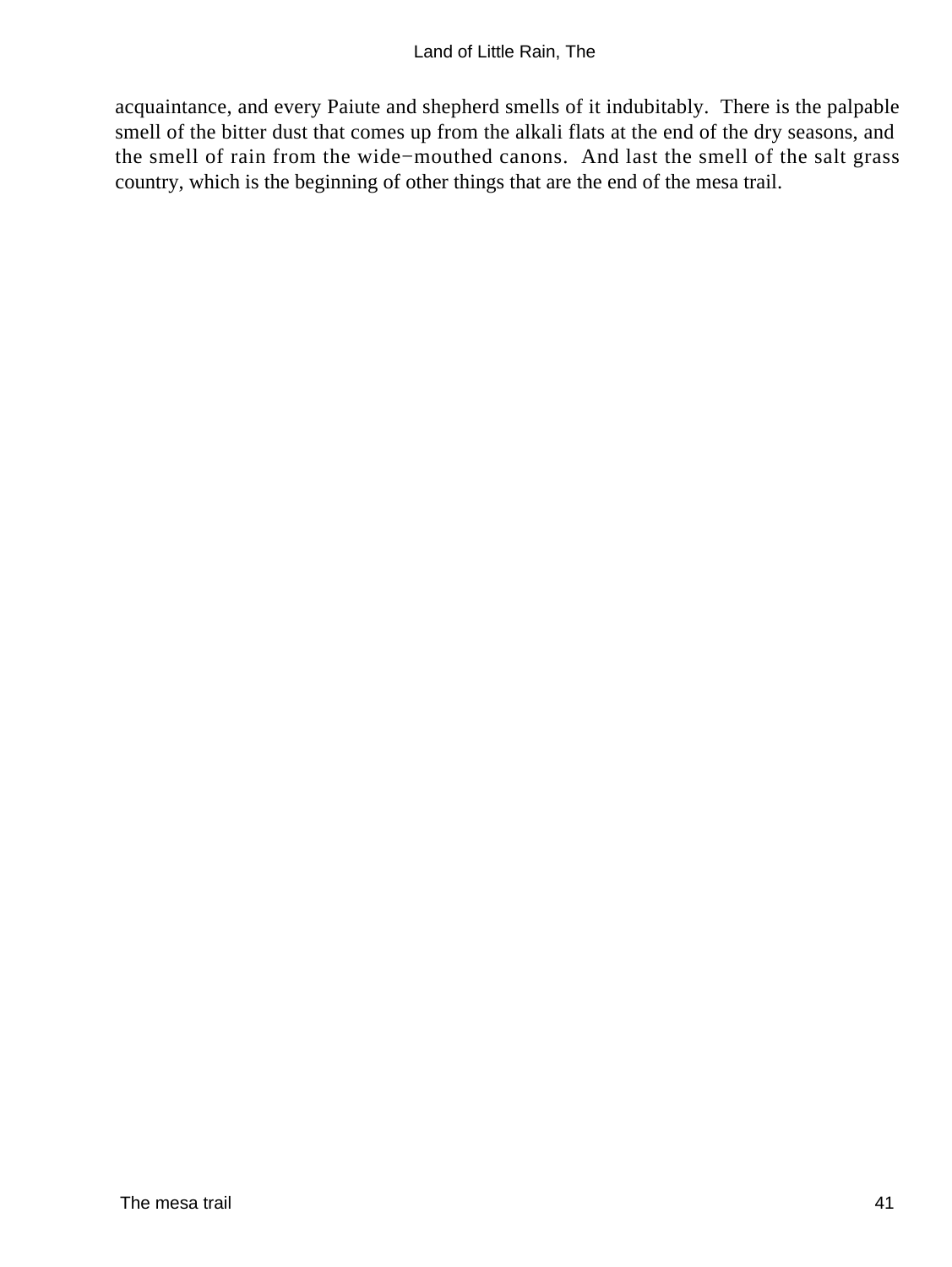# **[The basket maker](#page-72-0)**

 «A man,» says Seyavi of the campoodie, «must have a woman, but a woman who has a child will do very well.»

 That was perhaps why, when she lost her mate in the dying struggle of his race, she never took another, but set her wit to fend for herself and her young son. No doubt she was often put to it in the beginning to find food for them both. The Paiutes had made their last stand at the border of the Bitter Lake; battle−driven they died in its waters, and the land filled with cattle−men and adventurers for gold: this while Seyavi and the boy lay up in the caverns of the Black Rock and ate tule roots and fresh−water clams that they dug out of the slough bottoms with their toes. In the interim, while the tribes swallowed their defeat, and before the rumor of war died out, they must have come very near to the bare core of things. That was the time Seyavi learned the sufficiency of mother wit, and how much more easily one can do without a man than might at first be supposed.

 To understand the fashion of any life, one must know the land it is lived in and the procession of the year. This valley is a narrow one, a mere trough between hills, a draught for storms, hardly a crow's flight from the sharp Sierras of the Snows to the curled, red and ochre, uncomforted, bare ribs of Waban. Midway of the groove runs a burrowing, dull river, nearly a hundred miles from where it cuts the lava flats of the north to its widening in a thick, tideless pool of a lake. Hereabouts the ranges have no foothills, but rise up steeply from the bench lands above the river. Down from the Sierras, for the east ranges have almost no rain, pour glancing white floods toward the lowest land, and all beside them lie the campoodies, brown wattled brush heaps, looking east.

 In the river are mussels, and reeds that have edible white roots, and in the soddy meadows tubers of joint grass; all these at their best in the spring. On the slope the summer growth affords seeds; up the steep the one−leafed pines, an oily nut. That was really all they could depend upon, and that only at the mercy of the little gods of frost and rain. For the rest it was cunning against cunning, caution against skill, against quacking hordes of wild−fowl in the tulares, against pronghorn and bighorn and deer. You can guess, however, that all this warring of rifles and bowstrings, this influx of overlording whites, had made game wilder and hunters fearful of being hunted. You can surmise also, for it was a crude time and the land was raw, that the women became in turn the game of the conquerors.

 There used to be in the Little Antelope a she dog, stray or outcast, that had a litter in some forsaken lair, and ranged and foraged for them, slinking savage and afraid, remembering and mistrusting humankind, wistful, lean, and sufficient for her young.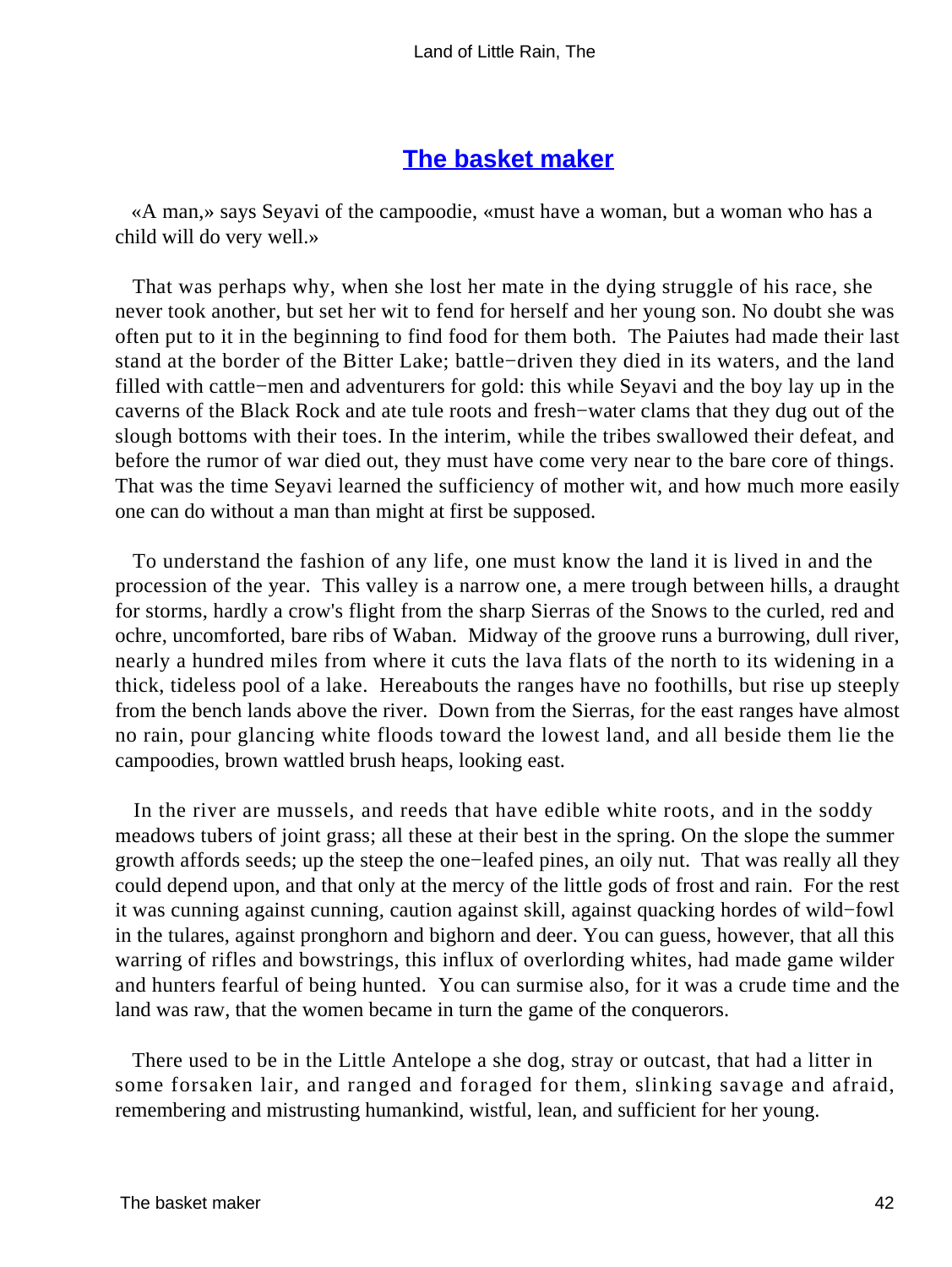I have thought Seyavi might have had days like that, and have had perfect leave to think, since she will not talk of it. Paiutes have the art of reducing life to its lowest ebb and yet saving it alive on grasshoppers, lizards, and strange herbs; and that time must have left no shift untried. It lasted long enough for Seyavi to have evolved the philosophy of life which I have set down at the beginning. She had gone beyond learning to do for her son, and learned to believe it worth while.

 In our kind of society, when a woman ceases to alter the fashion of her hair, you guess that she has passed the crisis of her experience. If she goes on crimping and uncrimping with the changing mode, it is safe to suppose she has never come up against anything too big for her. The Indian woman gets nearly the same personal note in the pattern of her baskets. Not that she does not make all kinds, carriers, water−bottles, and cradles, – these are kitchen ware, – but her works of art are all of the same piece. Seyavi made flaring, flat−bottomed bowls, cooking pots really, when cooking was done by dropping hot stones into water−tight food baskets, and for decoration a design in colored bark of the procession of plumed crests of the valley quail. In this pattern she had made cooking pots in the golden spring of her wedding year, when the quail went up two and two to their resting places about the foot of Oppapago. In this fashion she made them when, after pillage, it was possible to reinstate the housewifely crafts. Quail ran then in the Black Rock by hundreds, – so you will still find them in fortunate years, – and in the famine time the women cut their long hair to make snares when the flocks came morning and evening to the springs.

 Seyavi made baskets for love and sold them for money, in a generation that preferred iron pots for utility. Every Indian woman is an artist, – sees, feels, creates, but does not philosophize about her processes. Seyavi's bowls are wonders of technical precision, inside and out, the palm finds no fault with them, but the subtlest appeal is in the sense that warns us of humanness in the way the design spreads into the flare of the bowl.

 There used to be an Indian woman at Olancha who made bottle−neck trinket baskets in the rattlesnake pattern, and could accommodate the design to the swelling bowl and flat shoulder of the basket without sensible disproportion, and so cleverly that you might own one a year without thinking how it was done; but Seyavi's baskets had a touch beyond cleverness. The weaver and the warp lived next to the earth and were saturated with the same elements. Twice a year, in the time of white butterflies and again when young quail ran neck and neck in the chaparral, Seyavi cut willows for basketry by the creek where it wound toward the river against the sun and sucking winds. It never quite reached the river except in far−between times of summer flood, but it always tried, and the willows encouraged it as much as they could. You nearly always found them a little farther down than the trickle of eager water. The Paiute fashion of counting time appeals to me more than any other calendar. They have no stamp of heathen gods nor great ones, nor any succession of moons as have red men of the East and North, but count forward and back by the progress of the season; the time of taboose, before the trout begin to leap, the end of the pinon harvest, about the beginning of deep snows. So they get nearer the sense of the season,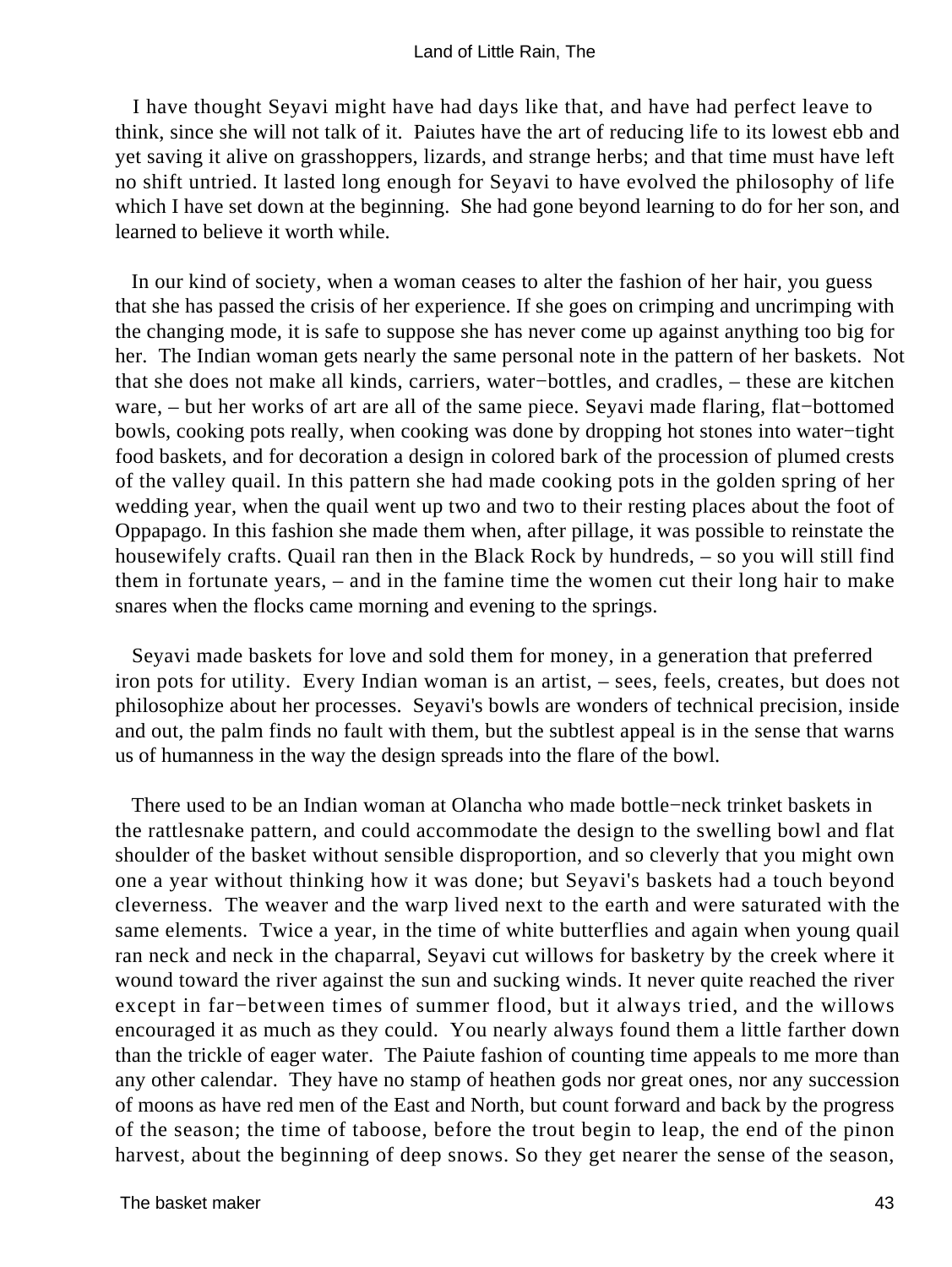which runs early or late according as the rains are forward or delayed. But whenever Seyavi cut willows for baskets was always a golden time, and the soul of the weather went into the wood. If you had ever owned one of Seyavi's golden russet cooking bowls with the pattern of plumed quail, you would understand all this without saying anything.

 Before Seyavi made baskets for the satisfaction of desire, – for that is a house−bred theory of art that makes anything more of it, – she danced and dressed her hair. In those days, when the spring was at flood and the blood pricked to the mating fever, the maids chose their flowers, wreathed themselves, and danced in the twilights, young desire crying out to young desire. They sang what the heart prompted, what the flower expressed, what boded in the mating weather.

«And what flower did you wear, Seyavi?»

 "I, ah, – the white flower of twining (clematis), on my body and my hair, and so I sang: –

 «I am the white flower of twining, Little white flower by the river, Oh, flower that twines close by the river; Oh, trembling flower! So trembles the maiden heart.»

 So sang Seyavi of the campoodie before she made baskets, and in her later days laid her arms upon her knees and laughed in them at the recollection. But it was not often she would say so much, never understanding the keen hunger I had for bits of lore and the «fool talk» of her people. She had fed her young son with meadowlarks' tongues, to make him quick of speech; but in late years was loath to admit it, though she had come through the period of unfaith in the lore of the clan with a fine appreciation of its beauty and significance.

 «What good will your dead get, Seyavi, of the baskets you burn?» said I, coveting them for my own collection.

Thus Seyavi, «As much good as yours of the flowers you strew.»

 Oppapago looks on Waban, and Waban on Coso and the Bitter Lake, and the campoodie looks on these three; and more, it sees the beginning of winds along the foot of Coso, the gathering of clouds behind the high ridges, the spring flush, the soft spread of wild almond bloom on the mesa. These first, you understand, are the Paiute's walls, the other his furnishings. Not the wattled hut is his home, but the land, the winds, the hill front, the stream. These he cannot duplicate at any furbisher's shop as you who live within doors, who, if your purse allows, may have the same home at Sitka and Samarcand. So you see how it is that the homesickness of an Indian is often unto death, since he gets no relief from it; neither wind nor weed nor sky−line, nor any aspect of the hills of a strange land sufficiently like his own. So it was when the government reached out for the Paiutes, they gathered into the Northern Reservation only such poor tribes as could devise no other end of their affairs.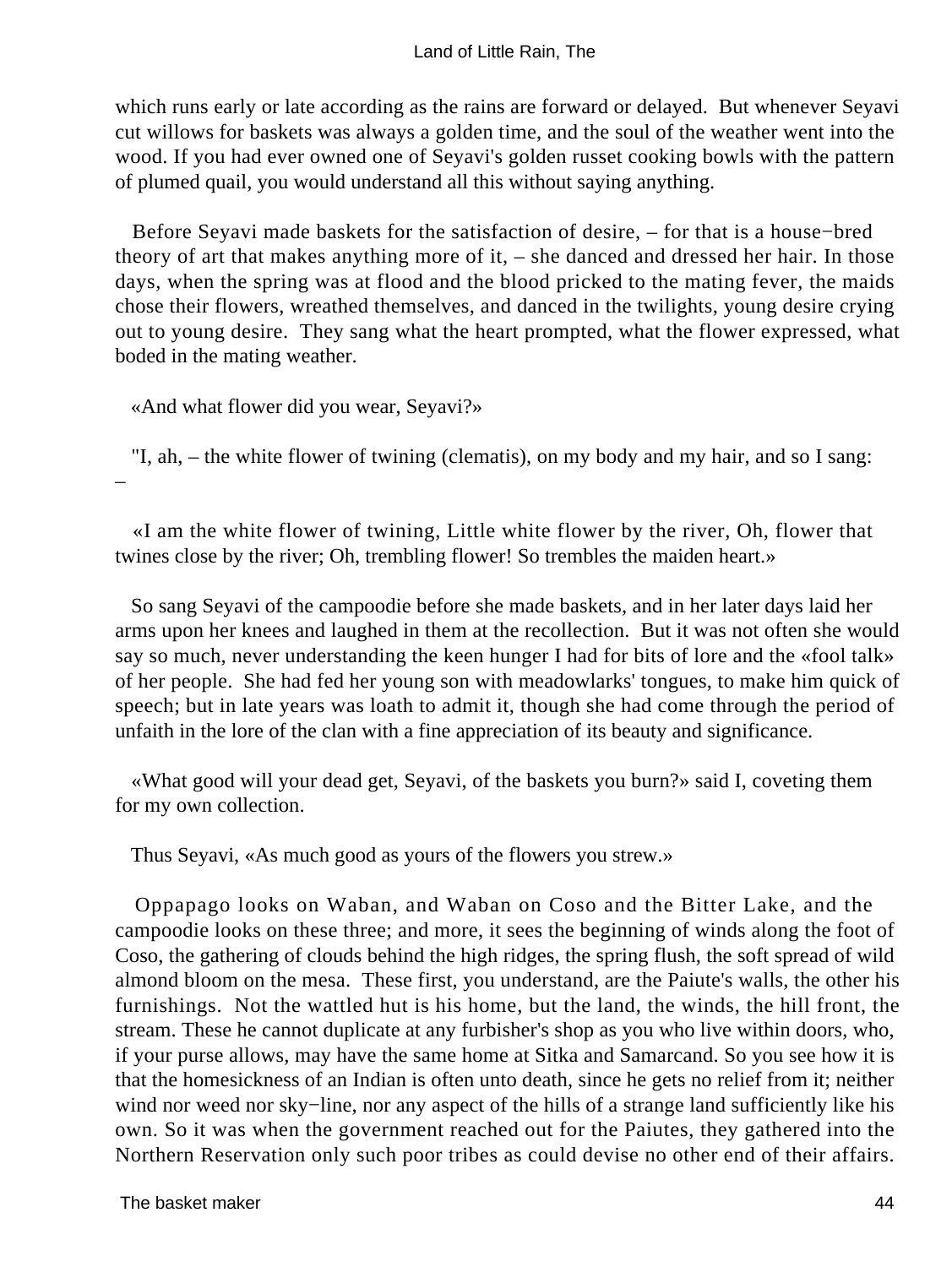Here, all along the river, and south to Shoshone Land, live the clans who owned the earth, fallen into the deplorable condition of hangers−on. Yet you hear them laughing at the hour when they draw in to the campoodie after labor, when there is a smell of meat and the steam of the cooking pots goes up against the sun. Then the children lie with their toes in the ashes to hear tales; then they are merry, and have the joys of repletion and the nearness of their kind. They have their hills, and though jostled are sufficiently free to get some fortitude for what will come. For now you shall hear of the end of the basket maker.

 In her best days Seyavi was most like Deborah, deep bosomed, broad in the hips, quick in counsel, slow of speech, esteemed of her people. This was that Seyavi who reared a man by her own hand, her own wit, and none other. When the townspeople began to take note of her – and it was some years after the war before there began to be any towns – she was then in the quick maturity of primitive women; but when I knew her she seemed already old. Indian women do not often live to great age, though they look incredibly steeped in years. They have the wit to win sustenance from the raw material of life without intervention, but they have not the sleek look of the women whom the social organization conspires to nourish. Seyavi had somehow squeezed out of her daily round a spiritual ichor that kept the skill in her knotted fingers along after the accustomed time, but that also failed. By all counts she would have been about sixty years old when it came her turn to sit in the dust on the sunny side of the wickiup, with little strength left for anything but looking. And in time she paid the toll of the smoky huts and became blind. This is a thing so long expected by the Paiutes that when it comes they find it neither bitter nor sweet, but tolerable because common. There were three other blind women in the campoodie, withered fruit on a bough, but they had memory and speech. By noon of the sun there were never any left in the campoodie but these or some mother of weanlings, and they sat to keep the ashes warm upon the hearth. If it were cold, they burrowed in the blankets of the hut; if it were warm, they followed the shadow of the wickiup around. Stir much out of their places they hardly dared, since one might not help another; but they called, in high, old cracked voices, gossip and reminder across the ash heaps.

 Then, if they have your speech or you theirs, and have an hour to spare, there are things to be learned of life not set down in any books, folk tales, famine tales, love and long−suffering and desire, but no whimpering. Now and then one or another of the blind keepers of the camp will come across to where you sit gossiping, tapping her way among the kitchen middens, guided by your voice that carries far in the clearness and stillness of mesa afternoons. But suppose you find Seyavi retired into the privacy of her blanket, you will get nothing for that day. There is no other privacy possible in a campoodie. All the processes of life are carried on out of doors or behind the thin, twig−woven walls of the wickiup, and laughter is the only corrective for behavior. Very early the Indian learns to possess his countenance in impassivity, to cover his head with his blanket. Something to wrap around him is as necessary to the Paiute as to you your closet to pray in.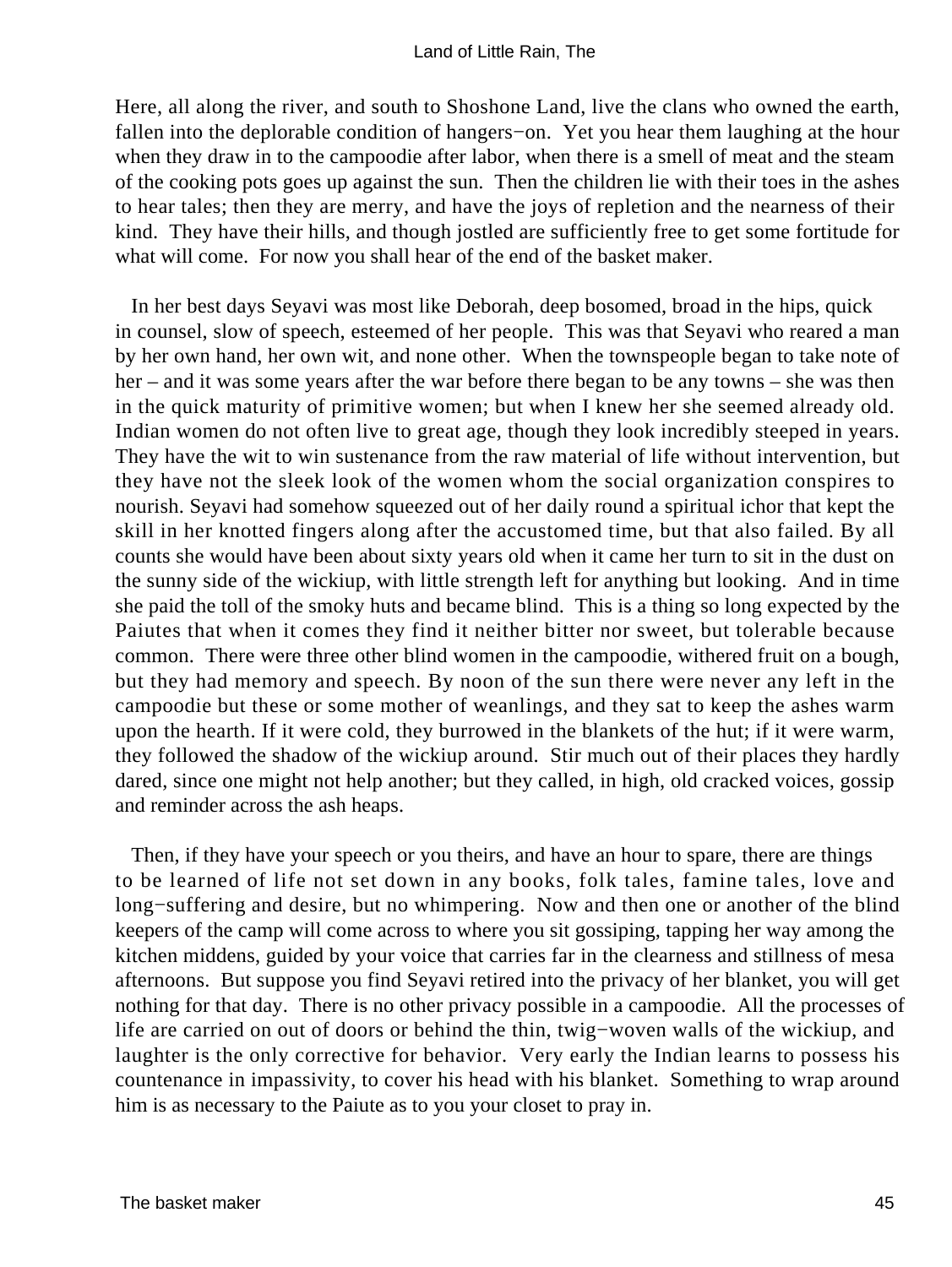So in her blanket Seyavi, sometime basket maker, sits by the unlit hearths of her tribe and digests her life, nourishing her spirit against the time of the spirit's need, for she knows in fact quite as much of these matters as you who have a larger hope, though she has none but the certainty that having borne herself courageously to this end she will not be reborn a coyote.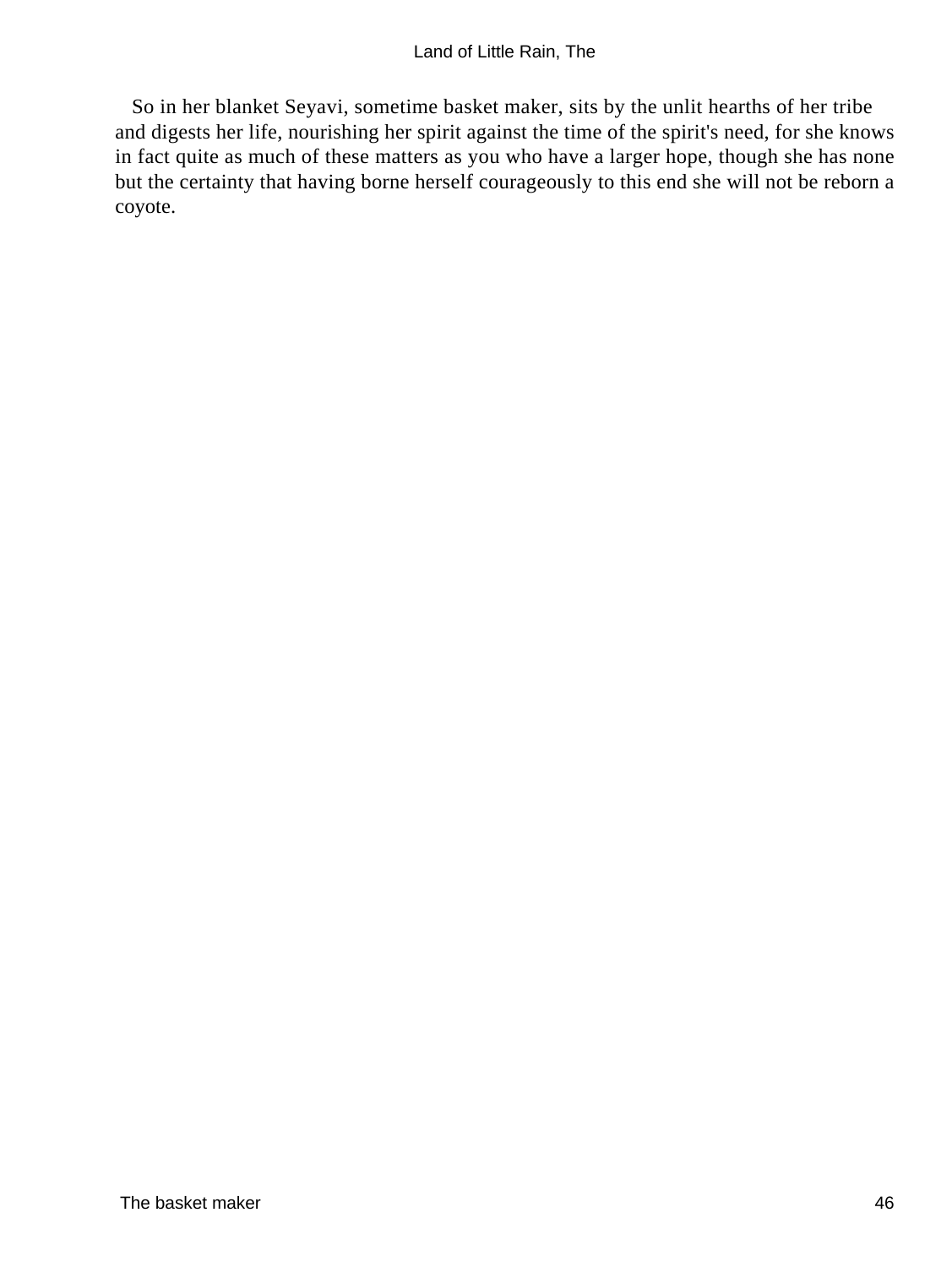# **[The streets of the mountains](#page-72-0)**

 All streets of the mountains lead to the citadel; steep or slow they go up to the core of the hills. Any trail that goes otherwhere must dip and cross, sidle and take chances. Rifts of the hills open into each other, and the high meadows are often wide enough to be called valleys by courtesy; but one keeps this distinction in mind, – valleys are the sunken places of the earth, canons are scored out by the glacier ploughs of God. They have a better name in the Rockies for these hill−fenced open glades of pleasantness; they call them parks. Here and there in the hill country one comes upon blind gullies fronted by high stony barriers. These head also for the heart of the mountains; their distinction is that they never get anywhere.

 All mountain streets have streams to thread them, or deep grooves where a stream might run. You would do well to avoid that range uncomforted by singing floods. You will find it forsaken of most things but beauty and madness and death and God. Many such lie east and north away from the mid Sierras, and quicken the imagination with the sense of purposes not revealed, but the ordinary traveler brings nothing away from them but an intolerable thirst.

 The river canons of the Sierras of the Snows are better worth while than most Broadways, though the choice of them is like the choice of streets, not very well determined by their names. There is always an amount of local history to be read in the names of mountain highways where one touches the successive waves of occupation or discovery, as in the old villages where the neighborhoods are not built but grow. Here you have the Spanish Californian in Cero Gordo and pinon; Symmes and Shepherd, pioneers both; Tunawai, probably Shoshone; Oak Creek, Kearsarge, – easy to fix the date of that christening, – Tinpah, Paiute that; Mist Canon and Paddy Jack's. The streets of the west Sierras sloping toward the San Joaquin are long and winding, but from the east, my country, a day's ride carries one to the lake regions. The next day reaches the passes of the high divide, but whether one gets passage depends a little on how many have gone that road before, and much on one's own powers. The passes are steep and windy ridges, though not the highest. By two and three thousand feet the snow−caps overtop them. It is even possible to wind through the Sierras without having passed above timber−line, but one misses a great exhilaration.

 The shape of a new mountain is roughly pyramidal, running out into long shark−finned ridges that interfere and merge into other thunder−splintered sierras. You get the saw−tooth effect from a distance, but the near−by granite bulk glitters with the terrible keen polish of old glacial ages. I say terrible; so it seems. When those glossy domes swim into the alpenglow, wet after rain, you conceive how long and imperturbable are the purposes of God.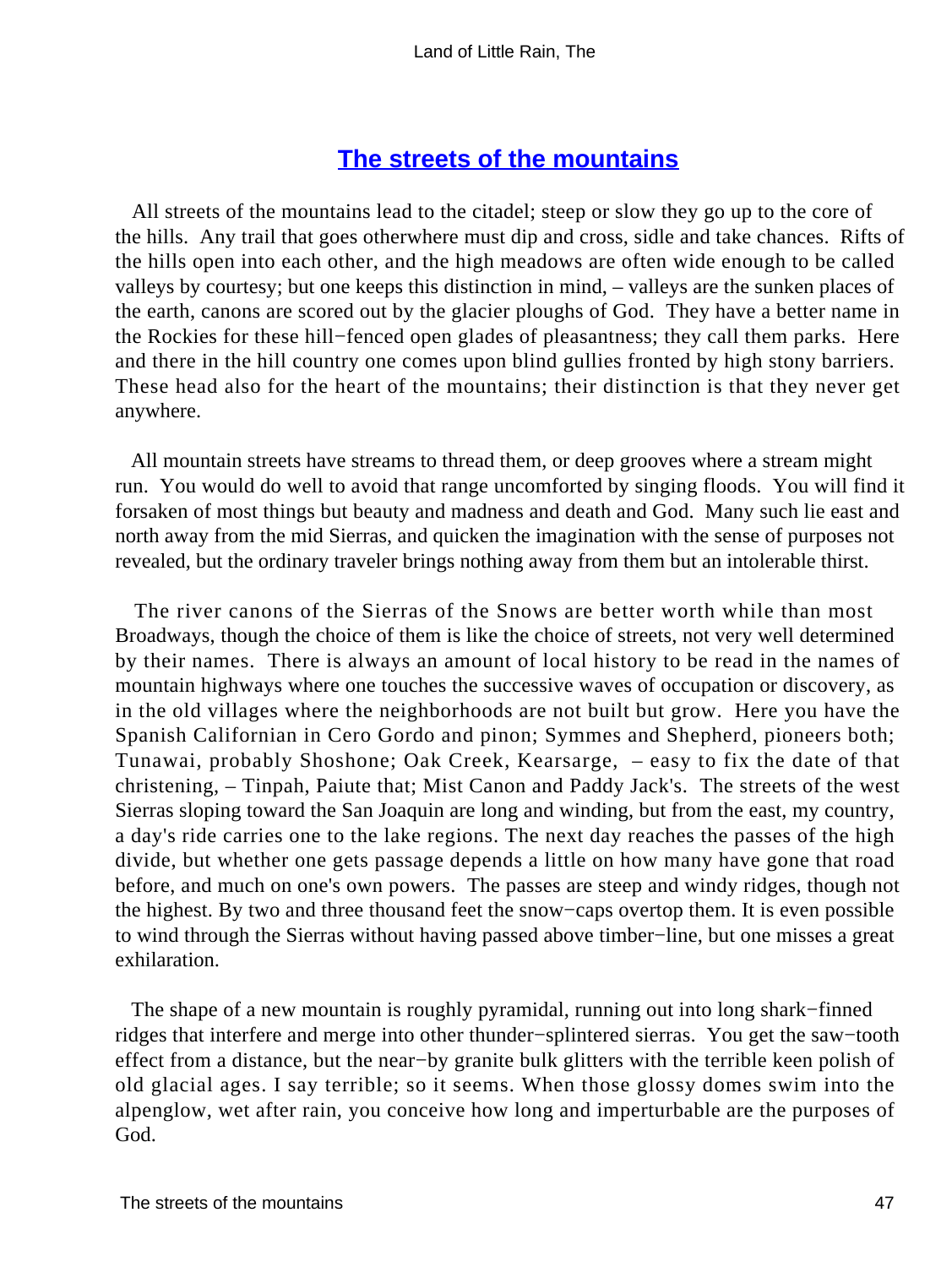Never believe what you are told, that midsummer is the best time to go up the streets of the mountain – well – perhaps for the merely idle or sportsmanly or scientific; but for seeing and understanding, the best time is when you have the longest leave to stay. And here is a hint if you would attempt the stateliest approaches; travel light, and as much as possible live off the land. Mulligatawny soup and tinned lobster will not bring you the favor of the woodlanders.

 Every canon commends itself for some particular pleasantness; this for pines, another for trout, one for pure bleak beauty of granite buttresses, one for its far−flung irised falls; and as I say, though some are easier going, leads each to the cloud shouldering citadel. First, near the canon mouth you get the low−heading full−branched, one−leaf pines. That is the sort of tree to know at sight, for the globose, resin−dripping cones have palatable, nourishing kernels, the main harvest of the Paiutes. That perhaps accounts for their growing accommodatingly below the limit of deep snows, grouped sombrely on the valleyward slopes. The real procession of the pines begins in the rifts with the long−leafed Pinus jeffreyi, sighing its soul away upon the wind. And it ought not to sigh in such good company. Here begins the manzanita, adjusting its tortuous stiff stems to the sharp waste of boulders, its pale olive leaves twisting edgewise to the sleek, ruddy, chestnut stems; begins also the meadowsweet, burnished laurel, and the million unregarded trumpets of the coral− red pentstemon. Wild life is likely to be busiest about the lower pine borders. One looks in hollow trees and hiving rocks for wild honey. The drone of bees, the chatter of jays, the hurry and stir of squirrels, is incessant; the air is odorous and hot. The roar of the stream fills up the morning and evening intervals, and at night the deer feed in the buckthorn thickets. It is worth watching the year round in the purlieus of the long−leafed pines. One month or another you set sight or trail of most roving mountain dwellers as they follow the limit of forbidding snows, and more bloom than you can properly appreciate.

 Whatever goes up or comes down the streets of the mountains, water has the right of way; it takes the lowest ground and the shortest passage. Where the rifts are narrow, and some of the Sierra canons are not a stone's throw from wall to wall, the best trail for foot or horse winds considerably above the watercourses; but in a country of cone−bearers there is usually a good strip of swardy sod along the canon floor. Pine woods, the short−leafed Balfour and Murryana of the high Sierras, are sombre, rooted in the litter of a thousand years, hushed, and corrective to the spirit. The trail passes insensibly into them from the black pines and a thin belt of firs. You look back as you rise, and strain for glimpses of the tawny valley, blue glints of the Bitter Lake, and tender cloud films on the farther ranges. For such pictures the pine branches make a noble frame. Presently they close in wholly; they draw mysteriously near, covering your tracks, giving up the trail indifferently, or with a secret grudge. You get a kind of impatience with their locked ranks, until you come out lastly on some high, windy dome and see what they are about. They troop thickly up the open ways, river banks, and brook borders; up open swales of dribbling springs; swarm over old moraines; circle the peaty swamps and part and meet about clean still lakes; scale the stony gullies; tormented, bowed, persisting to the door of the storm chambers, tall priests to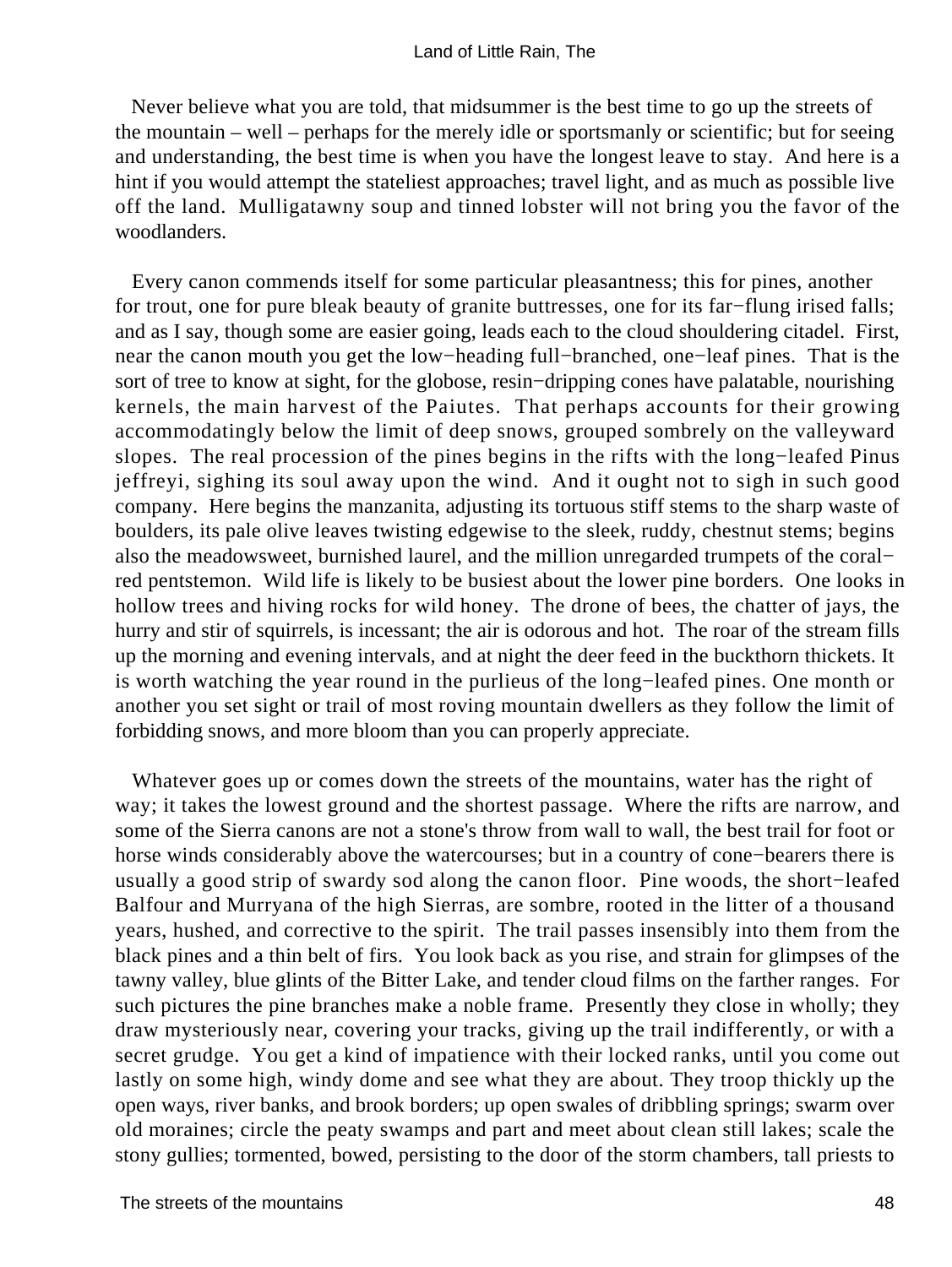pray for rain. The spring winds lift clouds of pollen dust, finer than frankincense, and trail it out over high altars, staining the snow.

 No doubt they understand this work better than we; in fact they know no other. «Come,» say the churches of the valleys, after a season of dry years, «let us pray for rain.» They would do better to plant more trees.

 It is a pity we have let the gift of lyric improvisation die out. Sitting islanded on some gray peak above the encompassing wood, the soul is lifted up to sing the Iliad of the pines. They have no voice but the wind, and no sound of them rises up to the high places. But the waters, the evidences of their power, that go down the steep and stony ways, the outlets of ice−bordered pools, the young rivers swaying with the force of their running, they sing and shout and trumpet at the falls, and the noise of it far outreaches the forest spires. You see from these conning towers how they call and find each other in the slender gorges; how they fumble in the meadows, needing the sheer nearing walls to give them countenance and show the way; and how the pine woods are made glad by them.

 Nothing else in the streets of the mountains gives such a sense of pageantry as the conifers; other trees, if they are any, are home dwellers, like the tender fluttered, sisterhood of quaking asp. They grow in clumps by spring borders, and all their stems have a permanent curve toward the down slope, as you may also see in hillside pines, where they have borne the weight of sagging drifts.

 Well up from the valley, at the confluence of canons, are delectable summer meadows. Fireweed flames about them against the gray boulders; streams are open, go smoothly about the glacier slips and make deep bluish pools for trout. Pines raise statelier shafts and give themselves room to grow, – gentians, shinleaf, and little grass of Parnassus in their golden checkered shadows; the meadow is white with violets and all outdoors keeps the clock. For example, when the ripples at the ford of the creek raise a clear half tone, – sign that the snow water has come down from the heated high ridges, – it is time to light the evening fire. When it drops off a note – but you will not know it except the Douglas squirrel tells you with his high, fluty chirrup from the pines' aerial gloom – sign that some star watcher has caught the first far glint of the nearing sun. Whitney cries it from his vantage tower; it flashes from Oppapago to the front of Williamson; LeConte speeds it to the westering peaks. The high rills wake and run, the birds begin. But down three thousand feet in the canon, where you stir the fire under the cooking pot, it will not be day for an hour. It goes on, the play of light across the high places, rosy, purpling, tender, glint and glow, thunder and windy flood, like the grave, exulting talk of elders above a merry game.

 Who shall say what another will find most to his liking in the streets of the mountains. As for me, once set above the country of the silver firs, I must go on until I find white columbine. Around the amphitheatres of the lake regions and above them to the limit of perennial drifts they gather flock−wise in splintered rock wastes. The crowds of them, the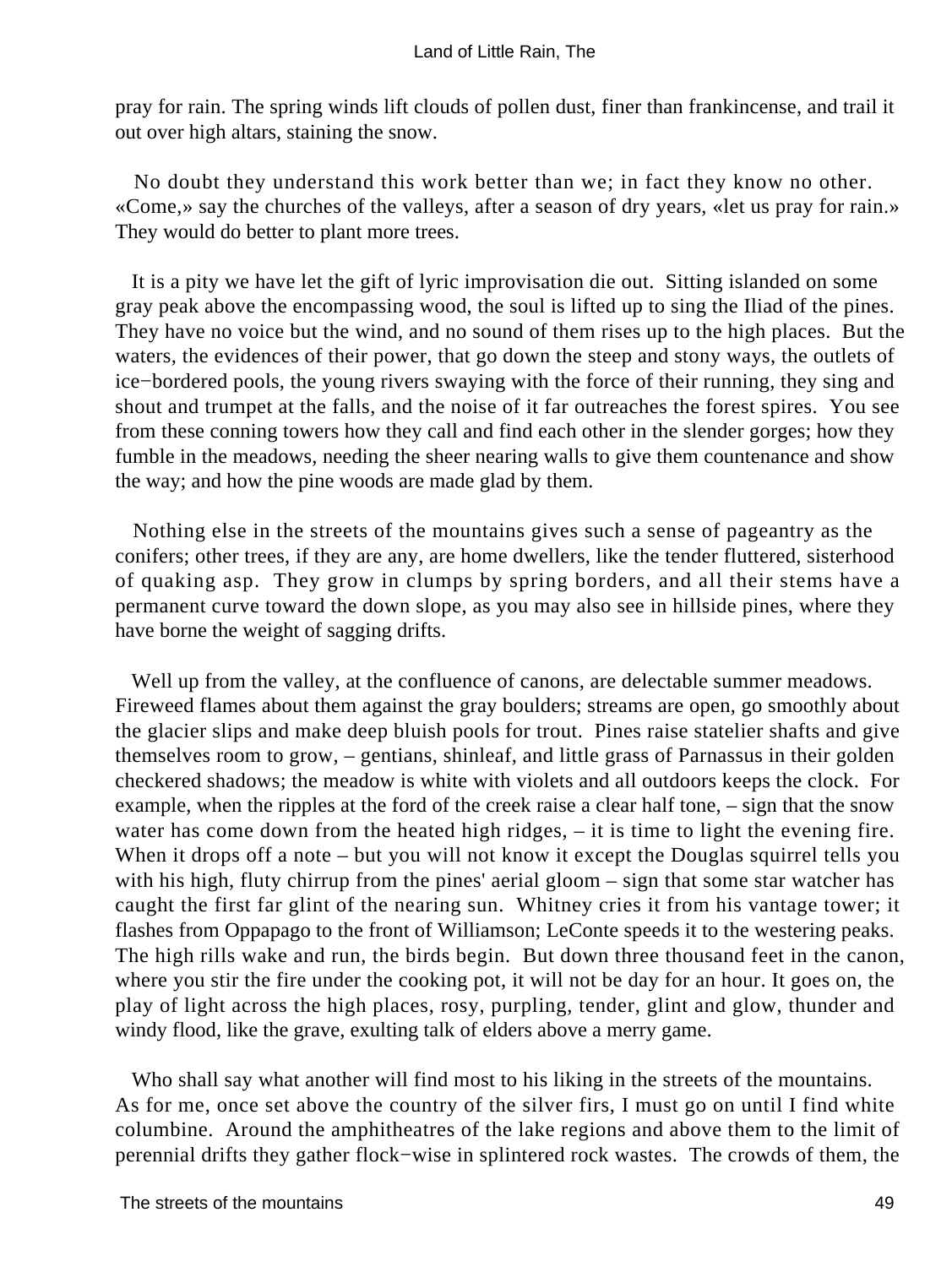airy spread of sepals, the pale purity of the petal spurs, the quivering swing of bloom, obsesses the sense. One must learn to spare a little of the pang of inexpressible beauty, not to spend all one's purse in one shop. There is always another year, and another.

 Lingering on in the alpine regions until the first full snow, which is often before the cessation of bloom, one goes down in good company. First snows are soft and clogging and make laborious paths. Then it is the roving inhabitants range down to the edge of the wood, below the limit of early storms. Early winter and early spring one may have sight or track of deer and bear and bighorn, cougar and bobcat, about the thickets of buckthorn on open slopes between the black pines. But when the ice crust is firm above the twenty foot drifts, they range far and forage where they will. Often in midwinter will come, now and then, a long fall of soft snow piling three or four feet above the ice crust, and work a real hardship for the dwellers of these streets. When such a storm portends the weather−wise blacktail will go down across the valley and up to the pastures of Waban where no more snow falls than suffices to nourish the sparsely growing pines. But the bighorn, the wild sheep, able to bear the bitterest storms with no signs of stress, cannot cope with the loose shifty snow. Never such a storm goes over the mountains that the Indians do not catch them floundering belly deep among the lower rifts. I have a pair of horns, inconceivably heavy, that were borne as late as a year ago by a very monarch of the flock whom death overtook at the mouth of Oak Creek after a week of wet snow. He met it as a king should, with no vain effort or trembling, and it was wholly kind to take him so with four of his following rather than that the night prowlers should find him.

 There is always more life abroad in the winter hills than one looks to find, and much more in evidence than in summer weather. Light feet of hare that make no print on the forest litter leave a wondrously plain track in the snow. We used to look and look at the beginning of winter for the birds to come down from the pine lands; looked in the orchard and stubble; looked north and south on the mesa for their migratory passing, and wondered that they never came. Busy little grosbeaks picked about the kitchen doors, and woodpeckers tapped the eaves of the farm buildings, but we saw hardly any other of the frequenters of the summer canons. After a while when we grew bold to tempt the snow borders we found them in the street of the mountains. In the thick pine woods where the overlapping boughs hung with snow−wreaths make wind−proof shelter tents, in a very community of dwelling, winter the bird−folk who get their living from the persisting cones and the larvae harboring bark. Ground inhabiting species seek the dim snow chambers of the chaparral. Consider how it must be in a hill−slope overgrown with stout−twigged, partly evergreen shrubs, more than man high, and as thick as a hedge. Not all the canon's sifting of snow can fill the intricate spaces of the hill tangles. Here and there an overhanging rock, or a stiff arch of buckthorn, makes an opening to communicating rooms and runways deep under the snow.

 The light filtering through the snow walls is blue and ghostly, but serves to show seeds of shrubs and grass, and berries, and the wind−built walls are warm against the wind. It seems that live plants, especially if they are evergreen and growing, give off heat; the snow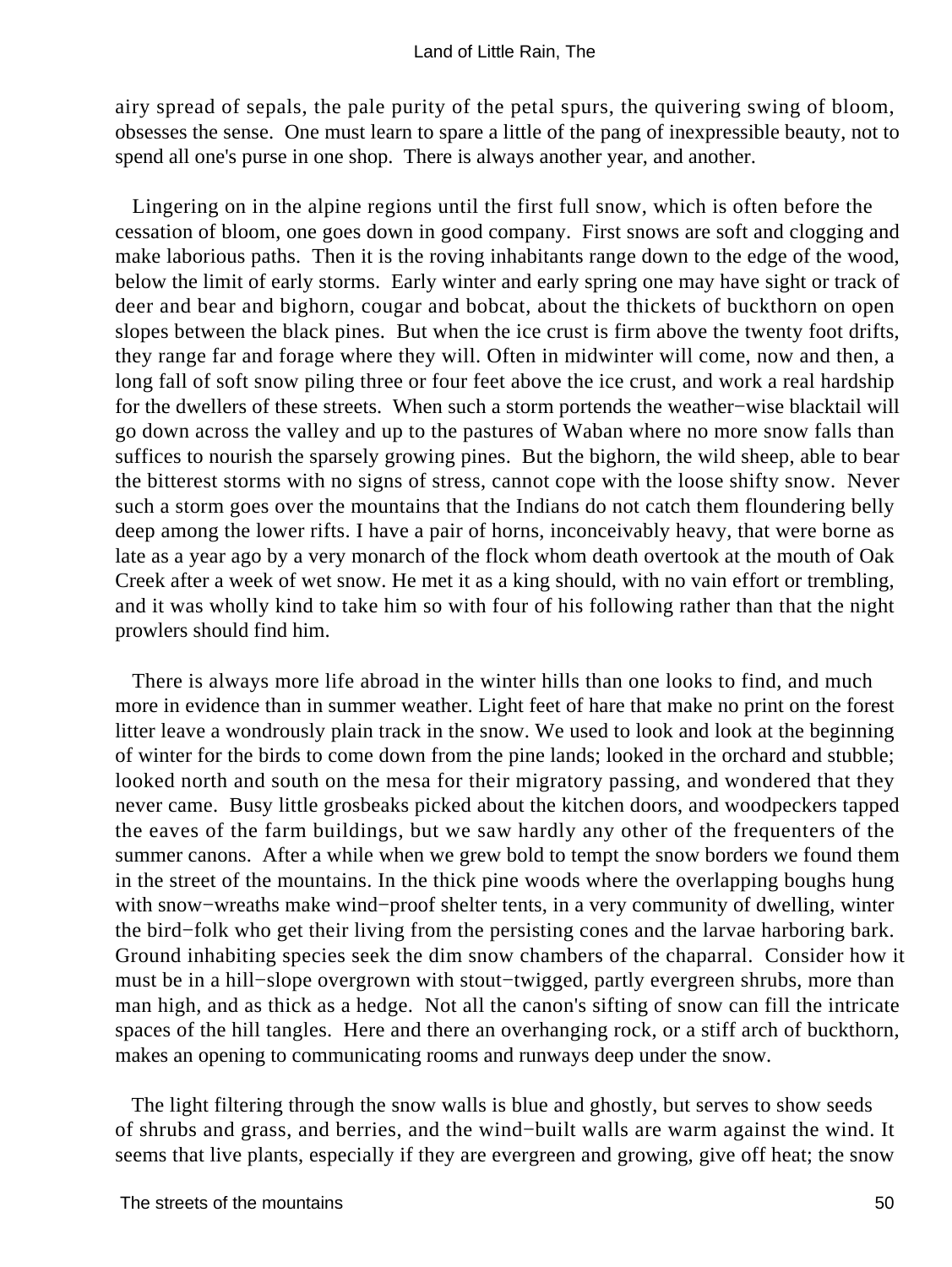wall melts earliest from within and hollows to thinnness before there is a hint of spring in the air. But you think of these things afterward. Up in the street it has the effect of being done consciously; the buckthorns lean to each other and the drift to them, the little birds run in and out of their appointed ways with the greatest cheerfulness. They give almost no tokens of distress, and even if the winter tries them too much you are not to pity them. You of the house habit can hardly understand the sense of the hills. No doubt the labor of being comfortable gives you an exaggerated opinion of yourself, an exaggerated pain to be set aside. Whether the wild things understand it or not they adapt themselves to its processes with the greater ease. The business that goes on in the street of the mountain is tremendous, world−formative. Here go birds, squirrels, and red deer, children crying small wares and playing in the street, but they do not obstruct its affairs. Summer is their holiday; «Come now,» says the lord of the street, «I have need of a great work and no more playing.»

 But they are left borders and breathing−space out of pure kindness. They are not pushed out except by the exigencies of the nobler plan which they accept with a dignity the rest of us have not yet learned.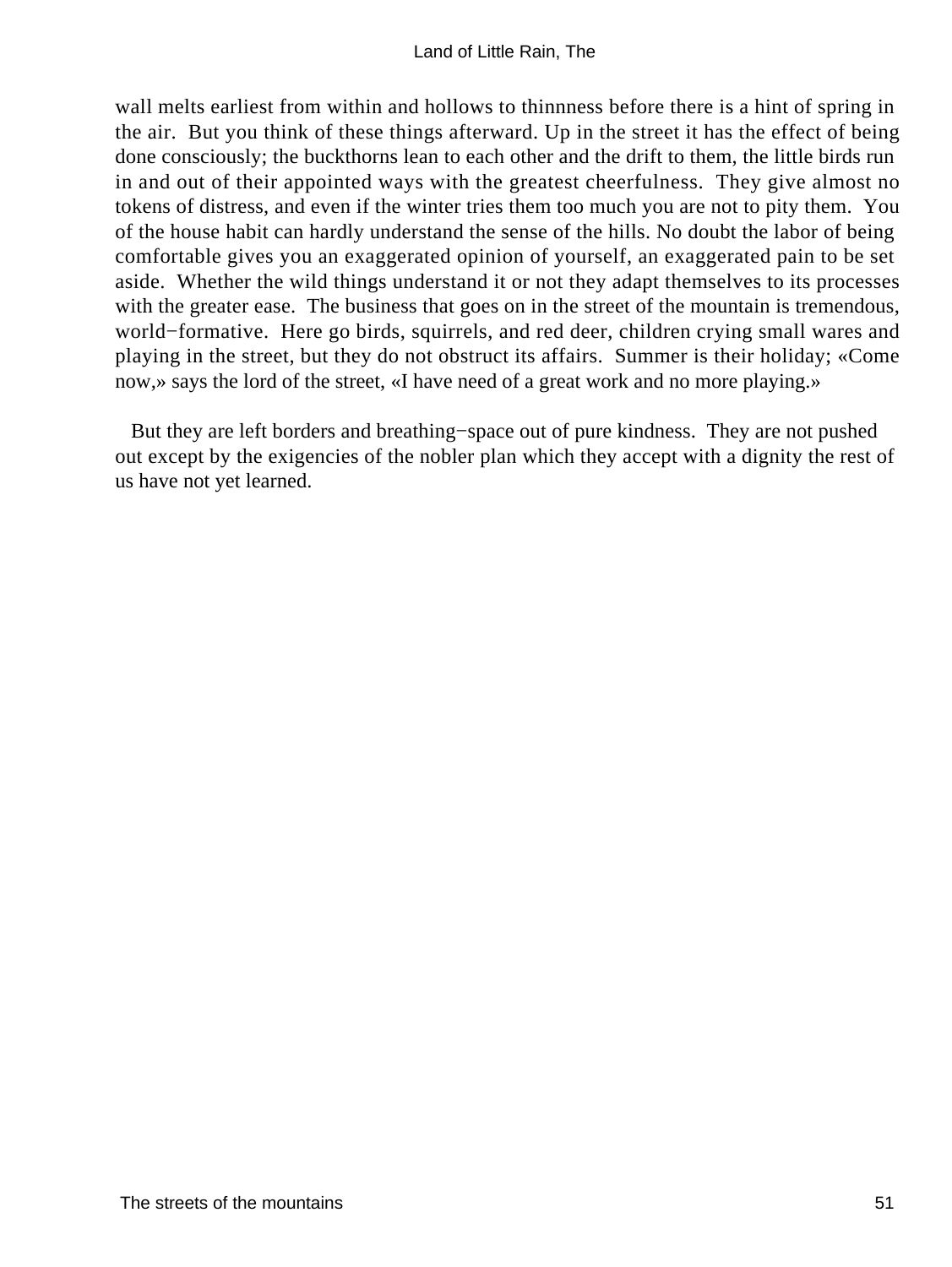### **[Water borders](#page-72-0)**

 I like that name the Indians give to the mountain of Lone Pine, and find it pertinent to my subject, – Oppapago, The Weeper. It sits eastward and solitary from the lordliest ranks of the Sierras, and above a range of little, old, blunt hills, and has a bowed, grave aspect as of some woman you might have known, looking out across the grassy barrows of her dead. From twin gray lakes under its noble brow stream down incessant white and tumbling waters. «Mahala all time cry,» said Winnenap', drawing furrows in his rugged, wrinkled cheeks.

 The origin of mountain streams is like the origin of tears, patent to the understanding but mysterious to the sense. They are always at it, but one so seldom catches them in the act. Here in the valley there is no cessation of waters even in the season when the niggard frost gives them scant leave to run. They make the most of their midday hour, and tinkle all night thinly under the ice. An ear laid to the snow catches a muffled hint of their eternal busyness fifteen or twenty feet under the canon drifts, and long before any appreciable spring thaw, the sagging edges of the snow bridges mark out the place of their running. One who ventures to look for it finds the immediate source of the spring freshets – all the hill fronts furrowed with the reek of melting drifts, all the gravelly flats in a swirl of waters. But later, in June or July, when the camping season begins, there runs the stream away full and singing, with no visible reinforcement other than an icy trickle from some high, belated dot of snow. Oftenest the stream drops bodily from the bleak bowl of some alpine lake; sometimes breaks out of a hillside as a spring where the ear can trace it under the rubble of loose stones to the neighborhood of some blind pool. But that leaves the lakes to be accounted for.

 The lake is the eye of the mountain, jade green, placid, unwinking, also unfathomable. Whatever goes on under the high and stony brows is guessed at. It is always a favorite local tradition that one or another of the blind lakes is bottomless. Often they lie in such deep cairns of broken boulders that one never gets quite to them, or gets away unhurt. One such drops below the plunging slope that the Kearsarge trail winds over, perilously, nearing the pass. It lies still and wickedly green in its sharp−lipped cap, and the guides of that region love to tell of the packs and pack animals it has swallowed up.

 But the lakes of Oppapago are perhaps not so deep, less green than gray, and better befriended. The ousel haunts them, while still hang about their coasts the thin undercut drifts that never quite leave the high altitudes. In and out of the bluish ice caves he flits and sings, and his singing heard from above is sweet and uncanny like the Nixie's chord. One finds butterflies, too, about these high, sharp regions which might be called desolate, but will not by me who love them. This is above timber−line but not too high for comforting by succulent small herbs and golden tufted grass. A granite mountain does not crumble with alacrity, but once resolved to soil makes the best of it. Every handful of loose gravel not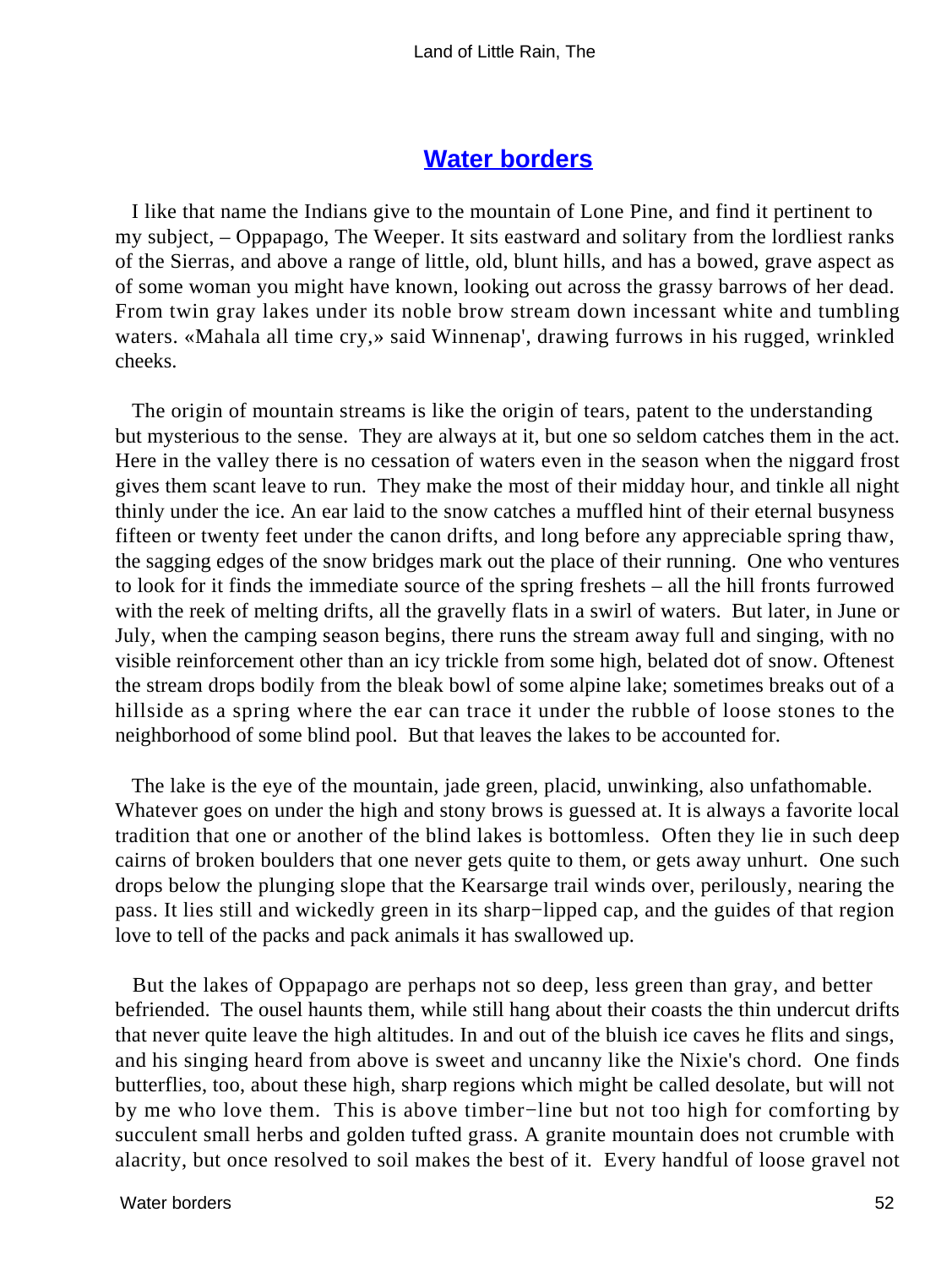wholly water leached affords a plant footing, and even in such unpromising surroundings there is a choice of locations. There is never going to be any communism of mountain herbage, their affinities are too sure. Full in the tunnels of snow water on gravelly, open spaces in the shadow of a drift, one looks to find buttercups, frozen knee−deep by night, and owning no desire but to ripen their fruit above the icy bath. Soppy little plants of the portulaca and small, fine ferns shiver under the drip of falls and in dribbling crevices. The bleaker the situation, so it is near a stream border, the better the cassiope loves it. Yet I have not found it on the polished glacier slips, but where the country rock cleaves and splinters in the high windy headlands that the wild sheep frequents, hordes and hordes of the white bells swing over matted, mossy foliage. On Oppapago, which is also called Sheep Mountain, one finds not far from the beds of cassiope the ice−worn, stony hollows where the big−horns cradle their young.

 These are above the wolf's quest and the eagle's wont, and though the heather beds are softer, they are neither so dry nor so warm, and here only the stars go by. No other animal of any pretensions makes a habitat of the alpine regions. Now and then one gets a hint of some small, brown creature, rat or mouse kind, that slips secretly among the rocks; no others adapt themselves to desertness of aridity or altitude so readily as these ground inhabiting, graminivorous species. If there is an open stream the trout go up the lake as far as the water breeds food for them, but the ousel goes farthest, for pure love of it.

 Since no lake can be at the highest point, it is possible to find plant life higher than the water borders; grasses perhaps the highest, gilias, royal blue trusses of polymonium, rosy plats of Sierra primroses. What one has to get used to in flowers at high altitudes is the bleaching of the sun. Hardly do they hold their virgin color for a day, and this early fading before their function is performed gives them a pitiful appearance not according with their hardihood. The color scheme runs along the high ridges from blue to rosy purple, carmine and coral red; along the water borders it is chiefly white and yellow where the mimulus makes a vivid note, running into red when the two schemes meet and mix about the borders of the meadows, at the upper limit of the columbine.

 Here is the fashion in which a mountain stream gets down from the perennial pastures of the snow to its proper level and identity as an irrigating ditch. It slips stilly by the glacier scoured rim of an ice bordered pool, drops over sheer, broken ledges to another pool, gathers itself, plunges headlong on a rocky ripple slope, finds a lake again, reinforced, roars downward to a pothole, foams and bridles, glides a tranquil reach in some still meadow, tumbles into a sharp groove between hill flanks, curdles under the stream tangles, and so arrives at the open country and steadier going. Meadows, little strips of alpine freshness, begin before the timberline is reached. Here one treads on a carpet of dwarf willows, downy catkins of creditable size and the greatest economy of foliage and stems. No other plant of high altitudes knows its business so well. It hugs the ground, grows roots from stem joints where no roots should be, grows a slender leaf or two and twice as many erect full catkins that rarely, even in that short growing season, fail of fruit. Dipping over banks in the inlets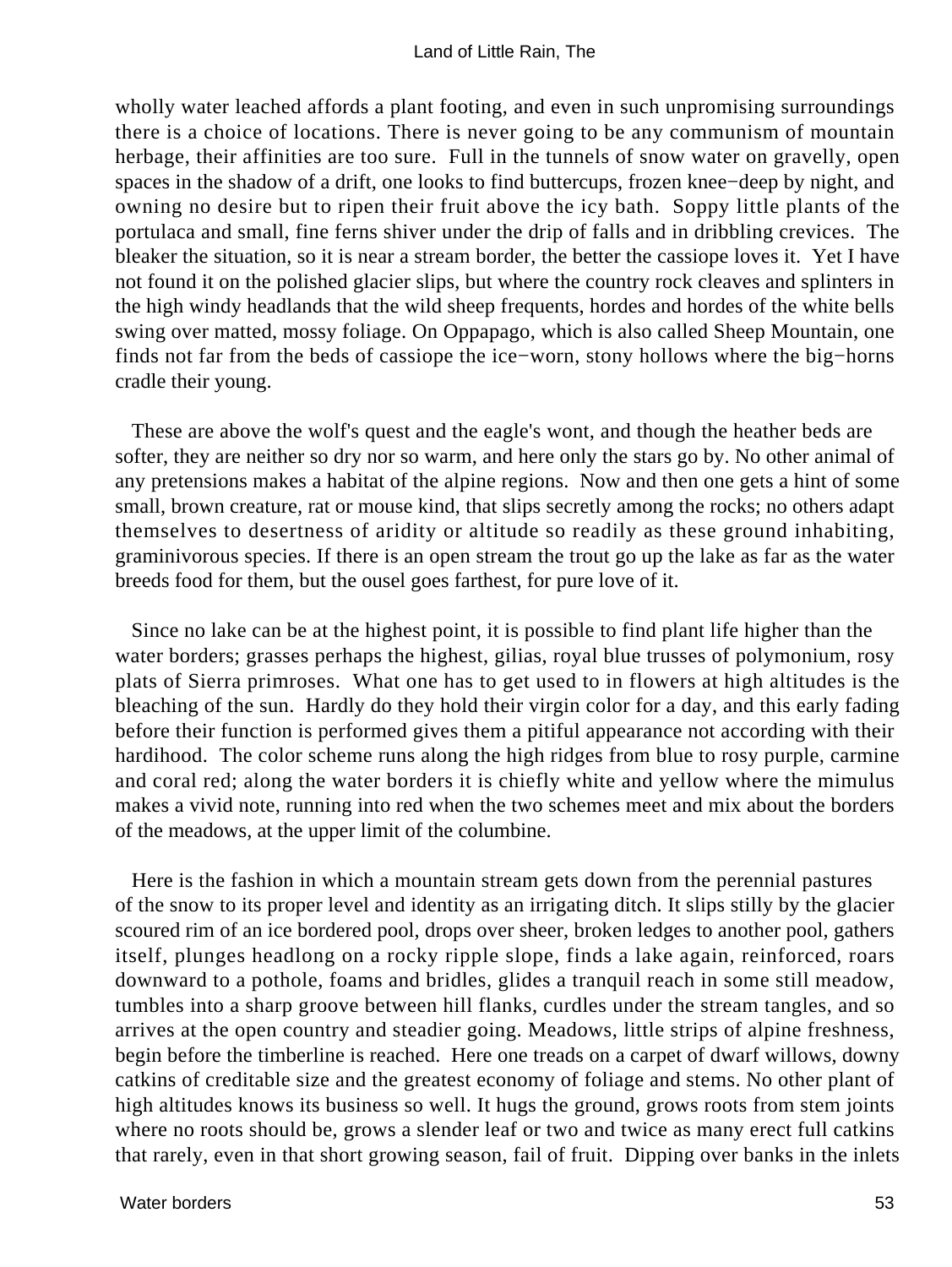#### Land of Little Rain, The

of the creeks, the fortunate find the rosy apples of the miniature manzanita, barely, but always quite sufficiently, borne above the spongy sod. It does not do to be anything but humble in the alpine regions, but not fearful. I have pawed about for hours in the chill sward of meadows where one might properly expect to get one's death, and got no harm from it, except it might be Oliver Twist's complaint. One comes soon after this to shrubby willows, and where willows are trout may be confidently looked for in most Sierra streams. There is no accounting for their distribution; though provident anglers have assisted nature of late, one still comes upon roaring brown waters where trout might very well be, but are not.

The highest limit of conifers – in the middle Sierras, the white bark pine – is not along the water border. They come to it about the level of the heather, but they have no such affinity for dampness as the tamarack pines. Scarcely any bird−note breaks the stillness of the timber−line, but chipmunks inhabit here, as may be guessed by the gnawed ruddy cones of the pines, and lowering hours the woodchucks come down to the water. On a little spit of land running into Windy Lake we found one summer the evidence of a tragedy; a pair of sheep's horns not fully grown caught in the crotch of a pine where the living sheep must have lodged them. The trunk of the tree had quite closed over them, and the skull bones crumbled away from the weathered horn cases. We hoped it was not too far out of the running of night prowlers to have put a speedy end to the long agony, but we could not be sure. I never liked the spit of Windy Lake again.

 It seems that all snow nourished plants count nothing so excellent in their kind as to be forehanded with their bloom, working secretly to that end under the high piled winters. The heathers begin by the lake borders, while little sodden drifts still shelter under their branches. I have seen the tiniest of them (Kalmia glauca) blooming, and with well−formed fruit, a foot away from a snowbank from which it could hardly have emerged within a week. Somehow the soul of the heather has entered into the blood of the English−speaking. «And oh! is that heather?» they say; and the most indifferent ends by picking a sprig of it in a hushed, wondering way. One must suppose that the root of their respective races issued from the glacial borders at about the same epoch, and remember their origin.

 Among the pines where the slope of the land allows it, the streams run into smooth, brown, trout−abounding rills across open flats that are in reality filled lake basins. These are the displaying grounds of the gentians – blue – blue – eye−blue, perhaps, virtuous and likable flowers. One is not surprised to learn that they have tonic properties. But if your meadow should be outside the forest reserve, and the sheep have been there, you will find little but the shorter, paler G. newberryii, and in the matted sods of the little tongues of greenness that lick up among the pines along the watercourses, white, scentless, nearly stemless, alpine violets.

 At about the nine thousand foot level and in the summer there will be hosts of rosy−winged dodecatheon, called shooting−stars, outlining the crystal tunnels in the sod. Single flowers have often a two−inch spread of petal, and the full, twelve blossomed heads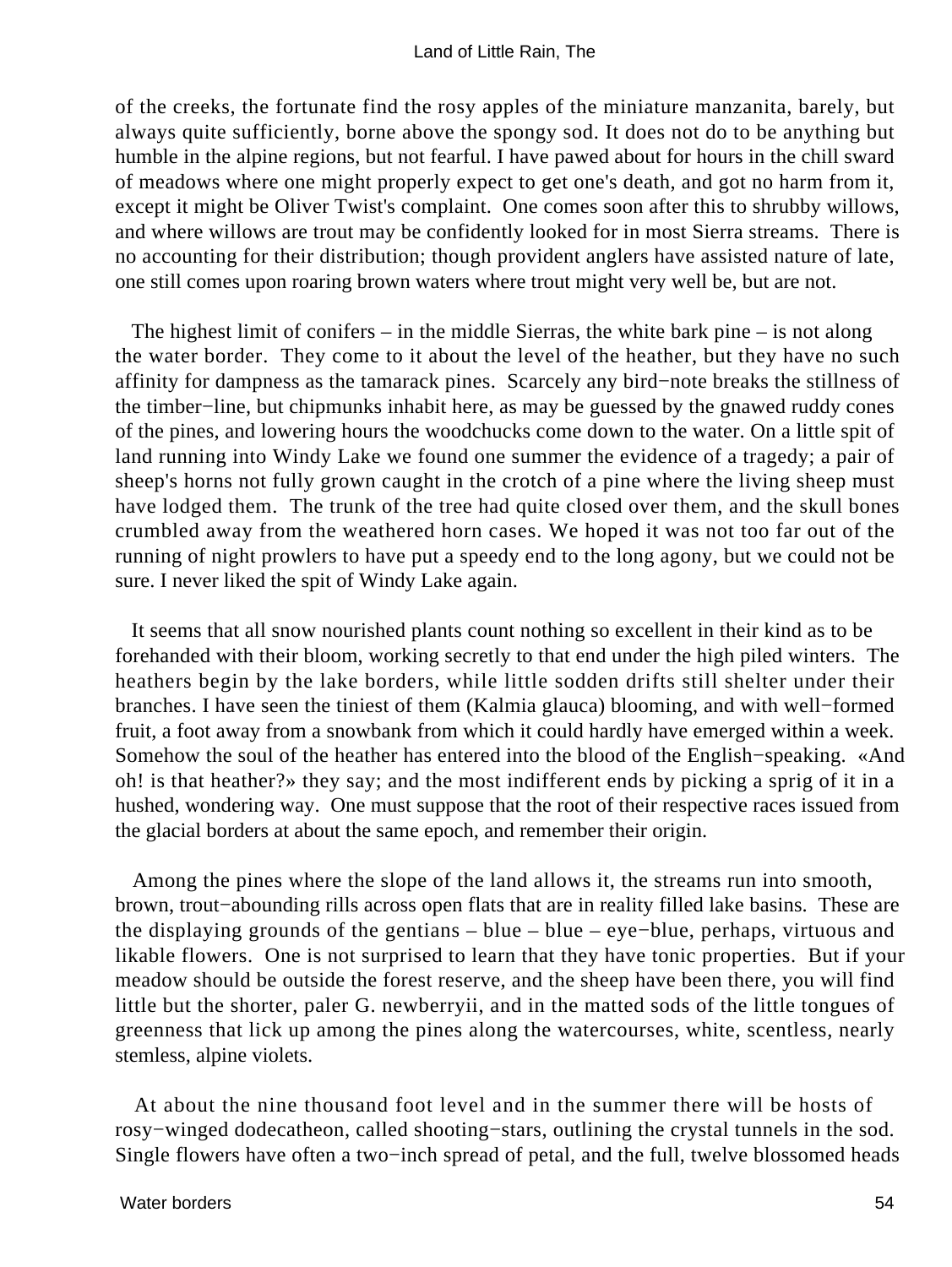#### Land of Little Rain, The

above the slender pedicels have the airy effect of wings.

 It is about this level one looks to find the largest lakes with thick ranks of pines bearing down on them, often swamped in the summer floods and paying the inevitable penalty for such encroachment. Here in wet coves of the hills harbors that crowd of bloom that makes the wonder of the Sierra canons.

 They drift under the alternate flicker and gloom of the windy rooms of pines, in gray rock shelters, and by the ooze of blind springs, and their juxtapositions are the best imaginable. Lilies come up out of fern beds, columbine swings over meadowsweet, white rein−orchids quake in the leaning grass. Open swales, where in wet years may be running water, are plantations of false hellebore (Veratrum californicum), tall, branched candelabra of greenish bloom above the sessile, sheathing, boat−shaped leaves, semi−translucent in the sun. A stately plant of the lily family, but why «false?» It is frankly offensive in its character, and its young juices deadly as any hellebore that ever grew.

 Like most mountain herbs, it has an uncanny haste to bloom. One hears by night, when all the wood is still, the crepitatious rustle of the unfolding leaves and the pushing flower−stalk within, that has open blossoms before it has fairly uncramped from the sheath. It commends itself by a certain exclusiveness of growth, taking enough room and never elbowing; for if the flora of the lake region has a fault it is that there is too much of it. We have more than three hundred species from Kearsarge Canon alone, and if that does not include them all it is because they were already collected otherwhere.

 One expects to find lakes down to about nine thousand feet, leading into each other by comparatively open ripple slopes and white cascades. Below the lakes are filled basins that are still spongy swamps, or substantial meadows, as they get down and down.

 Here begin the stream tangles. On the east slopes of the middle Sierras the pines, all but an occasional yellow variety, desert the stream borders about the level of the lowest lakes, and the birches and tree−willows begin. The firs hold on almost to the mesa levels, – there are no foothills on this eastern slope, – and whoever has firs misses nothing else. It goes without saying that a tree that can afford to take fifty years to its first fruiting will repay acquaintance. It keeps, too, all that half century, a virginal grace of outline, but having once flowered, begins quietly to put away the things of its youth. Years by year the lower rounds of boughs are shed, leaving no scar; year by year the star−branched minarets approach the sky. A fir−tree loves a water border, loves a long wind in a draughty canon, loves to spend itself secretly on the inner finishings of its burnished, shapely cones. Broken open in mid−season the petal−shaped scales show a crimson satin surface, perfect as a rose.

 The birch – the brown−bark western birch characteristic of lower stream tangles – is a spoil sport. It grows thickly to choke the stream that feeds it; grudges it the sky and space for angler's rod and fly. The willows do better; painted−cup, cypripedium, and the hollow stalks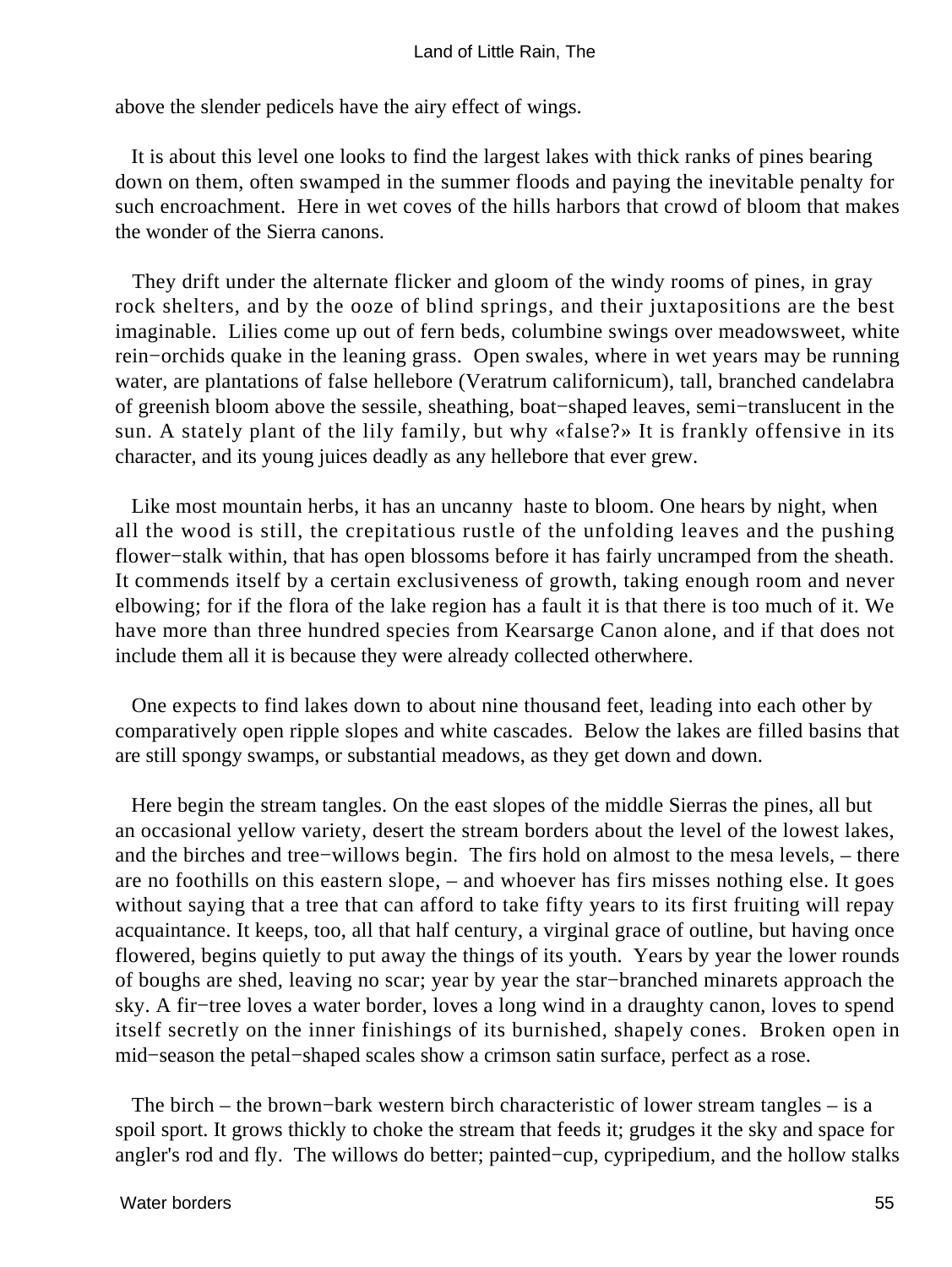of span−broad white umbels, find a footing among their stems. But in general the steep plunges, the white swirls, green and tawny pools, the gliding hush of waters between the meadows and the mesas afford little fishing and few flowers.

 One looks for these to begin again when once free of the rifted canon walls; the high note of babble and laughter falls off to the steadier mellow tone of a stream that knows its purpose and reflects the sky.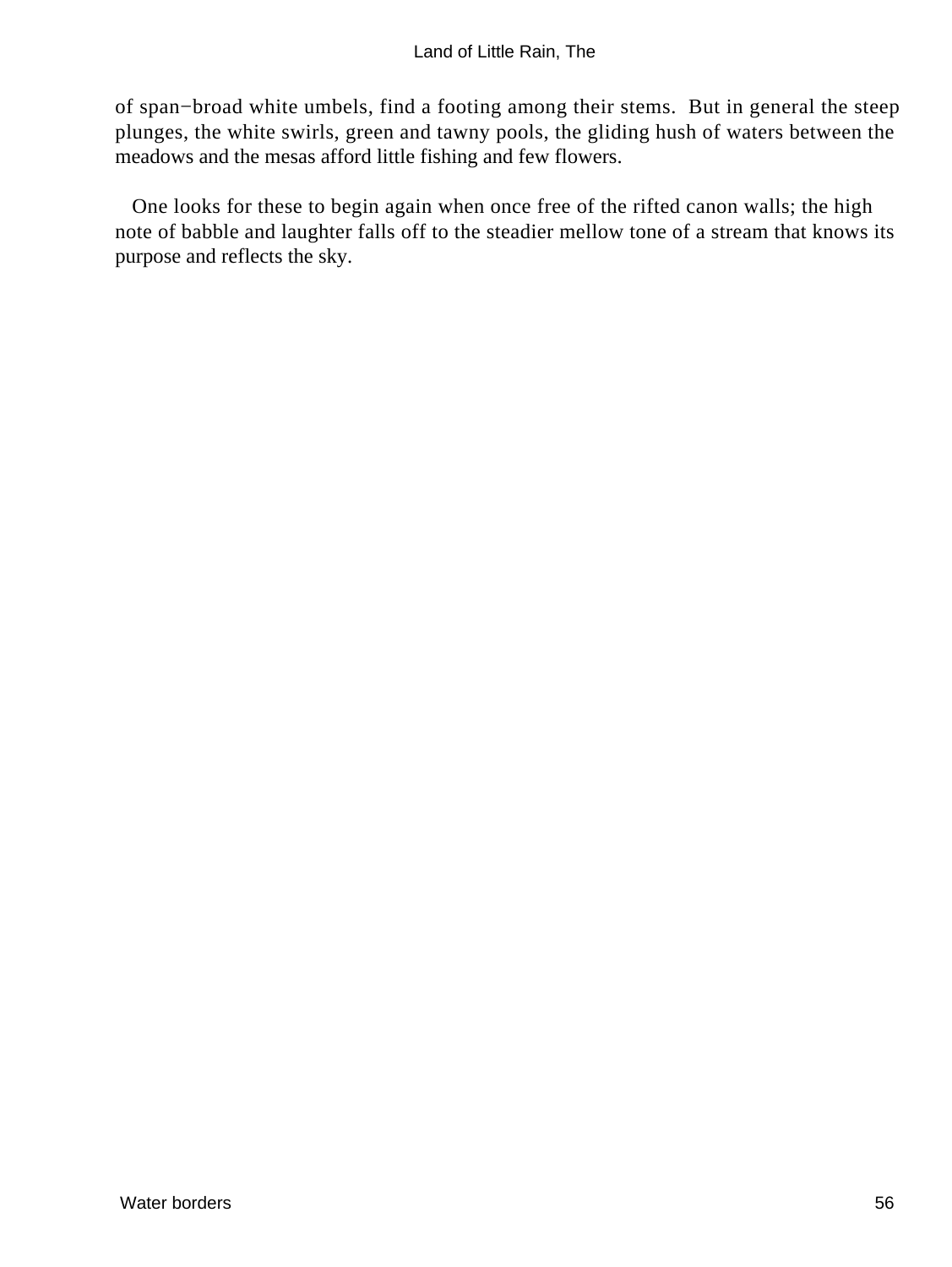### **[Other water borders](#page-72-0)**

 It is the proper destiny of every considerable stream in the west to become an irrigating ditch. It would seem the streams are willing. They go as far as they can, or dare, toward the tillable lands in their own boulder fenced gullies – but how much farther in the man−made waterways. It is difficult to come into intimate relations with appropriated waters; like very busy people they have no time to reveal themselves. One needs to have known an irrigating ditch when it was a brook, and to have lived by it, to mark the morning and evening tone of its crooning, rising and falling to the excess of snow water; to have watched far across the valley, south to the Eclipse and north to the Twisted Dyke, the shining wall of the village water gate; to see still blue herons stalking the little glinting weirs across the field.

 Perhaps to get into the mood of the waterways one needs to have seen old Amos Judson asquat on the headgate with his gun, guarding his water−right toward the end of a dry summer. Amos owned the half of Tule Creek and the other half pertained to the neighboring Greenfields ranch. Years of a «short water crop,» that is, when too little snow fell on the high pine ridges, or, falling, melted too early, Amos held that it took all the water that came down to make his half, and maintained it with a Winchester and a deadly aim. Jesus Montana, first proprietor of Greenfields, – you can see at once that Judson had the racial advantage, – contesting the right with him, walked into five of Judson's bullets and his eternal possessions on the same occasion. That was the Homeric age of settlement and passed into tradition. Twelve years later one of the Clarks, holding Greenfields, not so very green by now, shot one of the Judsons. Perhaps he hoped that also might become classic, but the jury found for manslaughter. It had the effect of discouraging the Greenfields claim, but Amos used to sit on the headgate just the same, as quaint and lone a figure as the sandhill crane watching for water toads below the Tule drop.

 Every subsequent owner of Greenfields bought it with Amos in full view. The last of these was Diedrick. Along in August of that year came a week of low water. Judson's ditch failed and he went out with his rifle to learn why. There on the headgate sat Diedrick's frau with a long−handled shovel across her lap and all the water turned into Diedrick's ditch; there she sat knitting through the long sun, and the children brought out her dinner. It was all up with Amos; he was too much of a gentleman to fight a lady – that was the way he expressed it. She was a very large lady, and a longhandled shovel is no mean weapon. The next year Judson and Diedrick put in a modern water gauge and took the summer ebb in equal inches. Some of the water−right difficulties are more squalid than this, some more tragic; but unless you have known them you cannot very well know what the water thinks as it slips past the gardens and in the long slow sweeps of the canal. You get that sense of brooding from the confined and sober floods, not all at once but by degrees, as one might become aware of a middle−aged and serious neighbor who has had that in his life to make him so. It is the repose of the completely accepted instinct.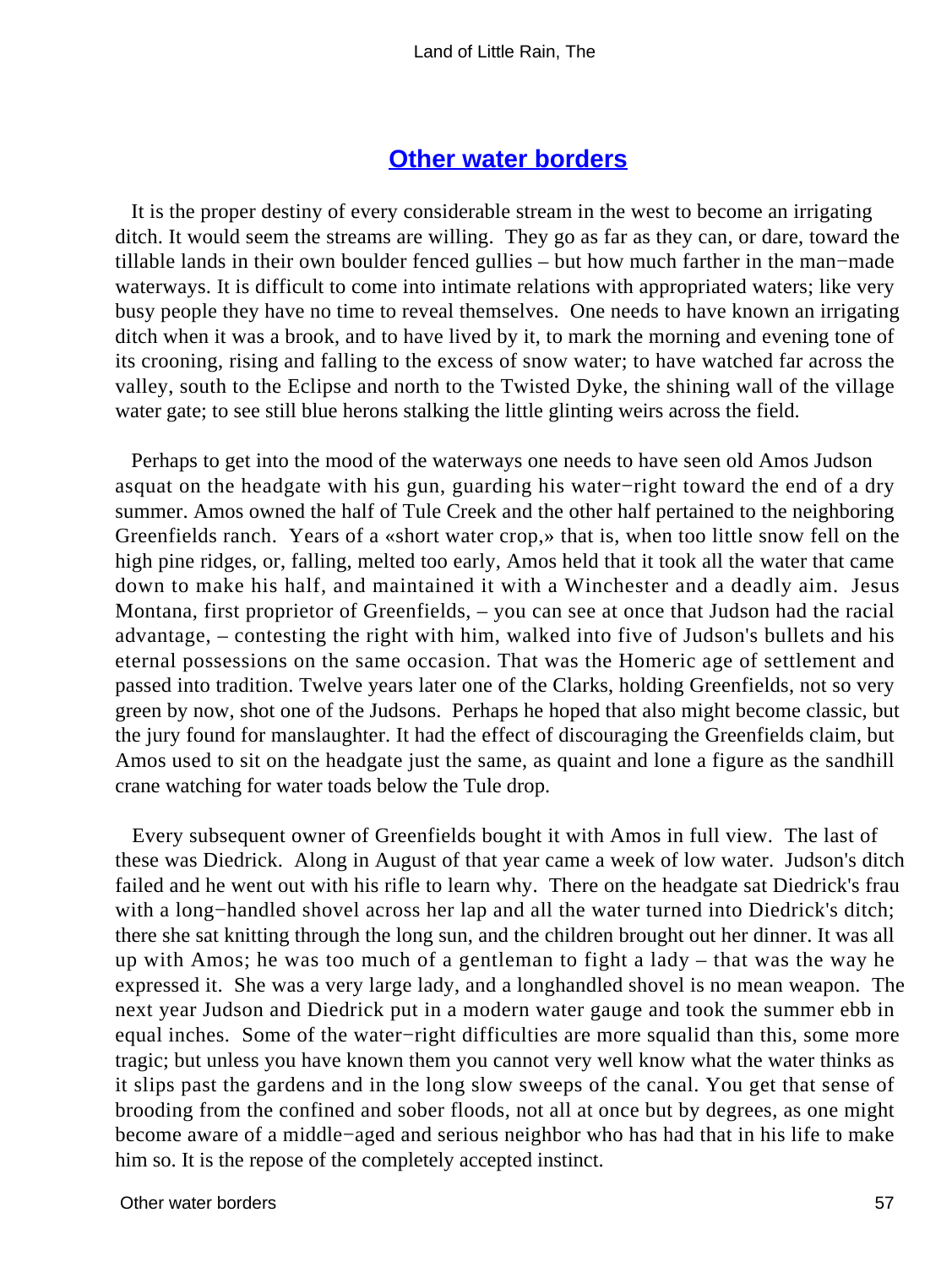With the water runs a certain following of thirsty herbs and shrubs. The willows go as far as the stream goes, and a bit farther on the slightest provocation. They will strike root in the leak of a flume, or the dribble of an overfull bank, coaxing the water beyond its appointed bounds. Given a new waterway in a barren land, and in three years the willows have fringed all its miles of banks; three years more and they will touch tops across it. It is perhaps due to the early usurpation of the willows that so little else finds growing−room along the large canals. The birch beginning far back in the canon tangles is more conservative; it is shy of man haunts and needs to have the permanence of its drink assured. It stops far short of the summer limit of waters, and I have never known it to take up a position on the banks beyond the ploughed lands. There is something almost like premeditation in the avoidance of cultivated tracts by certain plants of water borders. The clematis, mingling its foliage secretly with its host, comes down with the stream tangles to the village fences, skips over to corners of little used pasture lands and the plantations that spring up about waste water pools; but never ventures a footing in the trail of spade or plough; will not be persuaded to grow in any garden plot. On the other hand, the horehound, the common European species imported with the colonies, hankers after hedgerows and snug little borders. It is more widely distributed than many native species, and may be always found along the ditches in the village corners, where it is not appreciated. The irrigating ditch is an impartial distributer. It gathers all the alien weeds that come west in garden and grass seeds and affords them harbor in its banks. There one finds the European mallow (Malva rotundifolia) spreading out to the streets with the summer overflow, and every spring a dandelion or two, brought in with the blue grass seed, uncurls in the swardy soil. Farther than either of these have come the lilies that the Chinese coolies cultivate in adjacent mud holes for their foodful bulbs. The seegoo establishes itself very readily in swampy borders, and the white blossom spikes among the arrow−pointed leaves are quite as acceptable to the eye as any native species.

 In the neighborhood of towns founded by the Spanish Californians, whether this plant is native to the locality or not, one can always find aromatic clumps of yerba buena, the «good herb» (Micromeria douglassii). The virtue of it as a febrifuge was taught to the mission fathers by the neophytes, and wise old dames of my acquaintance have worked astonishing cures with it and the succulent yerba mansa. This last is native to wet meadows and distinguished enough to have a family all to itself.

Where the irrigating ditches are shallow and a little neglected, they choke quickly with watercress that multiplies about the lowest Sierra springs. It is characteristic of the frequenters of water borders near man haunts, that they are chiefly of the sorts that are useful to man, as if they made their services an excuse for the intrusion. The joint−grass of soggy pastures produces edible, nut−flavored tubers, called by the Indians taboose. The common reed of the ultramontane marshes (here

 Phragmites vulgaris), a very stately, whispering reed, light and strong for shafts or arrows, affords sweet sap and pith which makes a passable sugar.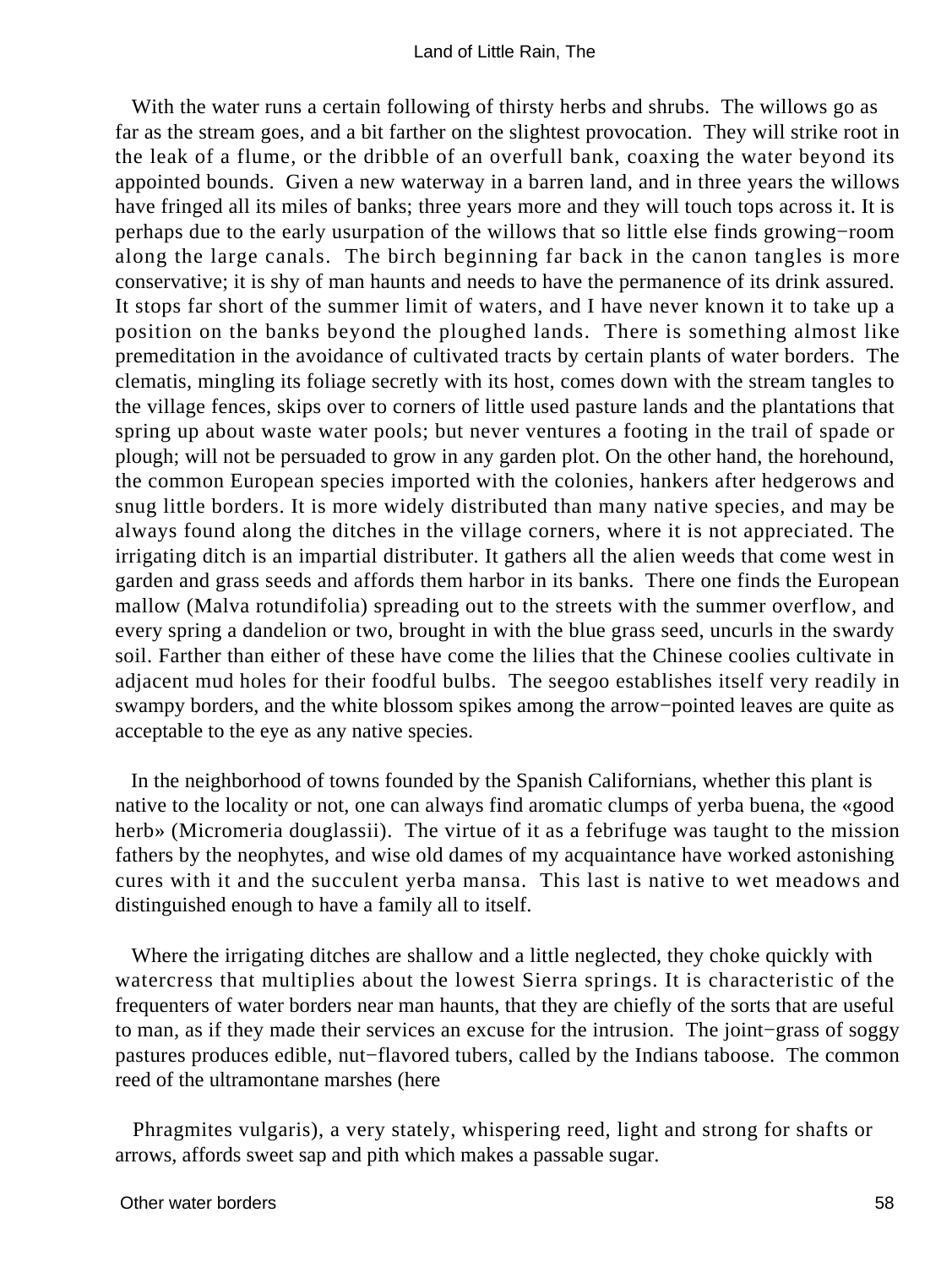It seems the secrets of plant powers and influences yield themselves most readily to primitive peoples, at least one never hears of the knowledge coming from any other source. The Indian never concerns himself, as the botanist and the poet, with the plant's appearances and relations, but with what it can do for him.

 It can do much, but how do you suppose he finds it out; what instincts or accidents guide him? How does a cat know when to eat catnip? Why do western bred cattle avoid loco weed, and strangers eat it and go mad? One might suppose that in a time of famine the Paiutes digged wild parsnip in meadow corners and died from eating it, and so learned to produce death swiftly and at will. But how did they learn, repenting in the last agony, that animal fat is the best antidote for its virulence; and who taught them that the essence of joint pine (Ephedra nevadensis), which looks to have no juice in it of any sort, is efficacious in stomachic disorders. But they so understand and so use. One believes it to be a sort of instinct atrophied by disuse in a complexer civilization. I remember very well when I came first upon a wet meadow of yerba mansa, not knowing its name or use. It looked potent; the cool, shiny leaves, the succulent, pink stems and fruity bloom. A little touch, a hint, a word, and I should have known what use to put them to. So I felt, unwilling to leave it until we had come to an understanding. So a musician might have felt in the presence of an instrument known to be within his province, but beyond his power. It was with the relieved sense of having shaped a long surmise that I watched the Senora Romero make a poultice of it for my burned hand.

 On, down from the lower lakes to the village weirs, the brown and golden disks of helenum have beauty as a sufficient excuse for being. The plants anchor out on tiny capes, or mid−stream islets, with the nearly sessile radicle leaves submerged. The flowers keep up a constant trepidation in time with the hasty water beating at their stems, a quivering, instinct with life, that seems always at the point of breaking into flight; just as the babble of the watercourses always approaches articulation but never quite achieves it. Although of wide range the helenum never makes itself common through profusion, and may be looked for in the same places from year to year. Another lake dweller that comes down to the ploughed lands is the red columbine. ( C.truncata). It requires no encouragement other than shade, but grows too rank in the summer heats and loses its wildwood grace. A common enough orchid in these parts is the false lady's slipper (Epipactis gigantea), one that springs up by any water where there is sufficient growth of other sorts to give it countenance. It seems to thrive best in an atmosphere of suffocation.

 The middle Sierras fall off abruptly eastward toward the high valleys. Peaks of the fourteen thousand class, belted with sombre swathes of pine, rise almost directly from the bench lands with no foothill approaches. At the lower edge of the bench or mesa the land falls away, often by a fault, to the river hollows, and along the drop one looks for springs or intermittent swampy swales. Here the plant world resembles a little the lake gardens, modified by altitude and the use the town folk put it to for pasture. Here are cress, blue violets, potentilla, and, in the damp of the willow fence−rows, white false asphodels. I am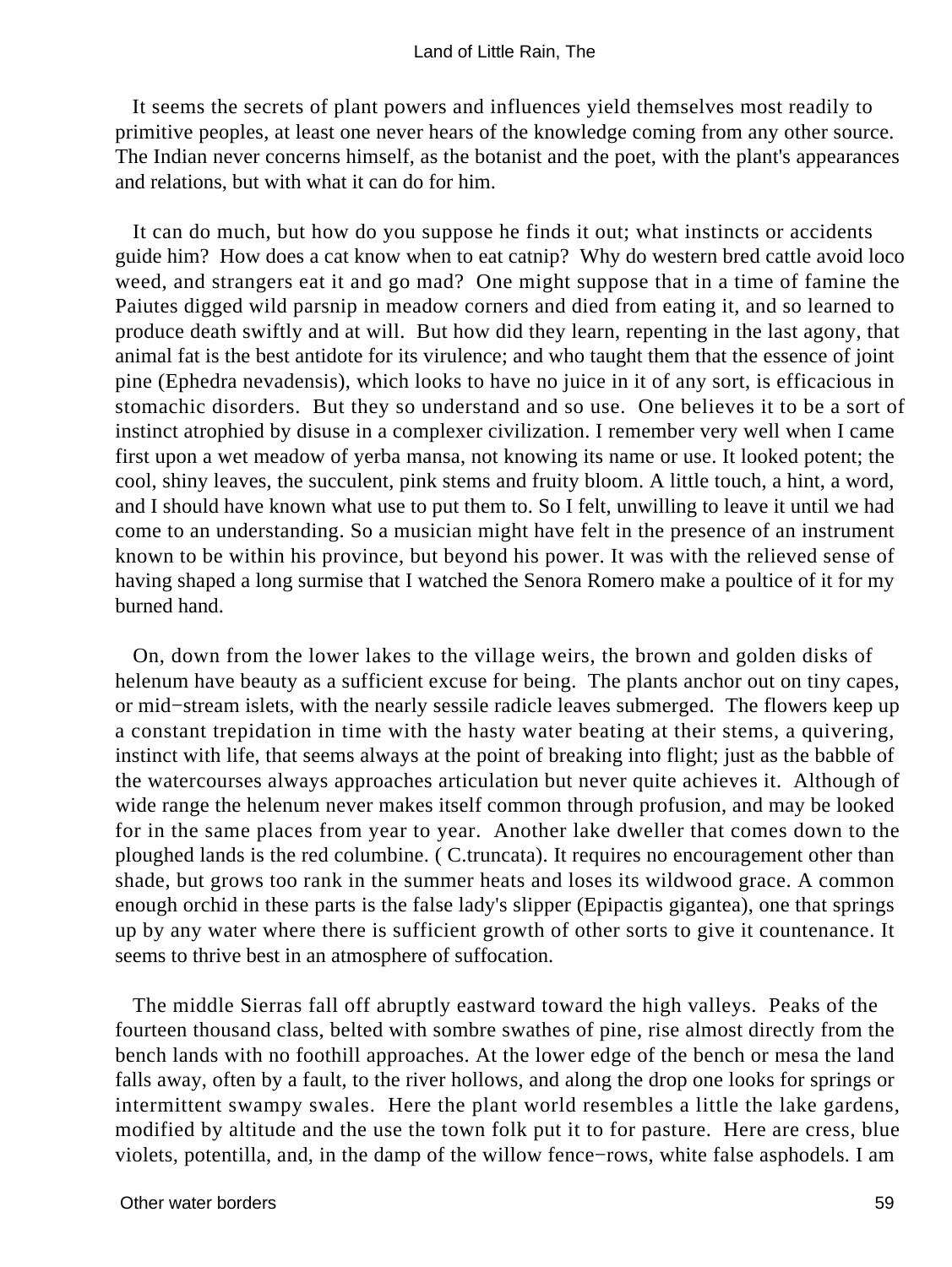sure we make too free use of this word **False** in naming plants – false mallow, false lupine, and the like. The asphodel is at least no falsifier, but a true lily by all the heaven−set marks, though small of flower and run mostly to leaves, and should have a name that gives it credit for growing up in such celestial semblance. Native to the mesa meadows is a pale iris, gardens of it acres wide, that in the spring season of full bloom make an airy fluttering as of azure wings. Single flowers are too thin and sketchy of outline to affect the imagination, but the full fields have the misty blue of mirage waters rolled across desert sand, and quicken the senses to the anticipation of things ethereal. A very poet's flower, I thought; not fit for gathering up, and proving a nuisance in the pastures, therefore needing to be the more loved. And one day I caught Winnenap' drawing out from mid leaf a fine strong fibre for making snares. The borders of the iris fields are pure gold, nearly sessile buttercups and a creeping−stemmed composite of a redder hue. I am convinced that English−speaking children will always have buttercups. If they do not light upon the original companion of little frogs they will take the next best and cherish it accordingly. I find five unrelated species loved by that name, and as many more and as inappropriately called cowslips.

 By every mesa spring one may expect to find a single shrub of the buckthorn, called of old time Cascara sagrada – the sacred bark. Up in the canons, within the limit of the rains, it seeks rather a stony slope, but in the dry valleys is not found away from water borders.

 In all the valleys and along the desert edges of the west are considerable areas of soil sickly with alkali−collecting pools, black and evil−smelling like old blood. Very little grows hereabout but thick−leaved pickle weed. Curiously enough, in this stiff mud, along roadways where there is frequently a little leakage from canals, grows the only western representative of the true heliotropes (Heliotropium curassavicum). It has flowers of faded white, foliage of faded green, resembling the «live−for−ever» of old gardens and graveyards, but even less attractive. After so much schooling in the virtues of water−seeking plants, one is not surprised to learn that its mucilaginous sap has healing powers.

 Last and inevitable resort of overflow waters is the tulares, great wastes of reeds (Juncus) in sickly, slow streams. The reeds, called tules, are ghostly pale in winter, in summer deep poisonous−looking green, the waters thick and brown; the reed beds breaking into dingy pools, clumps of rotting willows, narrow winding water lanes and sinking paths. The tules grow inconceivably thick in places, standing man−high above the water; cattle, no, not any fish nor fowl can penetrate them. Old stalks succumb slowly; the bed soil is quagmire, settling with the weight as it fills and fills. Too slowly for counting they raise little islands from the bog and reclaim the land. The waters pushed out cut deeper channels, gnaw off the edges of the solid earth.

 The tulares are full of mystery and malaria. That is why we have meant to explore them and have never done so. It must be a happy mystery. So you would think to hear the redwinged blackbirds proclaim it clear March mornings. Flocks of them, and every flock a myriad, shelter in the dry, whispering stems. They make little arched runways deep into the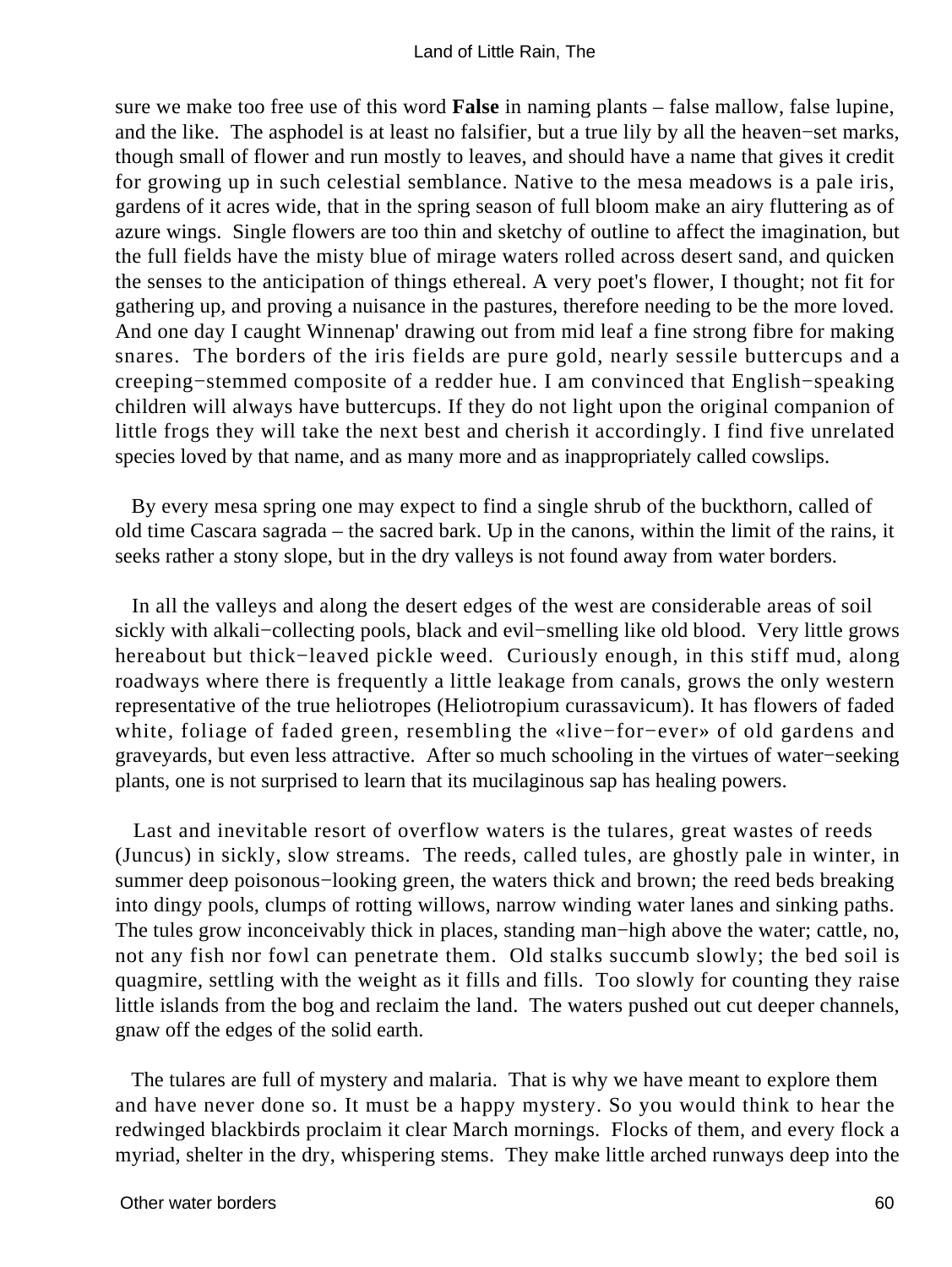heart of the tule beds. Miles across the valley one hears the clamor of their high, keen flutings in the mating weather.

 Wild fowl, quacking hordes of them, nest in the tulares. Any day's venture will raise from open shallows the great blue heron on his hollow wings. Chill evenings the mallard drakes cry continually from the glassy pools, the bittern's hollow boom rolls along the water paths. Strange and farflown fowl drop down against the saffron, autumn sky. All day wings beat above it hazy with speed; long flights of cranes glimmer in the twilight. By night one wakes to hear the clanging geese go over. One wishes for, but gets no nearer speech from those the reedy fens have swallowed up. What they do there, how fare, what find, is the secret of the tulares.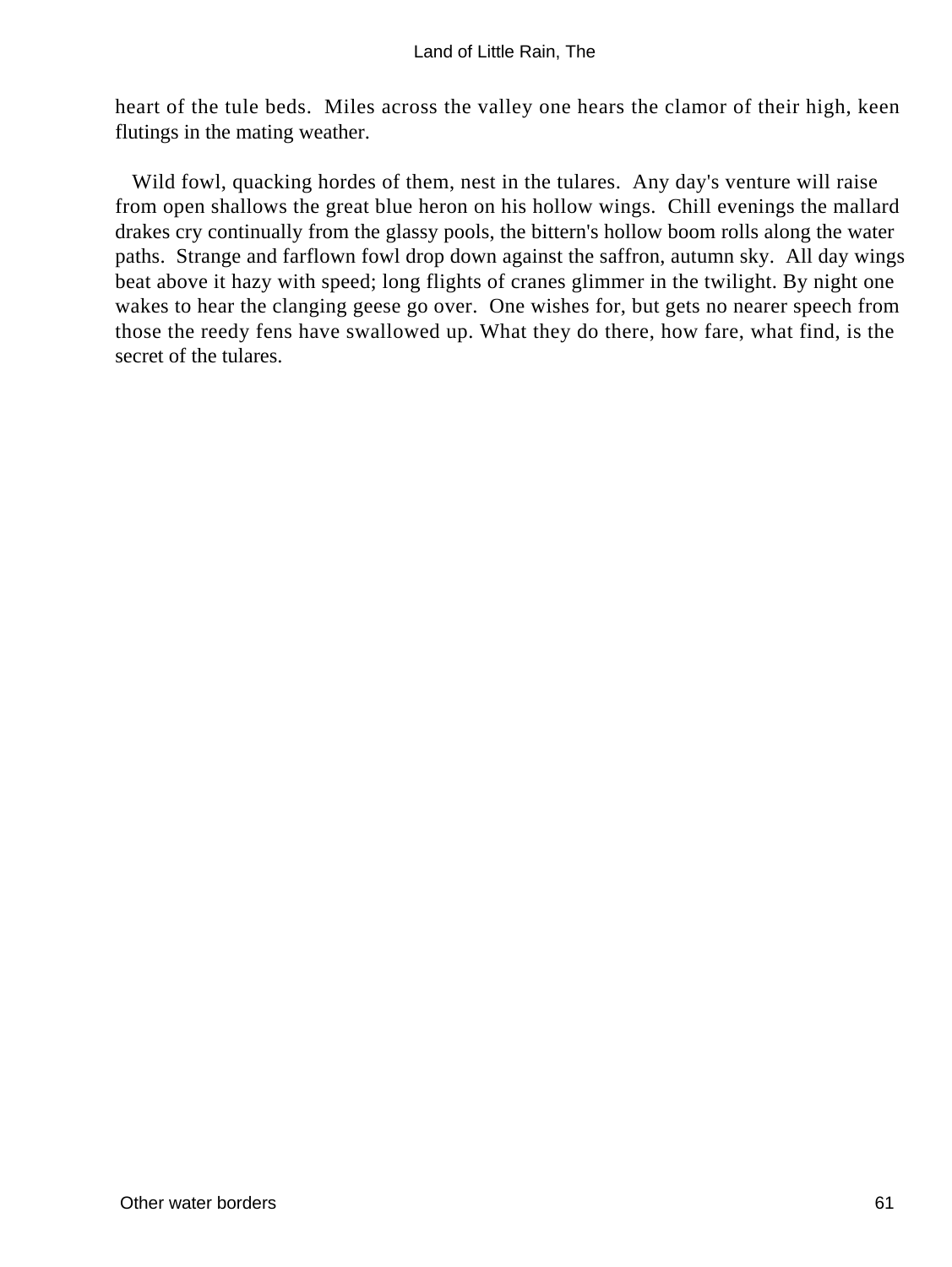# **[Nurslings of the sky](#page-72-0)**

 Choose a hill country for storms. There all the business of the weather is carried on above your horizon and loses its terror in familiarity. When you come to think about it, the disastrous storms are on the levels, sea or sand or plains. There you get only a hint of what is about to happen, the fume of the gods rising from their meeting place under the rim of the world; and when it breaks upon you there is no stay nor shelter. The terrible mewings and mouthings of a Kansas wind have the added terror of viewlessness. You are lapped in them like uprooted grass; suspect them of a personal grudge. But the storms of hill countries have other business. They scoop watercourses, manure the pines, twist them to a finer fibre, fit the firs to be masts and spars, and, if you keep reasonably out of the track of their affairs, do you no harm.

 They have habits to be learned, appointed paths, seasons, and warnings, and they leave you in no doubt about their performances. One who builds his house on a water scar or the rubble of a steep slope must take chances. So they did in Overtown who built in the wash of Argus water, and at Kearsarge at the foot of a steep, treeless swale. After twenty years Argus water rose in the wash against the frail houses, and the piled snows of Kearsarge slid down at a thunder peal over the cabins and the camp, but you could conceive that it was the fault of neither the water nor the snow.

 The first effect of cloud study is a sense of presence and intention in storm processes. Weather does not happen. It is the visible manifestation of the Spirit moving itself in the void. It gathers itself together under the heavens; rains, snows, yearns mightily in wind, smiles; and the Weather Bureau, situated advantageously for that very business, taps the record on his instruments and going out on the streets denies his God, not having gathered the sense of what he has seen. Hardly anybody takes account of the fact that John Muir, who knows more of mountain storms than any other, is a devout man.

 Of the high Sierras choose the neighborhood of the splintered peaks about the Kern and King's river divide for storm study, or the short, wide−mouthed canons opening eastward on high valleys. Days when the hollows are steeped in a warm, winey flood the clouds came walking on the floor of heaven, flat and pearly gray beneath, rounded and pearly white above. They gather flock−wise, moving on the level currents that roll about the peaks, lock hands and settle with the cooler air, drawing a veil about those places where they do their work. If their meeting or parting takes place at sunrise or sunset, as it often does, one gets the splendor of the apocalypse. There will be cloud pillars miles high, snow−capped, glorified, and preserving an orderly perspective before the unbarred door of the sun, or perhaps mere ghosts of clouds that dance to some pied piper of an unfelt wind. But be it day or night, once they have settled to their work, one sees from the valley only the blank wall of their tents stretched along the ranges. To get the real effect of a mountain storm you must be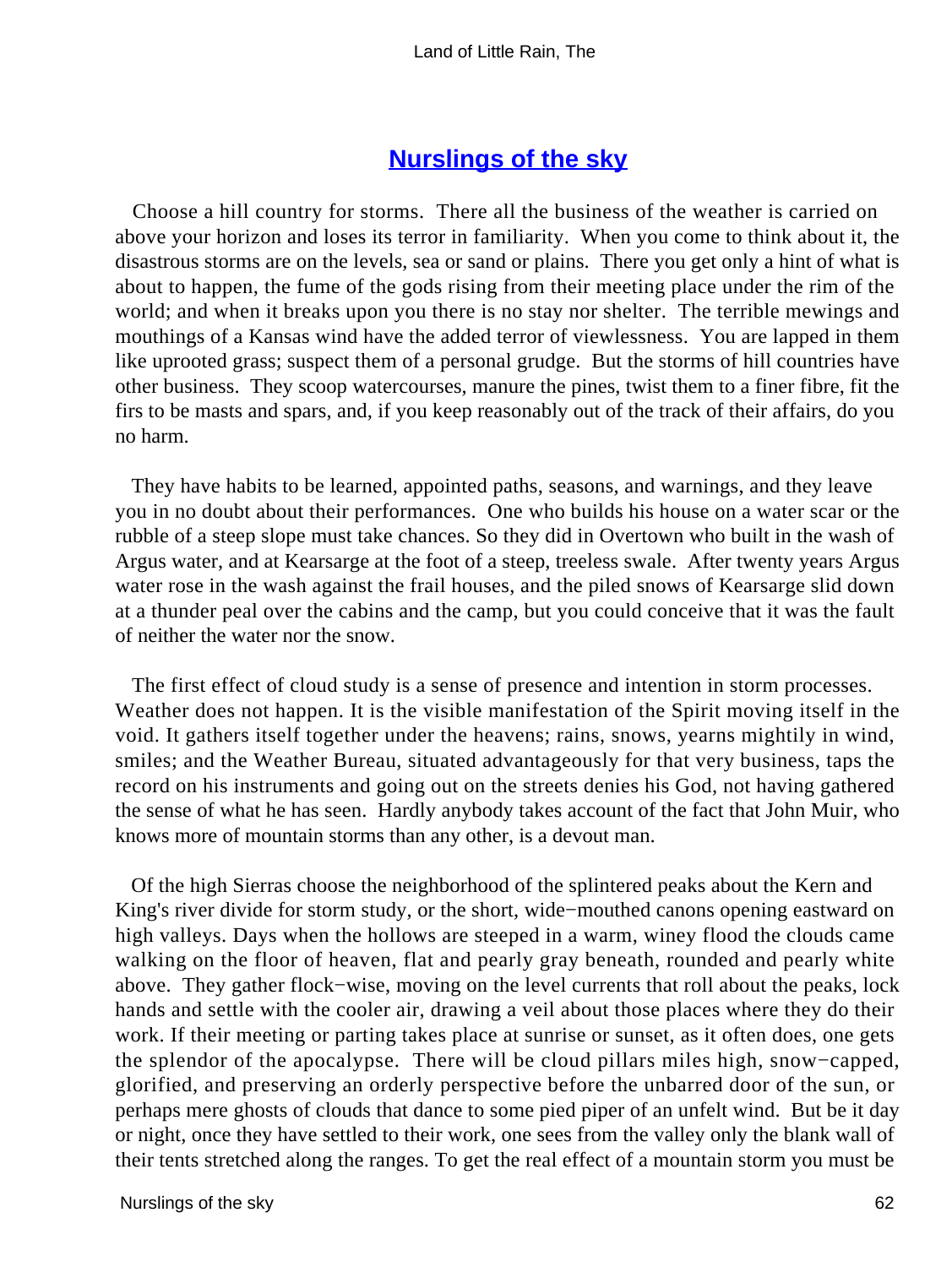inside.

 One who goes often into a hill country learns not to say: What if it should rain? It always does rain somewhere among the peaks: the unusual thing is that one should escape it. You might suppose that if you took any account of plant contrivances to save their pollen powder against showers. Note how many there are deep−throated and bell−flowered like the pentstemons, how many have nodding pedicels as the columbine, how many grow in copse shelters and grow there only. There is keen delight in the quick showers of summer canons, with the added comfort, born of experience, of knowing that no harm comes of a wetting at high altitudes. The day is warm; a white cloud spies over the canon wall, slips up behind the ridge to cross it by some windy pass, obscures your sun. Next you hear the rain drum on the broad−leaved hellebore, and beat down the mimulus beside the brook.

 You shelter on the lee of some strong pine with shut−winged butterflies and merry, fiddling creatures of the wood. Runnels of rain water from the glacier−slips swirl through the pine needles into rivulets; the streams froth and rise in their banks. The sky is white with cloud; the sky is gray with rain; the sky is clear. The summer showers leave no wake.

 Such as these follow each other day by day for weeks in August weather. Sometimes they chill suddenly into wet snow that packs about the lake gardens clear to the blossom frills, and melts away harmlessly. Sometimes one has the good fortune from a heather−grown headland to watch a rain−cloud forming in mid−air. Out over meadow or lake region begins a little darkling of the sky, – no cloud, no wind, just a smokiness such as spirits materialize from in witch stories.

 It rays out and draws to it some floating films from secret canons. Rain begins, «slow dropping veil of thinnest lawn;» a wind comes up and drives the formless thing across a meadow, or a dull lake pitted by the glancing drops, dissolving as it drives. Such rains relieve like tears.

 The same season brings the rains that have work to do, ploughing storms that alter the face of things. These come with thunder and the play of live fire along the rocks. They come with great winds that try the pines for their work upon the seas and strike out the unfit. They shake down avalanches of splinters from sky−line pinnacles and raise up sudden floods like battle fronts in the canons against towns, trees, and boulders. They would be kind if they could, but have more important matters. Such storms, called cloud−bursts by the country folk, are not rain, rather the spillings of Thor's cup, jarred by the Thunderer. After such a one the water that comes up in the village hydrants miles away is white with forced bubbles from the wind−tormented streams.

 All that storms do to the face of the earth you may read in the geographies, but not what they do to our contemporaries. I remember one night of thunderous rain made unendurably mournful by the houseless cry of a cougar whose lair, and perhaps his family, had been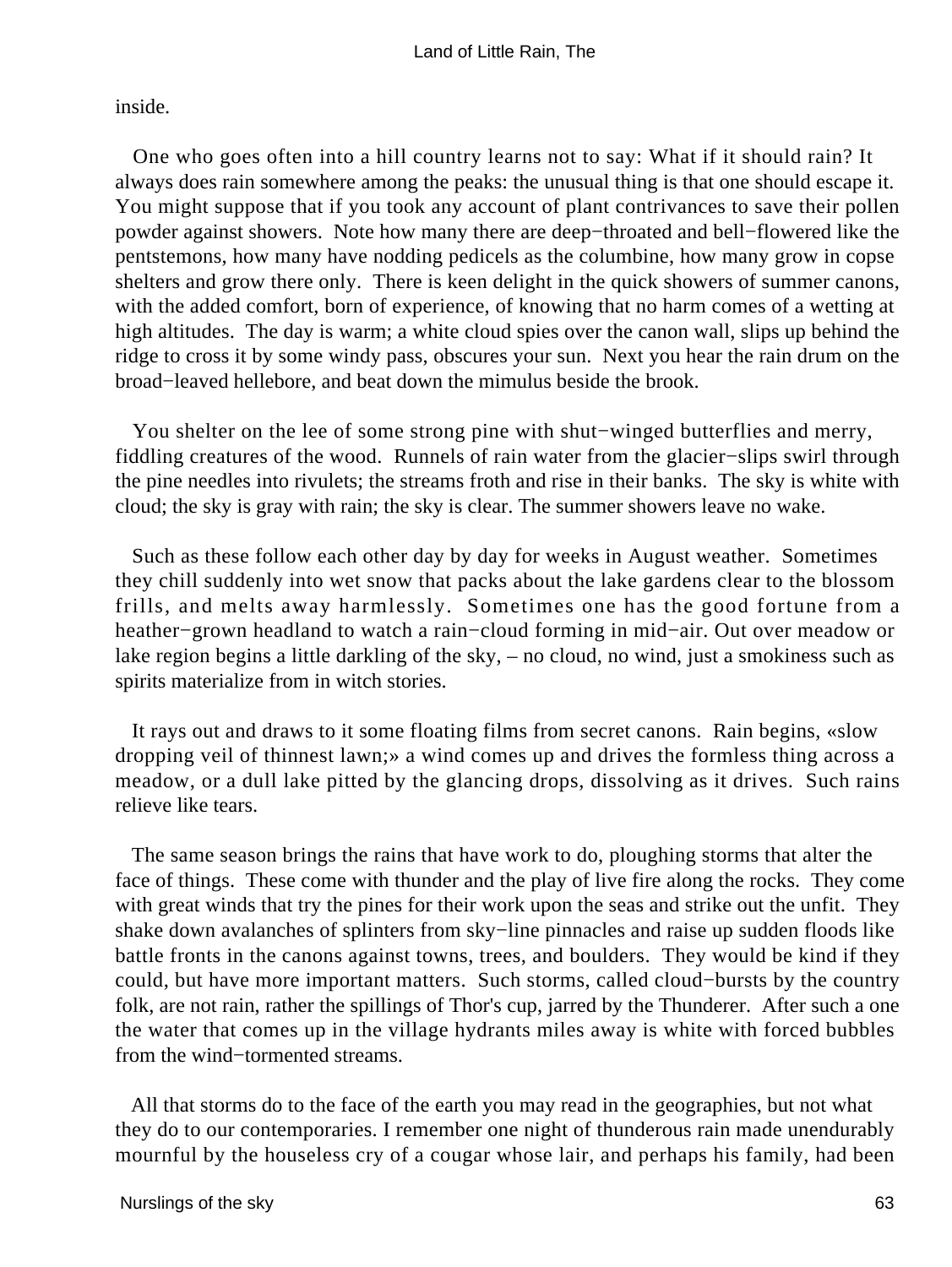buried under a slide of broken boulders on the slope of Kearsarge. We had heard the heavy detonation of the slide about the hour of the alpenglow, a pale rosy interval in a darkling air, and judged he must have come from hunting to the ruined cliff and paced the night out before it, crying a very human woe. I remember, too, in that same season of storms, a lake made milky white for days, and crowded out of its bed by clay washed into it by a fury of rain, with the trout floating in it belly up, stunned by the shock of the sudden flood. But there were trout enough for what was left of the lake next year and the beginning of a meadow about its upper rim. What taxed me most in the wreck of one of my favorite canons by cloud−burst was to see a bobcat mother mouthing her drowned kittens in the ruined lair built in the wash, far above the limit of accustomed waters, but not far enough for the unexpected. After a time you get the point of view of gods about these things to save you from being too pitiful.

 The great snows that come at the beginning of winter, before there is yet any snow except the perpetual high banks, are best worth while to watch. These come often before the late bloomers are gone and while the migratory birds are still in the piney woods. Down in the valley you see little but the flocking of blackbirds in the streets, or the low flight of mallards over the tulares, and the gathering of clouds behind Williamson. First there is a waiting stillness in the wood; the pine−trees creak although there is no wind, the sky glowers, the firs rock by the water borders. The noise of the creek rises insistently and falls off a full note like a child abashed by sudden silence in the room.

 This changing of the stream−tone following tardily the changes of the sun on melting snows is most meaningful of wood notes. After it runs a little trumpeter wind to cry the wild creatures to their holes. Sometimes the warning hangs in the air for days with increasing stillness. Only Clark's crow and the strident jays make light of it; only they can afford to. The cattle get down to the foothills and ground−inhabiting creatures make fast their doors. It grows chill, blind clouds fumble in the canons; there will be a roll of thunder, perhaps, or a flurry of rain, but mostly the snow is born in the air with quietness and the sense of strong white pinions softly stirred. It increases, is wet and clogging, and makes a white night of midday.

 There is seldom any wind with first snows, more often rain, but later, when there is already a smooth foot or two over all the slopes, the drifts begin. The late snows are fine and dry, mere ice granules at the wind's will. Keen mornings after a storm they are blown out in wreaths and banners from the high ridges sifting into the canons.

 Once in a year or so we have a «big snow.» The cloud tents are widened out to shut in the valley and an outlying range or two and are drawn tight against the sun. Such a storm begins warm, with a dry white mist that fills and fills between the ridges, and the air is thick with formless groaning. Now for days you get no hint of the neighboring ranges until the snows begin to lighten and some shouldering peak lifts through a rent. Mornings after the heavy snows are steely blue, two−edged with cold, divinely fresh and still, and these are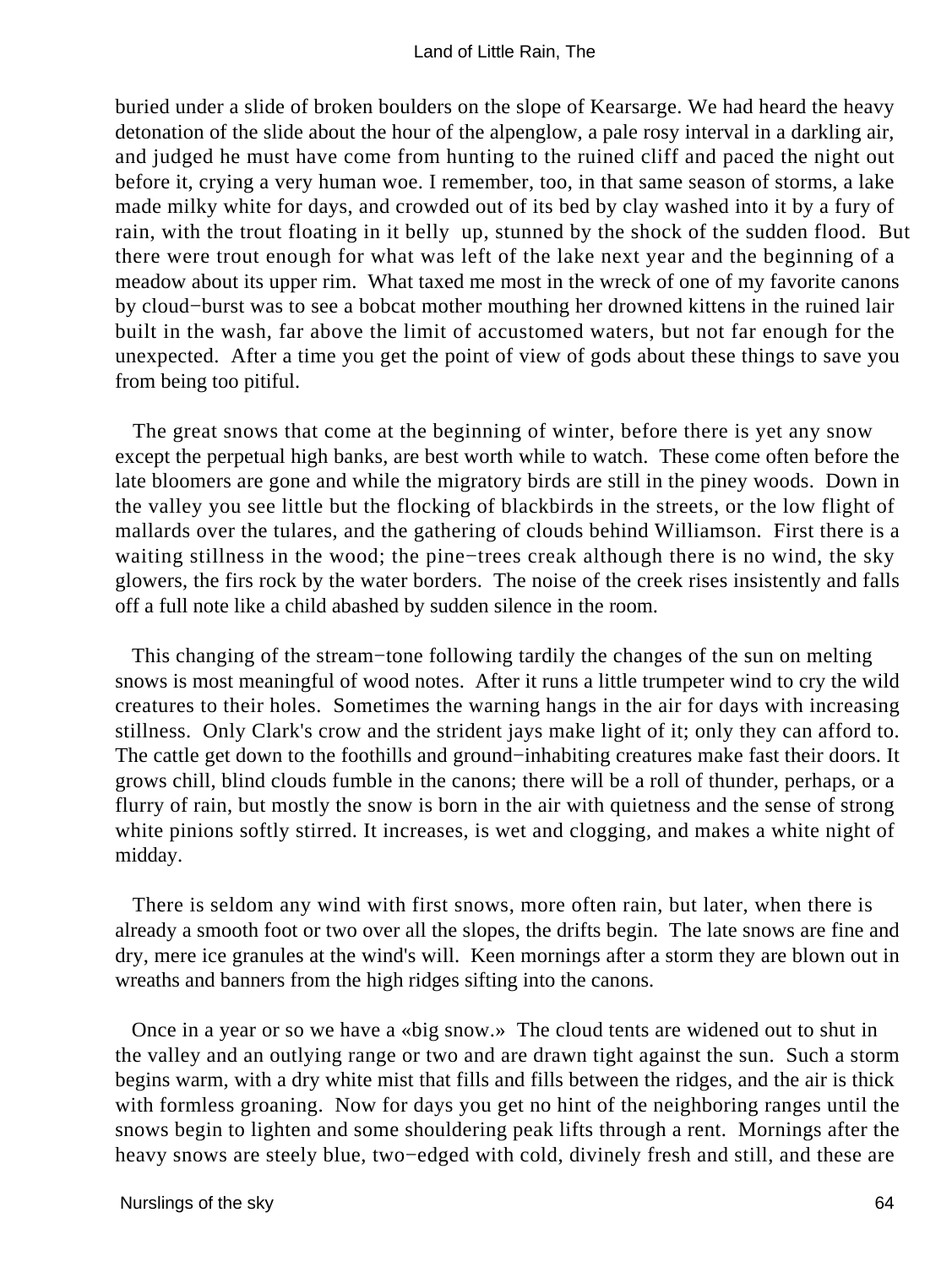times to go up to the pine borders. There you may find floundering in the unstable drifts «tainted wethers» of the wild sheep, faint from age and hunger; easy prey. Even the deer make slow going in the thick fresh snow, and once we found a wolverine going blind and feebly in the white glare.

 No tree takes the snow stress with such ease as the silver fir. The star−whorled, fan−spread branches droop under the soft wreaths – droop and press flatly to the trunk; presently the point of overloading is reached, there is a soft sough and muffled drooping, the boughs recover, and the weighting goes on until the drifts have reached the midmost whorls and covered up the branches.

When the snows are particularly wet and heavy they spread over the young firs in green−ribbed tents wherein harbor winter loving birds.

 All storms of desert hills, except wind storms, are impotent. East and east of the Sierras they rise in nearly parallel ranges, desertward, and no rain breaks over them, except from some far−strayed cloud or roving wind from the California Gulf, and these only in winter. In summer the sky travails with thunderings and the flare of sheet lightnings to win a few blistering big drops, and once in a lifetime the chance of a torrent. But you have not known what force resides in the mindless things until you have known a desert wind. One expects it at the turn of the two seasons, wet and dry, with electrified tense nerves. Along the edge of the mesa where it drops off to the valley, dust devils begin to rise white and steady, fanning out at the top like the genii out of the Fisherman's bottle. One supposes the Indians might have learned the use of smoke signals from these dust pillars as they learn most things direct from the tutelage of the earth. The air begins to move fluently, blowing hot and cold between the ranges. Far south rises a murk of sand against the sky; it grows, the wind shakes itself, and has a smell of earth. The cloud of small dust takes on the color of gold and shuts out the neighborhood, the push of the wind is unsparing. Only man of all folk is foolish enough to stir abroad in it. But being in a house is really much worse; no relief from the dust, and a great fear of the creaking timbers. There is no looking ahead in such a wind, and the bite of the small sharp sand on exposed skin is keener than any insect sting. One might sleep, for the lapping of the wind wears one to the point of exhaustion very soon, but there is dread, in open sand stretches sometimes justified, of being over blown by the drift. It is hot, dry, fretful work, but by going along the ground with the wind behind, one may come upon strange things in its tumultuous privacy. I like these truces of wind and heat that the desert makes, otherwise I do not know how I should come by so many acquaintances with furtive folk. I like to see hawks sitting daunted in shallow holes, not daring to spread a feather, and doves in a row by the prickle−bushes, and shut−eyed cattle, turned tail to the wind in a patient doze. I like the smother of sand among the dunes, and finding small coiled snakes in open places, but I never like to come in a wind upon the silly sheep. The wind robs them of what wit they had, and they seem never to have learned the self−induced hypnotic stupor with which most wild things endure weather stress. I have never heard that the desert winds brought harm to any other than the wandering shepherds and their flocks. Once below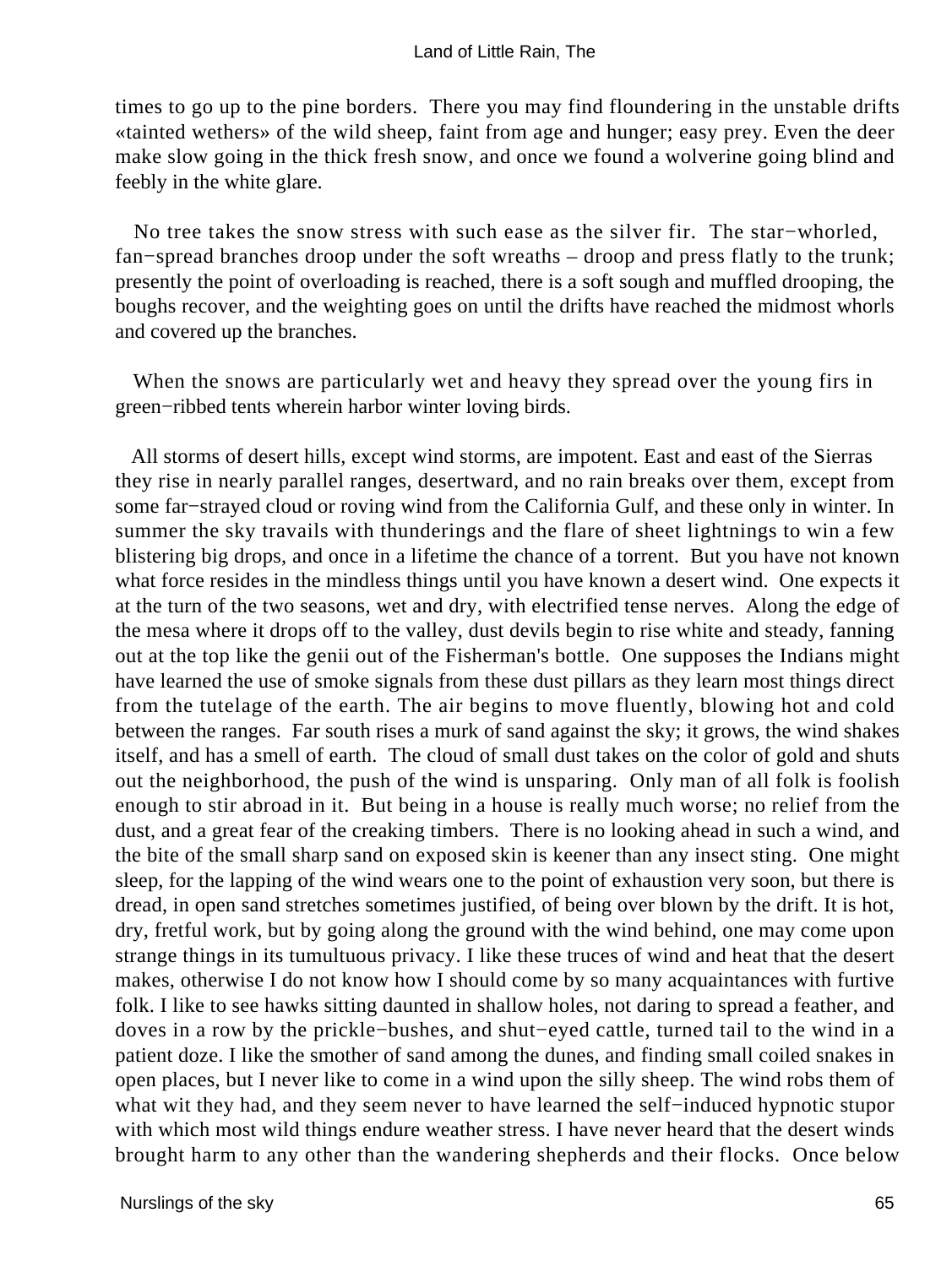Pastaria Little Pete showed me bones sticking out of the sand where a flock of two hundred had been smothered in a bygone wind. In many places the four−foot posts of a cattle fence had been buried by the wind−blown dunes.

 It is enough occupation, when no storm is brewing, to watch the cloud currents and the chambers of the sky. From Kearsarge, say, you look over Inyo and find pink soft cloud masses asleep on the level desert air; south of you hurries a white troop late to some gathering of their kind at the back of Oppapago; nosing the foot of Waban, a woolly mist creeps south. In the clean, smooth paths of the middle sky and highest up in air, drift, unshepherded, small flocks ranging contrarily. You will find the proper names of these things in the reports of the Weather Bureau – cirrus, cumulus, and the like and charts that will teach by study when to sow and take up crops. It is astonishing the trouble men will be at to find out when to plant potatoes, and gloze over the eternal meaning of the skies. You have to beat out for yourself many mornings on the windy headlands the sense of the fact that you get the same rainbow in the cloud drift over Waban and the spray of your garden hose. And not necessarily then do you live up to it.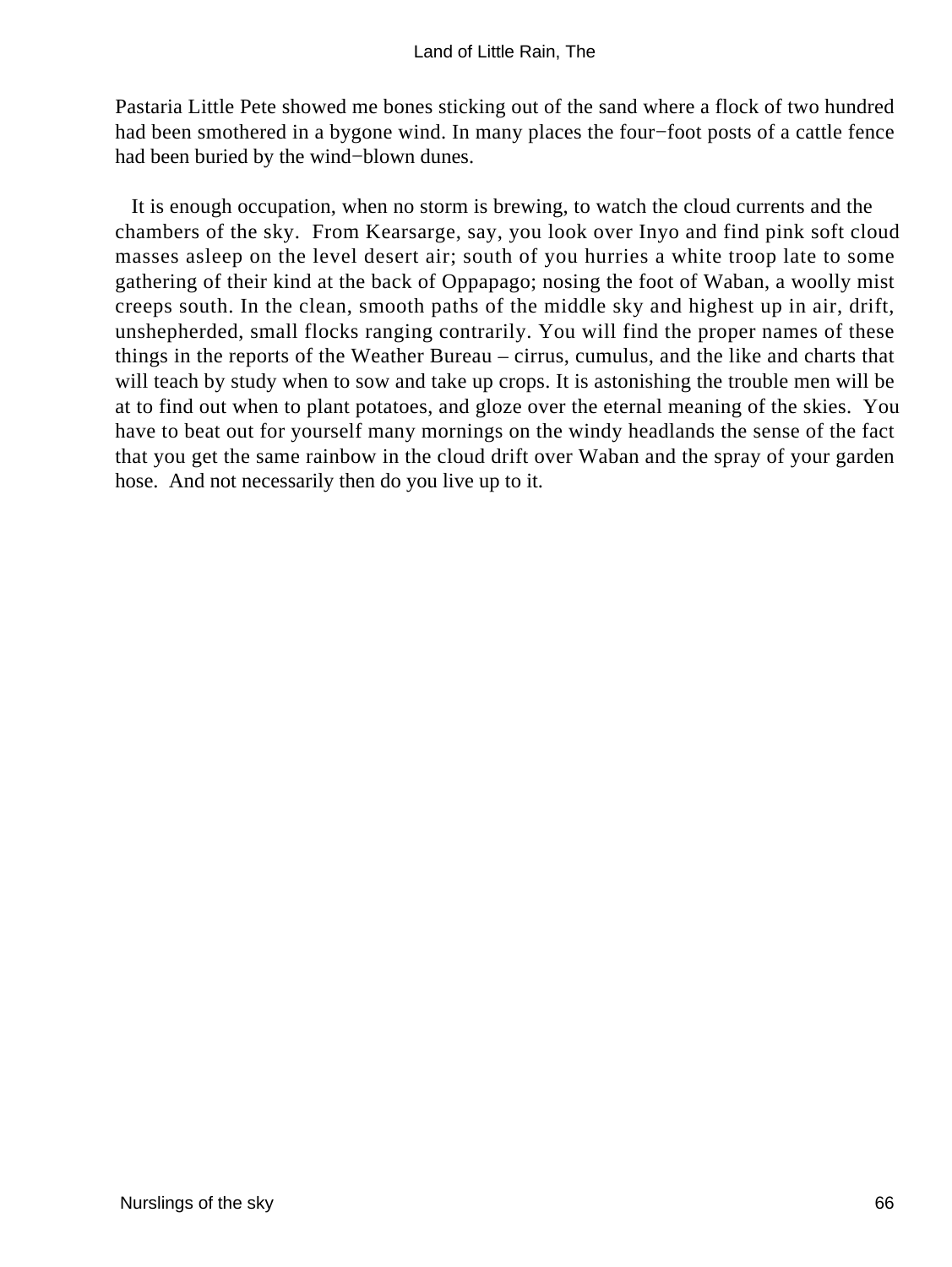# **[The little town of the grape vines](#page-72-0)**

 There are still some places in the west where the quails cry «cuidado»; where all the speech is soft, all the manners gentle; where all the dishes have chile in them, and they make more of the Sixteenth of September than they do of the Fourth of July. I mean in particular El Pueblo de Las Uvas. Where it lies, how to come at it, you will not get from me; rather would I show you the heron's nest in the tulares. It has a peak behind it, glinting above the tamarack pines, above a breaker of ruddy hills that have a long slope valley−wards and the shoreward steep of waves toward the Sierras.

 Below the Town of the Grape Vines, which shortens to Las Uvas for common use, the land dips away to the river pastures and the tulares. It shrouds under a twilight thicket of vines, under a dome of cottonwood−trees, drowsy and murmurous as a hive. Hereabouts are some strips of tillage and the headgates that dam up the creek for the village weirs; upstream you catch the growl of the arrastra. Wild vines that begin among the willows lap over to the orchard rows, take the trellis and roof−tree.

 There is another town above Las Uvas that merits some attention, a town of arches and airy crofts, full of linnets, blackbirds, fruit birds, small sharp hawks, and mockingbirds that sing by night. They pour out piercing, unendurably sweet cavatinas above the fragrance of bloom and musky smell of fruit. Singing is in fact the business of the night at Las Uvas as sleeping is for midday. When the moon comes over the mountain wall new−washed from the sea, and the shadows lie like lace on the stamped floors of the patios, from recess to recess of the vine tangle runs the thrum of guitars and the voice of singing.

 At Las Uvas they keep up all the good customs brought out of Old Mexico or bred in a lotus−eating land; drink, and are merry and look out for something to eat afterward; have children, nine or ten to a family, have cock−fights, keep the siesta, smoke cigarettes and wait for the sun to go down. And always they dance; at dusk on the smooth adobe floors, afternoons under the trellises where the earth is damp and has a fruity smell. A betrothal, a wedding, or a christening, or the mere proximity of a guitar is sufficient occasion; and if the occasion lacks, send for the guitar and dance anyway.

 All this requires explanation. Antonio Sevadra, drifting this way from Old Mexico with the flood that poured into the Tappan district after the first notable strike, discovered La Golondrina. It was a generous lode and Tony a good fellow; to work it he brought in all the Sevadras, even to the twice−removed; all the Castros who were his wife's family, all the Saises, Romeros, and Eschobars, – the relations of his relations−in−law. There you have the beginning of a pretty considerable town. To these accrued much of the Spanish California float swept out of the southwest by eastern enterprise. They slacked away again when the price of silver went down, and the ore dwindled in La Golondrina. All the hot eddy of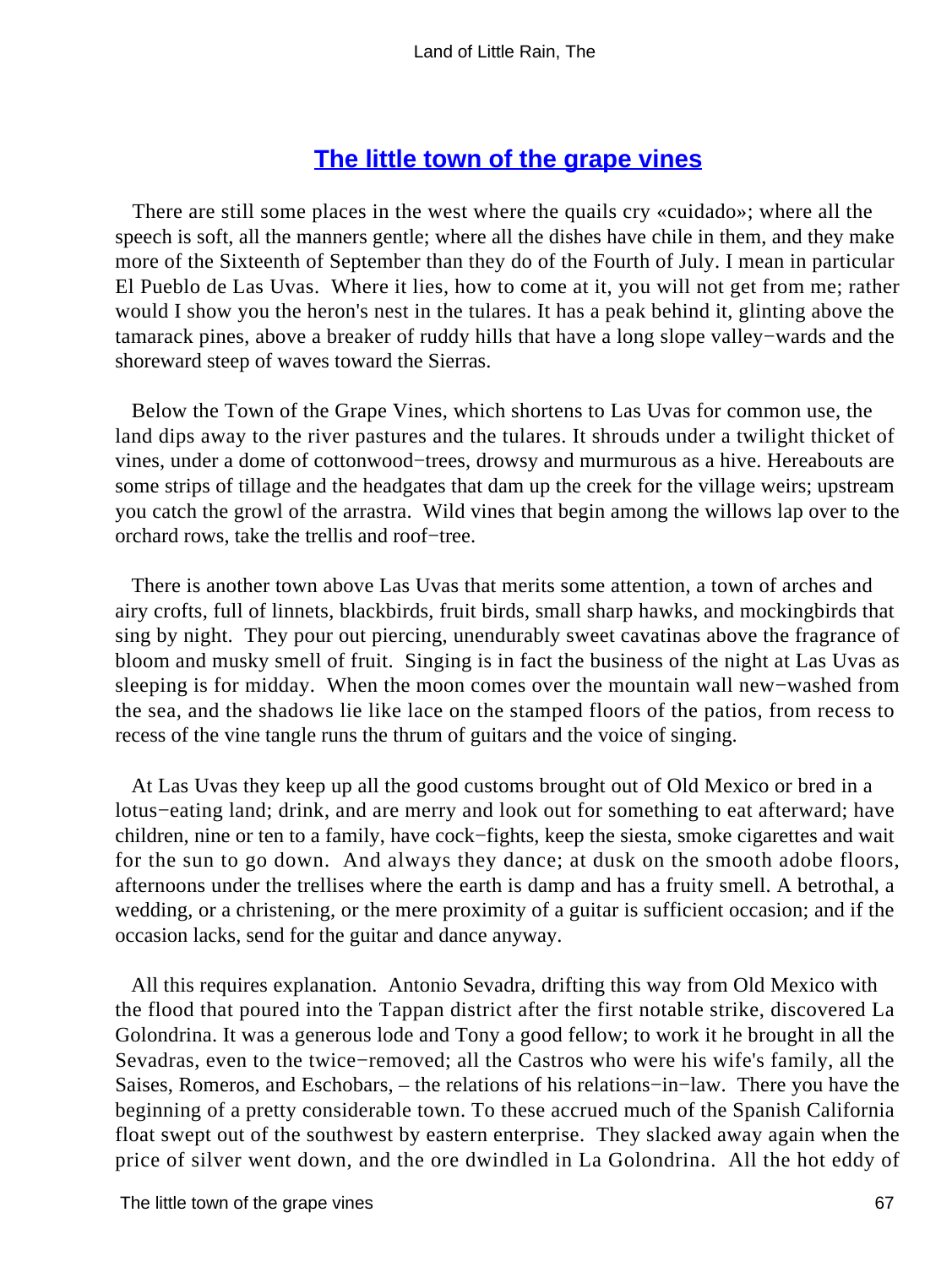mining life swept away from that corner of the hills, but there were always those too idle, too poor to move, or too easily content with El Pueblo de Las Uvas.

 Nobody comes nowadays to the town of the grape vines except, as we say, «with the breath of crying,» but of these enough. All the low sills run over with small heads. Ah, ah! There is a kind of pride in that if you did but know it, to have your baby every year or so as the time sets, and keep a full breast. So great a blessing as marriage is easily come by. It is told of Ruy Garcia that when he went for his marriage license he lacked a dollar of the clerk's fee, but borrowed it of the sheriff, who expected reelection and exhibited thereby a commendable thrift. Of what account is it to lack meal or meat when you may have it of any neighbor? Besides, there is sometimes a point of honor in these things. Jesus Romero, father of ten, had a job sacking ore in the Marionette which he gave up of his own accord. «Eh, why?» said Jesus, «for my fam'ly.»

 «It is so, senora,» he said solemnly, «I go to the Marionette, I work, I eat meat – pie – frijoles – good, ver' good. I come home sad'day nigh' I see my fam'ly. I play lil' game poker with the boys, have lil' drink wine, my money all gone. My fam'ly have no money, nothing eat. All time I work at mine I eat, good, ver' good grub. I think sorry for my fam'ly. No, no, senora, I no work no more that Marionette, I stay with my fam'ly.» The wonder of it is, I think, that the family had the same point of view.

 Every house in the town of the vines has its garden plot, corn and brown beans and a row of peppers reddening in the sun; and in damp borders of the irrigating ditches clumps of yerbasanta, horehound, catnip, and spikenard, wholesome herbs and curative, but if no peppers then nothing at all. You will have for a holiday dinner, in Las Uvas, soup with meat balls and chile in it, chicken with chile, rice with chile, fried beans with more chile, enchilada, which is corn cake with the sauce of chile and tomatoes, onion, grated cheese, and olives, and for a relish chile tepines passed about in a dish, all of which is comfortable and corrective to the stomach. You will have wine which every man makes for himself, of good body and inimitable bouquet, and sweets that are not nearly so nice as they look.

 There are two occasions when you may count on that kind of a meal; always on the Sixteenth of September, and on the two−yearly visits of Father Shannon. It is absurd, of course, that El Pueblo de Las Uvas should have an Irish priest, but Black Rock, Minton, Jimville, and all that country round do not find it so. Father Shannon visits them all, waits by the Red Butte to confess the shepherds who go through with their flocks, carries blessing to small and isolated mines, and so in the course of a year or so works around to Las Uvas to bury and marry and christen. Then all the little graves in the Campo Santo are brave with tapers, the brown pine headboards blossom like Aaron's rod with paper roses and bright cheap prints of Our Lady of Sorrows. Then the Senora Sevadra, who thinks herself elect of heaven for that office, gathers up the original sinners, the little Elijias, Lolas, Manuelitas, Joses, and Felipes, by dint of adjurations and sweets smuggled into small perspiring palms, to fit them for the Sacrament.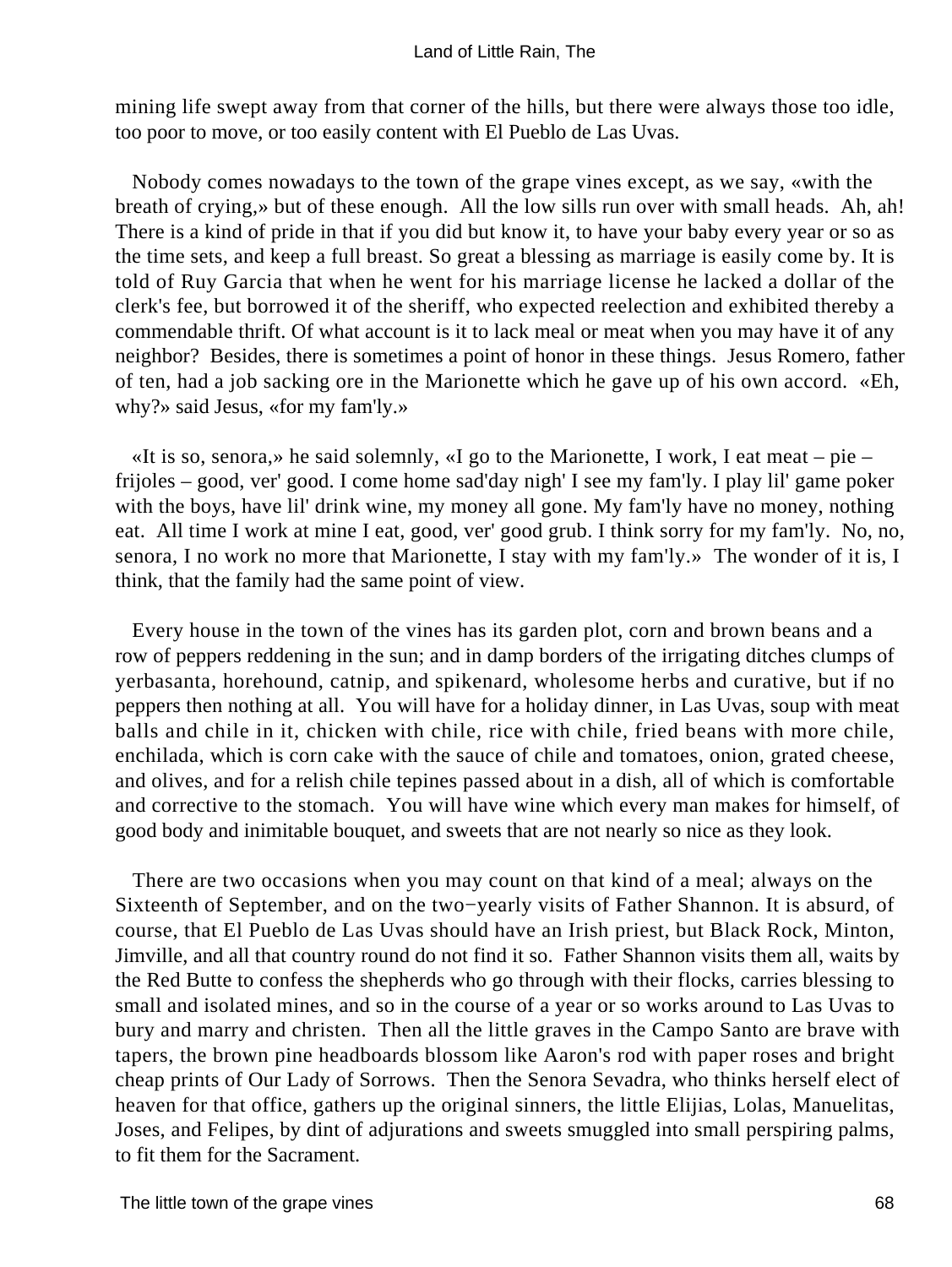I used to peek in at them, never so softly, in Dona Ina's living−room; Raphael−eyed little imps, going sidewise on their knees to rest them from the bare floor, candles lit on the mantel to give a religious air, and a great sheaf of wild bloom before the Holy Family. Come Sunday they set out the altar in the schoolhouse, with the fine−drawn altar cloths, the beaten silver candlesticks, and the wax images, chief glory of Las Uvas, brought up mule−back from Old Mexico forty years ago. All in white the communicants go up two and two in a hushed, sweet awe to take the body of their Lord, and Tomaso, who is priest's boy, tries not to look unduly puffed up by his office. After that you have dinner and a bottle of wine that ripened on the sunny slope of Escondito. All the week Father Shannon has shriven his people, who bring clean conscience to the betterment of appetite, and the Father sets them an example. Father Shannon is rather big about the middle to accommodate the large laugh that lives in him, but a most shrewd searcher of hearts. It is reported that one derives comfort from his confessional, and I for my part believe it.

 The celebration of the Sixteenth, though it comes every year, takes as long to prepare for as Holy Communion. The senoritas have each a new dress apiece, the senoras a new rebosa. The young gentlemen have new silver trimmings to their sombreros, unspeakable ties, silk handkerchiefs, and new leathers to their spurs. At this time when the peppers glow in the gardens and the young quail cry «cuidado,» «have a care!» you can hear the plump, plump of the metate from the alcoves of the vines where comfortable old dames, whose experience gives them the touch of art, are pounding out corn for tamales.

 School−teachers from abroad have tried before now at Las Uvas to have school begin on the first of September, but got nothing else to stir in the heads of the little Castros, Garcias, and Romeros but feasts and cock−fights until after the Sixteenth. Perhaps you need to be told that this is the anniversary of the Republic, when liberty awoke and cried in the provinces of Old Mexico. You are aroused at midnight to hear them shouting in the streets, «Vive la Libertad!» answered from the houses and the recesses of the vines, «Vive la Mexico!» At sunrise shots are fired commemorating the tragedy of unhappy Maximilian, and then music, the noblest of national hymns, as the great flag of Old Mexico floats up the flag−pole in the bare little plaza of shabby Las Uvas. The sun over Pine Mountain greets the eagle of Montezuma before it touches the vineyards and the town, and the day begins with a great shout. By and by there will be a reading of the Declaration of Independence and an address punctured by vives; all the town in its best dress, and some exhibits of horsemanship that make lathered bits and bloody spurs; also a cock−fight.

 By night there will be dancing, and such music! old Santos to play the flute, a little lean man with a saintly countenance, young Garcia whose guitar has a soul, and Carrasco with the violin. They sit on a high platform above the dancers in the candle flare, backed by the red, white, and green of Old Mexico, and play fervently such music as you will not hear otherwhere.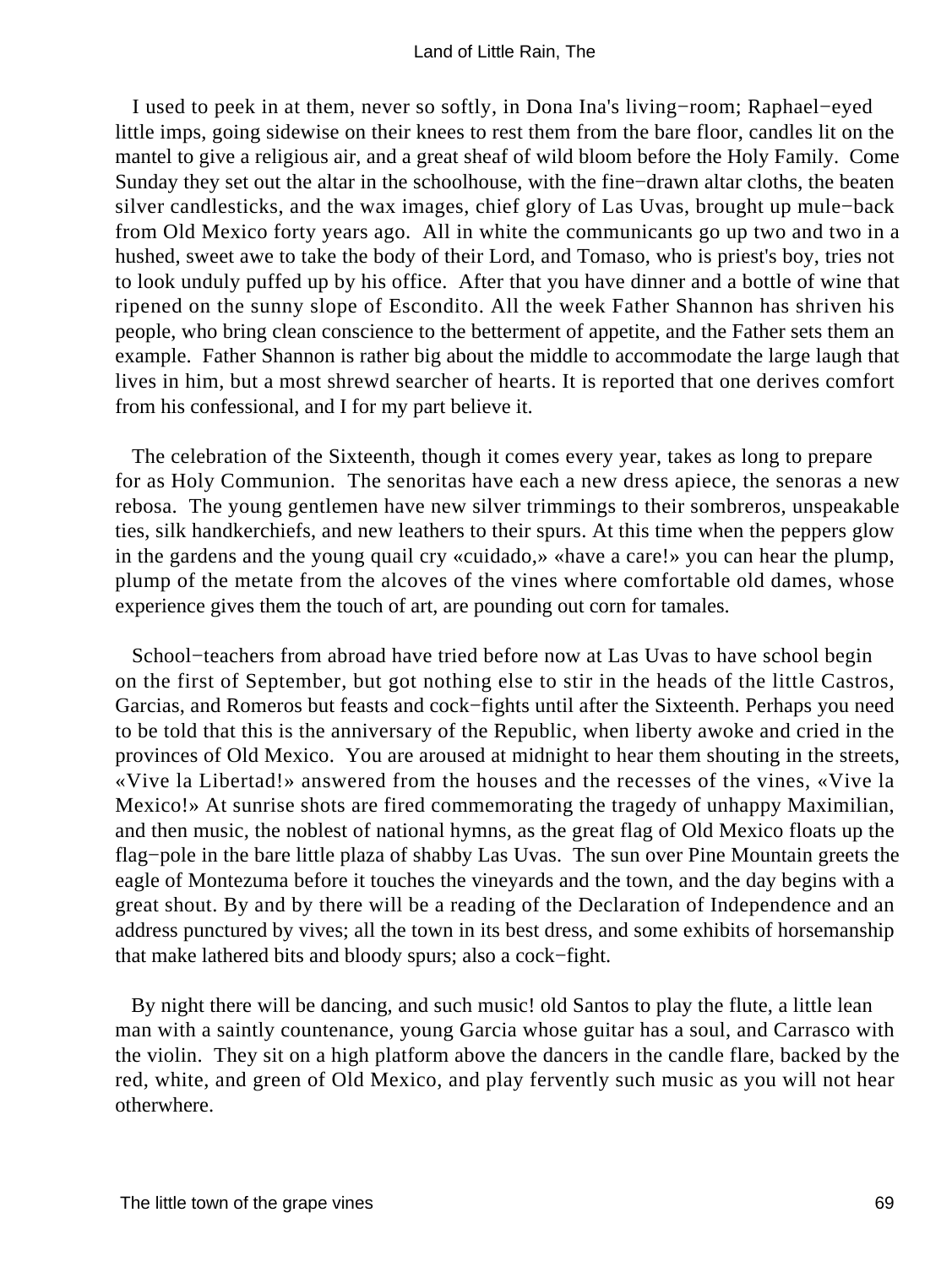At midnight the flag comes down. Count yourself at a loss if you are not moved by that performance. Pine Mountain watches whitely overhead, shepherd fires glow strongly on the glooming hills. The plaza, the bare glistening pole, the dark folk, the bright dresses, are lit ruddily by a bonfire. It leaps up to the eagle flag, dies down, the music begins softly and aside. They play airs of old longing and exile; slowly out of the dark the flag drops down, bellying and falling with the midnight draught. Sometimes a hymn is sung, always there are tears. The flag is down; Tony Sevadra has received it in his arms. The music strikes a barbaric swelling tune, another flag begins a slow ascent, – it takes a breath or two to realize that they are both, flag and tune, the Star Spangled Banner, – a volley is fired, we are back, if you please, in California of America. Every youth who has the blood of patriots in him lays ahold on Tony Sevadra's flag, happiest if he can get a corner of it. The music goes before, the folk fall in two and two, singing. They sing everything, America, the Marseillaise, for the sake of the French shepherds hereabout, the hymn of Cuba, and the Chilian national air to comfort two families of that land. The flag goes to Dona Ina's, with the candlesticks and the altar cloths, then Las Uvas eats tamales and dances the sun up the slope of Pine Mountain.

 You are not to suppose that they do not keep the Fourth, Washington's Birthday, and Thanksgiving at the town of the grape vines. These make excellent occasions for quitting work and dancing, but the Sixteenth is the holiday of the heart. On Memorial Day the graves have garlands and new pictures of the saints tacked to the headboards. There is great virtue in an Ave said in the Camp of the Saints. I like that name which the Spanish speaking people give to the garden of the dead, Campo Santo, as if it might be some bed of healing from which blind souls and sinners rise up whole and praising God. Sometimes the speech of simple folk hints at truth the understanding does not reach. I am persuaded only a complex soul can get any good of a plain religion. Your earthborn is a poet and a symbolist. We breed in an environment of asphalt pavements a body of people whose creeds are chiefly restrictions against other people's way of life, and have kitchens and latrines under the same roof that houses their God. Such as these go to church to be edified, but at Las Uvas they go for pure worship and to entreat their God. The logical conclusion of the faith that every good gift cometh from God is the open hand and the finer courtesy. The meal done without buys a candle for the neighbor's dead child. You do foolishly to suppose that the candle does no good.

 At Las Uvas every house is a piece of earth – thick walled, whitewashed adobe that keeps the even temperature of a cave; every man is an accomplished horseman and consequently bowlegged; every family keeps dogs, flea−bitten mongrels that loll on the earthen floors. They speak a purer Castilian than obtains in like villages of Mexico, and the way they count relationship everybody is more or less akin. There is not much villainy among them. What incentive to thieving or killing can there be when there is little wealth and that to be had for the borrowing! If they love too hotly, as we say «take their meat before grace,» so do their betters. Eh, what! shall a man be a saint before he is dead? And besides, Holy Church takes it out of you one way or another before all is done. Come away,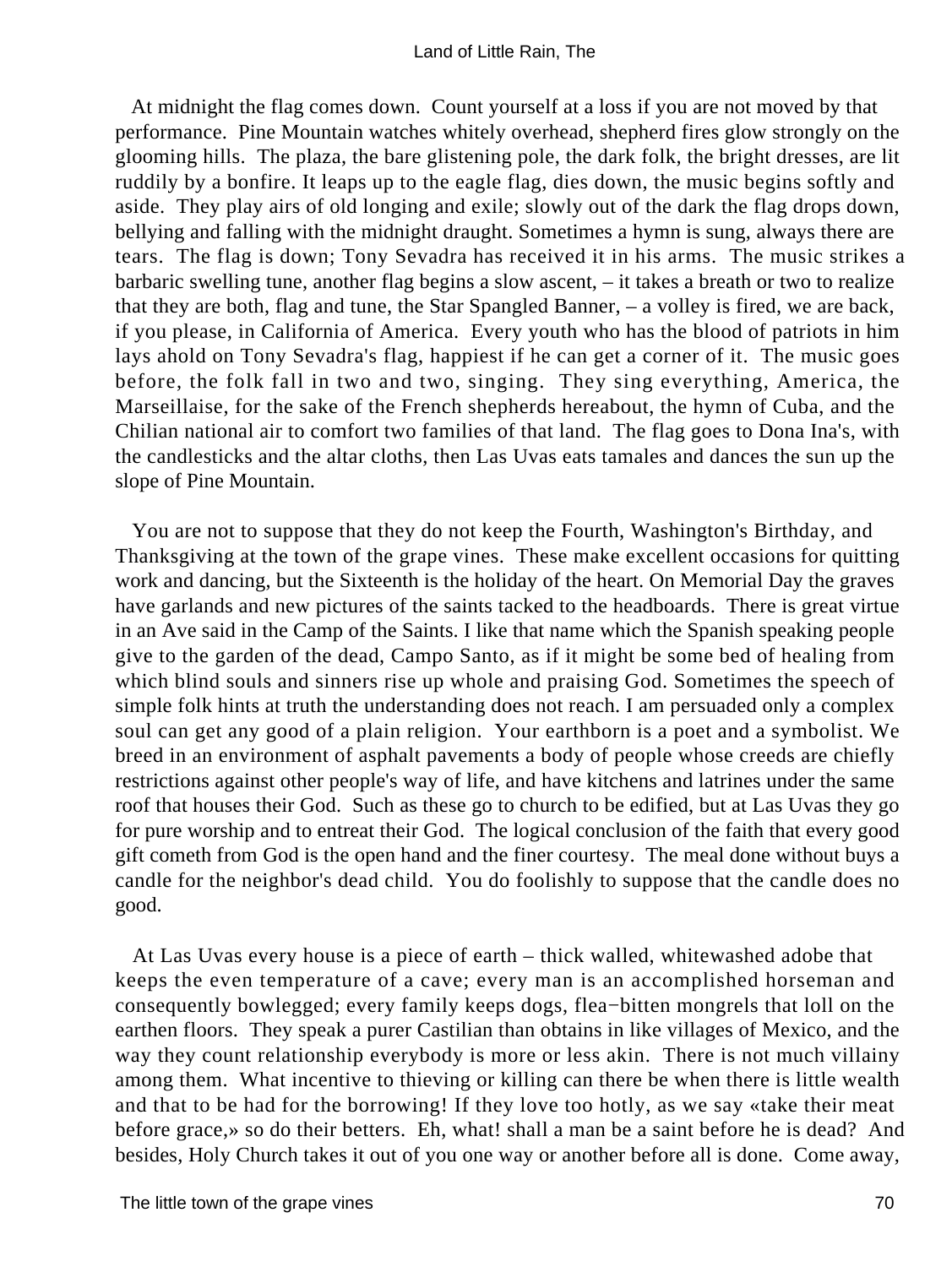you who are obsessed with your own importance in the scheme of things, and have got nothing you did not sweat for, come away by the brown valleys and full−bosomed hills to the even−breathing days, to the kindliness, earthiness, ease of El Pueblo de Las Uvas.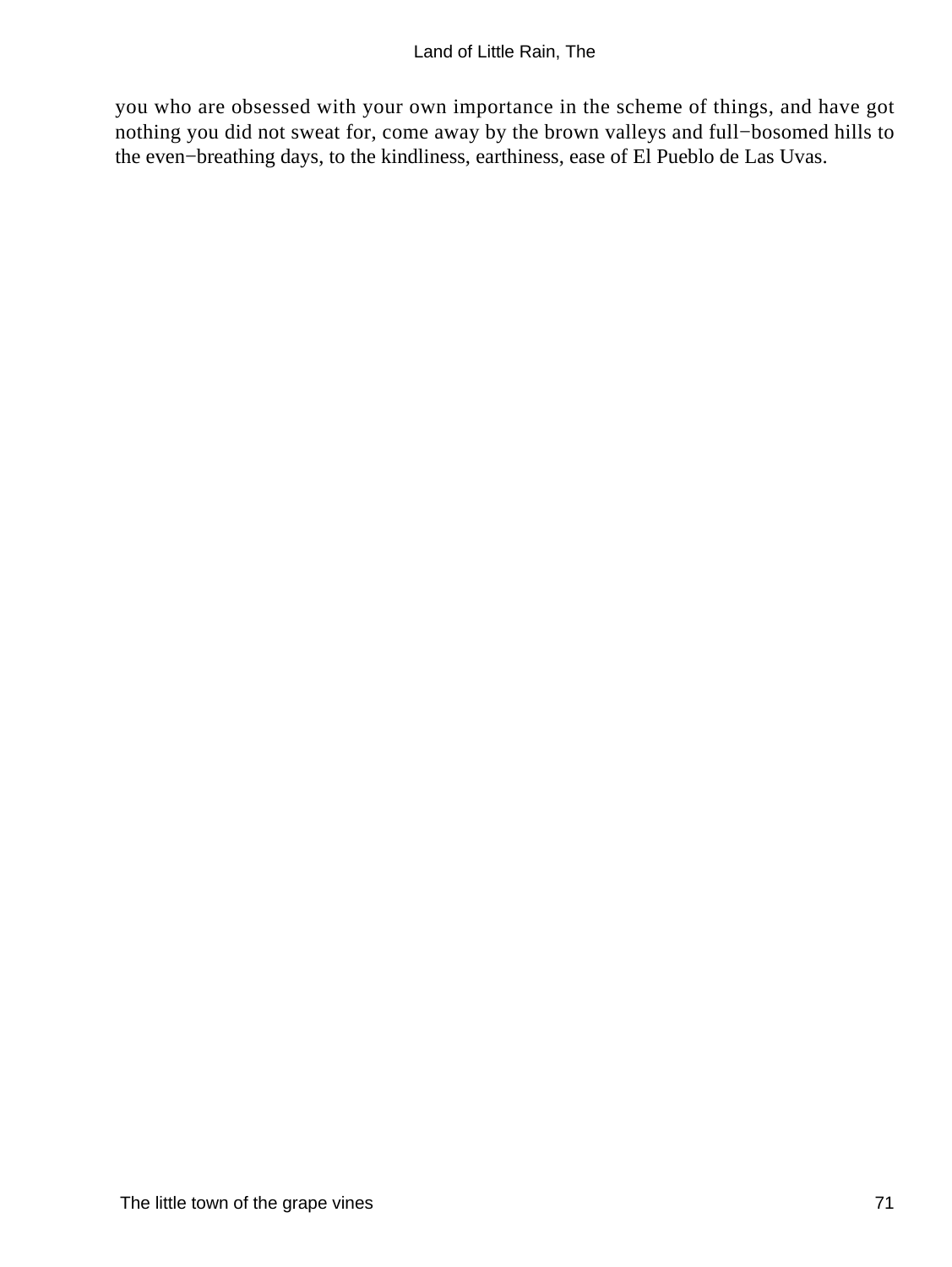Land of Little Rain, The

# **Table Of Content**

#### **[PREFACE](#page-3-0)**

**[THE LAND OF LITTLE RAIN](#page-4-0)** 

## **[WATER TRAILS OF THE CERISO](#page-9-0)**

**[THE SCAVENGERS](#page-14-0)** 

**[THE POCKET HUNTER](#page-18-0)** 

**[SHOSHONE LAND](#page-23-0)** 

**[A BRET HARTE TOWN](#page-28-0)** 

**[MY NEIGHBOR'S FIELD](#page-33-0)** 

**[THE MESA TRAIL](#page-37-0)** 

**[THE BASKET MAKER](#page-42-0)** 

**[THE STREETS OF THE MOUNTAINS](#page-47-0)** 

**[WATER BORDERS](#page-52-0)** 

**[OTHER WATER BORDERS](#page-57-0)** 

**[NURSLINGS OF THE SKY](#page-62-0)** 

**[THE LITTLE TOWN OF THE GRAPE VINES](#page-67-0)**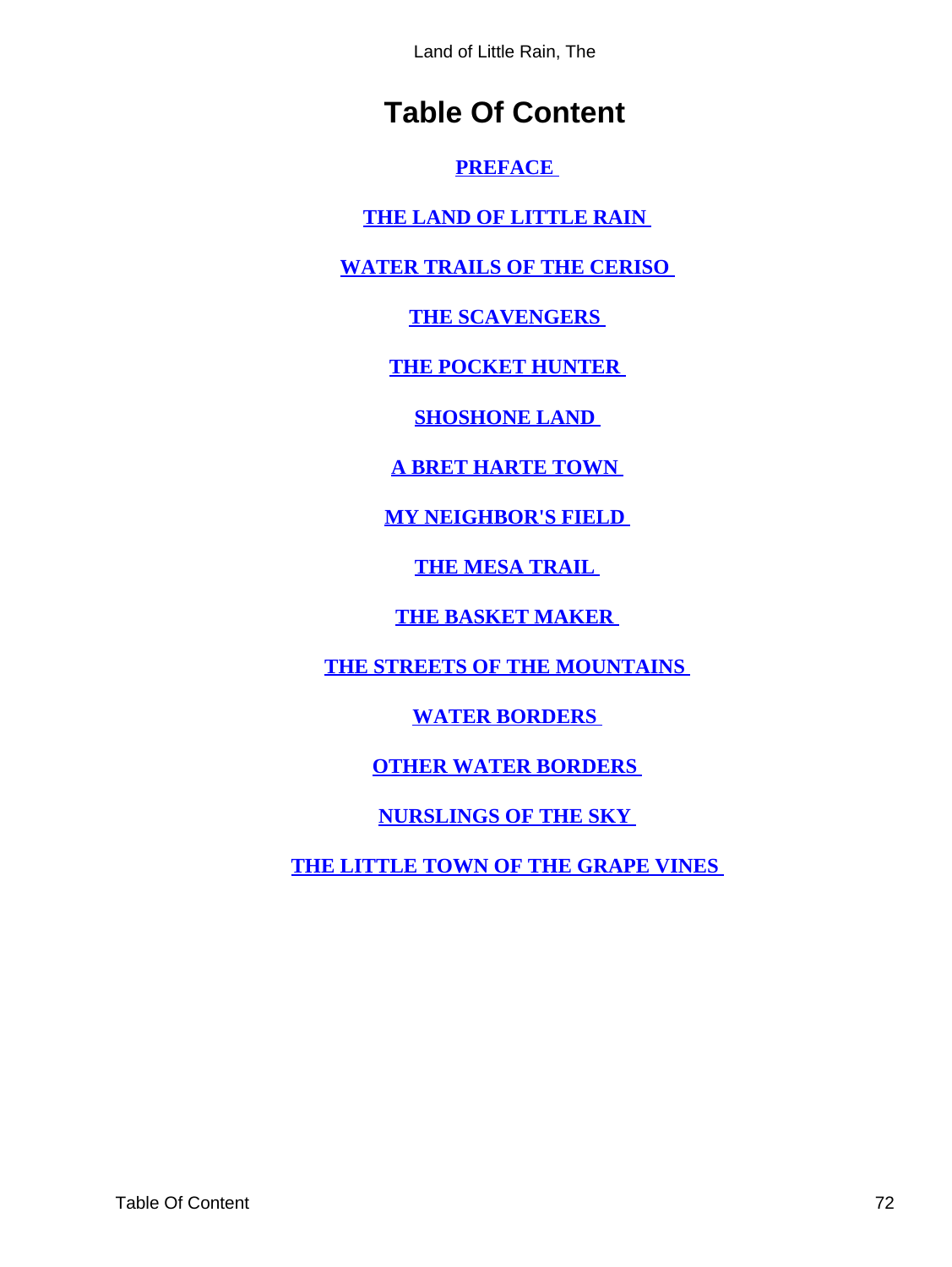# **About Phoenix Editions**

## **Why Phoenix Editions?**

With the already available tools, converting files to eBook formats is not a big task. You can use a plugin in MS Word and with just one click have a lit file. You can drag and drop html into Adobe Acrobat and create a pdf file.

If we can be happy over the possibilities given to anyone to publish and to be published, we must nevertheless look at previous experiences from the history of the computer and the internet in order to get some needed advice:

• The lack of standards threatens the persistance of data.

We are able to access data from tablets from 3.000 year B.C. but not from files created 10 years ago in a proprietary format, stored in some specific non standard media, or even in previous versions of existing products.

- If not enough care is taken, some operations like drag and drop or cut and paste can result in the production of corrupted data.
- Many ebooks come from html files. But outdated tags are still being used, and one only needs to view the source to find beginning tags without their corresponding end tags, improper nesting, and proprietary or non standard encoding. If the source code is not cleaned up, all this will make its way to the derivated ebook.
- Not every user knows how, is able to or wants to use the more advanced standard features of available ebooks formats, resulting in a work that very often doesn't make for the most pleasing reading experience.
- Centuries of history and experience in graphical and printing arts should not be lost for the sake of speed in converting to an ebook format. Much can be done in our search for excellence to adapt and improve, the end result of which is a ebook of higher quality.

But, we must be very careful in our search for quality and in our establishing criteria to meet this lofty goal. Otherwise, as we know and are aware of, a new kind of elitism, censorship or snobism can arise out of this endeavour.

Finding the proper and fair way to achieve this quality of ebook without such detrimental effects led us to implement what we at Phoenix−Library call **Phoenix Editions**.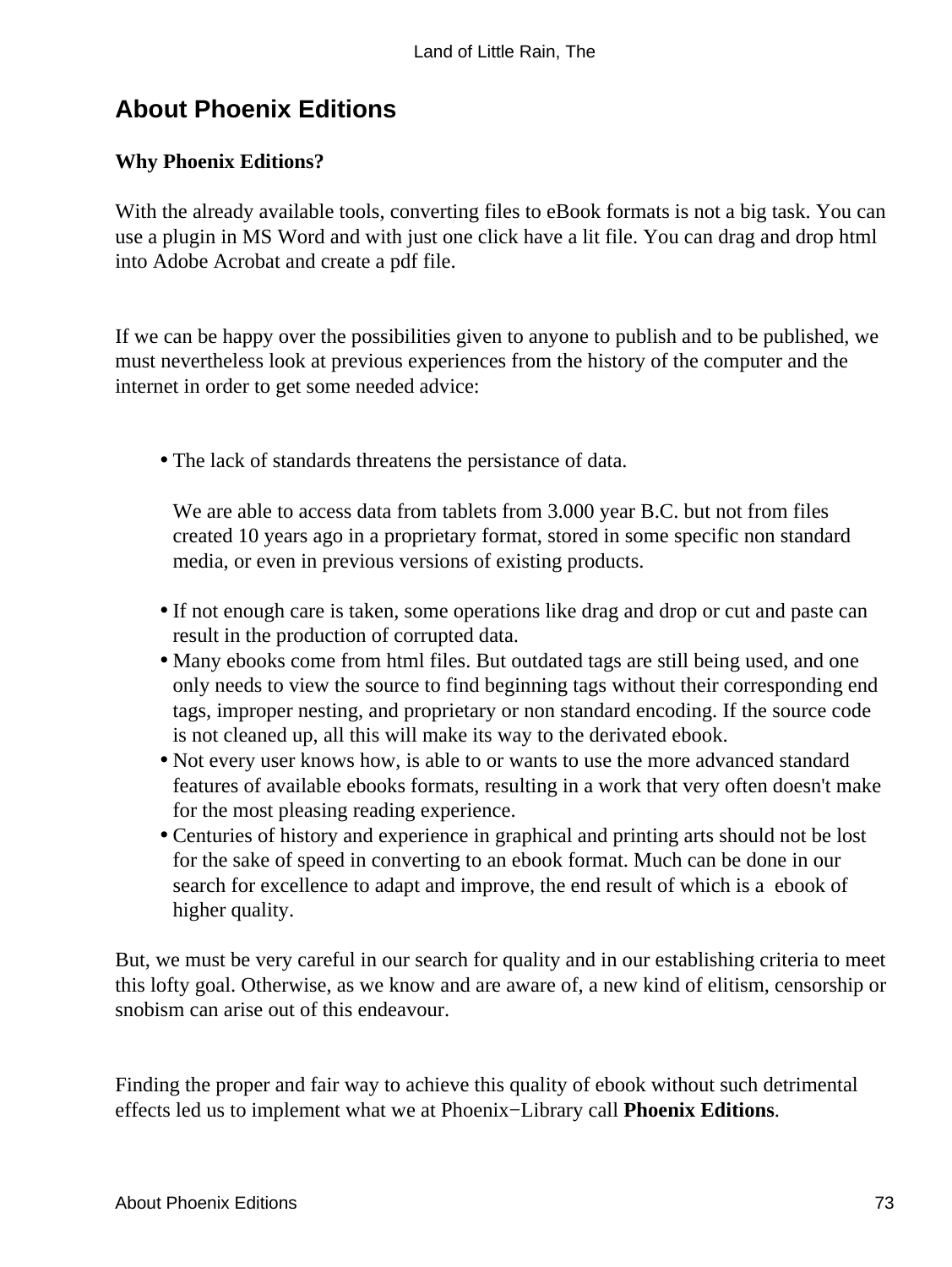# **What is a Phoenix Edition**

At Phoenix−Library we call a Phoenix Edition, an ebook with the following characteristics:

- It is converted from clean and standard xhtml/xml files
- It uses meta tags to identify content, and other data
- The available resources specific to each ebook format are used to give the reader a pleasant reading experience.

This means: objectives and normative criteria, regardless of taste, aesthetic or otherwise subjective evaluations of contents and/or presentation.

## **Phoenix Edition of a RocketEdition file:**

An ebook with a cover, a table of contents with active links, chapter breaks, a "go to" touch access at least to a TOC, oeb compliant metadata, indentation if required from a pEdition reproduction, internal links to notes.

### **Phoenix Edition of a Softbook file:**

An ebook with a cover, a table of contents with active links, chapter breaks, oeb compliant metadata, indentation if required from a pEdition reproduction, internal links to notes.

### **Phoenix Edition of a MS−Reader file:**

An ebook with a cover, an external table of contents with active links at least to an internal TOC, chapter breaks, images, oeb compliant metadata, indentation if required from a pEditon reproduction, internal links to notes.

### **Phoenix Edition of a Mobipocket file:**

An ebook with a cover, an external table of contents with active links at least to an internal TOC, chapter breaks, oeb compliant metadata, indentation if required from a pEdition reproduction, internal links to notes.

#### **Phoenix Edition of a Acrobat file:**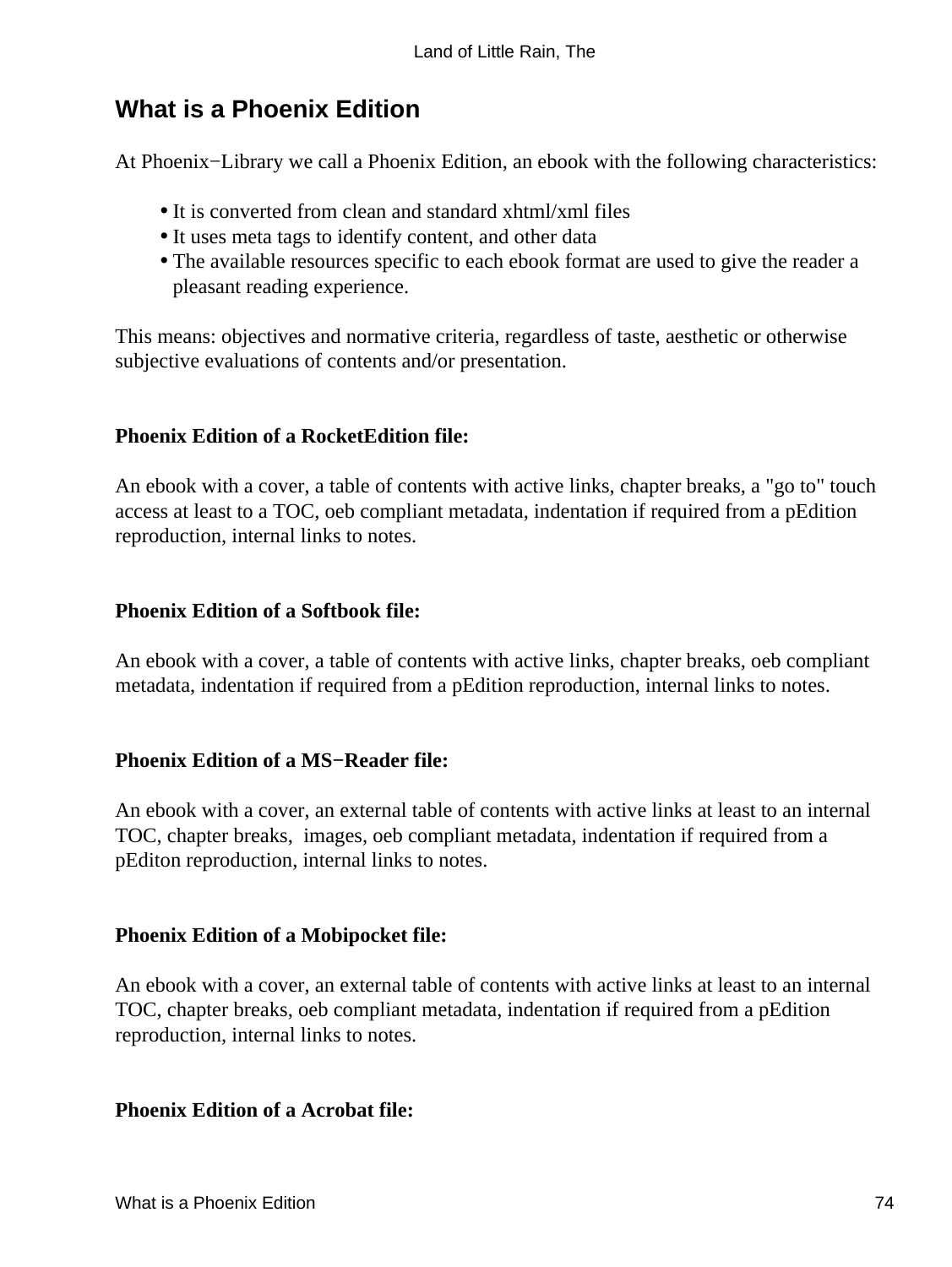An ebook with a cover, images, chapter breaks, matching page numbers, oeb compliant metadata, indentation if required from a pEdition reproduction, internal links to notes.

**Note 1:** These criteria will be discussed in the Phoenix eBook newsgroups in order to be refined and then implemented in a Phoenix Edition guideline, that will be available in the near future to all Phoenix−Library associates.

**Note 2:** In order to stimulate and reward all associate eBookProducers in their search for excellence, a percentage of all associate subscriptions will be allocated to this cause.